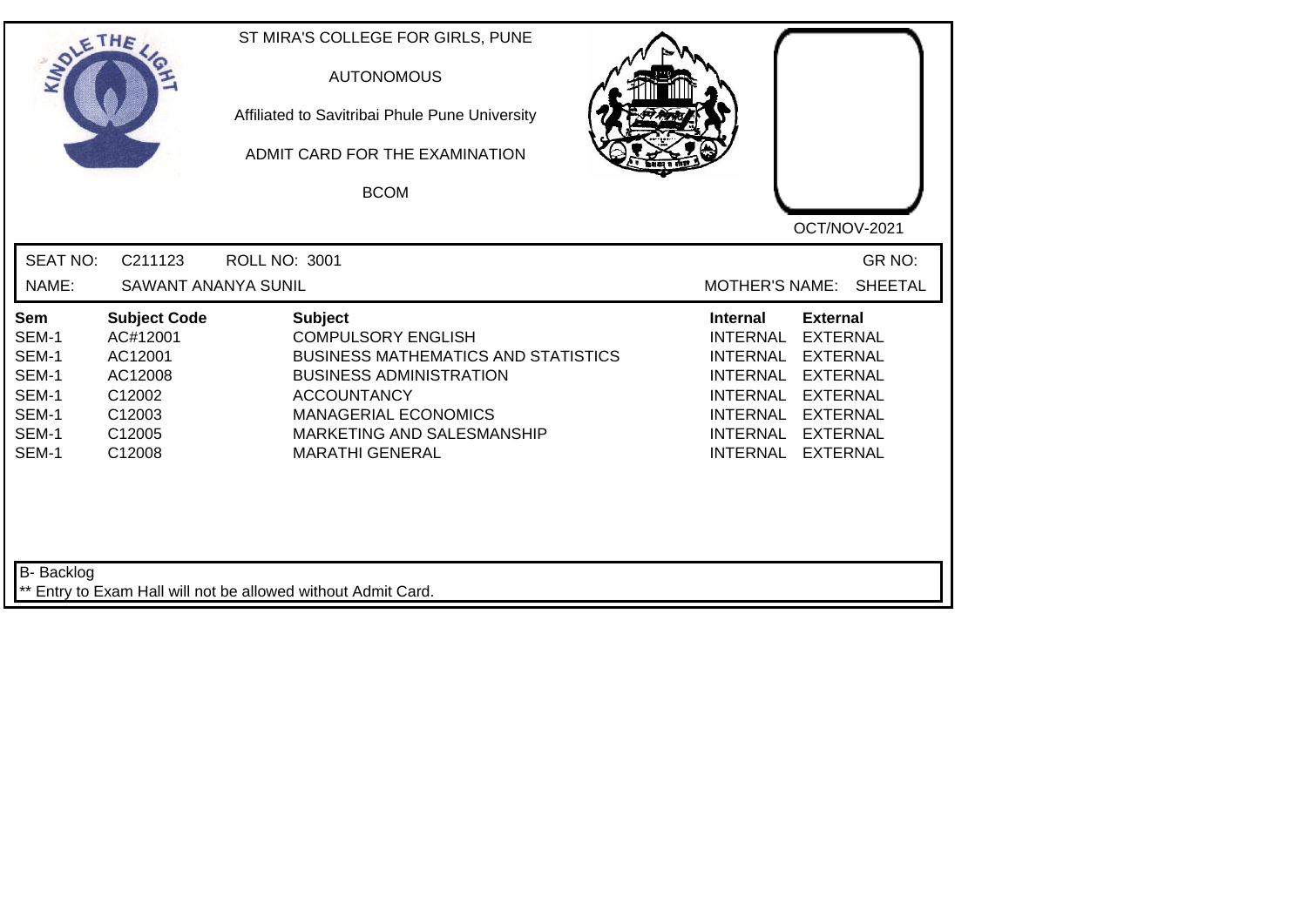| SOLETHE                                                            |                                                                                               | ST MIRA'S COLLEGE FOR GIRLS, PUNE<br><b>AUTONOMOUS</b><br>Affiliated to Savitribai Phule Pune University<br>ADMIT CARD FOR THE EXAMINATION<br><b>BCOM</b>                                                                          |                                                                                                                                               | OCT/NOV-2021                                                                                                                                         |
|--------------------------------------------------------------------|-----------------------------------------------------------------------------------------------|------------------------------------------------------------------------------------------------------------------------------------------------------------------------------------------------------------------------------------|-----------------------------------------------------------------------------------------------------------------------------------------------|------------------------------------------------------------------------------------------------------------------------------------------------------|
| <b>SEAT NO:</b><br>NAME:                                           | C211353                                                                                       | <b>ROLL NO: 3002</b><br>SHAIKH SANA ZULFIQUAR AHMAD                                                                                                                                                                                | <b>MOTHER'S NAME:</b>                                                                                                                         | GR NO:<br><b>MUMTAZUNNISA</b>                                                                                                                        |
| Sem<br>SEM-1<br>SEM-1<br>SEM-1<br>SEM-1<br>SEM-1<br>SEM-1<br>SEM-1 | <b>Subject Code</b><br>AC#12001<br>AC12001<br>AC12007<br>C12002<br>C12003<br>C12005<br>C12007 | <b>Subject</b><br><b>COMPULSORY ENGLISH</b><br><b>BUSINESS MATHEMATICS AND STATISTICS</b><br><b>BANKING AND FINANCE</b><br><b>ACCOUNTANCY</b><br><b>MANAGERIAL ECONOMICS</b><br>MARKETING AND SALESMANSHIP<br><b>HINDI GENERAL</b> | <b>Internal</b><br><b>INTERNAL</b><br><b>INTERNAL</b><br><b>INTERNAL</b><br><b>INTERNAL</b><br><b>INTERNAL</b><br><b>INTERNAL</b><br>INTERNAL | <b>External</b><br><b>EXTERNAL</b><br><b>EXTERNAL</b><br><b>EXTERNAL</b><br><b>EXTERNAL</b><br><b>EXTERNAL</b><br><b>EXTERNAL</b><br><b>EXTERNAL</b> |
| <b>B-</b> Backlog                                                  |                                                                                               | Entry to Exam Hall will not be allowed without Admit Card.                                                                                                                                                                         |                                                                                                                                               |                                                                                                                                                      |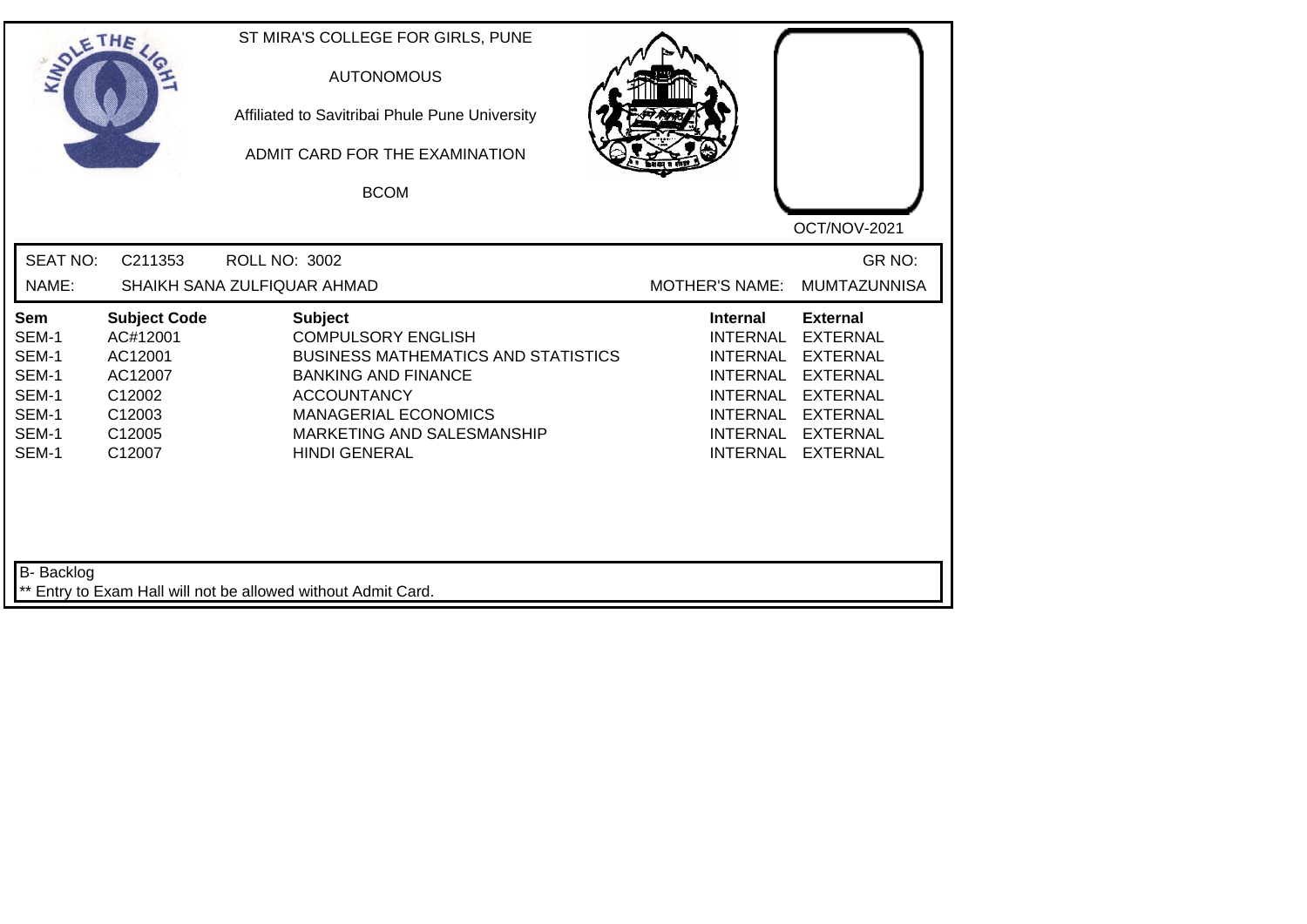| SOLE THE                                                           |                                                                                               | ST MIRA'S COLLEGE FOR GIRLS, PUNE<br><b>AUTONOMOUS</b><br>Affiliated to Savitribai Phule Pune University<br>ADMIT CARD FOR THE EXAMINATION<br><b>BCOM</b>                                                                              | OCT/NOV-2021                                                                                                                                                                                                                                                                                          |
|--------------------------------------------------------------------|-----------------------------------------------------------------------------------------------|----------------------------------------------------------------------------------------------------------------------------------------------------------------------------------------------------------------------------------------|-------------------------------------------------------------------------------------------------------------------------------------------------------------------------------------------------------------------------------------------------------------------------------------------------------|
| <b>SEAT NO:</b><br>NAME:                                           | C211238                                                                                       | <b>ROLL NO: 3003</b><br>CHOUDHARY MANISHA MOHANLAL                                                                                                                                                                                     | GR NO:<br>MOTHER'S NAME: MEERA                                                                                                                                                                                                                                                                        |
| Sem<br>SEM-1<br>SEM-1<br>SEM-1<br>SEM-1<br>SEM-1<br>SEM-1<br>SEM-1 | <b>Subject Code</b><br>AC#12001<br>AC12001<br>AC12008<br>C12002<br>C12003<br>C12005<br>C12007 | <b>Subject</b><br><b>COMPULSORY ENGLISH</b><br><b>BUSINESS MATHEMATICS AND STATISTICS</b><br><b>BUSINESS ADMINISTRATION</b><br><b>ACCOUNTANCY</b><br><b>MANAGERIAL ECONOMICS</b><br>MARKETING AND SALESMANSHIP<br><b>HINDI GENERAL</b> | <b>Internal</b><br><b>External</b><br><b>INTERNAL</b><br><b>EXTERNAL</b><br><b>INTERNAL</b><br><b>EXTERNAL</b><br><b>INTERNAL</b><br><b>EXTERNAL</b><br><b>INTERNAL</b><br><b>EXTERNAL</b><br>INTERNAL<br><b>EXTERNAL</b><br><b>INTERNAL</b><br><b>EXTERNAL</b><br><b>INTERNAL</b><br><b>EXTERNAL</b> |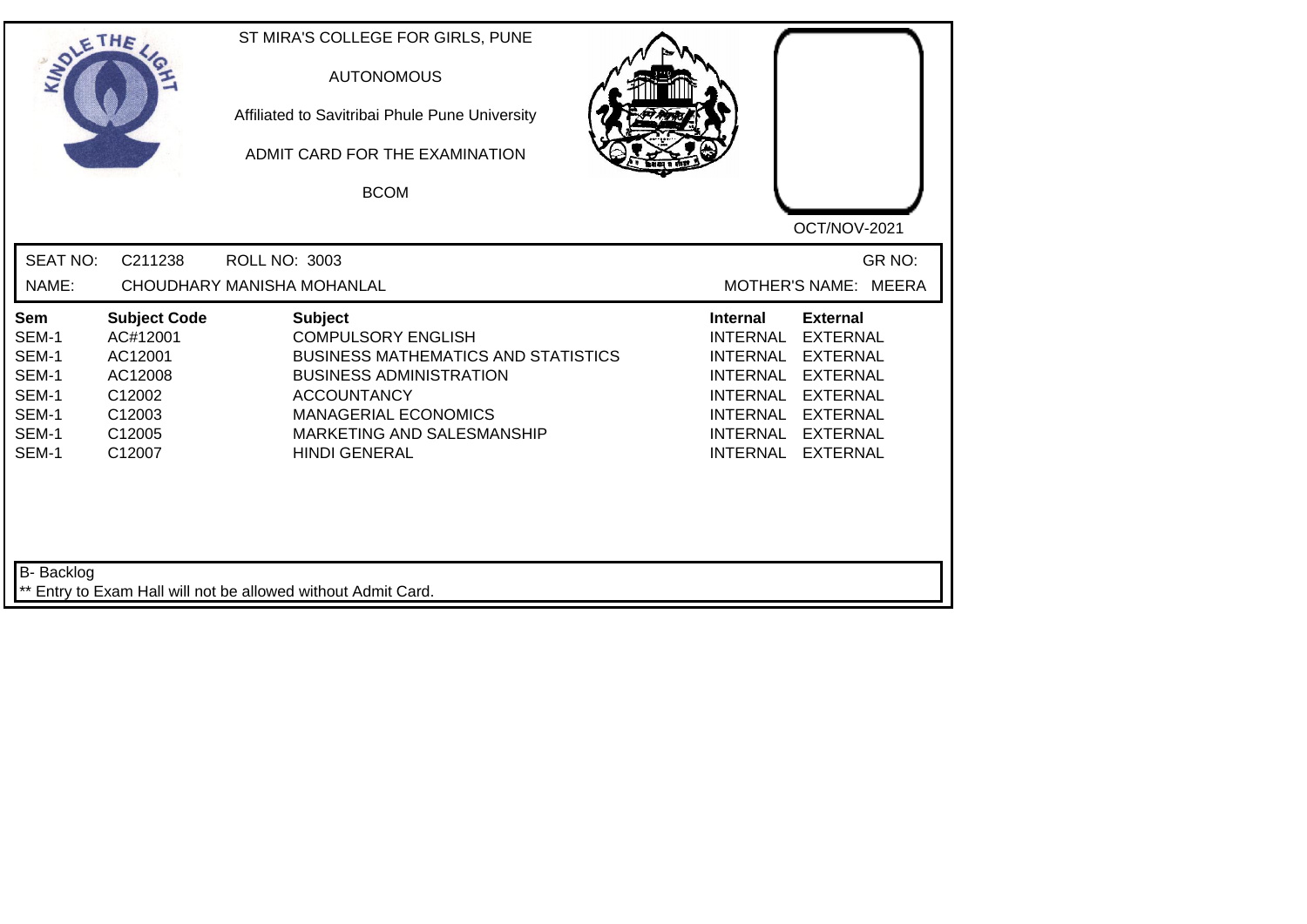| SOLETHE .                                                                 |                                                                                               | ST MIRA'S COLLEGE FOR GIRLS, PUNE<br><b>AUTONOMOUS</b><br>Affiliated to Savitribai Phule Pune University<br>ADMIT CARD FOR THE EXAMINATION<br><b>BCOM</b>                                                                                 | OCT/NOV-2021                                                                                                                                                                                                                                                                                                 |
|---------------------------------------------------------------------------|-----------------------------------------------------------------------------------------------|-------------------------------------------------------------------------------------------------------------------------------------------------------------------------------------------------------------------------------------------|--------------------------------------------------------------------------------------------------------------------------------------------------------------------------------------------------------------------------------------------------------------------------------------------------------------|
| <b>SEAT NO:</b><br>NAME:                                                  | C211389                                                                                       | <b>ROLL NO: 3004</b><br>RIYA SHISHUPAL RAJPUT                                                                                                                                                                                             | GR NO:<br>MOTHER'S NAME: RANJANA                                                                                                                                                                                                                                                                             |
| <b>Sem</b><br>SEM-1<br>SEM-1<br>SEM-1<br>SEM-1<br>SEM-1<br>SEM-1<br>SEM-1 | <b>Subject Code</b><br>AC#12001<br>AC12001<br>AC12008<br>C12002<br>C12003<br>C12005<br>C12009 | <b>Subject</b><br><b>COMPULSORY ENGLISH</b><br><b>BUSINESS MATHEMATICS AND STATISTICS</b><br><b>BUSINESS ADMINISTRATION</b><br><b>ACCOUNTANCY</b><br><b>MANAGERIAL ECONOMICS</b><br>MARKETING AND SALESMANSHIP<br><b>OPTIONAL ENGLISH</b> | <b>External</b><br><b>Internal</b><br><b>INTERNAL</b><br><b>EXTERNAL</b><br><b>INTERNAL</b><br><b>EXTERNAL</b><br><b>INTERNAL</b><br><b>EXTERNAL</b><br><b>INTERNAL</b><br><b>EXTERNAL</b><br><b>INTERNAL</b><br><b>EXTERNAL</b><br><b>INTERNAL</b><br><b>EXTERNAL</b><br><b>INTERNAL</b><br><b>EXTERNAL</b> |
| B- Backlog                                                                |                                                                                               | ** Entry to Exam Hall will not be allowed without Admit Card.                                                                                                                                                                             |                                                                                                                                                                                                                                                                                                              |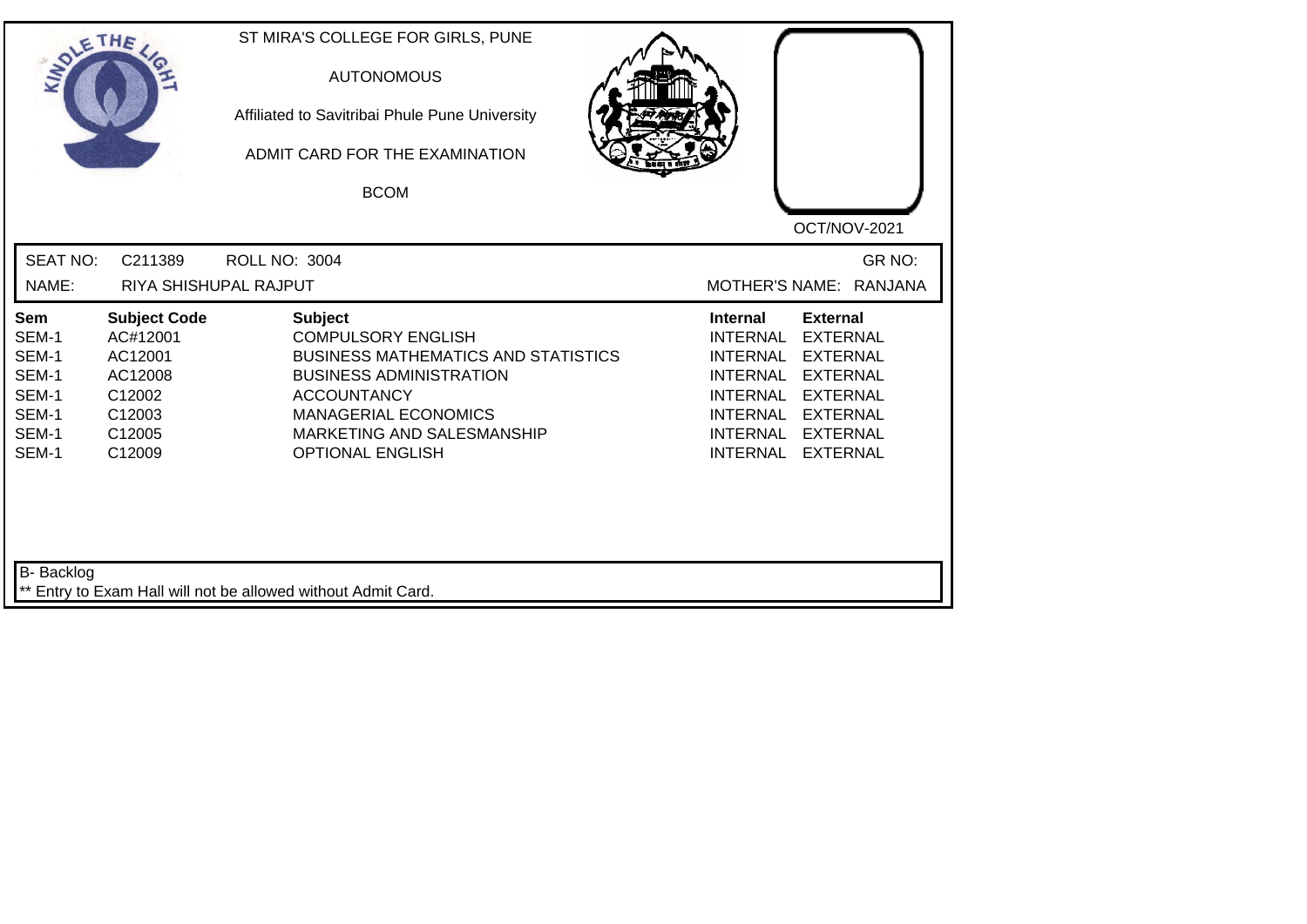| SOLETHE .                                                          |                                                                                               | ST MIRA'S COLLEGE FOR GIRLS, PUNE<br><b>AUTONOMOUS</b><br>Affiliated to Savitribai Phule Pune University<br>ADMIT CARD FOR THE EXAMINATION<br><b>BCOM</b>                                                         | OCT/NOV-2021                                                                                                                                                                                                                                                                                                 |
|--------------------------------------------------------------------|-----------------------------------------------------------------------------------------------|-------------------------------------------------------------------------------------------------------------------------------------------------------------------------------------------------------------------|--------------------------------------------------------------------------------------------------------------------------------------------------------------------------------------------------------------------------------------------------------------------------------------------------------------|
| <b>SEAT NO:</b><br>NAME:                                           | C211279                                                                                       | <b>ROLL NO: 3005</b><br><b>BLANCY PHILIP FERNANDES</b>                                                                                                                                                            | GR NO:<br><b>MOTHER'S NAME:</b><br><b>MARTINA</b>                                                                                                                                                                                                                                                            |
| Sem<br>SEM-1<br>SEM-1<br>SEM-1<br>SEM-1<br>SEM-1<br>SEM-1<br>SEM-1 | <b>Subject Code</b><br>AC#12001<br>AC12003<br>AC12007<br>C12002<br>C12003<br>C12005<br>C12009 | <b>Subject</b><br><b>COMPULSORY ENGLISH</b><br><b>HISTORY GENERAL</b><br><b>BANKING AND FINANCE</b><br><b>ACCOUNTANCY</b><br><b>MANAGERIAL ECONOMICS</b><br>MARKETING AND SALESMANSHIP<br><b>OPTIONAL ENGLISH</b> | <b>Internal</b><br><b>External</b><br><b>INTERNAL</b><br><b>EXTERNAL</b><br><b>INTERNAL</b><br><b>EXTERNAL</b><br><b>INTERNAL</b><br><b>EXTERNAL</b><br><b>INTERNAL</b><br><b>EXTERNAL</b><br><b>INTERNAL</b><br><b>EXTERNAL</b><br><b>INTERNAL</b><br><b>EXTERNAL</b><br><b>INTERNAL</b><br><b>EXTERNAL</b> |
| <b>B-</b> Backlog                                                  |                                                                                               | ** Entry to Exam Hall will not be allowed without Admit Card.                                                                                                                                                     |                                                                                                                                                                                                                                                                                                              |

┛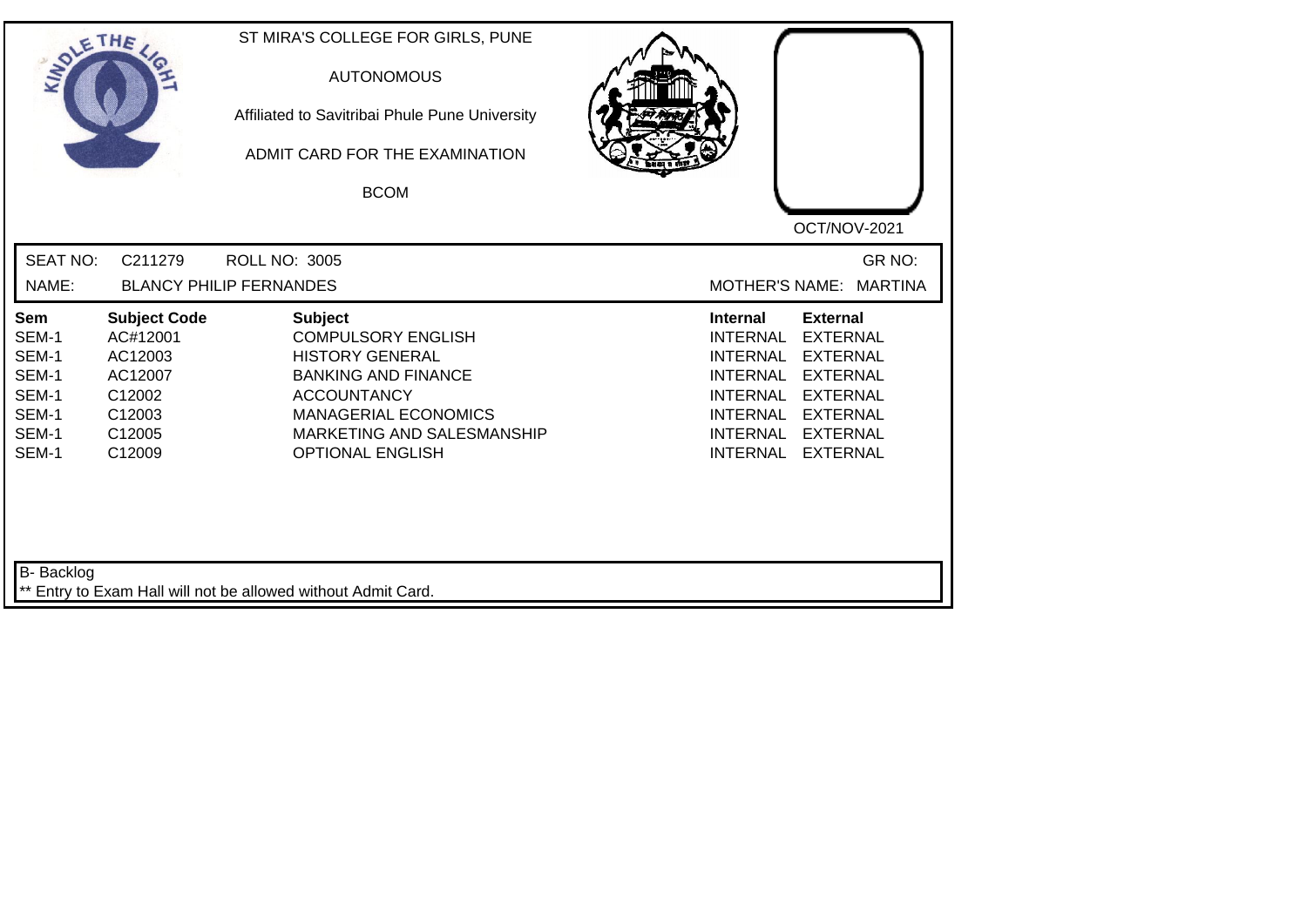| SOLETHE                                                            |                                                                                               | ST MIRA'S COLLEGE FOR GIRLS, PUNE<br><b>AUTONOMOUS</b><br>Affiliated to Savitribai Phule Pune University<br>ADMIT CARD FOR THE EXAMINATION<br><b>BCOM</b>                                                                             | OCT/NOV-2021                                                                                                                                                                                                                         |
|--------------------------------------------------------------------|-----------------------------------------------------------------------------------------------|---------------------------------------------------------------------------------------------------------------------------------------------------------------------------------------------------------------------------------------|--------------------------------------------------------------------------------------------------------------------------------------------------------------------------------------------------------------------------------------|
| <b>SEAT NO:</b>                                                    | C211452                                                                                       | <b>ROLL NO: 3006</b>                                                                                                                                                                                                                  | GR NO:                                                                                                                                                                                                                               |
| NAME:                                                              | RUCHITA VIJAY KADAM                                                                           |                                                                                                                                                                                                                                       | MOTHER'S NAME: RAJESHREE                                                                                                                                                                                                             |
| Sem<br>SEM-1<br>SEM-1<br>SEM-1<br>SEM-1<br>SEM-1<br>SEM-1<br>SEM-1 | <b>Subject Code</b><br>AC#12001<br>AC12001<br>AC12007<br>C12002<br>C12003<br>C12005<br>C12009 | <b>Subject</b><br><b>COMPULSORY ENGLISH</b><br><b>BUSINESS MATHEMATICS AND STATISTICS</b><br><b>BANKING AND FINANCE</b><br><b>ACCOUNTANCY</b><br><b>MANAGERIAL ECONOMICS</b><br>MARKETING AND SALESMANSHIP<br><b>OPTIONAL ENGLISH</b> | <b>External</b><br><b>Internal</b><br>INTERNAL<br><b>EXTERNAL</b><br>INTERNAL<br><b>EXTERNAL</b><br>INTERNAL EXTERNAL<br><b>INTERNAL</b><br><b>EXTERNAL</b><br>INTERNAL EXTERNAL<br>INTERNAL<br><b>EXTERNAL</b><br>INTERNAL EXTERNAL |
| B- Backlog                                                         |                                                                                               | ** Entry to Exam Hall will not be allowed without Admit Card.                                                                                                                                                                         |                                                                                                                                                                                                                                      |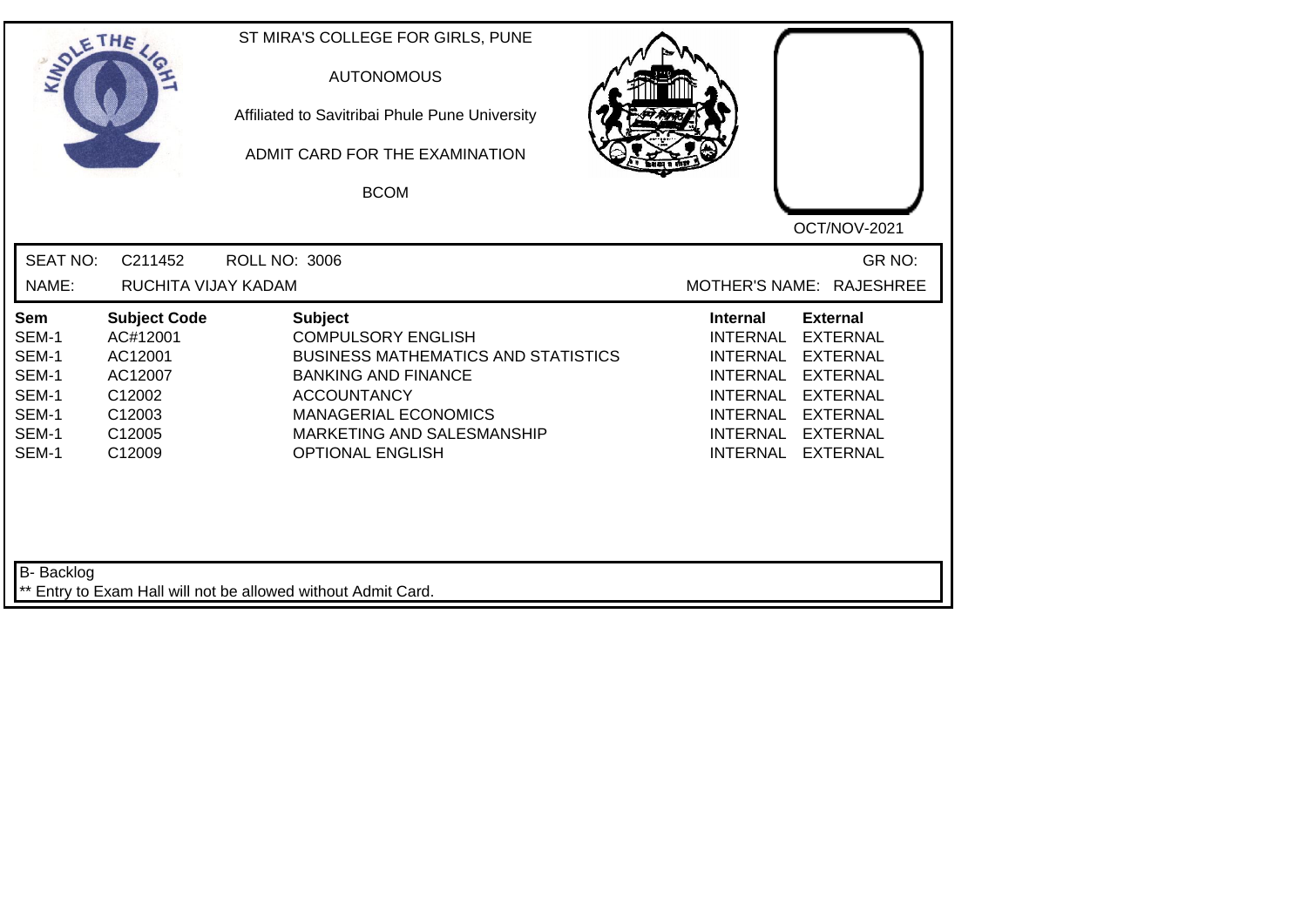| SOLETHE ,                                                          |                                                                                               | ST MIRA'S COLLEGE FOR GIRLS, PUNE<br><b>AUTONOMOUS</b><br>Affiliated to Savitribai Phule Pune University<br>ADMIT CARD FOR THE EXAMINATION<br><b>BCOM</b>                                                                                | OCT/NOV-2021                                                                                                                                                                                                                                                                                                 |
|--------------------------------------------------------------------|-----------------------------------------------------------------------------------------------|------------------------------------------------------------------------------------------------------------------------------------------------------------------------------------------------------------------------------------------|--------------------------------------------------------------------------------------------------------------------------------------------------------------------------------------------------------------------------------------------------------------------------------------------------------------|
| <b>SEAT NO:</b><br>NAME:                                           | C211266<br><b>BHONDE NEHA RAJESH</b>                                                          | <b>ROLL NO: 3007</b>                                                                                                                                                                                                                     | GR NO:<br><b>MOTHER'S NAME:</b><br><b>BHARATI</b>                                                                                                                                                                                                                                                            |
|                                                                    |                                                                                               |                                                                                                                                                                                                                                          |                                                                                                                                                                                                                                                                                                              |
| Sem<br>SEM-1<br>SEM-1<br>SEM-1<br>SEM-1<br>SEM-1<br>SEM-1<br>SEM-1 | <b>Subject Code</b><br>AC#12001<br>AC12001<br>AC12008<br>C12002<br>C12003<br>C12005<br>C12008 | <b>Subject</b><br><b>COMPULSORY ENGLISH</b><br><b>BUSINESS MATHEMATICS AND STATISTICS</b><br><b>BUSINESS ADMINISTRATION</b><br><b>ACCOUNTANCY</b><br><b>MANAGERIAL ECONOMICS</b><br>MARKETING AND SALESMANSHIP<br><b>MARATHI GENERAL</b> | <b>External</b><br><b>Internal</b><br><b>INTERNAL</b><br><b>EXTERNAL</b><br><b>INTERNAL</b><br><b>EXTERNAL</b><br><b>INTERNAL</b><br><b>EXTERNAL</b><br><b>INTERNAL</b><br><b>EXTERNAL</b><br><b>INTERNAL</b><br><b>EXTERNAL</b><br><b>INTERNAL</b><br><b>EXTERNAL</b><br><b>INTERNAL</b><br><b>EXTERNAL</b> |
| <b>B-</b> Backlog                                                  |                                                                                               | ** Entry to Exam Hall will not be allowed without Admit Card.                                                                                                                                                                            |                                                                                                                                                                                                                                                                                                              |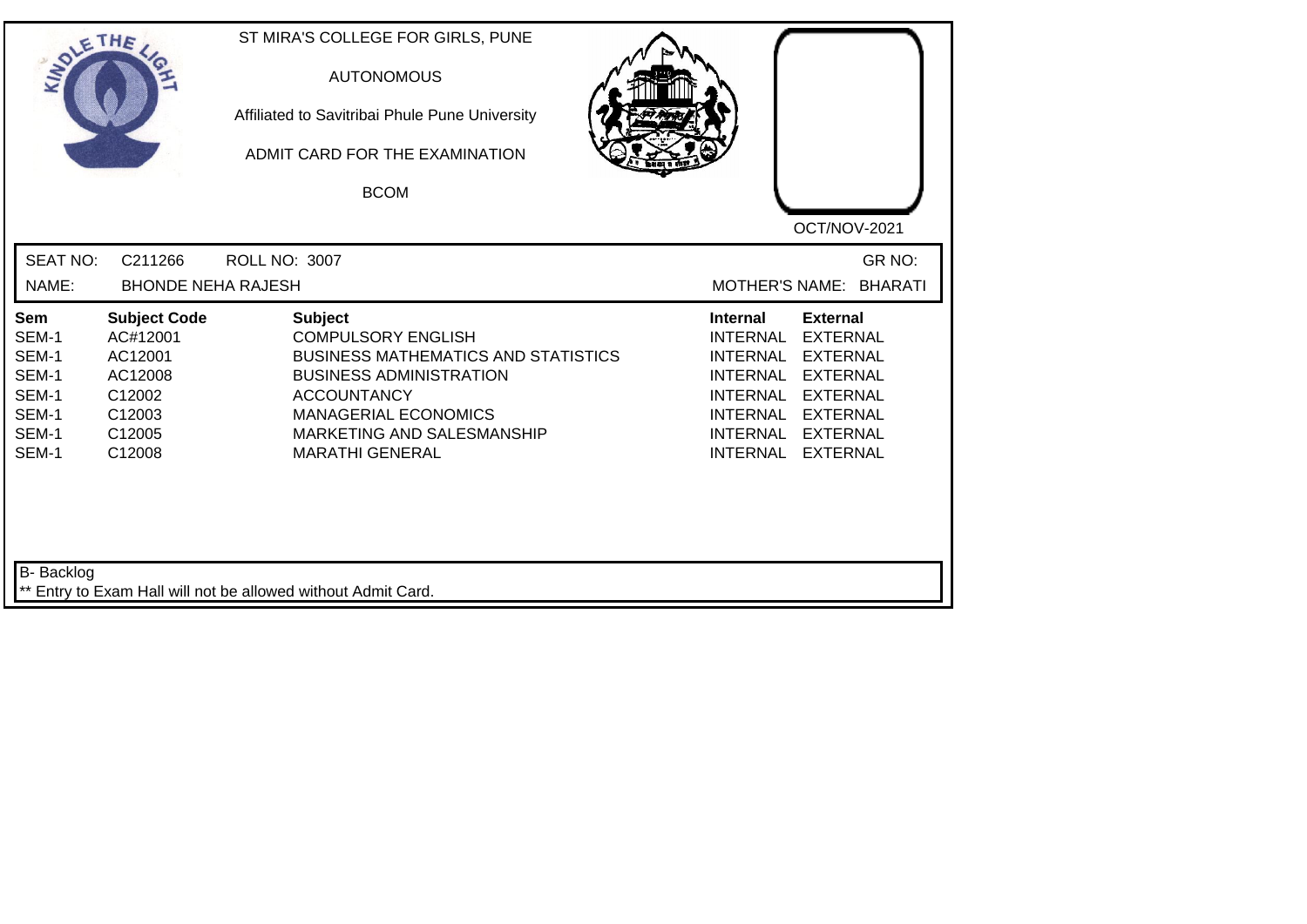| <b>SEAT NO:</b><br>GR NO:<br>C211150<br><b>ROLL NO: 3009</b><br>MOTHER'S NAME: SEEMA<br>NAME:<br>VARSHA DALARAM CHOUDHARY<br><b>Subject</b><br><b>Subject Code</b><br><b>Internal</b><br><b>External</b><br>Sem<br>SEM-1<br><b>COMPULSORY ENGLISH</b><br><b>INTERNAL</b><br><b>EXTERNAL</b><br>AC#12001<br>SEM-1<br><b>BUSINESS MATHEMATICS AND STATISTICS</b><br>AC12001<br><b>INTERNAL</b><br><b>EXTERNAL</b><br>SEM-1<br><b>BANKING AND FINANCE</b><br><b>INTERNAL</b><br><b>EXTERNAL</b><br>AC12007<br>SEM-1<br>C12002<br><b>ACCOUNTANCY</b><br><b>INTERNAL</b><br><b>EXTERNAL</b><br>SEM-1<br>C12003<br><b>MANAGERIAL ECONOMICS</b><br>INTERNAL<br><b>EXTERNAL</b><br>SEM-1<br>C12005<br>MARKETING AND SALESMANSHIP<br><b>INTERNAL</b><br><b>EXTERNAL</b><br>SEM-1<br><b>OPTIONAL ENGLISH</b><br>C12009<br>INTERNAL<br><b>EXTERNAL</b> | SOLETHE . | ST MIRA'S COLLEGE FOR GIRLS, PUNE<br><b>AUTONOMOUS</b><br>Affiliated to Savitribai Phule Pune University<br>ADMIT CARD FOR THE EXAMINATION<br><b>BCOM</b> | OCT/NOV-2021 |
|---------------------------------------------------------------------------------------------------------------------------------------------------------------------------------------------------------------------------------------------------------------------------------------------------------------------------------------------------------------------------------------------------------------------------------------------------------------------------------------------------------------------------------------------------------------------------------------------------------------------------------------------------------------------------------------------------------------------------------------------------------------------------------------------------------------------------------------------|-----------|-----------------------------------------------------------------------------------------------------------------------------------------------------------|--------------|
|                                                                                                                                                                                                                                                                                                                                                                                                                                                                                                                                                                                                                                                                                                                                                                                                                                             |           |                                                                                                                                                           |              |
|                                                                                                                                                                                                                                                                                                                                                                                                                                                                                                                                                                                                                                                                                                                                                                                                                                             |           |                                                                                                                                                           |              |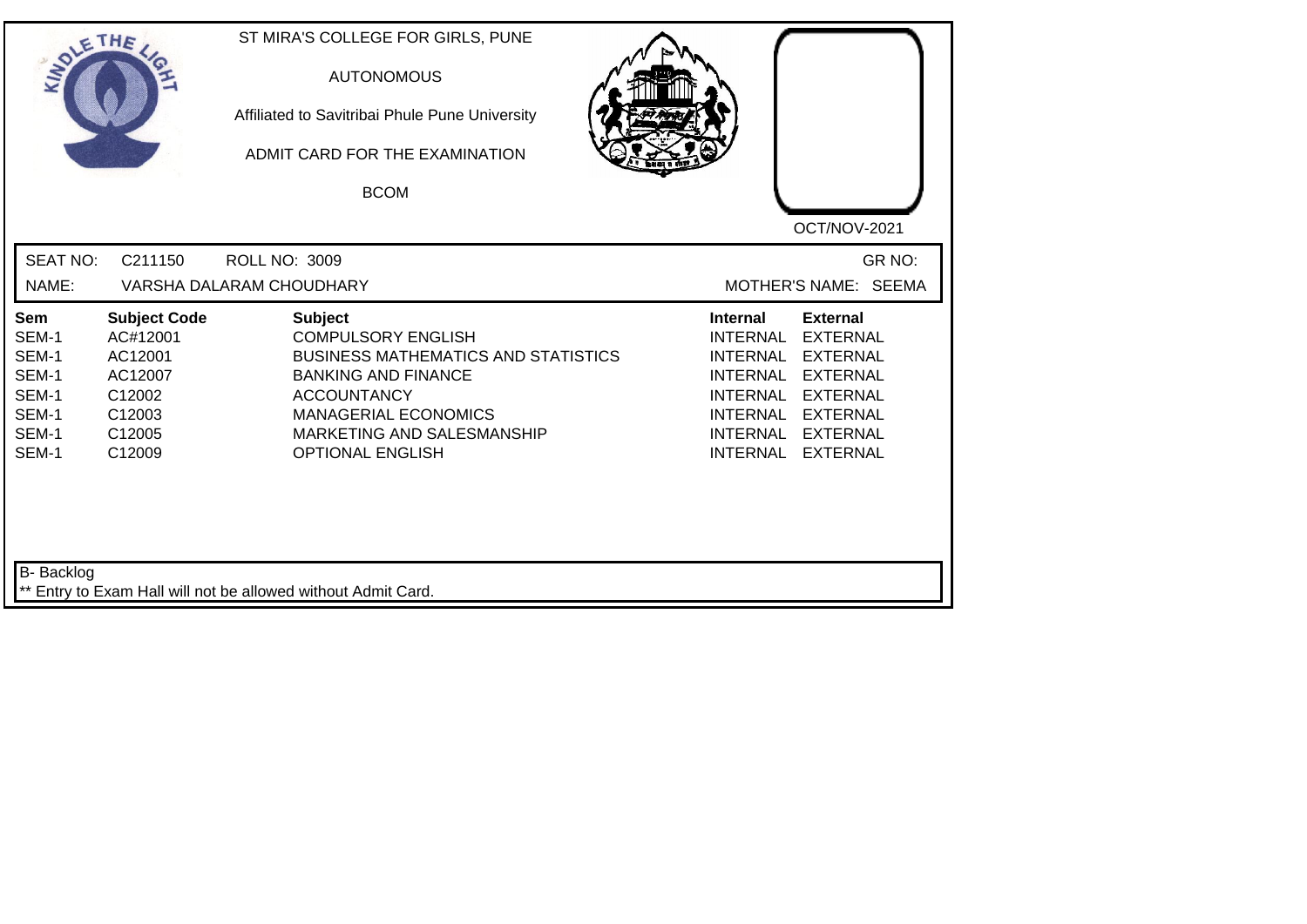| SOLE THE                                                           |                                                                                               | ST MIRA'S COLLEGE FOR GIRLS, PUNE<br><b>AUTONOMOUS</b><br>Affiliated to Savitribai Phule Pune University<br>ADMIT CARD FOR THE EXAMINATION<br><b>BCOM</b>                                                                          | OCT/NOV-2021                                                                                                                                                                                                                                                                                          |
|--------------------------------------------------------------------|-----------------------------------------------------------------------------------------------|------------------------------------------------------------------------------------------------------------------------------------------------------------------------------------------------------------------------------------|-------------------------------------------------------------------------------------------------------------------------------------------------------------------------------------------------------------------------------------------------------------------------------------------------------|
| <b>SEAT NO:</b><br>NAME:                                           | C211186<br><b>FIZA HABIBALI SHAIKH</b>                                                        | <b>ROLL NO: 3010</b>                                                                                                                                                                                                               | GR NO:<br>MOTHER'S NAME: SAJIDA                                                                                                                                                                                                                                                                       |
| Sem<br>SEM-1<br>SEM-1<br>SEM-1<br>SEM-1<br>SEM-1<br>SEM-1<br>SEM-1 | <b>Subject Code</b><br>AC#12001<br>AC12001<br>AC12007<br>C12002<br>C12003<br>C12005<br>C12007 | <b>Subject</b><br><b>COMPULSORY ENGLISH</b><br><b>BUSINESS MATHEMATICS AND STATISTICS</b><br><b>BANKING AND FINANCE</b><br><b>ACCOUNTANCY</b><br><b>MANAGERIAL ECONOMICS</b><br>MARKETING AND SALESMANSHIP<br><b>HINDI GENERAL</b> | <b>External</b><br>Internal<br><b>INTERNAL</b><br><b>EXTERNAL</b><br><b>INTERNAL</b><br><b>EXTERNAL</b><br><b>EXTERNAL</b><br><b>INTERNAL</b><br><b>INTERNAL</b><br><b>EXTERNAL</b><br><b>INTERNAL</b><br><b>EXTERNAL</b><br><b>INTERNAL</b><br><b>EXTERNAL</b><br><b>INTERNAL</b><br><b>EXTERNAL</b> |
| B- Backlog                                                         |                                                                                               | ** Entry to Exam Hall will not be allowed without Admit Card.                                                                                                                                                                      |                                                                                                                                                                                                                                                                                                       |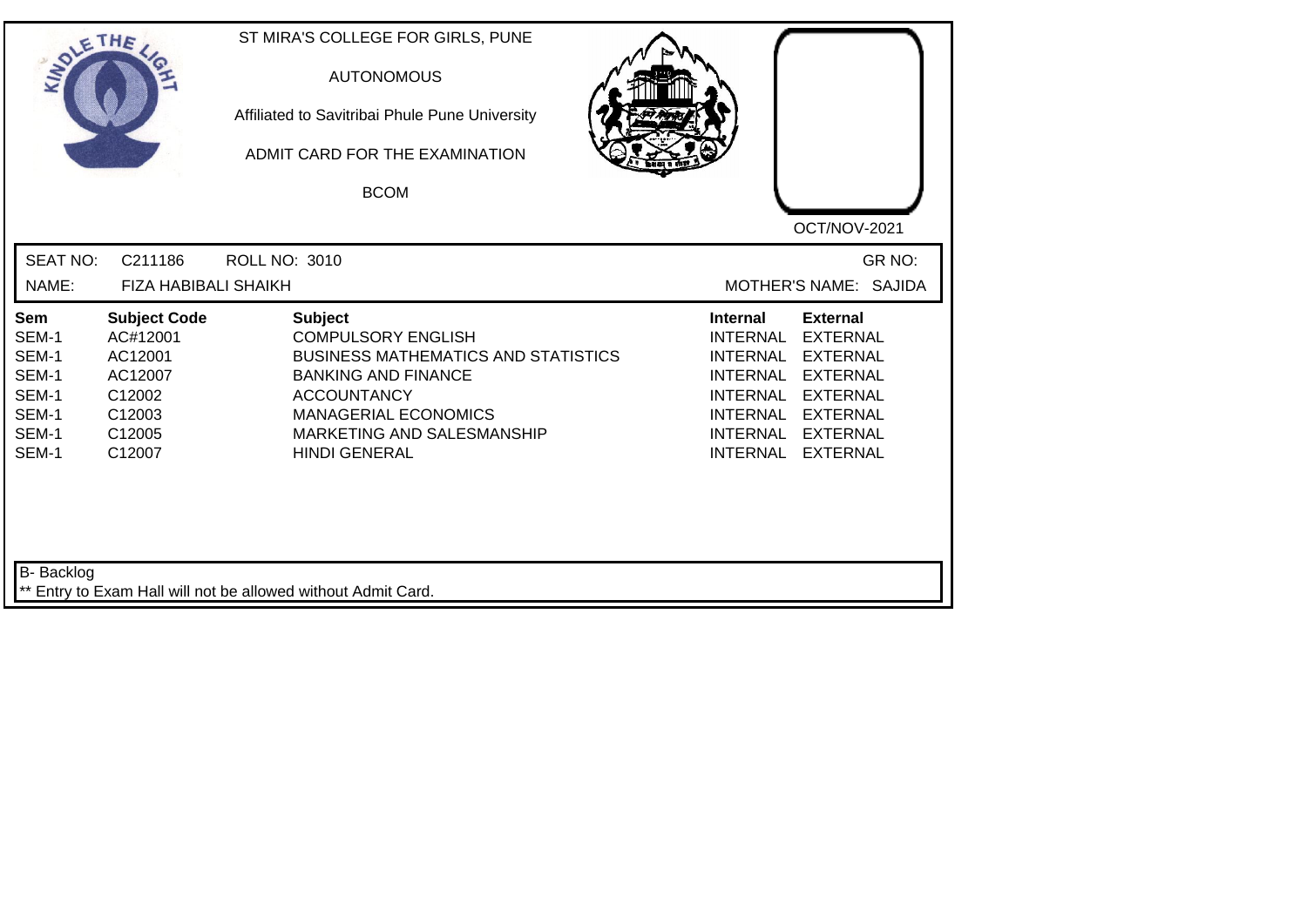| SOLETHE ,                                                                 |                                                                                                | ST MIRA'S COLLEGE FOR GIRLS, PUNE<br><b>AUTONOMOUS</b><br>Affiliated to Savitribai Phule Pune University<br>ADMIT CARD FOR THE EXAMINATION<br><b>BCOM</b>                                                                        | OCT/NOV-2021                                                                                                                                                                                                                                                                                |
|---------------------------------------------------------------------------|------------------------------------------------------------------------------------------------|----------------------------------------------------------------------------------------------------------------------------------------------------------------------------------------------------------------------------------|---------------------------------------------------------------------------------------------------------------------------------------------------------------------------------------------------------------------------------------------------------------------------------------------|
| <b>SEAT NO:</b><br>NAME:                                                  | C211174                                                                                        | <b>ROLL NO: 3011</b><br>PATEL GAUTAMI PRADEEP                                                                                                                                                                                    | GR NO:<br>MOTHER'S NAME: PARVATI                                                                                                                                                                                                                                                            |
| <b>Sem</b><br>SEM-1<br>SEM-1<br>SEM-1<br>SEM-1<br>SEM-1<br>SEM-1<br>SEM-1 | <b>Subject Code</b><br>AC#12001<br>AC12001<br>AC12005<br>AC12009<br>C12002<br>C12003<br>C12007 | <b>Subject</b><br><b>COMPULSORY ENGLISH</b><br><b>BUSINESS MATHEMATICS AND STATISTICS</b><br>PSYCHOLOGY GENERAL<br><b>BUSINESS ENTREPRENEURSHIP</b><br><b>ACCOUNTANCY</b><br><b>MANAGERIAL ECONOMICS</b><br><b>HINDI GENERAL</b> | <b>External</b><br><b>Internal</b><br><b>EXTERNAL</b><br><b>INTERNAL</b><br><b>INTERNAL</b><br><b>EXTERNAL</b><br><b>INTERNAL</b><br><b>EXTERNAL</b><br><b>INTERNAL</b><br><b>EXTERNAL</b><br><b>INTERNAL</b><br><b>EXTERNAL</b><br><b>INTERNAL</b><br><b>EXTERNAL</b><br>INTERNAL EXTERNAL |
| <b>B-</b> Backlog                                                         |                                                                                                | ** Entry to Exam Hall will not be allowed without Admit Card.                                                                                                                                                                    |                                                                                                                                                                                                                                                                                             |

┛╹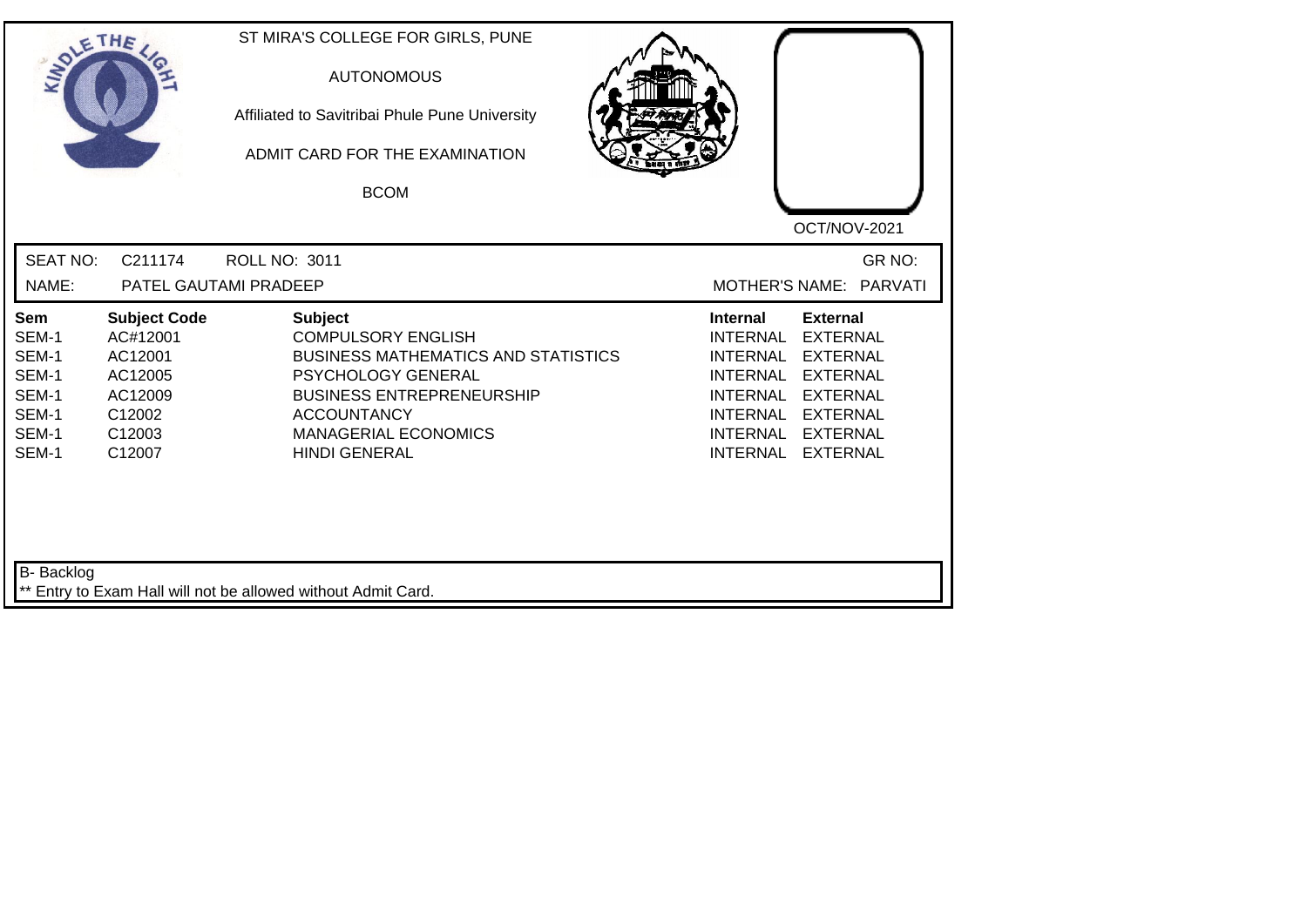| SOLETHE .                                                          |                                                                                               | ST MIRA'S COLLEGE FOR GIRLS, PUNE<br><b>AUTONOMOUS</b><br>Affiliated to Savitribai Phule Pune University<br>ADMIT CARD FOR THE EXAMINATION<br><b>BCOM</b>                                                                              |                                                                                                                                        |                                                                                                                                                      |
|--------------------------------------------------------------------|-----------------------------------------------------------------------------------------------|----------------------------------------------------------------------------------------------------------------------------------------------------------------------------------------------------------------------------------------|----------------------------------------------------------------------------------------------------------------------------------------|------------------------------------------------------------------------------------------------------------------------------------------------------|
| <b>SEAT NO:</b><br>NAME:                                           | C211333<br><b>SAYYED RUHINA AFSAR</b>                                                         | <b>ROLL NO: 3012</b>                                                                                                                                                                                                                   |                                                                                                                                        | OCT/NOV-2021<br>GR NO:<br>MOTHER'S NAME: ZAINAB                                                                                                      |
| Sem<br>SEM-1<br>SEM-1<br>SEM-1<br>SEM-1<br>SEM-1<br>SEM-1<br>SEM-1 | <b>Subject Code</b><br>AC#12001<br>AC12001<br>AC12008<br>C12002<br>C12003<br>C12005<br>C12007 | <b>Subject</b><br><b>COMPULSORY ENGLISH</b><br><b>BUSINESS MATHEMATICS AND STATISTICS</b><br><b>BUSINESS ADMINISTRATION</b><br><b>ACCOUNTANCY</b><br><b>MANAGERIAL ECONOMICS</b><br>MARKETING AND SALESMANSHIP<br><b>HINDI GENERAL</b> | <b>Internal</b><br>INTERNAL<br><b>INTERNAL</b><br>INTERNAL<br><b>INTERNAL</b><br><b>INTERNAL</b><br><b>INTERNAL</b><br><b>INTERNAL</b> | <b>External</b><br><b>EXTERNAL</b><br><b>EXTERNAL</b><br><b>EXTERNAL</b><br><b>EXTERNAL</b><br><b>EXTERNAL</b><br><b>EXTERNAL</b><br><b>EXTERNAL</b> |
| B- Backlog                                                         |                                                                                               | ** Entry to Exam Hall will not be allowed without Admit Card.                                                                                                                                                                          |                                                                                                                                        |                                                                                                                                                      |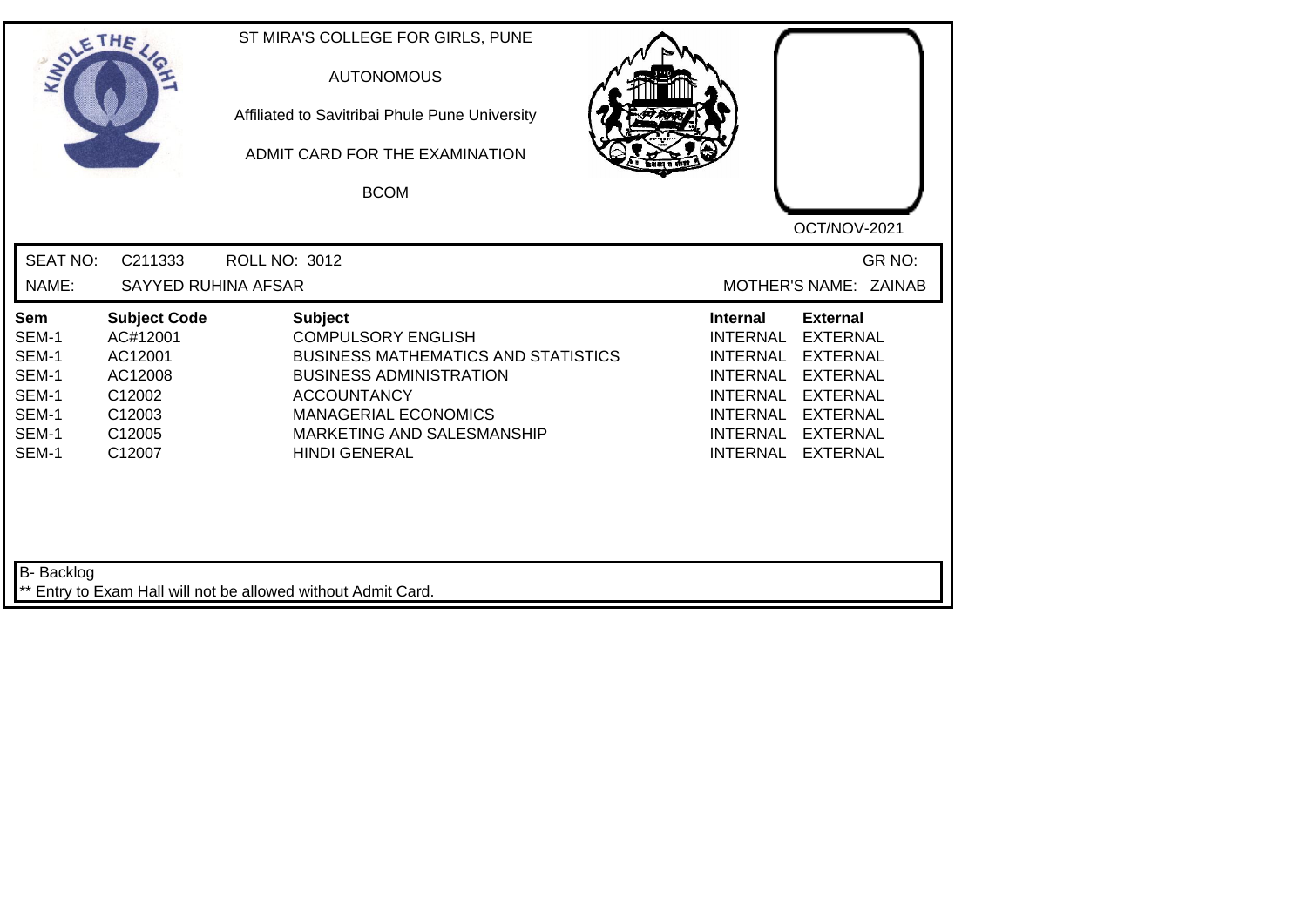| <b>SOLETHE</b>                                                     |                                                                                               | ST MIRA'S COLLEGE FOR GIRLS, PUNE<br><b>AUTONOMOUS</b><br>Affiliated to Savitribai Phule Pune University<br>ADMIT CARD FOR THE EXAMINATION<br><b>BCOM</b>                                                                          |                                                                                                                                                      |                                                                                                                                                      |
|--------------------------------------------------------------------|-----------------------------------------------------------------------------------------------|------------------------------------------------------------------------------------------------------------------------------------------------------------------------------------------------------------------------------------|------------------------------------------------------------------------------------------------------------------------------------------------------|------------------------------------------------------------------------------------------------------------------------------------------------------|
| <b>SEAT NO:</b><br>NAME:                                           | C211369<br><b>TEJAL SANTOSH DALVI</b>                                                         | <b>ROLL NO: 3013</b>                                                                                                                                                                                                               |                                                                                                                                                      | OCT/NOV-2021<br>GR NO:<br>MOTHER'S NAME: SAVITA                                                                                                      |
| Sem<br>SEM-1<br>SEM-1<br>SEM-1<br>SEM-1<br>SEM-1<br>SEM-1<br>SEM-1 | <b>Subject Code</b><br>AC#12001<br>AC12001<br>AC12007<br>C12002<br>C12003<br>C12005<br>C12007 | <b>Subject</b><br><b>COMPULSORY ENGLISH</b><br><b>BUSINESS MATHEMATICS AND STATISTICS</b><br><b>BANKING AND FINANCE</b><br><b>ACCOUNTANCY</b><br><b>MANAGERIAL ECONOMICS</b><br>MARKETING AND SALESMANSHIP<br><b>HINDI GENERAL</b> | <b>Internal</b><br><b>INTERNAL</b><br><b>INTERNAL</b><br><b>INTERNAL</b><br><b>INTERNAL</b><br><b>INTERNAL</b><br><b>INTERNAL</b><br><b>INTERNAL</b> | <b>External</b><br><b>EXTERNAL</b><br><b>EXTERNAL</b><br><b>EXTERNAL</b><br><b>EXTERNAL</b><br><b>EXTERNAL</b><br><b>EXTERNAL</b><br><b>EXTERNAL</b> |
| B- Backlog                                                         |                                                                                               | ** Entry to Exam Hall will not be allowed without Admit Card.                                                                                                                                                                      |                                                                                                                                                      |                                                                                                                                                      |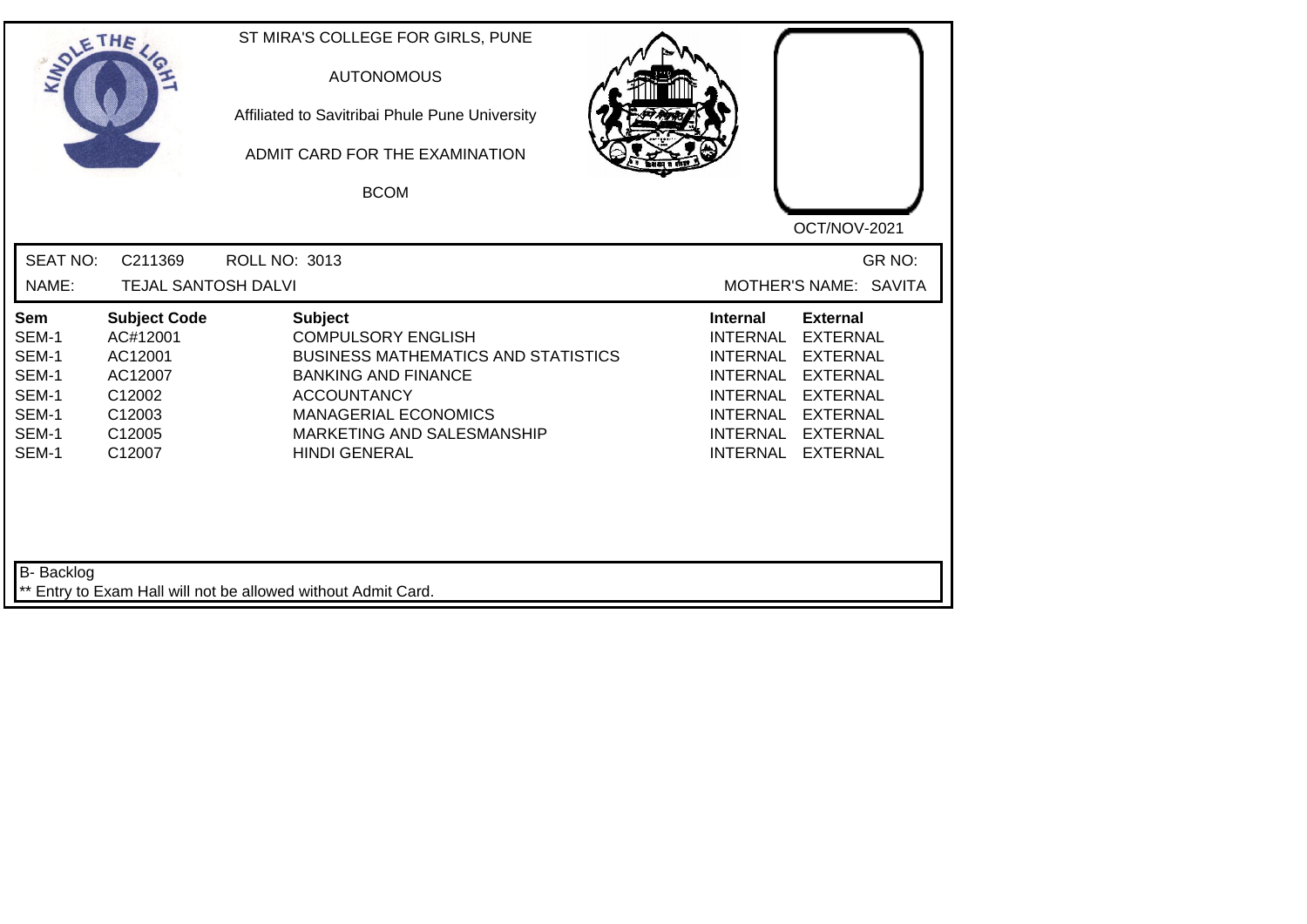| SOLETHE ,                                                          |                                                                                               | ST MIRA'S COLLEGE FOR GIRLS, PUNE<br><b>AUTONOMOUS</b><br>Affiliated to Savitribai Phule Pune University<br>ADMIT CARD FOR THE EXAMINATION<br><b>BCOM</b>                                                                              | OCT/NOV-2021                                                                                                                                                                                                                                                                                                 |
|--------------------------------------------------------------------|-----------------------------------------------------------------------------------------------|----------------------------------------------------------------------------------------------------------------------------------------------------------------------------------------------------------------------------------------|--------------------------------------------------------------------------------------------------------------------------------------------------------------------------------------------------------------------------------------------------------------------------------------------------------------|
| <b>SEAT NO:</b><br>NAME:                                           | C211347                                                                                       | <b>ROLL NO: 3014</b><br><b>GAWADE SALONI RAMCHANDRA</b>                                                                                                                                                                                | GR NO:<br>MOTHER'S NAME: MAYA                                                                                                                                                                                                                                                                                |
| Sem<br>SEM-1<br>SEM-1<br>SEM-1<br>SEM-1<br>SEM-1<br>SEM-1<br>SEM-1 | <b>Subject Code</b><br>AC#12001<br>AC12001<br>AC12008<br>C12002<br>C12003<br>C12005<br>C12007 | <b>Subject</b><br><b>COMPULSORY ENGLISH</b><br><b>BUSINESS MATHEMATICS AND STATISTICS</b><br><b>BUSINESS ADMINISTRATION</b><br><b>ACCOUNTANCY</b><br><b>MANAGERIAL ECONOMICS</b><br>MARKETING AND SALESMANSHIP<br><b>HINDI GENERAL</b> | <b>Internal</b><br><b>External</b><br><b>INTERNAL</b><br><b>EXTERNAL</b><br><b>INTERNAL</b><br><b>EXTERNAL</b><br><b>INTERNAL</b><br><b>EXTERNAL</b><br><b>INTERNAL</b><br><b>EXTERNAL</b><br><b>INTERNAL</b><br><b>EXTERNAL</b><br><b>INTERNAL</b><br><b>EXTERNAL</b><br><b>INTERNAL</b><br><b>EXTERNAL</b> |
| B- Backlog                                                         |                                                                                               | ** Entry to Exam Hall will not be allowed without Admit Card.                                                                                                                                                                          |                                                                                                                                                                                                                                                                                                              |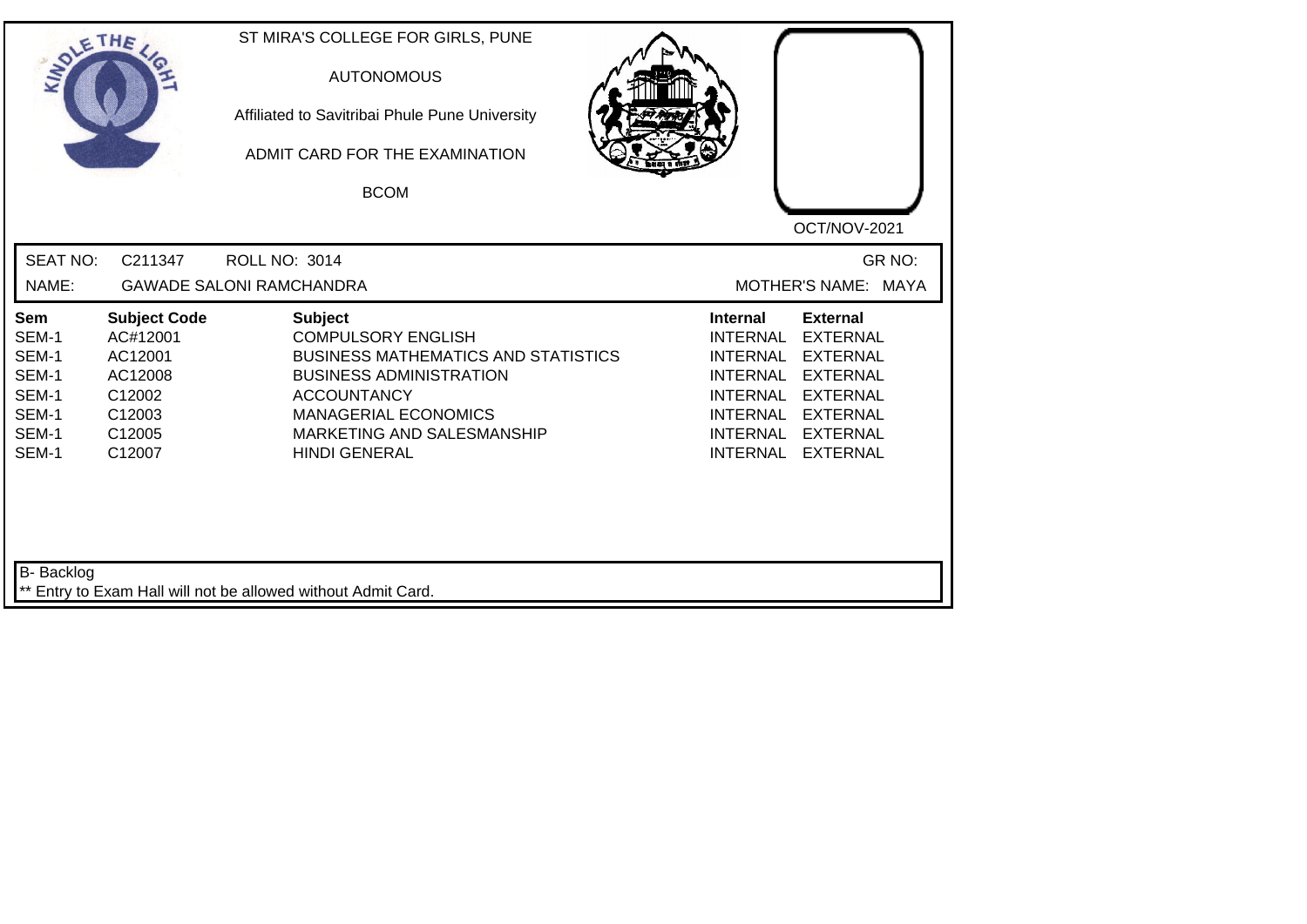| SOLETHE .                                                          |                                                                                                | ST MIRA'S COLLEGE FOR GIRLS, PUNE<br><b>AUTONOMOUS</b><br>Affiliated to Savitribai Phule Pune University<br>ADMIT CARD FOR THE EXAMINATION<br><b>BCOM</b>                                                                             | OCT/NOV-2021                                                                                                                                                                                                                                                                                   |
|--------------------------------------------------------------------|------------------------------------------------------------------------------------------------|---------------------------------------------------------------------------------------------------------------------------------------------------------------------------------------------------------------------------------------|------------------------------------------------------------------------------------------------------------------------------------------------------------------------------------------------------------------------------------------------------------------------------------------------|
| <b>SEAT NO:</b>                                                    | C211385                                                                                        | <b>ROLL NO: 3015</b>                                                                                                                                                                                                                  | GR NO:                                                                                                                                                                                                                                                                                         |
| NAME:                                                              |                                                                                                | ALFIYA SHAIKH MOHAMMED HUSSAIN                                                                                                                                                                                                        | MOTHER'S NAME: RESHMA                                                                                                                                                                                                                                                                          |
| Sem<br>SEM-1<br>SEM-1<br>SEM-1<br>SEM-1<br>SEM-1<br>SEM-1<br>SEM-1 | <b>Subject Code</b><br>AC#12001<br>AC12001<br>AC12005<br>AC12008<br>C12002<br>C12003<br>C12007 | <b>Subject</b><br><b>COMPULSORY ENGLISH</b><br><b>BUSINESS MATHEMATICS AND STATISTICS</b><br><b>PSYCHOLOGY GENERAL</b><br><b>BUSINESS ADMINISTRATION</b><br><b>ACCOUNTANCY</b><br><b>MANAGERIAL ECONOMICS</b><br><b>HINDI GENERAL</b> | <b>External</b><br><b>Internal</b><br><b>INTERNAL</b><br><b>EXTERNAL</b><br><b>INTERNAL</b><br><b>EXTERNAL</b><br><b>INTERNAL</b><br><b>EXTERNAL</b><br><b>INTERNAL</b><br><b>EXTERNAL</b><br>INTERNAL<br><b>EXTERNAL</b><br>INTERNAL<br><b>EXTERNAL</b><br><b>INTERNAL</b><br><b>EXTERNAL</b> |
| <b>B-</b> Backlog                                                  |                                                                                                | ** Entry to Exam Hall will not be allowed without Admit Card.                                                                                                                                                                         |                                                                                                                                                                                                                                                                                                |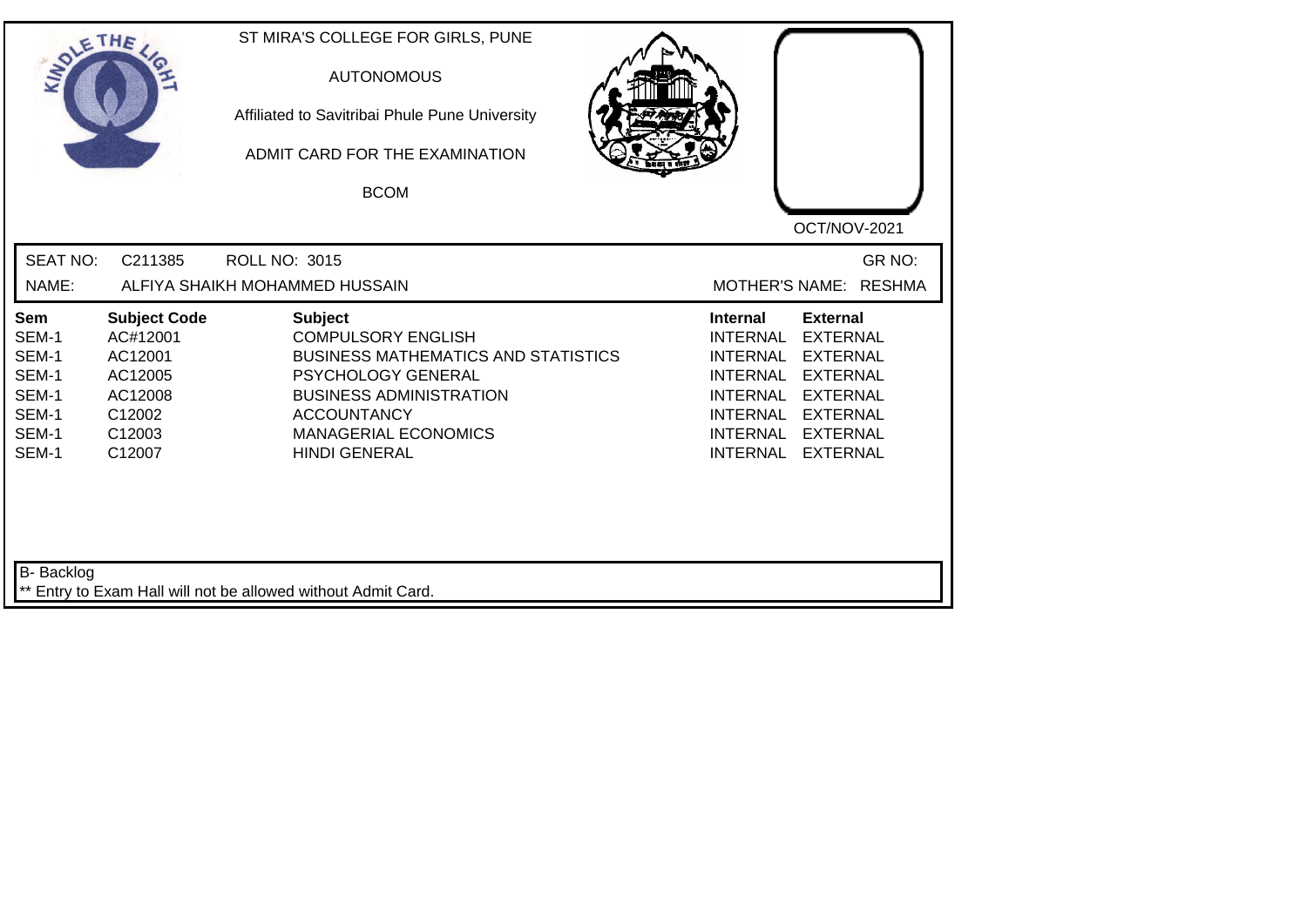|                                                                                                                                                                     | ADMIT CARD FOR THE EXAMINATION<br><b>BCOM</b>                                                                                                                                                                                          | OCT/NOV-2021                                                                                                                                                                                                                                                                                          |
|---------------------------------------------------------------------------------------------------------------------------------------------------------------------|----------------------------------------------------------------------------------------------------------------------------------------------------------------------------------------------------------------------------------------|-------------------------------------------------------------------------------------------------------------------------------------------------------------------------------------------------------------------------------------------------------------------------------------------------------|
| <b>SEAT NO:</b><br>C211453<br>NAME:                                                                                                                                 | <b>ROLL NO: 3016</b><br>YASHIKA VIJAY WALEKAR                                                                                                                                                                                          | GR NO:<br>MOTHER'S NAME: SUJATA                                                                                                                                                                                                                                                                       |
| <b>Subject Code</b><br>Sem<br>AC#12001<br>SEM-1<br>SEM-1<br>AC12001<br>SEM-1<br>AC12008<br>SEM-1<br>C12002<br>SEM-1<br>C12003<br>SEM-1<br>C12005<br>SEM-1<br>C12007 | <b>Subject</b><br><b>COMPULSORY ENGLISH</b><br><b>BUSINESS MATHEMATICS AND STATISTICS</b><br><b>BUSINESS ADMINISTRATION</b><br><b>ACCOUNTANCY</b><br><b>MANAGERIAL ECONOMICS</b><br>MARKETING AND SALESMANSHIP<br><b>HINDI GENERAL</b> | <b>Internal</b><br><b>External</b><br><b>INTERNAL</b><br><b>EXTERNAL</b><br><b>INTERNAL</b><br><b>EXTERNAL</b><br><b>INTERNAL</b><br><b>EXTERNAL</b><br><b>INTERNAL</b><br><b>EXTERNAL</b><br>INTERNAL<br><b>EXTERNAL</b><br><b>INTERNAL</b><br><b>EXTERNAL</b><br><b>INTERNAL</b><br><b>EXTERNAL</b> |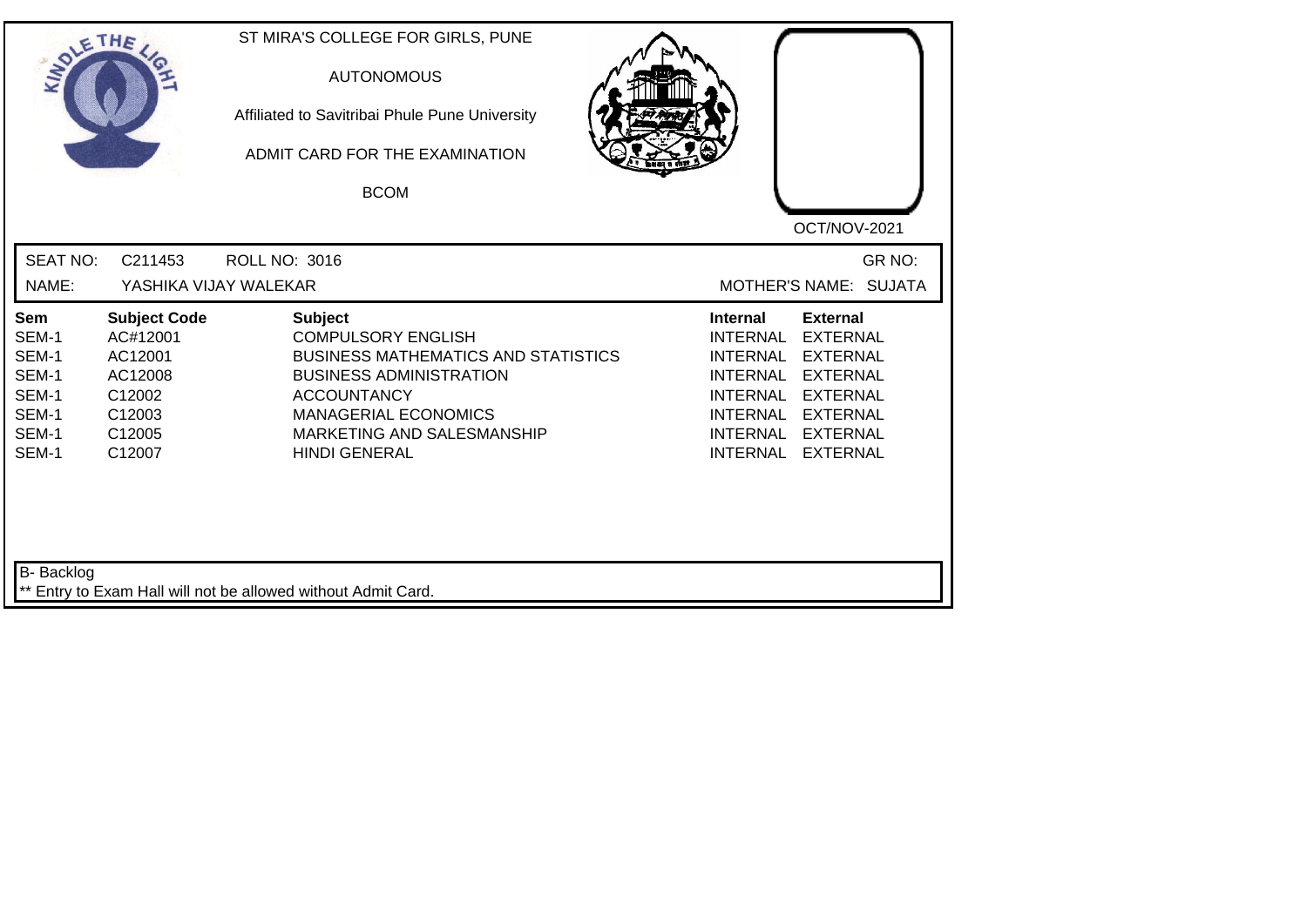| SOLE THE                                                                  |                                                                                               | ST MIRA'S COLLEGE FOR GIRLS, PUNE<br><b>AUTONOMOUS</b><br>Affiliated to Savitribai Phule Pune University<br>ADMIT CARD FOR THE EXAMINATION<br><b>BCOM</b>                                                                                | OCT/NOV-2021                                                                                                                                                                                                                                                                     |
|---------------------------------------------------------------------------|-----------------------------------------------------------------------------------------------|------------------------------------------------------------------------------------------------------------------------------------------------------------------------------------------------------------------------------------------|----------------------------------------------------------------------------------------------------------------------------------------------------------------------------------------------------------------------------------------------------------------------------------|
| <b>SEAT NO:</b><br>NAME:                                                  | C211377                                                                                       | <b>ROLL NO: 3017</b><br>KHOT SAYALI SHRIKRISHNA                                                                                                                                                                                          | GR NO:<br>MOTHER'S NAME: VAISHALI                                                                                                                                                                                                                                                |
| <b>Sem</b><br>SEM-1<br>SEM-1<br>SEM-1<br>SEM-1<br>SEM-1<br>SEM-1<br>SEM-1 | <b>Subject Code</b><br>AC#12001<br>AC12001<br>AC12008<br>C12002<br>C12003<br>C12005<br>C12008 | <b>Subject</b><br><b>COMPULSORY ENGLISH</b><br><b>BUSINESS MATHEMATICS AND STATISTICS</b><br><b>BUSINESS ADMINISTRATION</b><br><b>ACCOUNTANCY</b><br><b>MANAGERIAL ECONOMICS</b><br>MARKETING AND SALESMANSHIP<br><b>MARATHI GENERAL</b> | <b>External</b><br><b>Internal</b><br><b>INTERNAL</b><br><b>EXTERNAL</b><br><b>EXTERNAL</b><br>INTERNAL<br><b>INTERNAL</b><br><b>EXTERNAL</b><br>INTERNAL<br><b>EXTERNAL</b><br>INTERNAL<br><b>EXTERNAL</b><br><b>INTERNAL</b><br><b>EXTERNAL</b><br>INTERNAL<br><b>EXTERNAL</b> |
| B- Backlog                                                                |                                                                                               | ** Entry to Exam Hall will not be allowed without Admit Card.                                                                                                                                                                            |                                                                                                                                                                                                                                                                                  |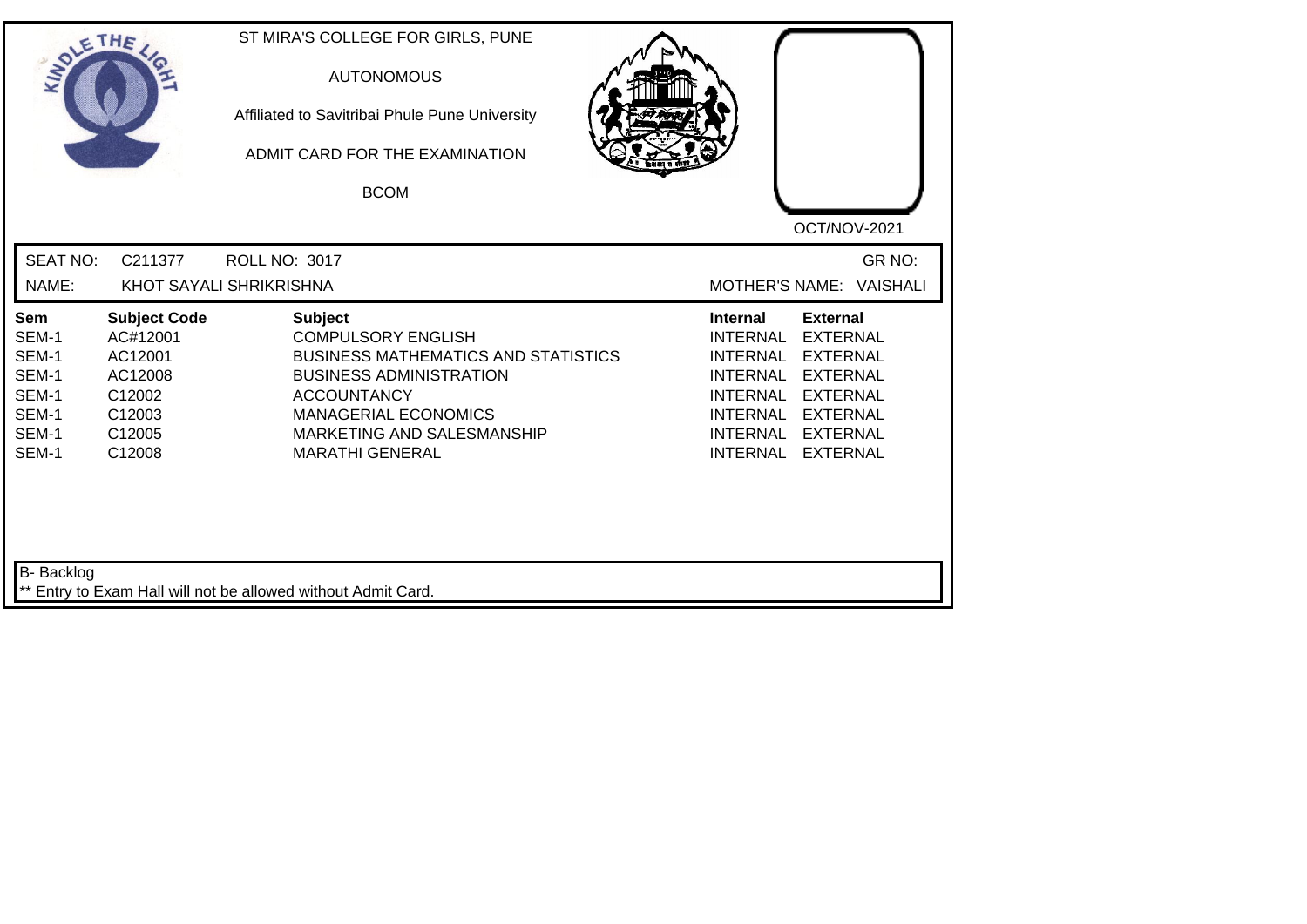| <b>SOLETHE</b>                                                     |                                                                                               | ST MIRA'S COLLEGE FOR GIRLS, PUNE<br><b>AUTONOMOUS</b><br>Affiliated to Savitribai Phule Pune University<br>ADMIT CARD FOR THE EXAMINATION<br><b>BCOM</b>                                                                          | OCT/NOV-2021                                                                                                                                                                                                                                                                                                 |
|--------------------------------------------------------------------|-----------------------------------------------------------------------------------------------|------------------------------------------------------------------------------------------------------------------------------------------------------------------------------------------------------------------------------------|--------------------------------------------------------------------------------------------------------------------------------------------------------------------------------------------------------------------------------------------------------------------------------------------------------------|
| <b>SEAT NO:</b><br>NAME:                                           | C211227                                                                                       | <b>ROLL NO: 3018</b><br>KUMAWAT LALITA JASWANT                                                                                                                                                                                     | GR NO:<br>MOTHER'S NAME: HARPYARI                                                                                                                                                                                                                                                                            |
| Sem<br>SEM-1<br>SEM-1<br>SEM-1<br>SEM-1<br>SEM-1<br>SEM-1<br>SEM-1 | <b>Subject Code</b><br>AC#12001<br>AC12001<br>AC12007<br>C12002<br>C12003<br>C12005<br>C12007 | <b>Subject</b><br><b>COMPULSORY ENGLISH</b><br><b>BUSINESS MATHEMATICS AND STATISTICS</b><br><b>BANKING AND FINANCE</b><br><b>ACCOUNTANCY</b><br><b>MANAGERIAL ECONOMICS</b><br>MARKETING AND SALESMANSHIP<br><b>HINDI GENERAL</b> | <b>External</b><br><b>Internal</b><br><b>INTERNAL</b><br><b>EXTERNAL</b><br><b>INTERNAL</b><br><b>EXTERNAL</b><br><b>INTERNAL</b><br><b>EXTERNAL</b><br><b>INTERNAL</b><br><b>EXTERNAL</b><br><b>INTERNAL</b><br><b>EXTERNAL</b><br><b>INTERNAL</b><br><b>EXTERNAL</b><br><b>EXTERNAL</b><br><b>INTERNAL</b> |
| <b>B-</b> Backlog                                                  |                                                                                               | ** Entry to Exam Hall will not be allowed without Admit Card.                                                                                                                                                                      |                                                                                                                                                                                                                                                                                                              |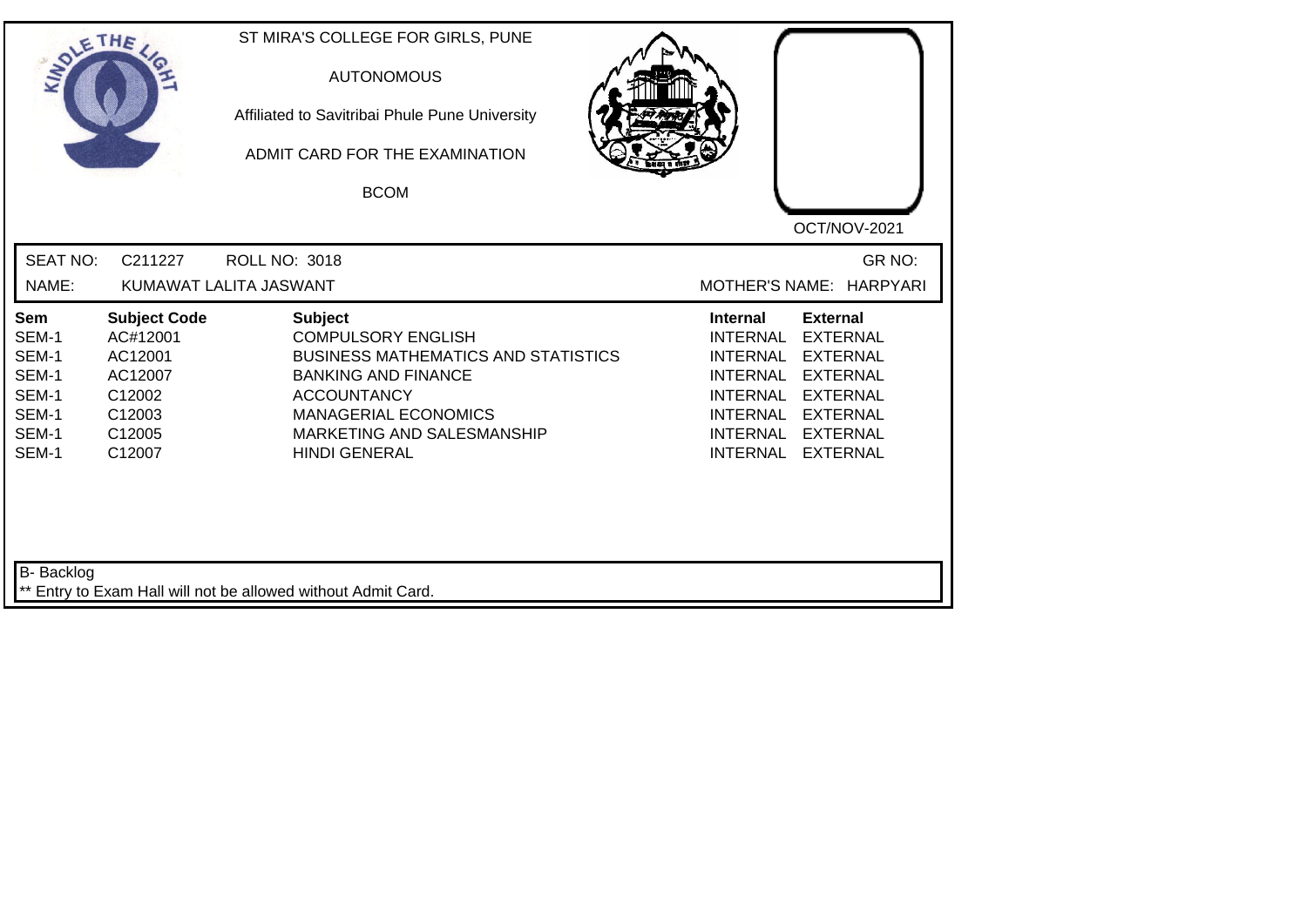| SOLE THE                                                                  |                                                                                               | ST MIRA'S COLLEGE FOR GIRLS, PUNE<br><b>AUTONOMOUS</b><br>Affiliated to Savitribai Phule Pune University<br>ADMIT CARD FOR THE EXAMINATION<br><b>BCOM</b>                                                                                 | OCT/NOV-2021                                                                                                                                                                                                                                                                                                 |
|---------------------------------------------------------------------------|-----------------------------------------------------------------------------------------------|-------------------------------------------------------------------------------------------------------------------------------------------------------------------------------------------------------------------------------------------|--------------------------------------------------------------------------------------------------------------------------------------------------------------------------------------------------------------------------------------------------------------------------------------------------------------|
| <b>SEAT NO:</b><br>NAME:                                                  | C211156                                                                                       | ROLL NO: 3019<br>NAIK DEEPALI DEVENDRA                                                                                                                                                                                                    | GR NO:<br>MOTHER'S NAME: JAYASHREE                                                                                                                                                                                                                                                                           |
| <b>Sem</b><br>SEM-1<br>SEM-1<br>SEM-1<br>SEM-1<br>SEM-1<br>SEM-1<br>SEM-1 | <b>Subject Code</b><br>AC#12001<br>AC12001<br>AC12008<br>C12002<br>C12003<br>C12005<br>C12009 | <b>Subject</b><br><b>COMPULSORY ENGLISH</b><br><b>BUSINESS MATHEMATICS AND STATISTICS</b><br><b>BUSINESS ADMINISTRATION</b><br><b>ACCOUNTANCY</b><br><b>MANAGERIAL ECONOMICS</b><br>MARKETING AND SALESMANSHIP<br><b>OPTIONAL ENGLISH</b> | <b>External</b><br><b>Internal</b><br><b>INTERNAL</b><br><b>EXTERNAL</b><br><b>INTERNAL</b><br><b>EXTERNAL</b><br><b>INTERNAL</b><br><b>EXTERNAL</b><br><b>INTERNAL</b><br><b>EXTERNAL</b><br><b>INTERNAL</b><br><b>EXTERNAL</b><br><b>INTERNAL</b><br><b>EXTERNAL</b><br><b>INTERNAL</b><br><b>EXTERNAL</b> |
| B- Backlog                                                                |                                                                                               | ** Entry to Exam Hall will not be allowed without Admit Card.                                                                                                                                                                             |                                                                                                                                                                                                                                                                                                              |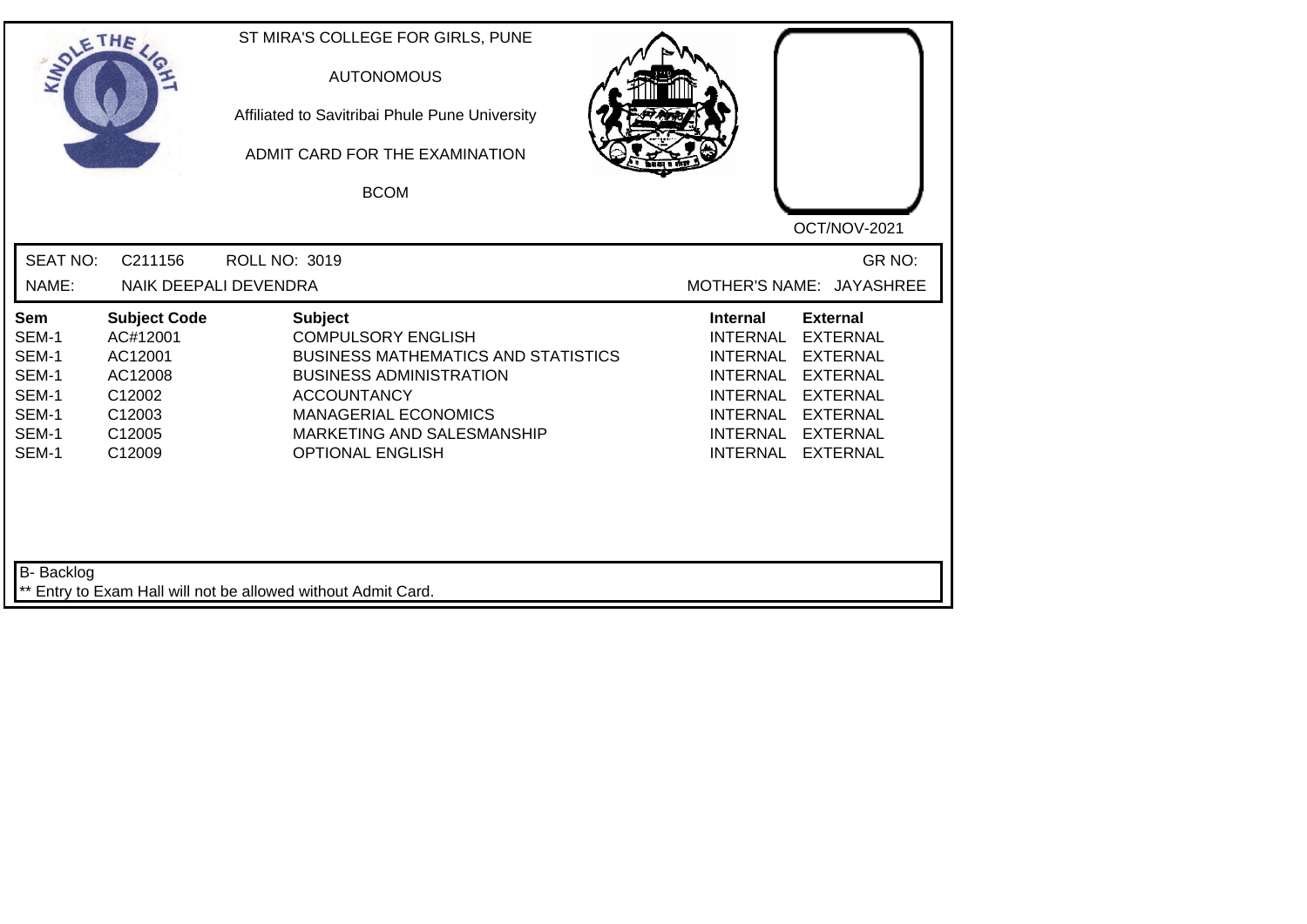| SOLETHE .                                                          |                                                                                               | ST MIRA'S COLLEGE FOR GIRLS, PUNE<br><b>AUTONOMOUS</b><br>Affiliated to Savitribai Phule Pune University<br>ADMIT CARD FOR THE EXAMINATION<br><b>BCOM</b>                                                                          | OCT/NOV-2021                                                                                                                                                                                                                                                                                                 |
|--------------------------------------------------------------------|-----------------------------------------------------------------------------------------------|------------------------------------------------------------------------------------------------------------------------------------------------------------------------------------------------------------------------------------|--------------------------------------------------------------------------------------------------------------------------------------------------------------------------------------------------------------------------------------------------------------------------------------------------------------|
| <b>SEAT NO:</b><br>NAME:                                           | C211322<br>SHIVALE RASIKA ASHOK                                                               | <b>ROLL NO: 3020</b>                                                                                                                                                                                                               | GR NO:<br>MOTHER'S NAME: NEETA                                                                                                                                                                                                                                                                               |
| Sem<br>SEM-1<br>SEM-1<br>SEM-1<br>SEM-1<br>SEM-1<br>SEM-1<br>SEM-1 | <b>Subject Code</b><br>AC#12001<br>AC12001<br>AC12007<br>C12002<br>C12003<br>C12005<br>C12007 | <b>Subject</b><br><b>COMPULSORY ENGLISH</b><br><b>BUSINESS MATHEMATICS AND STATISTICS</b><br><b>BANKING AND FINANCE</b><br><b>ACCOUNTANCY</b><br><b>MANAGERIAL ECONOMICS</b><br>MARKETING AND SALESMANSHIP<br><b>HINDI GENERAL</b> | <b>Internal</b><br><b>External</b><br><b>INTERNAL</b><br><b>EXTERNAL</b><br><b>INTERNAL</b><br><b>EXTERNAL</b><br><b>INTERNAL</b><br><b>EXTERNAL</b><br><b>INTERNAL</b><br><b>EXTERNAL</b><br><b>INTERNAL</b><br><b>EXTERNAL</b><br><b>INTERNAL</b><br><b>EXTERNAL</b><br><b>INTERNAL</b><br><b>EXTERNAL</b> |
| <b>B-</b> Backlog                                                  |                                                                                               | ** Entry to Exam Hall will not be allowed without Admit Card.                                                                                                                                                                      |                                                                                                                                                                                                                                                                                                              |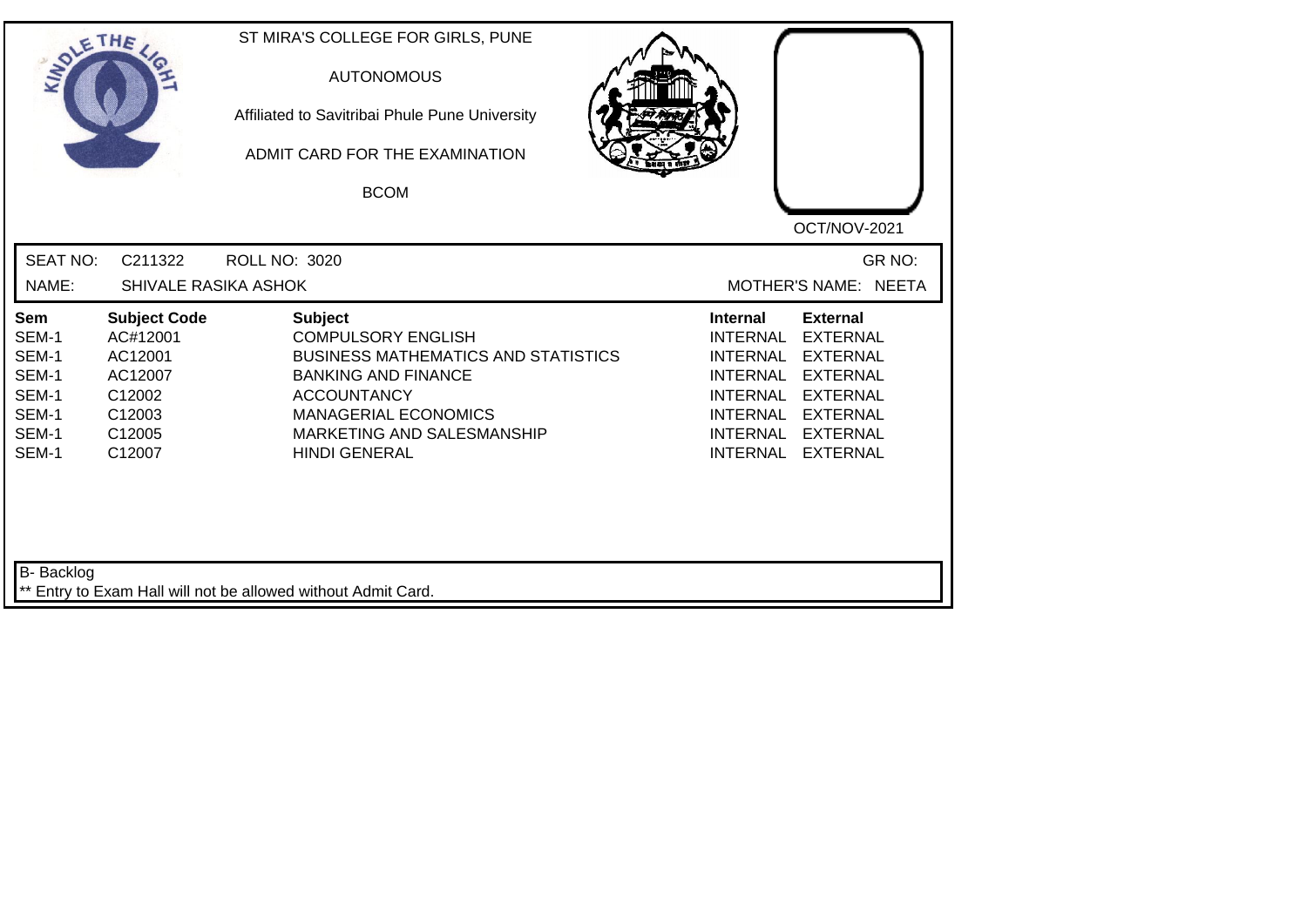| SOLETHE .                                                                 |                                                                                               | ST MIRA'S COLLEGE FOR GIRLS, PUNE<br><b>AUTONOMOUS</b><br>Affiliated to Savitribai Phule Pune University<br>ADMIT CARD FOR THE EXAMINATION<br><b>BCOM</b>                                                                          | OCT/NOV-2021                                                                                                                                                                                                                                                                                          |
|---------------------------------------------------------------------------|-----------------------------------------------------------------------------------------------|------------------------------------------------------------------------------------------------------------------------------------------------------------------------------------------------------------------------------------|-------------------------------------------------------------------------------------------------------------------------------------------------------------------------------------------------------------------------------------------------------------------------------------------------------|
| <b>SEAT NO:</b><br>NAME:                                                  | C211343                                                                                       | <b>ROLL NO: 3021</b><br>SHIVALE SAKSHI KALURAM                                                                                                                                                                                     | GR NO:<br>MOTHER'S NAME: SHASHIKALA                                                                                                                                                                                                                                                                   |
| <b>Sem</b><br>SEM-1<br>SEM-1<br>SEM-1<br>SEM-1<br>SEM-1<br>SEM-1<br>SEM-1 | <b>Subject Code</b><br>AC#12001<br>AC12001<br>AC12007<br>C12002<br>C12003<br>C12005<br>C12007 | <b>Subject</b><br><b>COMPULSORY ENGLISH</b><br><b>BUSINESS MATHEMATICS AND STATISTICS</b><br><b>BANKING AND FINANCE</b><br><b>ACCOUNTANCY</b><br><b>MANAGERIAL ECONOMICS</b><br>MARKETING AND SALESMANSHIP<br><b>HINDI GENERAL</b> | <b>External</b><br>Internal<br><b>INTERNAL</b><br><b>EXTERNAL</b><br><b>INTERNAL</b><br><b>EXTERNAL</b><br><b>INTERNAL</b><br><b>EXTERNAL</b><br><b>INTERNAL</b><br><b>EXTERNAL</b><br><b>INTERNAL</b><br><b>EXTERNAL</b><br><b>INTERNAL</b><br><b>EXTERNAL</b><br><b>INTERNAL</b><br><b>EXTERNAL</b> |
| <b>B-</b> Backlog                                                         |                                                                                               | ** Entry to Exam Hall will not be allowed without Admit Card.                                                                                                                                                                      |                                                                                                                                                                                                                                                                                                       |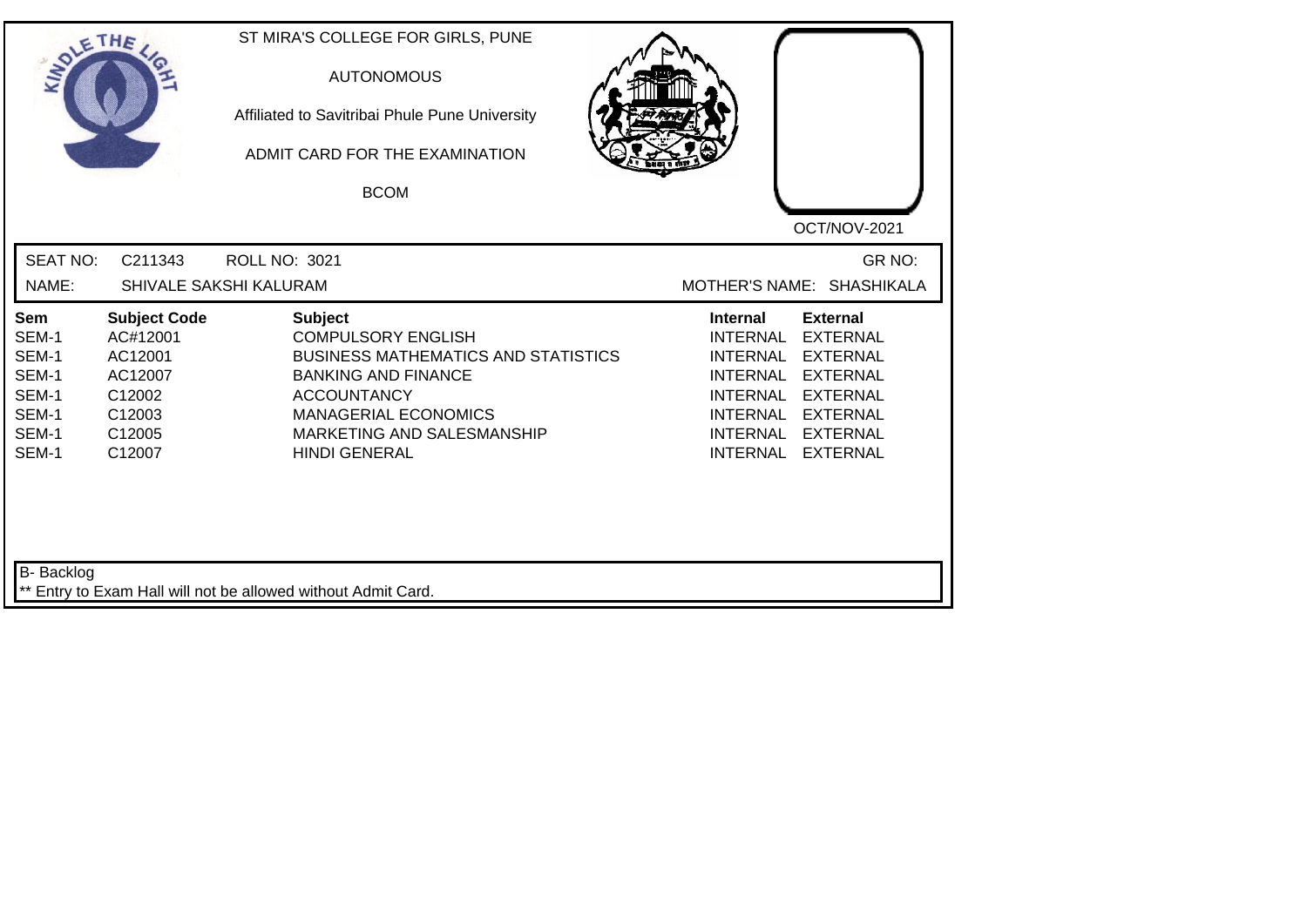| SOLETHE .                                                          |                                                                                               | ST MIRA'S COLLEGE FOR GIRLS, PUNE<br><b>AUTONOMOUS</b><br>Affiliated to Savitribai Phule Pune University<br>ADMIT CARD FOR THE EXAMINATION<br><b>BCOM</b>                                                   |                                                                                                                                                                                                                                                                                                              |
|--------------------------------------------------------------------|-----------------------------------------------------------------------------------------------|-------------------------------------------------------------------------------------------------------------------------------------------------------------------------------------------------------------|--------------------------------------------------------------------------------------------------------------------------------------------------------------------------------------------------------------------------------------------------------------------------------------------------------------|
| <b>SEAT NO:</b><br>NAME:                                           | C211281<br><b>DSILVA PLAVINA PAUL</b>                                                         | <b>ROLL NO: 3022</b>                                                                                                                                                                                        | OCT/NOV-2021<br>GR NO:<br>MOTHER'S NAME: NATALINE                                                                                                                                                                                                                                                            |
| Sem<br>SEM-1<br>SEM-1<br>SEM-1<br>SEM-1<br>SEM-1<br>SEM-1<br>SEM-1 | <b>Subject Code</b><br>AC#12001<br>AC12002<br>AC12007<br>C12002<br>C12003<br>C12005<br>C12009 | <b>Subject</b><br><b>COMPULSORY ENGLISH</b><br>POLITICS GENERAL<br><b>BANKING AND FINANCE</b><br><b>ACCOUNTANCY</b><br><b>MANAGERIAL ECONOMICS</b><br>MARKETING AND SALESMANSHIP<br><b>OPTIONAL ENGLISH</b> | <b>Internal</b><br><b>External</b><br><b>EXTERNAL</b><br><b>INTERNAL</b><br><b>INTERNAL</b><br><b>EXTERNAL</b><br><b>INTERNAL</b><br><b>EXTERNAL</b><br><b>EXTERNAL</b><br><b>INTERNAL</b><br><b>INTERNAL</b><br><b>EXTERNAL</b><br><b>INTERNAL</b><br><b>EXTERNAL</b><br><b>INTERNAL</b><br><b>EXTERNAL</b> |
| <b>B-</b> Backlog                                                  |                                                                                               | ** Entry to Exam Hall will not be allowed without Admit Card.                                                                                                                                               |                                                                                                                                                                                                                                                                                                              |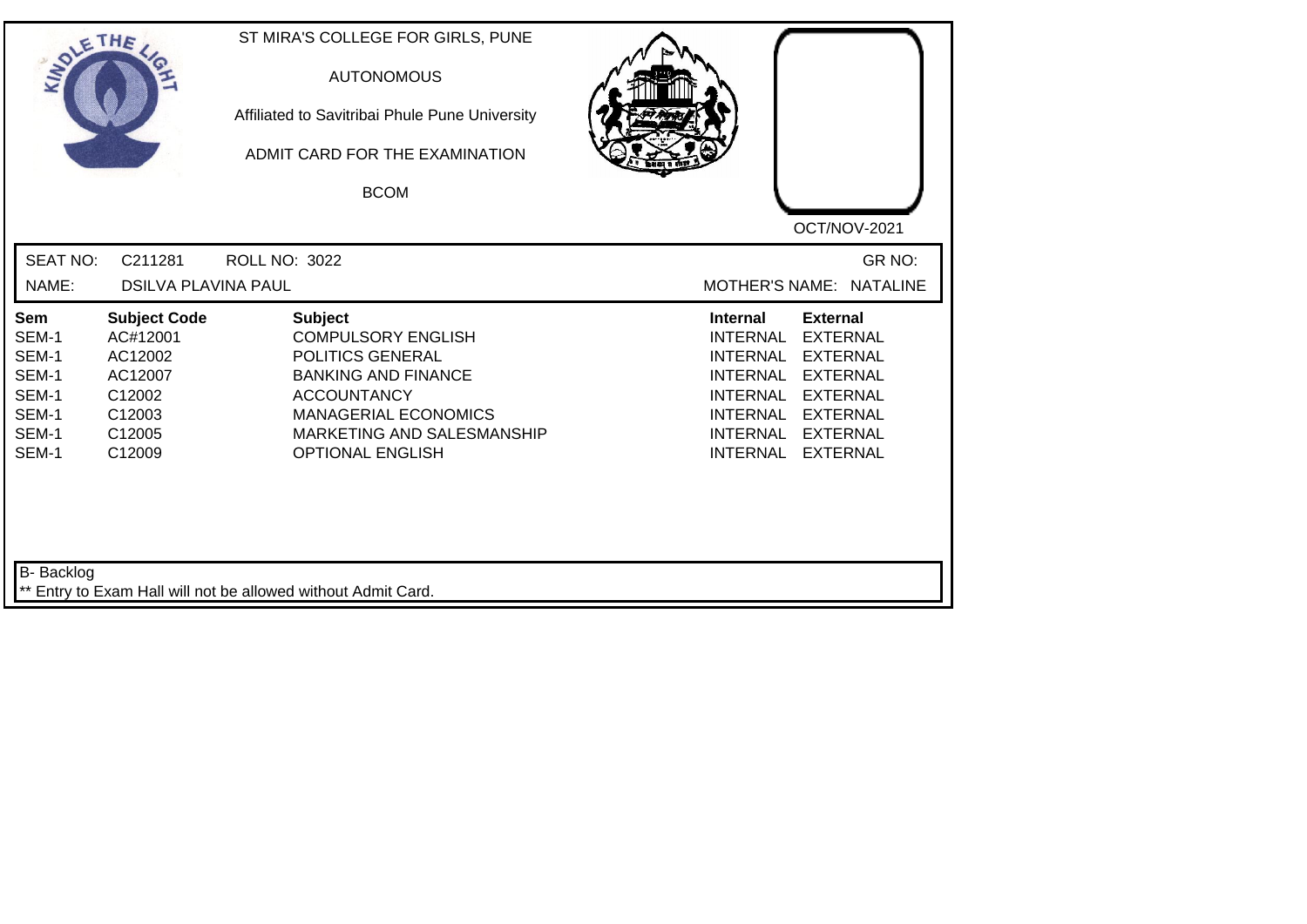| SOLETHE .                                                          |                                                                                               | ST MIRA'S COLLEGE FOR GIRLS, PUNE<br><b>AUTONOMOUS</b><br>Affiliated to Savitribai Phule Pune University<br>ADMIT CARD FOR THE EXAMINATION<br><b>BCOM</b>                                                                          | OCT/NOV-2021                                                                                                                                                                                                                                                                                |
|--------------------------------------------------------------------|-----------------------------------------------------------------------------------------------|------------------------------------------------------------------------------------------------------------------------------------------------------------------------------------------------------------------------------------|---------------------------------------------------------------------------------------------------------------------------------------------------------------------------------------------------------------------------------------------------------------------------------------------|
| <b>SEAT NO:</b>                                                    | C211154                                                                                       | <b>ROLL NO: 3023</b>                                                                                                                                                                                                               | GR NO:<br>MOTHER'S NAME: SEEMA                                                                                                                                                                                                                                                              |
| NAME:                                                              |                                                                                               | ALISHA DEEPAK JAGTIANI                                                                                                                                                                                                             |                                                                                                                                                                                                                                                                                             |
| Sem<br>SEM-1<br>SEM-1<br>SEM-1<br>SEM-1<br>SEM-1<br>SEM-1<br>SEM-1 | <b>Subject Code</b><br>AC#12001<br>AC12001<br>AC12007<br>C12002<br>C12003<br>C12005<br>C12007 | <b>Subject</b><br><b>COMPULSORY ENGLISH</b><br><b>BUSINESS MATHEMATICS AND STATISTICS</b><br><b>BANKING AND FINANCE</b><br><b>ACCOUNTANCY</b><br><b>MANAGERIAL ECONOMICS</b><br>MARKETING AND SALESMANSHIP<br><b>HINDI GENERAL</b> | <b>External</b><br><b>Internal</b><br><b>INTERNAL</b><br><b>EXTERNAL</b><br><b>INTERNAL</b><br><b>EXTERNAL</b><br><b>INTERNAL</b><br><b>EXTERNAL</b><br><b>INTERNAL</b><br><b>EXTERNAL</b><br>INTERNAL EXTERNAL<br><b>INTERNAL</b><br><b>EXTERNAL</b><br><b>EXTERNAL</b><br><b>INTERNAL</b> |
| <b>B-</b> Backlog                                                  |                                                                                               | ** Entry to Exam Hall will not be allowed without Admit Card.                                                                                                                                                                      |                                                                                                                                                                                                                                                                                             |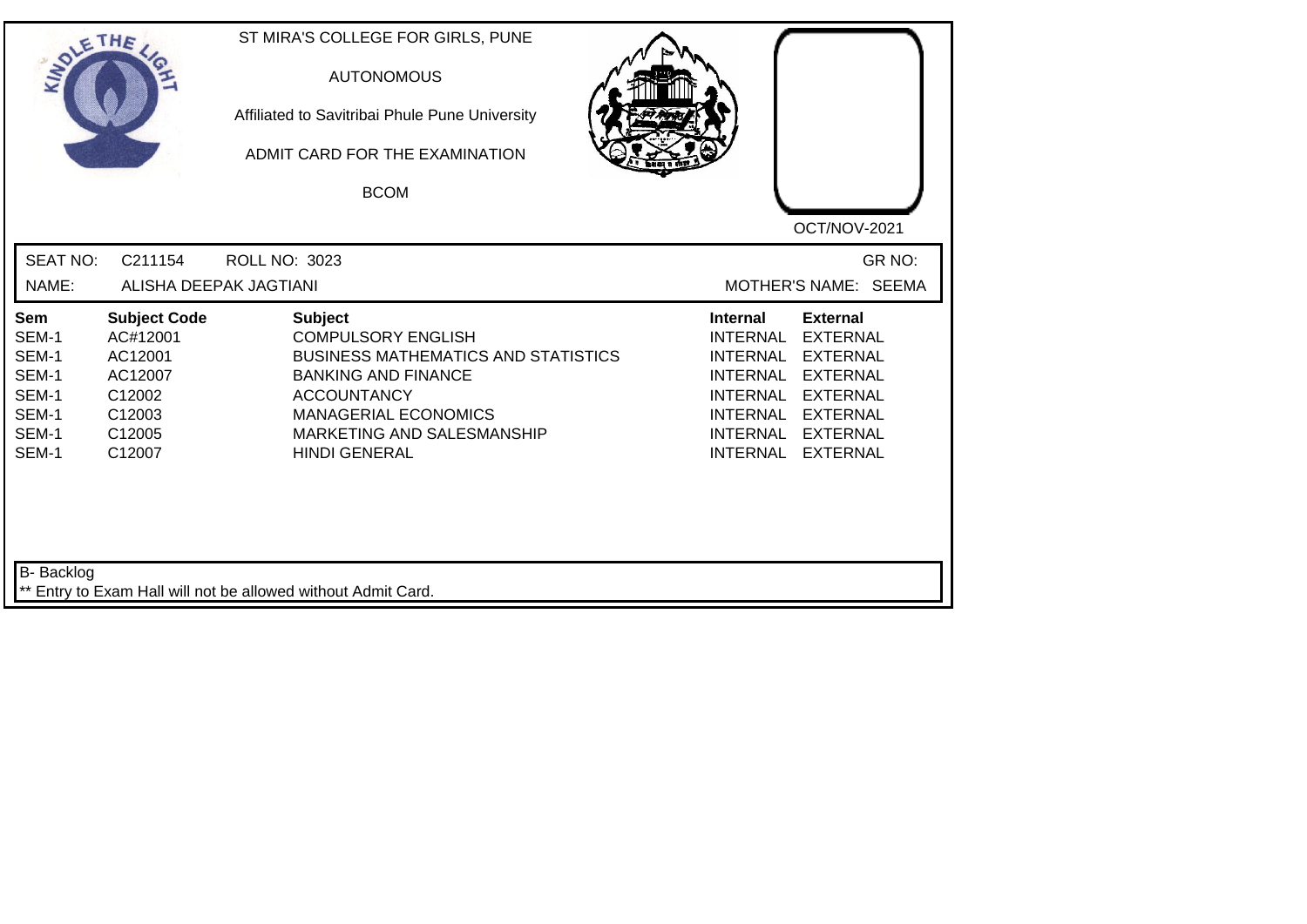| SOLETHE ,                                                                 |                                                                                               | ST MIRA'S COLLEGE FOR GIRLS, PUNE<br><b>AUTONOMOUS</b><br>Affiliated to Savitribai Phule Pune University<br>ADMIT CARD FOR THE EXAMINATION<br><b>BCOM</b>                                                         |                                                                                                                                                                                                                                                                                                       |
|---------------------------------------------------------------------------|-----------------------------------------------------------------------------------------------|-------------------------------------------------------------------------------------------------------------------------------------------------------------------------------------------------------------------|-------------------------------------------------------------------------------------------------------------------------------------------------------------------------------------------------------------------------------------------------------------------------------------------------------|
| <b>SEAT NO:</b><br>NAME:                                                  | C211278                                                                                       | <b>ROLL NO: 3024</b><br>DEOKAR PAYAL SANTOSH                                                                                                                                                                      | OCT/NOV-2021<br>GR NO:<br>MOTHER'S NAME: VANDANA                                                                                                                                                                                                                                                      |
| <b>Sem</b><br>SEM-1<br>SEM-1<br>SEM-1<br>SEM-1<br>SEM-1<br>SEM-1<br>SEM-1 | <b>Subject Code</b><br>AC#12001<br>AC12002<br>AC12009<br>C12002<br>C12003<br>C12005<br>C12009 | <b>Subject</b><br><b>COMPULSORY ENGLISH</b><br>POLITICS GENERAL<br><b>BUSINESS ENTREPRENEURSHIP</b><br><b>ACCOUNTANCY</b><br><b>MANAGERIAL ECONOMICS</b><br>MARKETING AND SALESMANSHIP<br><b>OPTIONAL ENGLISH</b> | <b>External</b><br>Internal<br><b>INTERNAL</b><br><b>EXTERNAL</b><br><b>INTERNAL</b><br><b>EXTERNAL</b><br><b>INTERNAL</b><br><b>EXTERNAL</b><br><b>INTERNAL</b><br><b>EXTERNAL</b><br><b>INTERNAL</b><br><b>EXTERNAL</b><br><b>INTERNAL</b><br><b>EXTERNAL</b><br><b>INTERNAL</b><br><b>EXTERNAL</b> |
| B- Backlog                                                                |                                                                                               | ** Entry to Exam Hall will not be allowed without Admit Card.                                                                                                                                                     |                                                                                                                                                                                                                                                                                                       |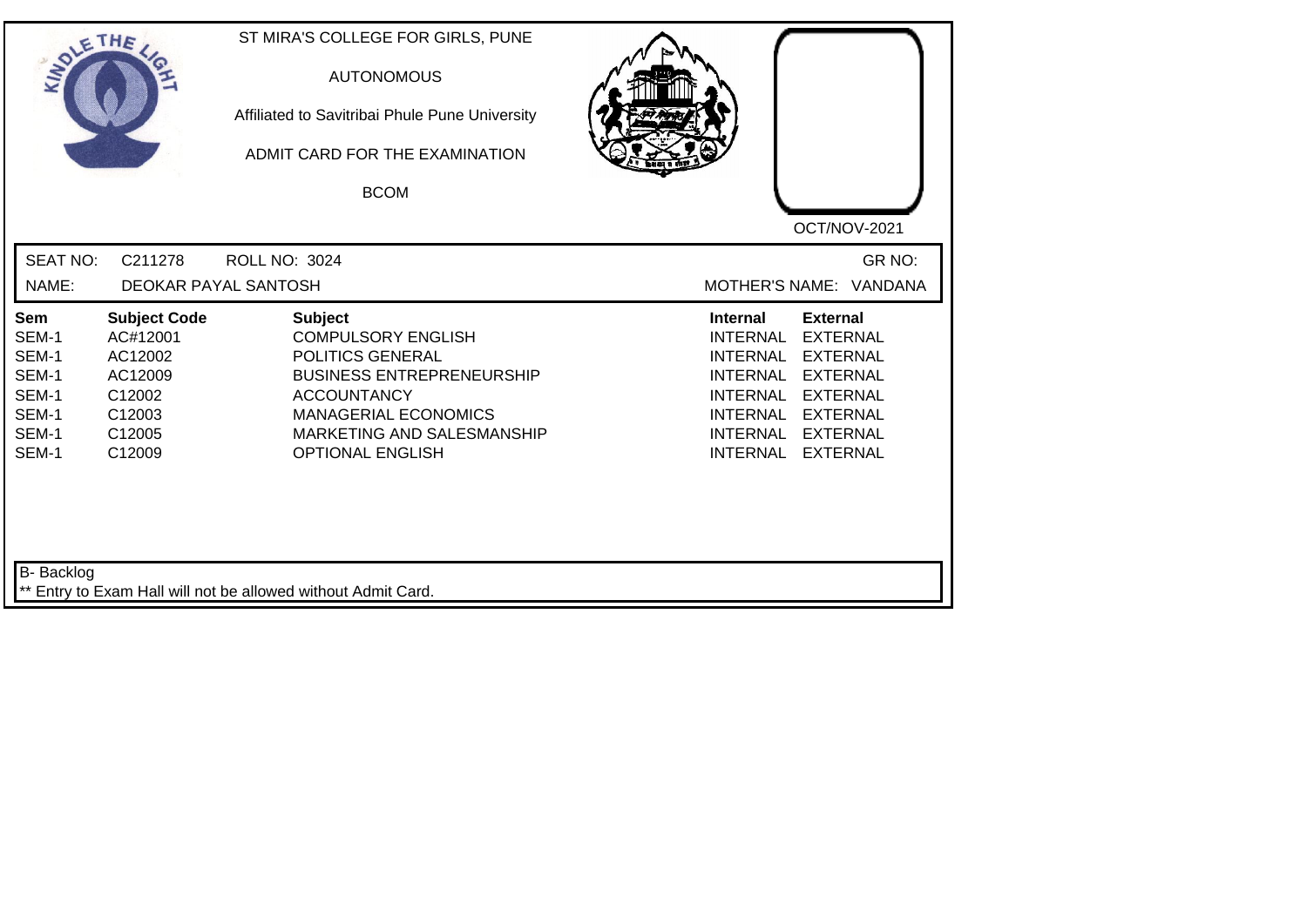| <b>SOLETHE</b>                                                     |                                                                                               | ST MIRA'S COLLEGE FOR GIRLS, PUNE<br><b>AUTONOMOUS</b><br>Affiliated to Savitribai Phule Pune University<br>ADMIT CARD FOR THE EXAMINATION<br><b>BCOM</b>                                                         | OCT/NOV-2021                                                                                                                                                                                                                                                                                          |
|--------------------------------------------------------------------|-----------------------------------------------------------------------------------------------|-------------------------------------------------------------------------------------------------------------------------------------------------------------------------------------------------------------------|-------------------------------------------------------------------------------------------------------------------------------------------------------------------------------------------------------------------------------------------------------------------------------------------------------|
| <b>SEAT NO:</b><br>NAME:                                           | C211337<br><b>LANGHE SAI RUPESH</b>                                                           | <b>ROLL NO: 3025</b>                                                                                                                                                                                              | GR NO:<br>MOTHER'S NAME: LATA                                                                                                                                                                                                                                                                         |
| Sem<br>SEM-1<br>SEM-1<br>SEM-1<br>SEM-1<br>SEM-1<br>SEM-1<br>SEM-1 | <b>Subject Code</b><br>AC#12001<br>AC12002<br>AC12009<br>C12002<br>C12003<br>C12005<br>C12009 | <b>Subject</b><br><b>COMPULSORY ENGLISH</b><br>POLITICS GENERAL<br><b>BUSINESS ENTREPRENEURSHIP</b><br><b>ACCOUNTANCY</b><br><b>MANAGERIAL ECONOMICS</b><br>MARKETING AND SALESMANSHIP<br><b>OPTIONAL ENGLISH</b> | <b>Internal</b><br><b>External</b><br><b>INTERNAL</b><br><b>EXTERNAL</b><br><b>INTERNAL</b><br><b>EXTERNAL</b><br><b>INTERNAL</b><br><b>EXTERNAL</b><br><b>INTERNAL</b><br><b>EXTERNAL</b><br>INTERNAL<br><b>EXTERNAL</b><br><b>INTERNAL</b><br><b>EXTERNAL</b><br><b>INTERNAL</b><br><b>EXTERNAL</b> |
| B- Backlog                                                         |                                                                                               | ** Entry to Exam Hall will not be allowed without Admit Card.                                                                                                                                                     |                                                                                                                                                                                                                                                                                                       |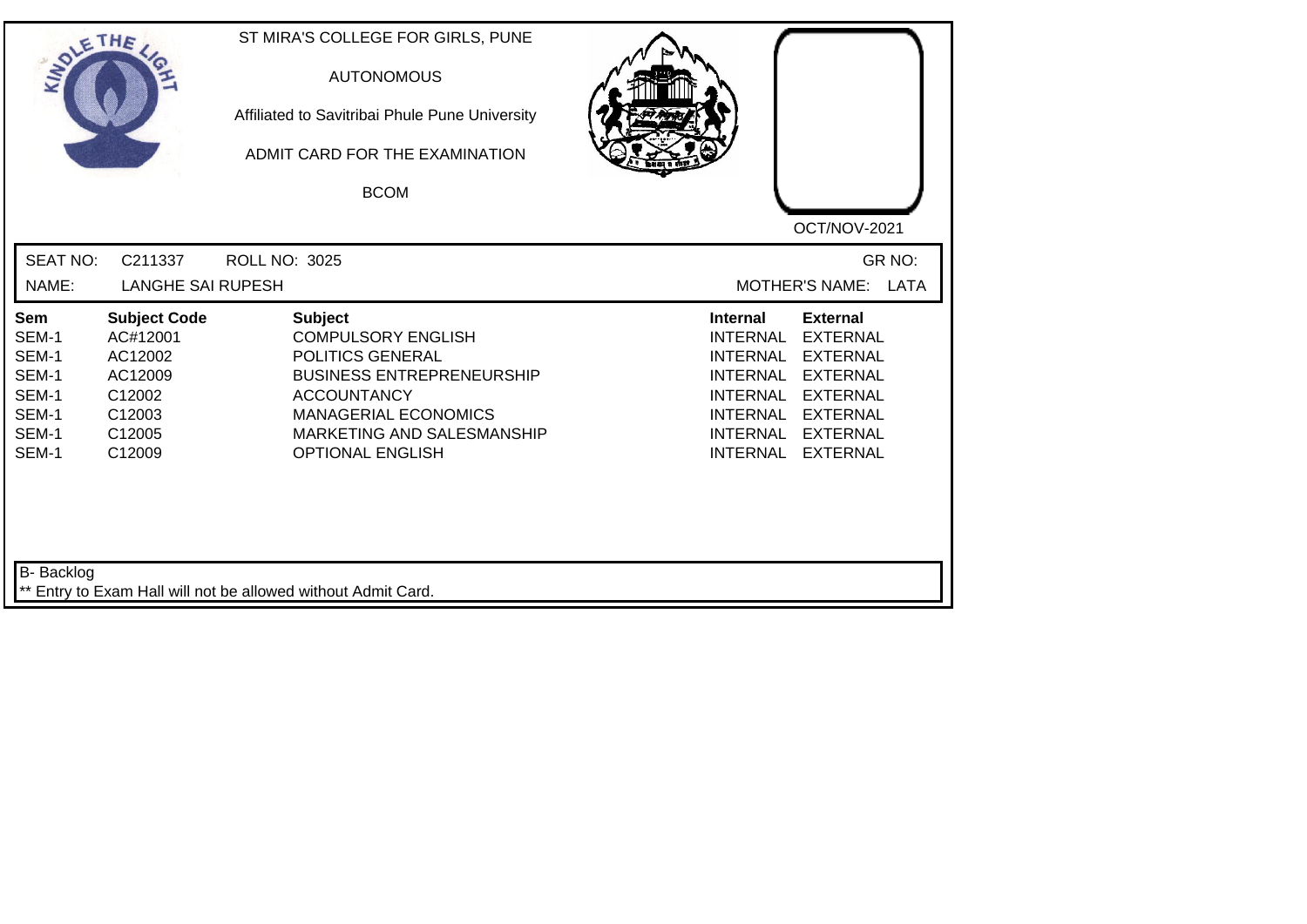| SOLE THE                                                           |                                                                                               | ST MIRA'S COLLEGE FOR GIRLS, PUNE<br><b>AUTONOMOUS</b><br>Affiliated to Savitribai Phule Pune University<br>ADMIT CARD FOR THE EXAMINATION<br><b>BCOM</b>                                                                             | OCT/NOV-2021                                                                                                                                                                                                                                          |
|--------------------------------------------------------------------|-----------------------------------------------------------------------------------------------|---------------------------------------------------------------------------------------------------------------------------------------------------------------------------------------------------------------------------------------|-------------------------------------------------------------------------------------------------------------------------------------------------------------------------------------------------------------------------------------------------------|
| <b>SEAT NO:</b><br>NAME:                                           | C211307<br><b>TAMBOLI RAAHAT ANIS</b>                                                         | <b>ROLL NO: 3026</b>                                                                                                                                                                                                                  | GR NO:<br>MOTHER'S NAME: TASNEEM                                                                                                                                                                                                                      |
| Sem<br>SEM-1<br>SEM-1<br>SEM-1<br>SEM-1<br>SEM-1<br>SEM-1<br>SEM-1 | <b>Subject Code</b><br>AC#12001<br>AC12001<br>AC12007<br>C12002<br>C12003<br>C12005<br>C12009 | <b>Subject</b><br><b>COMPULSORY ENGLISH</b><br><b>BUSINESS MATHEMATICS AND STATISTICS</b><br><b>BANKING AND FINANCE</b><br><b>ACCOUNTANCY</b><br><b>MANAGERIAL ECONOMICS</b><br>MARKETING AND SALESMANSHIP<br><b>OPTIONAL ENGLISH</b> | <b>External</b><br><b>Internal</b><br>INTERNAL<br><b>EXTERNAL</b><br>INTERNAL<br><b>EXTERNAL</b><br>INTERNAL EXTERNAL<br><b>INTERNAL</b><br><b>EXTERNAL</b><br>INTERNAL EXTERNAL<br>INTERNAL<br><b>EXTERNAL</b><br><b>INTERNAL</b><br><b>EXTERNAL</b> |
| <b>B-</b> Backlog                                                  |                                                                                               | ** Entry to Exam Hall will not be allowed without Admit Card.                                                                                                                                                                         |                                                                                                                                                                                                                                                       |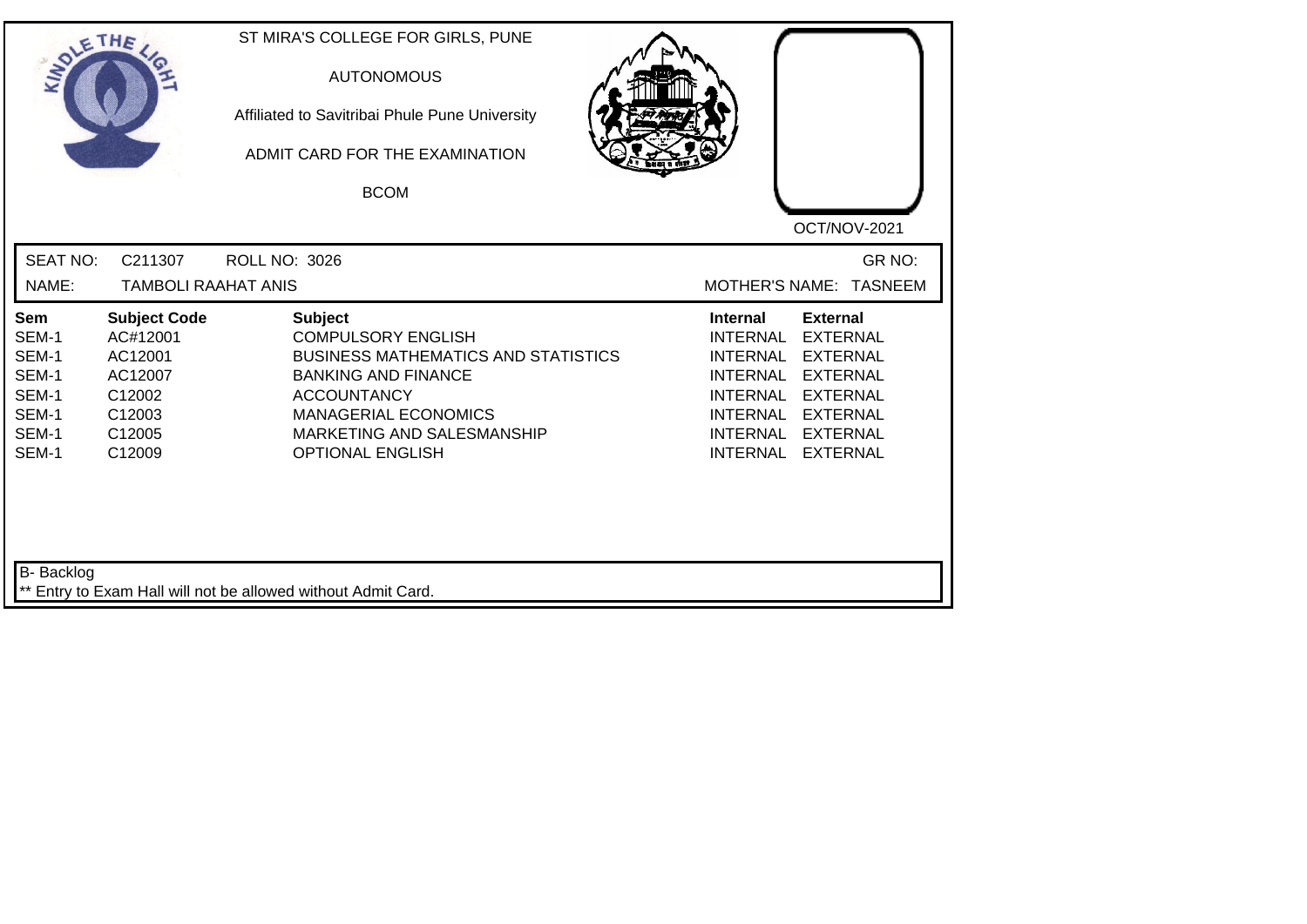| <b>SEAT NO:</b><br>C211378<br>GR NO:<br><b>ROLL NO: 3027</b><br>NAME:<br>ALMETA SEBASTIAN JOY<br>MOTHER'S NAME: MARY<br><b>Subject</b><br><b>Subject Code</b><br><b>Internal</b><br><b>External</b><br>Sem<br>SEM-1<br><b>COMPULSORY ENGLISH</b><br><b>INTERNAL</b><br><b>EXTERNAL</b><br>AC#12001<br>SEM-1<br>AC12001<br><b>BUSINESS MATHEMATICS AND STATISTICS</b><br><b>INTERNAL</b><br><b>EXTERNAL</b><br>SEM-1<br>AC12008<br><b>BUSINESS ADMINISTRATION</b><br><b>INTERNAL</b><br><b>EXTERNAL</b><br>SEM-1<br>C12002<br><b>ACCOUNTANCY</b><br><b>INTERNAL</b><br><b>EXTERNAL</b><br>SEM-1<br>C12003<br><b>MANAGERIAL ECONOMICS</b><br><b>INTERNAL</b><br><b>EXTERNAL</b><br>SEM-1<br>C12005<br>MARKETING AND SALESMANSHIP<br><b>INTERNAL</b><br><b>EXTERNAL</b><br>SEM-1<br>C12009<br><b>OPTIONAL ENGLISH</b><br><b>INTERNAL</b><br><b>EXTERNAL</b> | SOLETHE . | ST MIRA'S COLLEGE FOR GIRLS, PUNE<br><b>AUTONOMOUS</b><br>Affiliated to Savitribai Phule Pune University<br>ADMIT CARD FOR THE EXAMINATION<br><b>BCOM</b> | OCT/NOV-2021 |
|----------------------------------------------------------------------------------------------------------------------------------------------------------------------------------------------------------------------------------------------------------------------------------------------------------------------------------------------------------------------------------------------------------------------------------------------------------------------------------------------------------------------------------------------------------------------------------------------------------------------------------------------------------------------------------------------------------------------------------------------------------------------------------------------------------------------------------------------------------|-----------|-----------------------------------------------------------------------------------------------------------------------------------------------------------|--------------|
|                                                                                                                                                                                                                                                                                                                                                                                                                                                                                                                                                                                                                                                                                                                                                                                                                                                          |           |                                                                                                                                                           |              |
|                                                                                                                                                                                                                                                                                                                                                                                                                                                                                                                                                                                                                                                                                                                                                                                                                                                          |           |                                                                                                                                                           |              |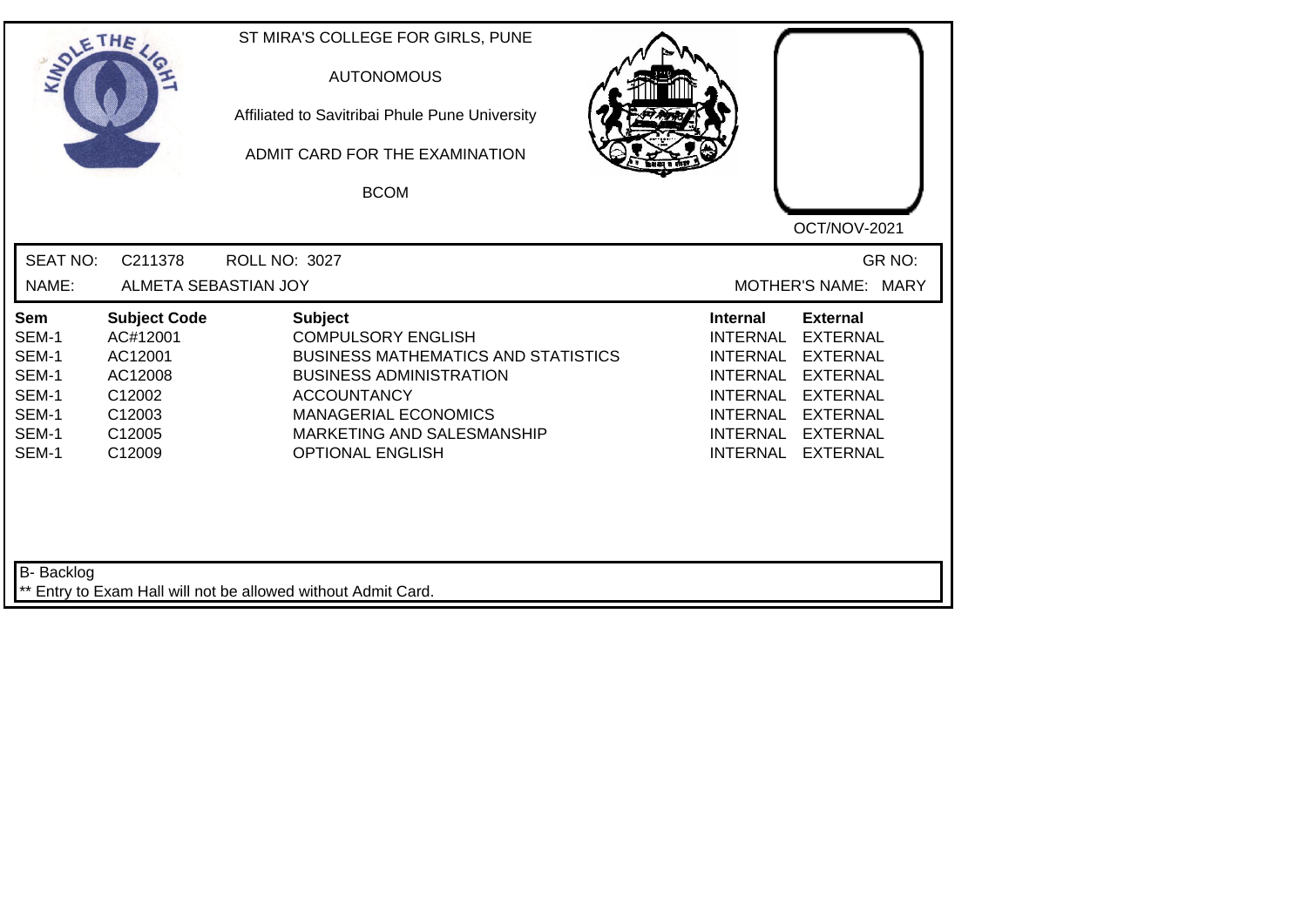| SOLE THE                                                                  |                                                                                               | ST MIRA'S COLLEGE FOR GIRLS, PUNE<br><b>AUTONOMOUS</b><br>Affiliated to Savitribai Phule Pune University<br>ADMIT CARD FOR THE EXAMINATION<br><b>BCOM</b>                                                                                 | OCT/NOV-2021                                                                                                                                                                                                                                                                                                 |
|---------------------------------------------------------------------------|-----------------------------------------------------------------------------------------------|-------------------------------------------------------------------------------------------------------------------------------------------------------------------------------------------------------------------------------------------|--------------------------------------------------------------------------------------------------------------------------------------------------------------------------------------------------------------------------------------------------------------------------------------------------------------|
| <b>SEAT NO:</b><br>NAME:                                                  | C211181                                                                                       | <b>ROLL NO: 3028</b><br>CHANCHAL GOTIRAM JADHAV                                                                                                                                                                                           | GR NO:<br>MOTHER'S NAME: JAYSHREE                                                                                                                                                                                                                                                                            |
| <b>Sem</b><br>SEM-1<br>SEM-1<br>SEM-1<br>SEM-1<br>SEM-1<br>SEM-1<br>SEM-1 | <b>Subject Code</b><br>AC#12001<br>AC12001<br>AC12008<br>C12002<br>C12003<br>C12005<br>C12009 | <b>Subject</b><br><b>COMPULSORY ENGLISH</b><br><b>BUSINESS MATHEMATICS AND STATISTICS</b><br><b>BUSINESS ADMINISTRATION</b><br><b>ACCOUNTANCY</b><br><b>MANAGERIAL ECONOMICS</b><br>MARKETING AND SALESMANSHIP<br><b>OPTIONAL ENGLISH</b> | <b>External</b><br><b>Internal</b><br><b>INTERNAL</b><br><b>EXTERNAL</b><br><b>INTERNAL</b><br><b>EXTERNAL</b><br><b>INTERNAL</b><br><b>EXTERNAL</b><br><b>INTERNAL</b><br><b>EXTERNAL</b><br><b>INTERNAL</b><br><b>EXTERNAL</b><br><b>INTERNAL</b><br><b>EXTERNAL</b><br><b>INTERNAL</b><br><b>EXTERNAL</b> |
| B- Backlog                                                                |                                                                                               | ** Entry to Exam Hall will not be allowed without Admit Card.                                                                                                                                                                             |                                                                                                                                                                                                                                                                                                              |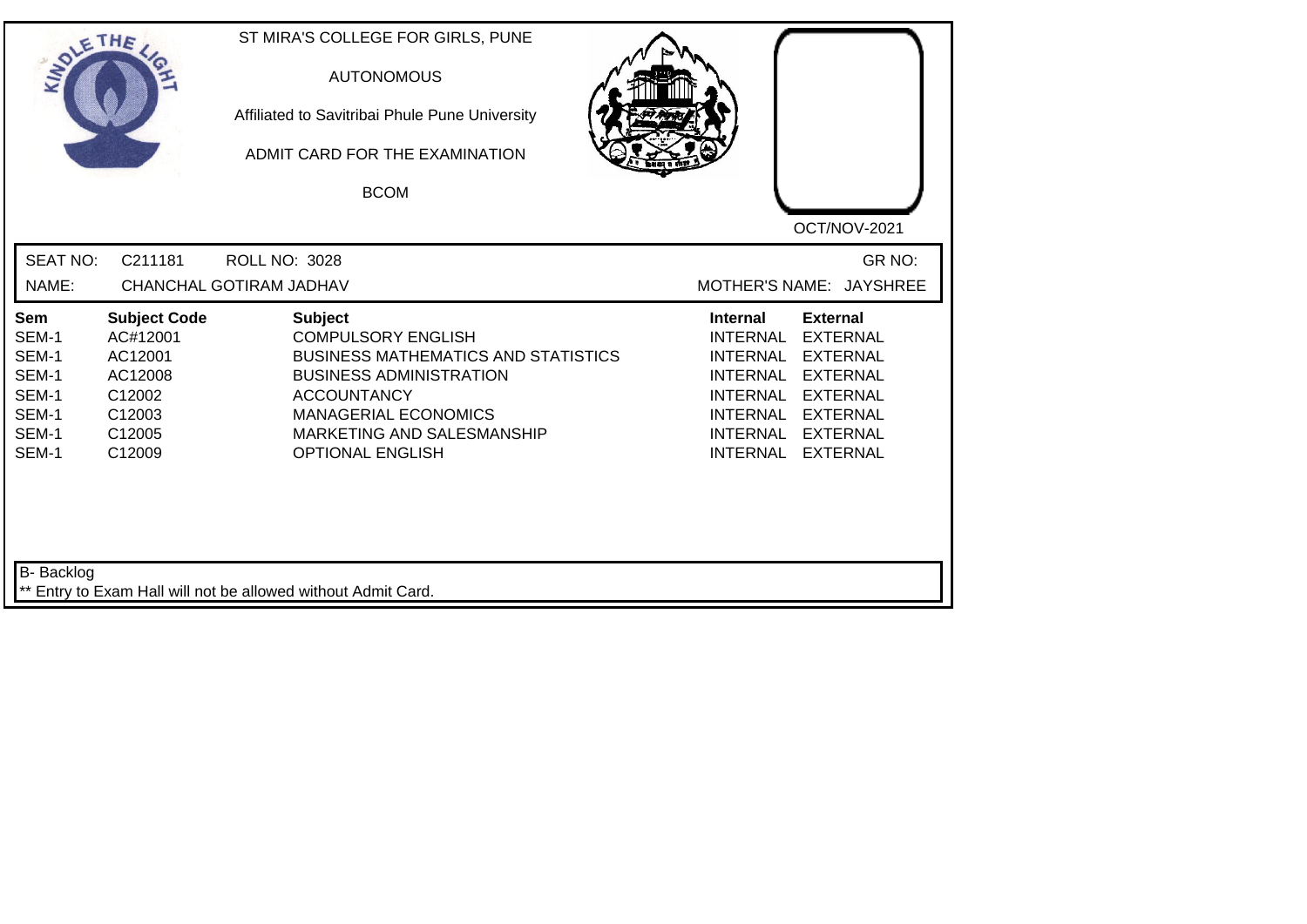| SOLETHE ,                                                          |                                                                                               | ST MIRA'S COLLEGE FOR GIRLS, PUNE<br><b>AUTONOMOUS</b><br>Affiliated to Savitribai Phule Pune University<br>ADMIT CARD FOR THE EXAMINATION<br><b>BCOM</b>                                                      | OCT/NOV-2021                                                                                                                                                                                                                                                                                                 |
|--------------------------------------------------------------------|-----------------------------------------------------------------------------------------------|----------------------------------------------------------------------------------------------------------------------------------------------------------------------------------------------------------------|--------------------------------------------------------------------------------------------------------------------------------------------------------------------------------------------------------------------------------------------------------------------------------------------------------------|
| <b>SEAT NO:</b><br>NAME:                                           | C211295                                                                                       | <b>ROLL NO: 3029</b><br>CHAUDHARY PRAJAKTA PRASHANT                                                                                                                                                            | GR NO:<br>MOTHER'S NAME: SUSHMA                                                                                                                                                                                                                                                                              |
| Sem<br>SEM-1<br>SEM-1<br>SEM-1<br>SEM-1<br>SEM-1<br>SEM-1<br>SEM-1 | <b>Subject Code</b><br>AC#12001<br>AC12002<br>AC12009<br>C12002<br>C12003<br>C12005<br>C12007 | <b>Subject</b><br><b>COMPULSORY ENGLISH</b><br>POLITICS GENERAL<br><b>BUSINESS ENTREPRENEURSHIP</b><br><b>ACCOUNTANCY</b><br><b>MANAGERIAL ECONOMICS</b><br>MARKETING AND SALESMANSHIP<br><b>HINDI GENERAL</b> | <b>External</b><br><b>Internal</b><br><b>EXTERNAL</b><br><b>INTERNAL</b><br><b>INTERNAL</b><br><b>EXTERNAL</b><br><b>INTERNAL</b><br><b>EXTERNAL</b><br><b>INTERNAL</b><br><b>EXTERNAL</b><br><b>INTERNAL</b><br><b>EXTERNAL</b><br><b>INTERNAL</b><br><b>EXTERNAL</b><br><b>EXTERNAL</b><br><b>INTERNAL</b> |
| B- Backlog                                                         |                                                                                               | ** Entry to Exam Hall will not be allowed without Admit Card.                                                                                                                                                  |                                                                                                                                                                                                                                                                                                              |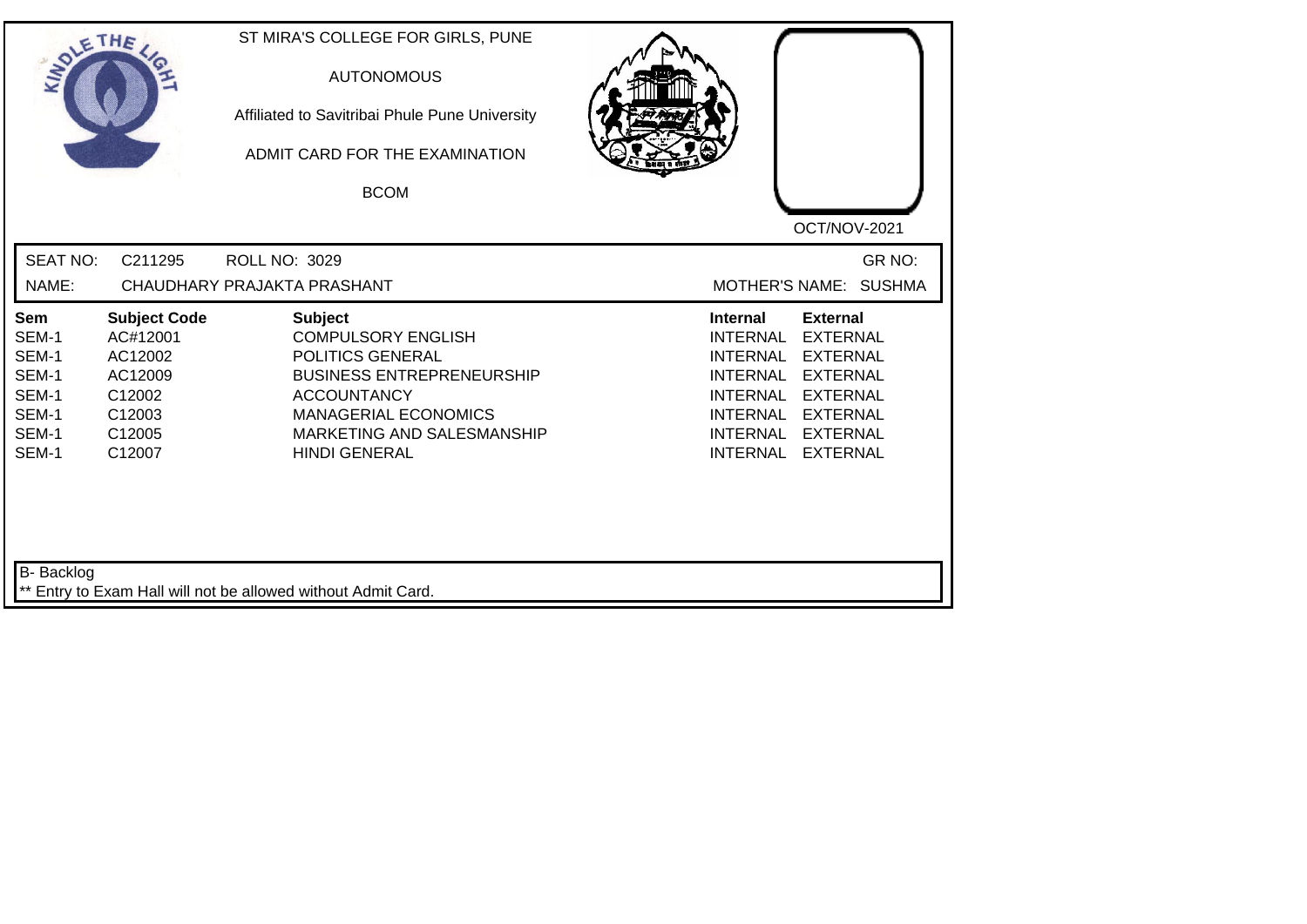| SOLE THE                                                           |                                                                                               | ST MIRA'S COLLEGE FOR GIRLS, PUNE<br><b>AUTONOMOUS</b><br>Affiliated to Savitribai Phule Pune University<br>ADMIT CARD FOR THE EXAMINATION<br><b>BCOM</b>                                                                                   | OCT/NOV-2021                                                                                                                                                                                                                                                                                          |
|--------------------------------------------------------------------|-----------------------------------------------------------------------------------------------|---------------------------------------------------------------------------------------------------------------------------------------------------------------------------------------------------------------------------------------------|-------------------------------------------------------------------------------------------------------------------------------------------------------------------------------------------------------------------------------------------------------------------------------------------------------|
| <b>SEAT NO:</b><br>NAME:                                           | C211252<br><b>SHAIKH MERAJ SAMEER</b>                                                         | ROLL NO: 3030                                                                                                                                                                                                                               | GR NO:<br>MOTHER'S NAME: HASEENA                                                                                                                                                                                                                                                                      |
| Sem<br>SEM-1<br>SEM-1<br>SEM-1<br>SEM-1<br>SEM-1<br>SEM-1<br>SEM-1 | <b>Subject Code</b><br>AC#12001<br>AC12001<br>AC12009<br>C12002<br>C12003<br>C12005<br>C12009 | <b>Subject</b><br><b>COMPULSORY ENGLISH</b><br><b>BUSINESS MATHEMATICS AND STATISTICS</b><br><b>BUSINESS ENTREPRENEURSHIP</b><br><b>ACCOUNTANCY</b><br><b>MANAGERIAL ECONOMICS</b><br>MARKETING AND SALESMANSHIP<br><b>OPTIONAL ENGLISH</b> | <b>External</b><br>Internal<br><b>INTERNAL</b><br><b>EXTERNAL</b><br><b>INTERNAL</b><br><b>EXTERNAL</b><br><b>INTERNAL</b><br><b>EXTERNAL</b><br><b>INTERNAL</b><br><b>EXTERNAL</b><br><b>INTERNAL</b><br><b>EXTERNAL</b><br><b>INTERNAL</b><br><b>EXTERNAL</b><br><b>INTERNAL</b><br><b>EXTERNAL</b> |
| <b>B-</b> Backlog                                                  |                                                                                               | ** Entry to Exam Hall will not be allowed without Admit Card.                                                                                                                                                                               |                                                                                                                                                                                                                                                                                                       |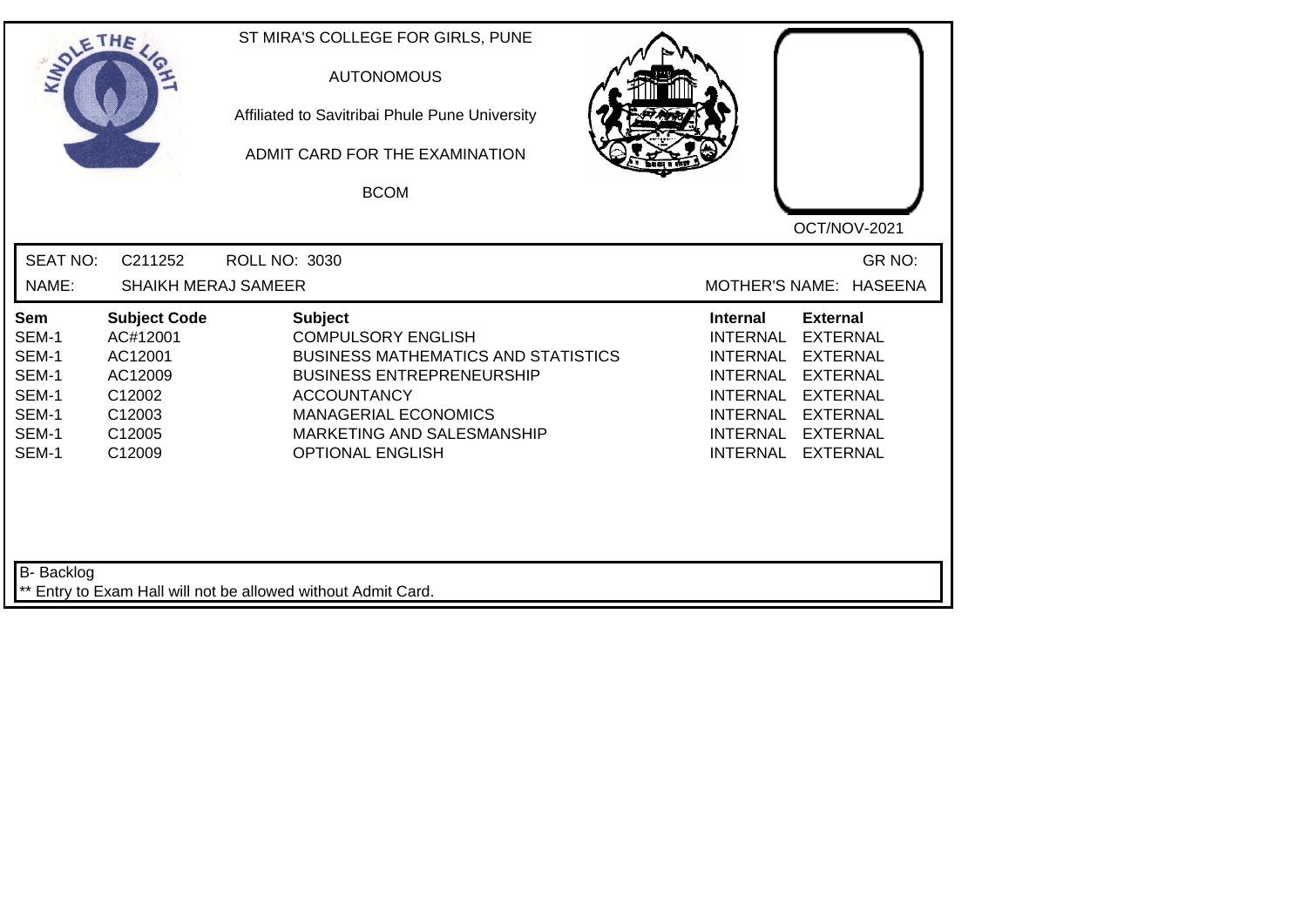| SOLE THE                                                           |                                                                                                | ST MIRA'S COLLEGE FOR GIRLS, PUNE<br><b>AUTONOMOUS</b><br>Affiliated to Savitribai Phule Pune University<br>ADMIT CARD FOR THE EXAMINATION<br><b>BCOM</b>                                                                      | OCT/NOV-2021                                                                                                                                                                                                                                                                                                 |
|--------------------------------------------------------------------|------------------------------------------------------------------------------------------------|--------------------------------------------------------------------------------------------------------------------------------------------------------------------------------------------------------------------------------|--------------------------------------------------------------------------------------------------------------------------------------------------------------------------------------------------------------------------------------------------------------------------------------------------------------|
| <b>SEAT NO:</b><br>NAME:                                           | C211375<br><b>SANIA SAUD KHAN</b>                                                              | ROLL NO: 3031                                                                                                                                                                                                                  | GR NO:<br>MOTHER'S NAME: JAREENA                                                                                                                                                                                                                                                                             |
| Sem<br>SEM-1<br>SEM-1<br>SEM-1<br>SEM-1<br>SEM-1<br>SEM-1<br>SEM-1 | <b>Subject Code</b><br>AC#12001<br>AC12001<br>AC12005<br>AC12008<br>C12002<br>C12003<br>C12007 | <b>Subject</b><br><b>COMPULSORY ENGLISH</b><br><b>BUSINESS MATHEMATICS AND STATISTICS</b><br>PSYCHOLOGY GENERAL<br><b>BUSINESS ADMINISTRATION</b><br><b>ACCOUNTANCY</b><br><b>MANAGERIAL ECONOMICS</b><br><b>HINDI GENERAL</b> | <b>Internal</b><br><b>External</b><br><b>INTERNAL</b><br><b>EXTERNAL</b><br><b>INTERNAL</b><br><b>EXTERNAL</b><br><b>INTERNAL</b><br><b>EXTERNAL</b><br><b>INTERNAL</b><br><b>EXTERNAL</b><br><b>INTERNAL</b><br><b>EXTERNAL</b><br><b>INTERNAL</b><br><b>EXTERNAL</b><br><b>INTERNAL</b><br><b>EXTERNAL</b> |
| B- Backlog                                                         |                                                                                                | ** Entry to Exam Hall will not be allowed without Admit Card.                                                                                                                                                                  |                                                                                                                                                                                                                                                                                                              |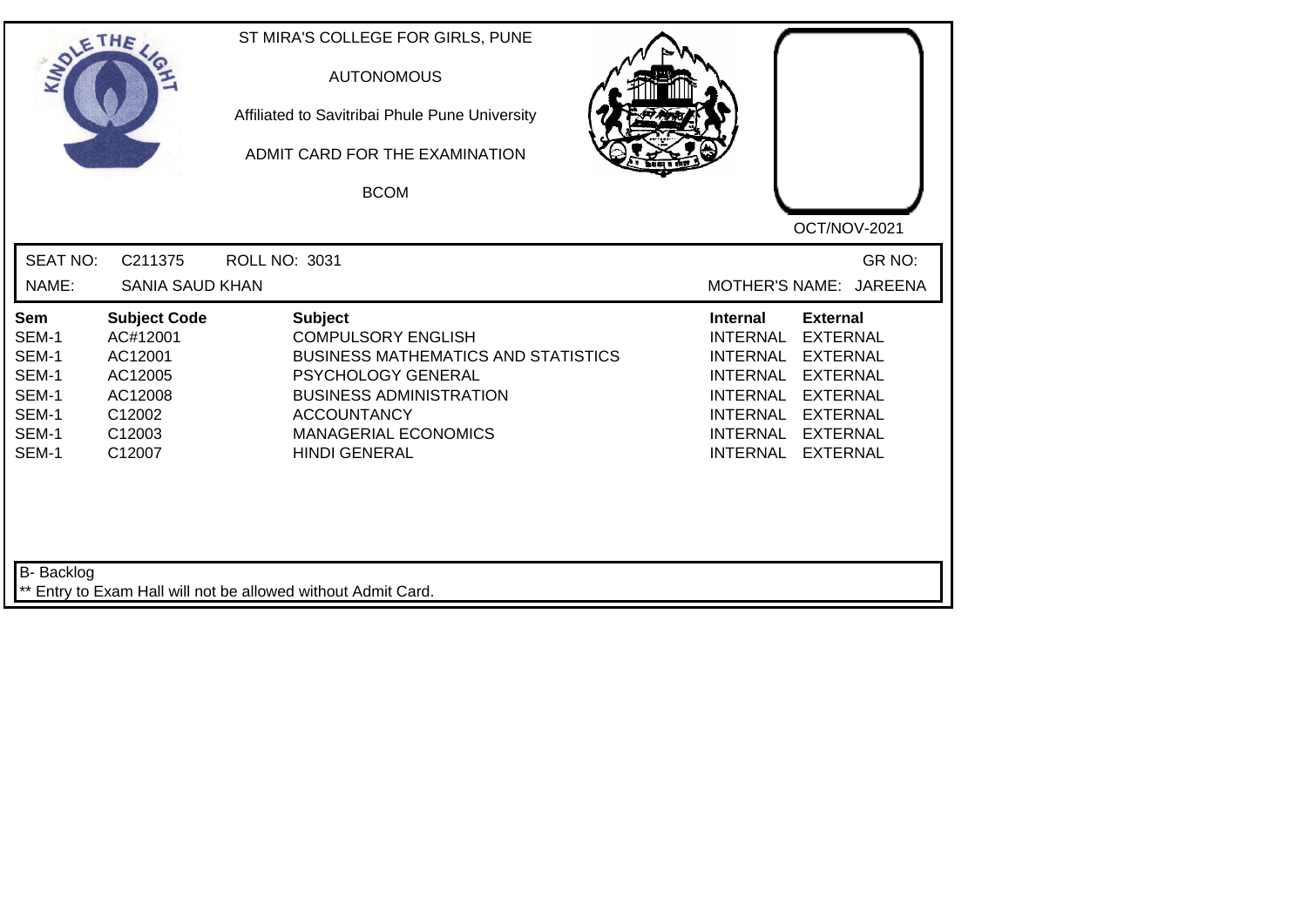| SOLETHE ,                                                          |                                                                                               | ST MIRA'S COLLEGE FOR GIRLS, PUNE<br><b>AUTONOMOUS</b><br>Affiliated to Savitribai Phule Pune University<br>ADMIT CARD FOR THE EXAMINATION<br><b>BCOM</b>                                                                                   | OCT/NOV-2021                                                                                                                                                                                                                                                                                          |
|--------------------------------------------------------------------|-----------------------------------------------------------------------------------------------|---------------------------------------------------------------------------------------------------------------------------------------------------------------------------------------------------------------------------------------------|-------------------------------------------------------------------------------------------------------------------------------------------------------------------------------------------------------------------------------------------------------------------------------------------------------|
| <b>SEAT NO:</b><br>NAME:                                           | C211398                                                                                       | <b>ROLL NO: 3032</b><br>KHUSHI SHRINIVAS KUNDAL                                                                                                                                                                                             | GR NO:<br>MOTHER'S NAME: LAXMI                                                                                                                                                                                                                                                                        |
| Sem<br>SEM-1<br>SEM-1<br>SEM-1<br>SEM-1<br>SEM-1<br>SEM-1<br>SEM-1 | <b>Subject Code</b><br>AC#12001<br>AC12001<br>AC12009<br>C12002<br>C12003<br>C12005<br>C12009 | <b>Subject</b><br><b>COMPULSORY ENGLISH</b><br><b>BUSINESS MATHEMATICS AND STATISTICS</b><br><b>BUSINESS ENTREPRENEURSHIP</b><br><b>ACCOUNTANCY</b><br><b>MANAGERIAL ECONOMICS</b><br>MARKETING AND SALESMANSHIP<br><b>OPTIONAL ENGLISH</b> | <b>Internal</b><br><b>External</b><br><b>INTERNAL</b><br><b>EXTERNAL</b><br><b>INTERNAL</b><br><b>EXTERNAL</b><br><b>INTERNAL</b><br><b>EXTERNAL</b><br><b>INTERNAL</b><br><b>EXTERNAL</b><br>INTERNAL<br><b>EXTERNAL</b><br><b>INTERNAL</b><br><b>EXTERNAL</b><br><b>INTERNAL</b><br><b>EXTERNAL</b> |
| B- Backlog                                                         |                                                                                               | ** Entry to Exam Hall will not be allowed without Admit Card.                                                                                                                                                                               |                                                                                                                                                                                                                                                                                                       |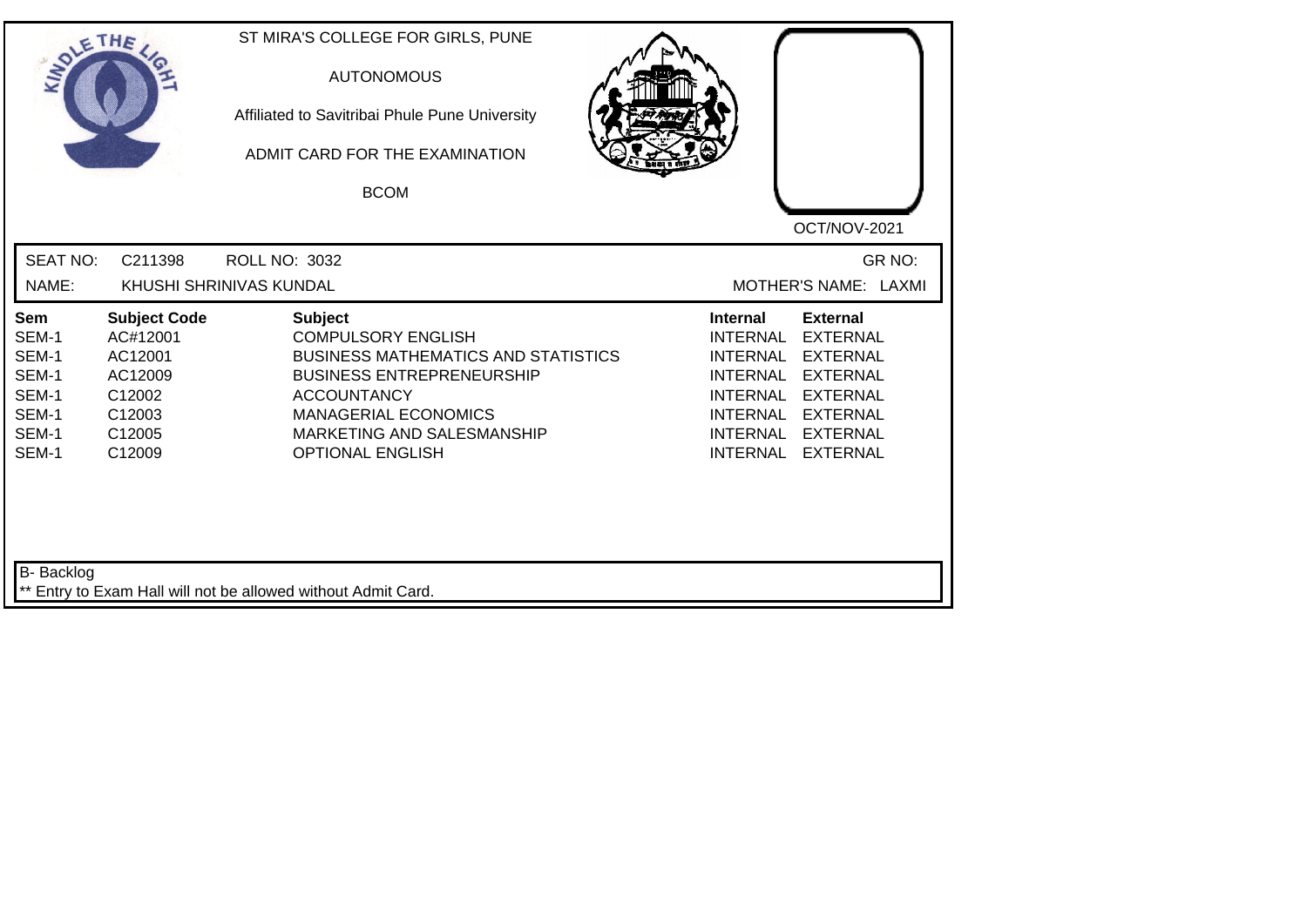|                                                                                                                                              |                                                                                                                                                                                                               |                                                                                                                                                                                                                                                                                                                                                            | OCT/NOV-2021 |
|----------------------------------------------------------------------------------------------------------------------------------------------|---------------------------------------------------------------------------------------------------------------------------------------------------------------------------------------------------------------|------------------------------------------------------------------------------------------------------------------------------------------------------------------------------------------------------------------------------------------------------------------------------------------------------------------------------------------------------------|--------------|
| <b>SEAT NO:</b><br>NAME:                                                                                                                     | C211232<br><b>ROLL NO: 3033</b><br><b>GALANDE MADHURI SANJAY</b>                                                                                                                                              | MOTHER'S NAME: SARIKA                                                                                                                                                                                                                                                                                                                                      | GR NO:       |
| Sem<br>SEM-1<br>AC#12001<br>SEM-1<br>AC12001<br>SEM-1<br>AC12007<br>SEM-1<br>C12002<br>SEM-1<br>C12003<br>SEM-1<br>C12005<br>SEM-1<br>C12008 | <b>Subject Code</b><br><b>Subject</b><br><b>COMPULSORY ENGLISH</b><br><b>BANKING AND FINANCE</b><br><b>ACCOUNTANCY</b><br><b>MANAGERIAL ECONOMICS</b><br>MARKETING AND SALESMANSHIP<br><b>MARATHI GENERAL</b> | <b>Internal</b><br><b>External</b><br><b>INTERNAL</b><br><b>EXTERNAL</b><br><b>BUSINESS MATHEMATICS AND STATISTICS</b><br><b>INTERNAL</b><br><b>EXTERNAL</b><br><b>INTERNAL</b><br><b>EXTERNAL</b><br><b>INTERNAL</b><br><b>EXTERNAL</b><br><b>INTERNAL</b><br><b>EXTERNAL</b><br><b>INTERNAL</b><br><b>EXTERNAL</b><br><b>INTERNAL</b><br><b>EXTERNAL</b> |              |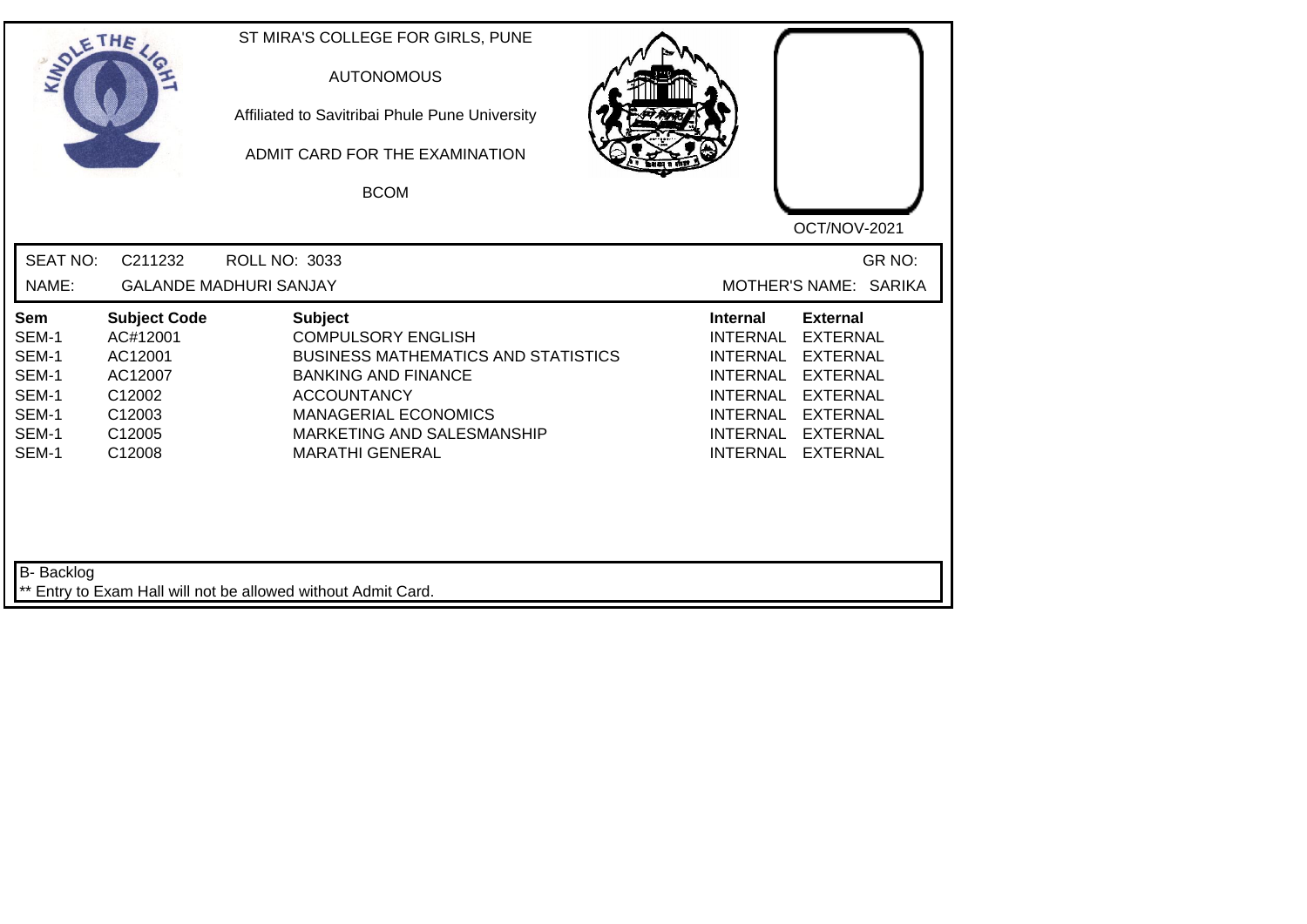| SOLETHE .                                                          |                                                                                                           | ST MIRA'S COLLEGE FOR GIRLS, PUNE<br><b>AUTONOMOUS</b><br>Affiliated to Savitribai Phule Pune University<br>ADMIT CARD FOR THE EXAMINATION<br><b>BCOM</b>                                                                          | OCT/NOV-2021                                                                                                                                                                                                                                                                                                 |
|--------------------------------------------------------------------|-----------------------------------------------------------------------------------------------------------|------------------------------------------------------------------------------------------------------------------------------------------------------------------------------------------------------------------------------------|--------------------------------------------------------------------------------------------------------------------------------------------------------------------------------------------------------------------------------------------------------------------------------------------------------------|
| <b>SEAT NO:</b><br>NAME:                                           | C211113<br><b>SHAIKH AFREEN VAZEER</b>                                                                    | <b>ROLL NO: 3034</b>                                                                                                                                                                                                               | GR NO:<br>MOTHER'S NAME: RAZIYA                                                                                                                                                                                                                                                                              |
| Sem<br>SEM-1<br>SEM-1<br>SEM-1<br>SEM-1<br>SEM-1<br>SEM-1<br>SEM-1 | <b>Subject Code</b><br>AC#12001<br>AC12001<br>AC12007<br>C12002<br>C12003<br>C <sub>12005</sub><br>C12007 | <b>Subject</b><br><b>COMPULSORY ENGLISH</b><br><b>BUSINESS MATHEMATICS AND STATISTICS</b><br><b>BANKING AND FINANCE</b><br><b>ACCOUNTANCY</b><br><b>MANAGERIAL ECONOMICS</b><br>MARKETING AND SALESMANSHIP<br><b>HINDI GENERAL</b> | <b>External</b><br><b>Internal</b><br><b>INTERNAL</b><br><b>EXTERNAL</b><br><b>INTERNAL</b><br><b>EXTERNAL</b><br><b>INTERNAL</b><br><b>EXTERNAL</b><br><b>INTERNAL</b><br><b>EXTERNAL</b><br><b>INTERNAL</b><br><b>EXTERNAL</b><br><b>INTERNAL</b><br><b>EXTERNAL</b><br><b>INTERNAL</b><br><b>EXTERNAL</b> |
| <b>B-</b> Backlog                                                  |                                                                                                           | ** Entry to Exam Hall will not be allowed without Admit Card.                                                                                                                                                                      |                                                                                                                                                                                                                                                                                                              |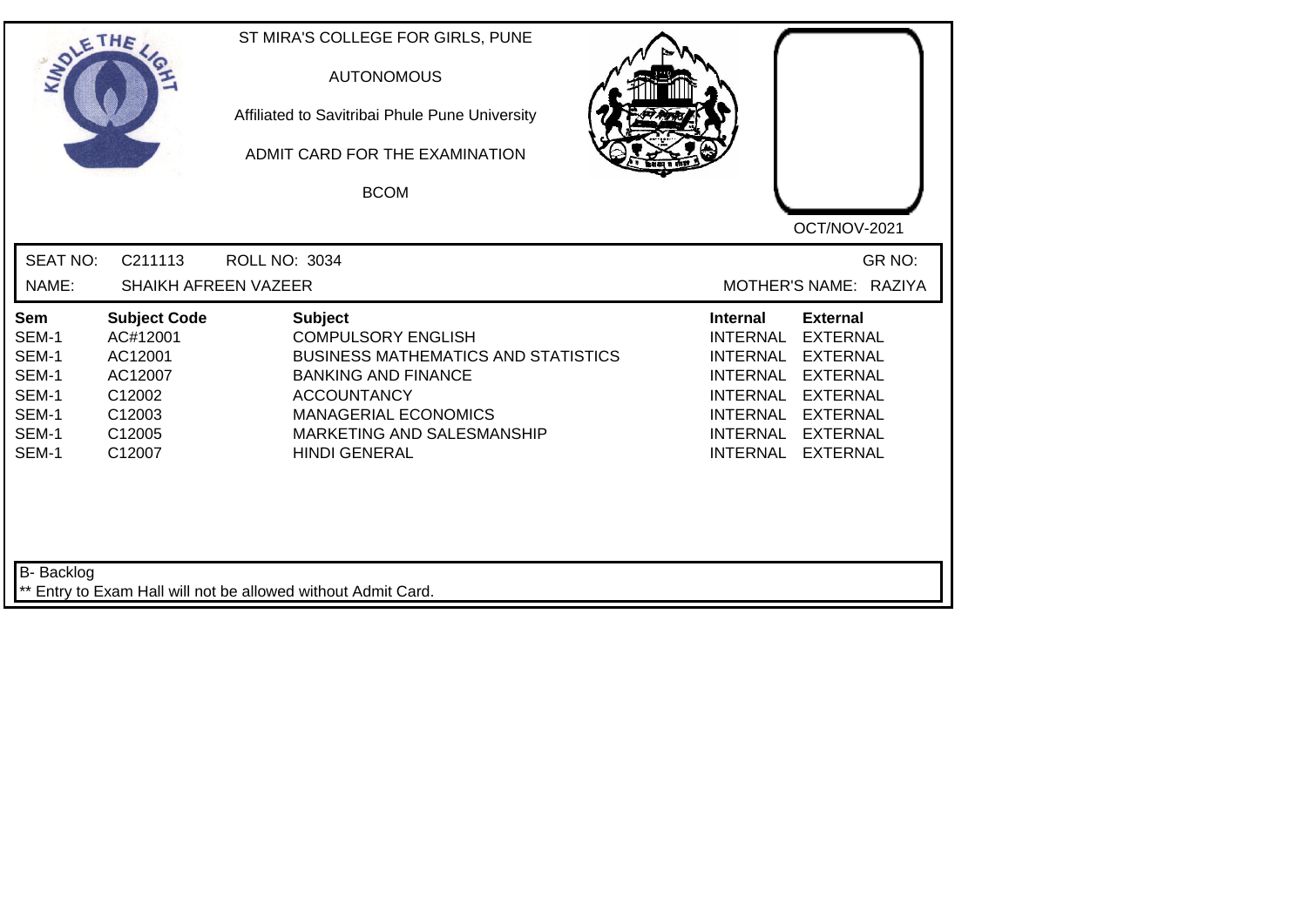| SOLE THE                                                                  |                                                                                               | ST MIRA'S COLLEGE FOR GIRLS, PUNE<br><b>AUTONOMOUS</b><br>Affiliated to Savitribai Phule Pune University<br>ADMIT CARD FOR THE EXAMINATION<br><b>BCOM</b>                                                                                |                                                                                                                                                                                                                                                                                                       |
|---------------------------------------------------------------------------|-----------------------------------------------------------------------------------------------|------------------------------------------------------------------------------------------------------------------------------------------------------------------------------------------------------------------------------------------|-------------------------------------------------------------------------------------------------------------------------------------------------------------------------------------------------------------------------------------------------------------------------------------------------------|
| <b>SEAT NO:</b><br>NAME:                                                  | C211119<br>AMBRE AKSHATA ANANT                                                                | <b>ROLL NO: 3035</b>                                                                                                                                                                                                                     | OCT/NOV-2021<br>GR NO:<br>MOTHER'S NAME: ANKITA                                                                                                                                                                                                                                                       |
| <b>Sem</b><br>SEM-1<br>SEM-1<br>SEM-1<br>SEM-1<br>SEM-1<br>SEM-1<br>SEM-1 | <b>Subject Code</b><br>AC#12001<br>AC12001<br>AC12008<br>C12002<br>C12003<br>C12005<br>C12008 | <b>Subject</b><br><b>COMPULSORY ENGLISH</b><br><b>BUSINESS MATHEMATICS AND STATISTICS</b><br><b>BUSINESS ADMINISTRATION</b><br><b>ACCOUNTANCY</b><br><b>MANAGERIAL ECONOMICS</b><br>MARKETING AND SALESMANSHIP<br><b>MARATHI GENERAL</b> | <b>External</b><br><b>Internal</b><br><b>INTERNAL</b><br><b>EXTERNAL</b><br><b>INTERNAL</b><br><b>EXTERNAL</b><br><b>INTERNAL</b><br><b>EXTERNAL</b><br><b>INTERNAL</b><br><b>EXTERNAL</b><br><b>INTERNAL</b><br><b>EXTERNAL</b><br>INTERNAL<br><b>EXTERNAL</b><br><b>INTERNAL</b><br><b>EXTERNAL</b> |
| B- Backlog                                                                |                                                                                               | ** Entry to Exam Hall will not be allowed without Admit Card.                                                                                                                                                                            |                                                                                                                                                                                                                                                                                                       |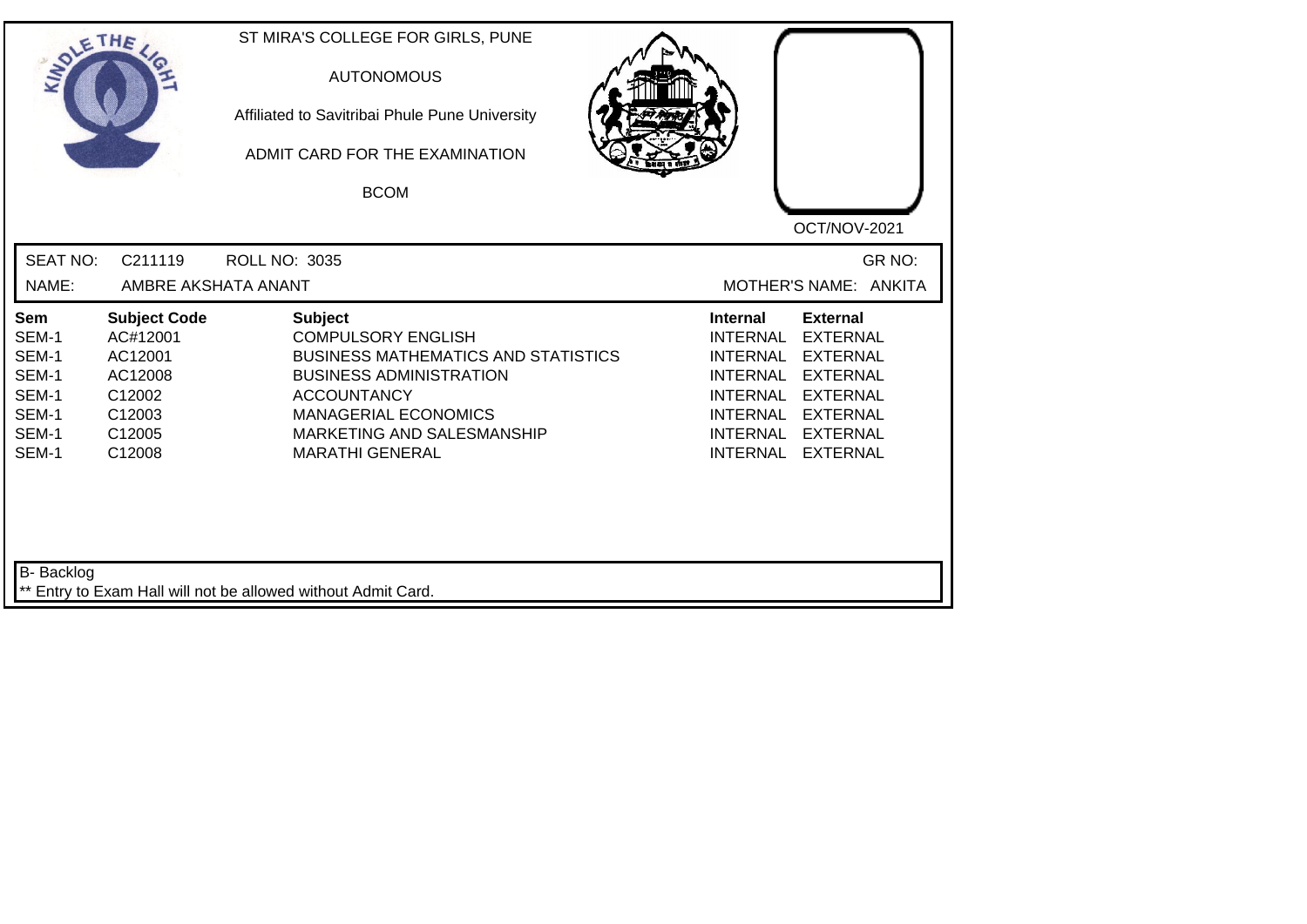| <b>SEAT NO:</b><br>GR NO:<br>C211360<br><b>ROLL NO: 3037</b><br>NAME:<br><b>KARALE SANIKA SHIRISH</b><br>MOTHER'S NAME: SUVARNA<br><b>Subject Code</b><br><b>Subject</b><br><b>Internal</b><br><b>External</b><br>Sem<br>SEM-1<br>AC#12001<br><b>COMPULSORY ENGLISH</b><br><b>INTERNAL</b><br><b>EXTERNAL</b><br>SEM-1<br>AC12001<br><b>BUSINESS MATHEMATICS AND STATISTICS</b><br><b>INTERNAL</b><br><b>EXTERNAL</b><br>SEM-1<br>AC12007<br><b>BANKING AND FINANCE</b><br><b>INTERNAL</b><br><b>EXTERNAL</b><br>SEM-1<br>C12002<br><b>ACCOUNTANCY</b><br><b>INTERNAL</b><br><b>EXTERNAL</b><br>SEM-1<br>C12003<br><b>MANAGERIAL ECONOMICS</b><br>INTERNAL<br><b>EXTERNAL</b><br>SEM-1<br>C12005<br>MARKETING AND SALESMANSHIP<br><b>INTERNAL</b><br><b>EXTERNAL</b><br>SEM-1<br>C12009<br><b>OPTIONAL ENGLISH</b><br><b>INTERNAL</b><br><b>EXTERNAL</b> | SOLETHE . | ST MIRA'S COLLEGE FOR GIRLS, PUNE<br><b>AUTONOMOUS</b><br>Affiliated to Savitribai Phule Pune University<br>ADMIT CARD FOR THE EXAMINATION<br><b>BCOM</b> | OCT/NOV-2021 |
|----------------------------------------------------------------------------------------------------------------------------------------------------------------------------------------------------------------------------------------------------------------------------------------------------------------------------------------------------------------------------------------------------------------------------------------------------------------------------------------------------------------------------------------------------------------------------------------------------------------------------------------------------------------------------------------------------------------------------------------------------------------------------------------------------------------------------------------------------------|-----------|-----------------------------------------------------------------------------------------------------------------------------------------------------------|--------------|
|                                                                                                                                                                                                                                                                                                                                                                                                                                                                                                                                                                                                                                                                                                                                                                                                                                                          |           |                                                                                                                                                           |              |
|                                                                                                                                                                                                                                                                                                                                                                                                                                                                                                                                                                                                                                                                                                                                                                                                                                                          |           |                                                                                                                                                           |              |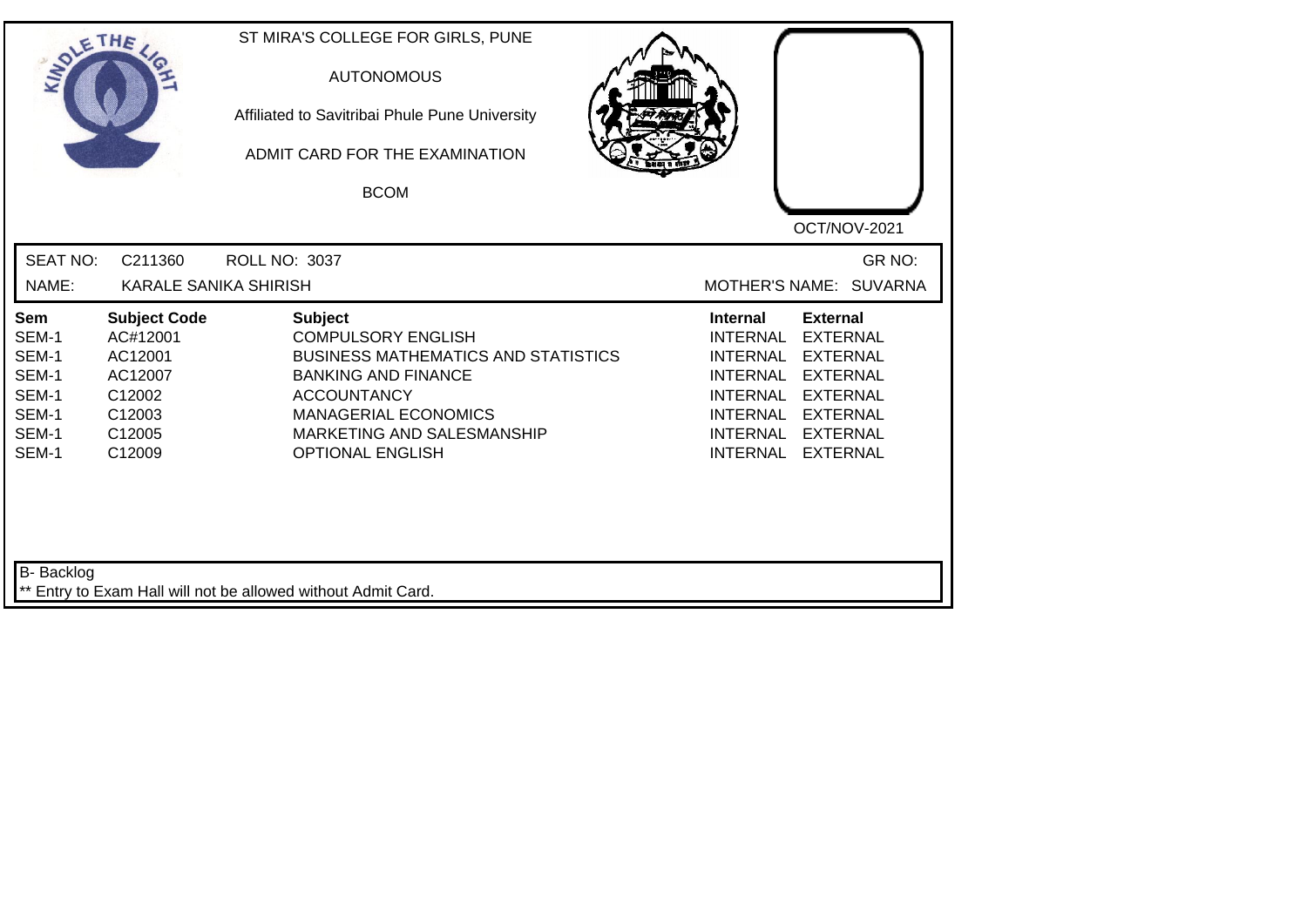| SOLE THE                                                           |                                                                                               | ST MIRA'S COLLEGE FOR GIRLS, PUNE<br><b>AUTONOMOUS</b><br>Affiliated to Savitribai Phule Pune University<br>ADMIT CARD FOR THE EXAMINATION<br><b>BCOM</b>                                                                                  | OCT/NOV-2021                                                                                                                                                                                                                                                                                          |
|--------------------------------------------------------------------|-----------------------------------------------------------------------------------------------|--------------------------------------------------------------------------------------------------------------------------------------------------------------------------------------------------------------------------------------------|-------------------------------------------------------------------------------------------------------------------------------------------------------------------------------------------------------------------------------------------------------------------------------------------------------|
| <b>SEAT NO:</b><br>NAME:                                           | C211311<br>PRIYANKA RAJU KUROLE                                                               | <b>ROLL NO: 3039</b>                                                                                                                                                                                                                       | GR NO:<br>MOTHER'S NAME: RUPALI                                                                                                                                                                                                                                                                       |
| Sem<br>SEM-1<br>SEM-1<br>SEM-1<br>SEM-1<br>SEM-1<br>SEM-1<br>SEM-1 | <b>Subject Code</b><br>AC#12001<br>AC12001<br>AC12009<br>C12002<br>C12003<br>C12005<br>C12008 | <b>Subject</b><br><b>COMPULSORY ENGLISH</b><br><b>BUSINESS MATHEMATICS AND STATISTICS</b><br><b>BUSINESS ENTREPRENEURSHIP</b><br><b>ACCOUNTANCY</b><br><b>MANAGERIAL ECONOMICS</b><br>MARKETING AND SALESMANSHIP<br><b>MARATHI GENERAL</b> | <b>Internal</b><br><b>External</b><br><b>INTERNAL</b><br><b>EXTERNAL</b><br><b>INTERNAL</b><br><b>EXTERNAL</b><br><b>INTERNAL</b><br><b>EXTERNAL</b><br><b>INTERNAL</b><br><b>EXTERNAL</b><br>INTERNAL<br><b>EXTERNAL</b><br><b>INTERNAL</b><br><b>EXTERNAL</b><br><b>INTERNAL</b><br><b>EXTERNAL</b> |
| <b>B-</b> Backlog                                                  |                                                                                               | ** Entry to Exam Hall will not be allowed without Admit Card.                                                                                                                                                                              |                                                                                                                                                                                                                                                                                                       |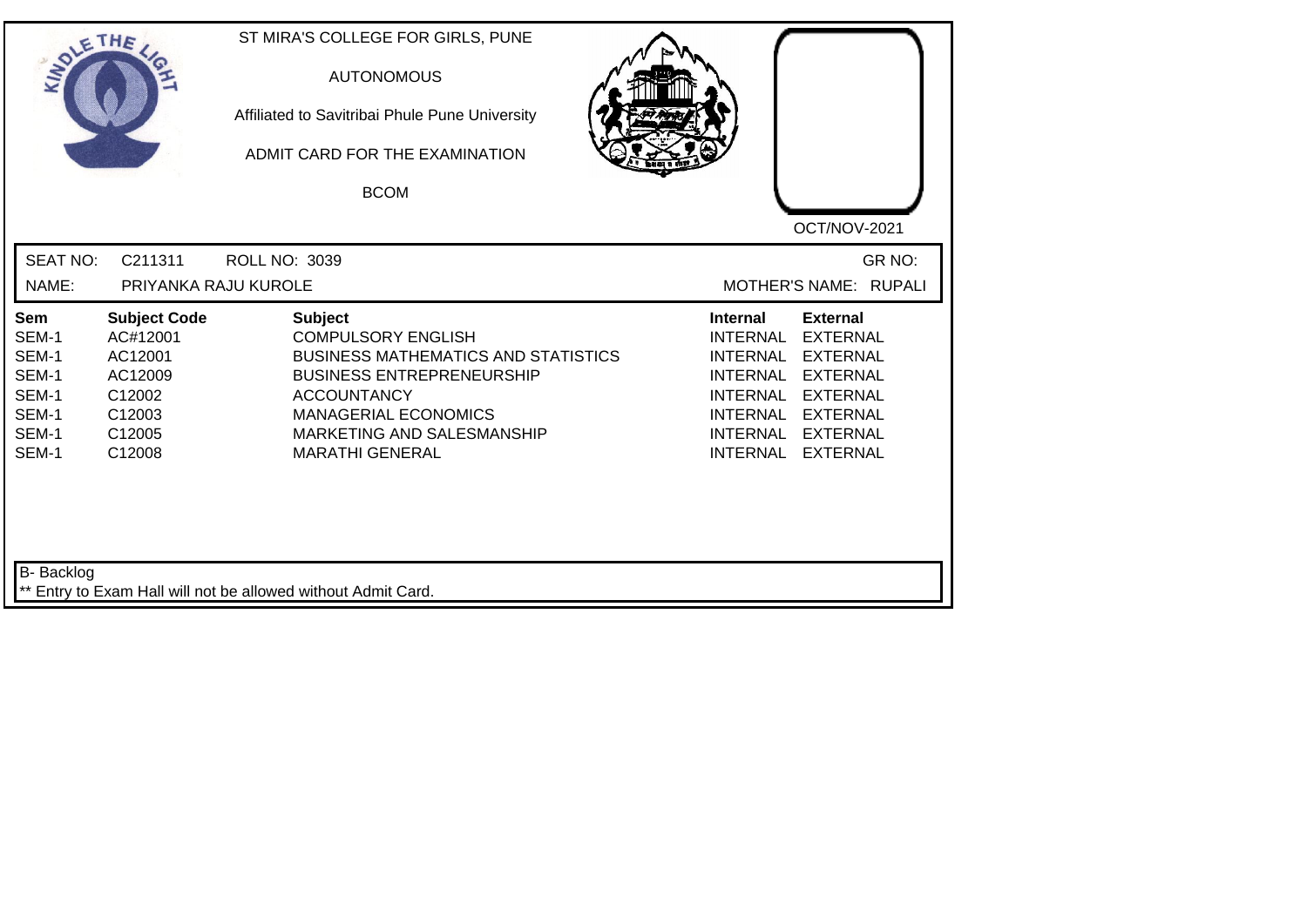| SOLETHE .                                                          |                                                                                                | ST MIRA'S COLLEGE FOR GIRLS, PUNE<br><b>AUTONOMOUS</b><br>Affiliated to Savitribai Phule Pune University<br>ADMIT CARD FOR THE EXAMINATION<br><b>BCOM</b>                                                                     |                                                                                                                                                      |                                                                                                                                                      |
|--------------------------------------------------------------------|------------------------------------------------------------------------------------------------|-------------------------------------------------------------------------------------------------------------------------------------------------------------------------------------------------------------------------------|------------------------------------------------------------------------------------------------------------------------------------------------------|------------------------------------------------------------------------------------------------------------------------------------------------------|
| <b>SEAT NO:</b><br>NAME:                                           | C211427                                                                                        | <b>ROLL NO: 3040</b><br>DNYANESHWARI SURESH MASKE                                                                                                                                                                             |                                                                                                                                                      | OCT/NOV-2021<br>GR NO:<br><b>MANGAL</b><br><b>MOTHER'S NAME:</b>                                                                                     |
| Sem<br>SEM-1<br>SEM-1<br>SEM-1<br>SEM-1<br>SEM-1<br>SEM-1<br>SEM-1 | <b>Subject Code</b><br>AC#12001<br>AC12001<br>AC12005<br>AC12007<br>C12002<br>C12003<br>C12009 | <b>Subject</b><br><b>COMPULSORY ENGLISH</b><br><b>BUSINESS MATHEMATICS AND STATISTICS</b><br>PSYCHOLOGY GENERAL<br><b>BANKING AND FINANCE</b><br><b>ACCOUNTANCY</b><br><b>MANAGERIAL ECONOMICS</b><br><b>OPTIONAL ENGLISH</b> | <b>Internal</b><br><b>INTERNAL</b><br><b>INTERNAL</b><br><b>INTERNAL</b><br><b>INTERNAL</b><br><b>INTERNAL</b><br><b>INTERNAL</b><br><b>INTERNAL</b> | <b>External</b><br><b>EXTERNAL</b><br><b>EXTERNAL</b><br><b>EXTERNAL</b><br><b>EXTERNAL</b><br><b>EXTERNAL</b><br><b>EXTERNAL</b><br><b>EXTERNAL</b> |
| B- Backlog                                                         |                                                                                                | ** Entry to Exam Hall will not be allowed without Admit Card.                                                                                                                                                                 |                                                                                                                                                      |                                                                                                                                                      |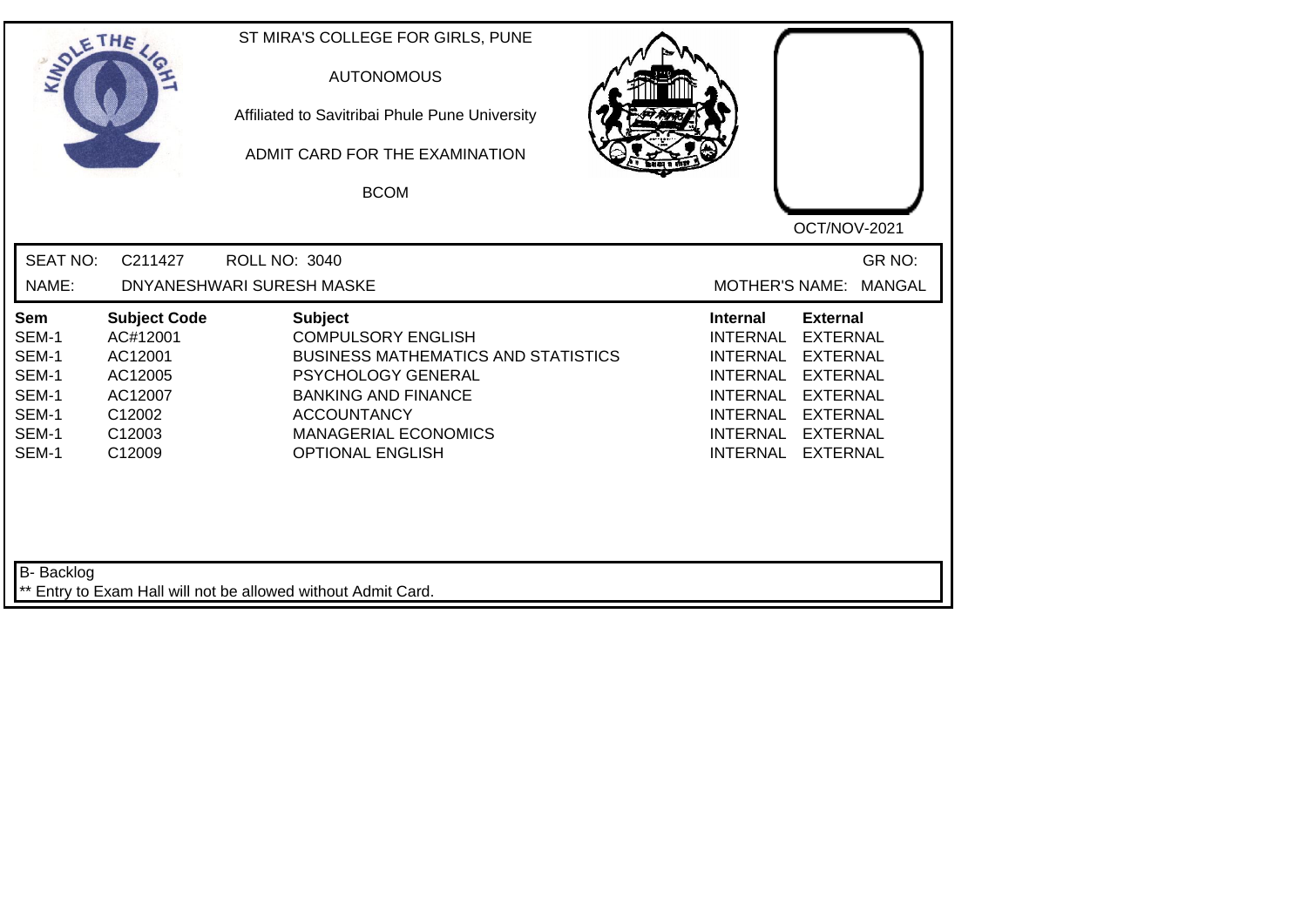| SOLETHE ,                                                          |                                                                                               | ST MIRA'S COLLEGE FOR GIRLS, PUNE<br><b>AUTONOMOUS</b><br>Affiliated to Savitribai Phule Pune University<br>ADMIT CARD FOR THE EXAMINATION<br><b>BCOM</b>                                                                          | OCT/NOV-2021                                                                                                                                                                                                                                                                                                 |
|--------------------------------------------------------------------|-----------------------------------------------------------------------------------------------|------------------------------------------------------------------------------------------------------------------------------------------------------------------------------------------------------------------------------------|--------------------------------------------------------------------------------------------------------------------------------------------------------------------------------------------------------------------------------------------------------------------------------------------------------------|
| <b>SEAT NO:</b><br>NAME:                                           | C211211                                                                                       | <b>ROLL NO: 3041</b><br>MOURYA KANCHAN PREMSAGAR                                                                                                                                                                                   | GR NO:<br>MOTHER'S NAME: URMILA                                                                                                                                                                                                                                                                              |
| Sem<br>SEM-1<br>SEM-1<br>SEM-1<br>SEM-1<br>SEM-1<br>SEM-1<br>SEM-1 | <b>Subject Code</b><br>AC#12001<br>AC12001<br>AC12007<br>C12002<br>C12003<br>C12005<br>C12007 | <b>Subject</b><br><b>COMPULSORY ENGLISH</b><br><b>BUSINESS MATHEMATICS AND STATISTICS</b><br><b>BANKING AND FINANCE</b><br><b>ACCOUNTANCY</b><br><b>MANAGERIAL ECONOMICS</b><br>MARKETING AND SALESMANSHIP<br><b>HINDI GENERAL</b> | <b>Internal</b><br><b>External</b><br><b>INTERNAL</b><br><b>EXTERNAL</b><br><b>INTERNAL</b><br><b>EXTERNAL</b><br><b>INTERNAL</b><br><b>EXTERNAL</b><br><b>INTERNAL</b><br><b>EXTERNAL</b><br><b>INTERNAL</b><br><b>EXTERNAL</b><br><b>INTERNAL</b><br><b>EXTERNAL</b><br><b>INTERNAL</b><br><b>EXTERNAL</b> |
| B- Backlog                                                         |                                                                                               | ** Entry to Exam Hall will not be allowed without Admit Card.                                                                                                                                                                      |                                                                                                                                                                                                                                                                                                              |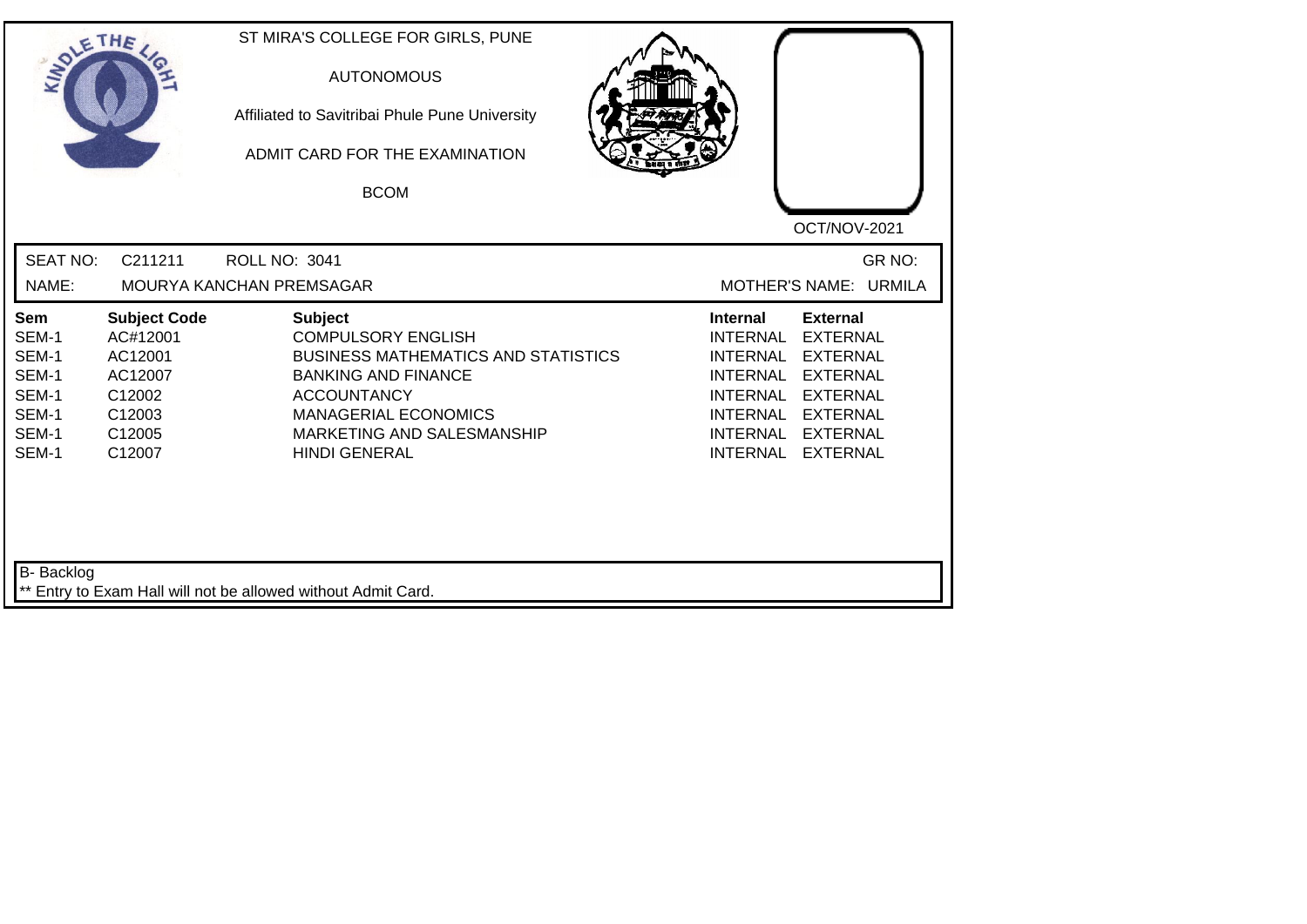| SOLETHE .                                                          |                                                                                                | ST MIRA'S COLLEGE FOR GIRLS, PUNE<br><b>AUTONOMOUS</b><br>Affiliated to Savitribai Phule Pune University<br>ADMIT CARD FOR THE EXAMINATION<br><b>BCOM</b>                                                                            |                                                                                                                                                      | OCT/NOV-2021                                                                                                                                         |
|--------------------------------------------------------------------|------------------------------------------------------------------------------------------------|--------------------------------------------------------------------------------------------------------------------------------------------------------------------------------------------------------------------------------------|------------------------------------------------------------------------------------------------------------------------------------------------------|------------------------------------------------------------------------------------------------------------------------------------------------------|
| <b>SEAT NO:</b><br>NAME:                                           | C211124<br>PRIYANKA ANIL JAGDALE                                                               | <b>ROLL NO: 3042</b>                                                                                                                                                                                                                 |                                                                                                                                                      | GR NO:<br>MOTHER'S NAME: ARCHANA                                                                                                                     |
| Sem<br>SEM-1<br>SEM-1<br>SEM-1<br>SEM-1<br>SEM-1<br>SEM-1<br>SEM-1 | <b>Subject Code</b><br>AC#12001<br>AC12001<br>AC12005<br>AC12007<br>C12002<br>C12003<br>C12009 | <b>Subject</b><br><b>COMPULSORY ENGLISH</b><br><b>BUSINESS MATHEMATICS AND STATISTICS</b><br><b>PSYCHOLOGY GENERAL</b><br><b>BANKING AND FINANCE</b><br><b>ACCOUNTANCY</b><br><b>MANAGERIAL ECONOMICS</b><br><b>OPTIONAL ENGLISH</b> | <b>Internal</b><br><b>INTERNAL</b><br><b>INTERNAL</b><br><b>INTERNAL</b><br><b>INTERNAL</b><br><b>INTERNAL</b><br><b>INTERNAL</b><br><b>INTERNAL</b> | <b>External</b><br><b>EXTERNAL</b><br><b>EXTERNAL</b><br><b>EXTERNAL</b><br><b>EXTERNAL</b><br><b>EXTERNAL</b><br><b>EXTERNAL</b><br><b>EXTERNAL</b> |
| <b>B-</b> Backlog                                                  |                                                                                                | ** Entry to Exam Hall will not be allowed without Admit Card.                                                                                                                                                                        |                                                                                                                                                      |                                                                                                                                                      |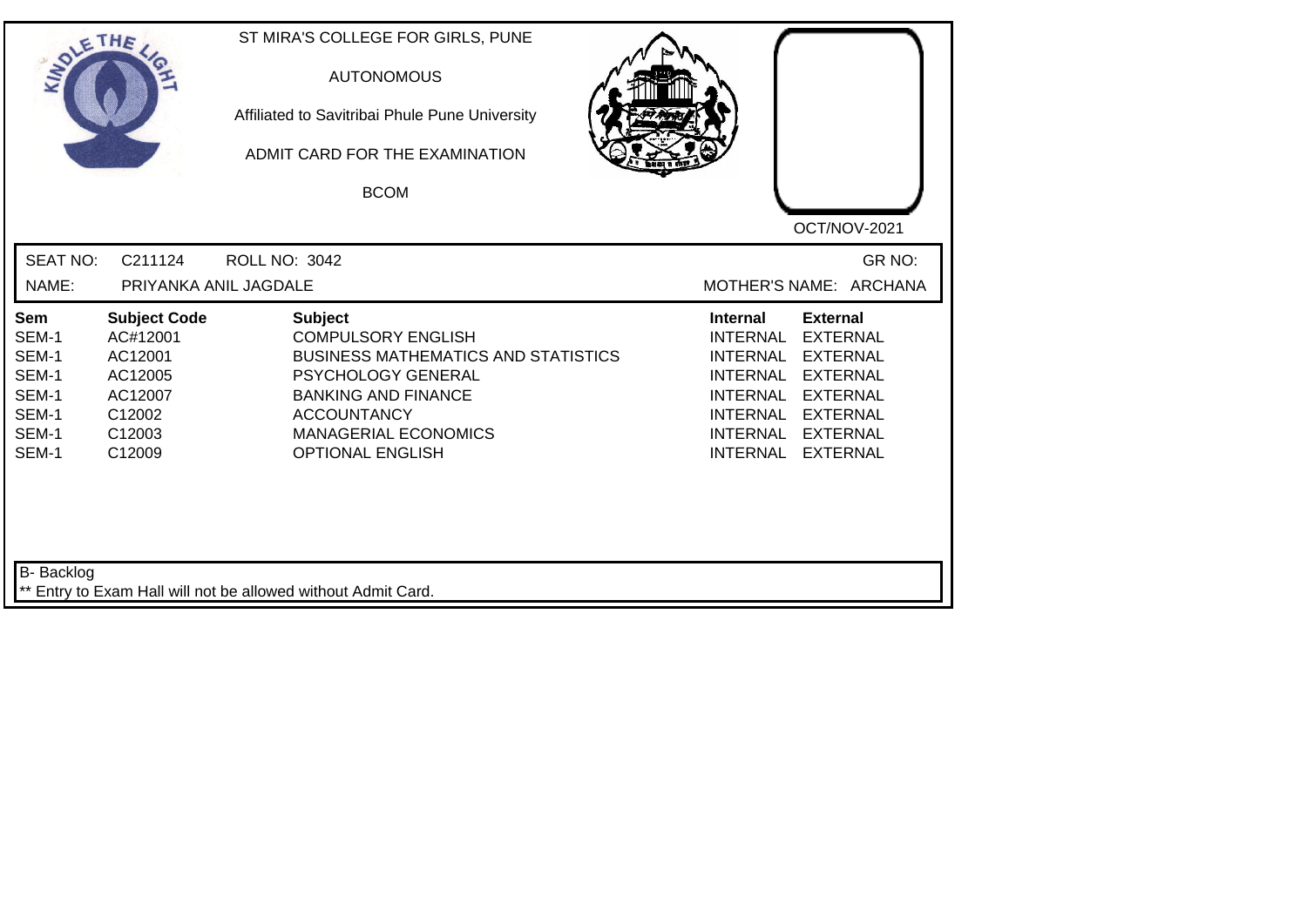| <b>SEAT NO:</b><br>GR NO:<br>C211196<br><b>ROLL NO: 3043</b><br>NAME:<br>MOTHER'S NAME: LALITA<br>RAWAL JAGRUTI KHEEMRAJ<br><b>Subject</b><br><b>Subject Code</b><br><b>Internal</b><br><b>External</b><br>Sem<br>SEM-1<br>AC#12001<br><b>COMPULSORY ENGLISH</b><br><b>INTERNAL</b><br><b>EXTERNAL</b><br>SEM-1<br>AC12001<br><b>BUSINESS MATHEMATICS AND STATISTICS</b><br><b>INTERNAL</b><br><b>EXTERNAL</b><br>SEM-1<br><b>BANKING AND FINANCE</b><br><b>INTERNAL</b><br><b>EXTERNAL</b><br>AC12007<br>SEM-1<br>C12002<br><b>ACCOUNTANCY</b><br><b>INTERNAL</b><br><b>EXTERNAL</b><br>SEM-1<br>C12003<br><b>MANAGERIAL ECONOMICS</b><br>INTERNAL<br><b>EXTERNAL</b><br>SEM-1<br>C12005<br>MARKETING AND SALESMANSHIP<br><b>INTERNAL</b><br><b>EXTERNAL</b><br>SEM-1<br><b>INTERNAL</b><br>C12007<br><b>HINDI GENERAL</b><br><b>EXTERNAL</b> | SOLETHE , | ST MIRA'S COLLEGE FOR GIRLS, PUNE<br><b>AUTONOMOUS</b><br>Affiliated to Savitribai Phule Pune University<br>ADMIT CARD FOR THE EXAMINATION<br><b>BCOM</b> | OCT/NOV-2021 |
|------------------------------------------------------------------------------------------------------------------------------------------------------------------------------------------------------------------------------------------------------------------------------------------------------------------------------------------------------------------------------------------------------------------------------------------------------------------------------------------------------------------------------------------------------------------------------------------------------------------------------------------------------------------------------------------------------------------------------------------------------------------------------------------------------------------------------------------------|-----------|-----------------------------------------------------------------------------------------------------------------------------------------------------------|--------------|
|                                                                                                                                                                                                                                                                                                                                                                                                                                                                                                                                                                                                                                                                                                                                                                                                                                                |           |                                                                                                                                                           |              |
|                                                                                                                                                                                                                                                                                                                                                                                                                                                                                                                                                                                                                                                                                                                                                                                                                                                |           |                                                                                                                                                           |              |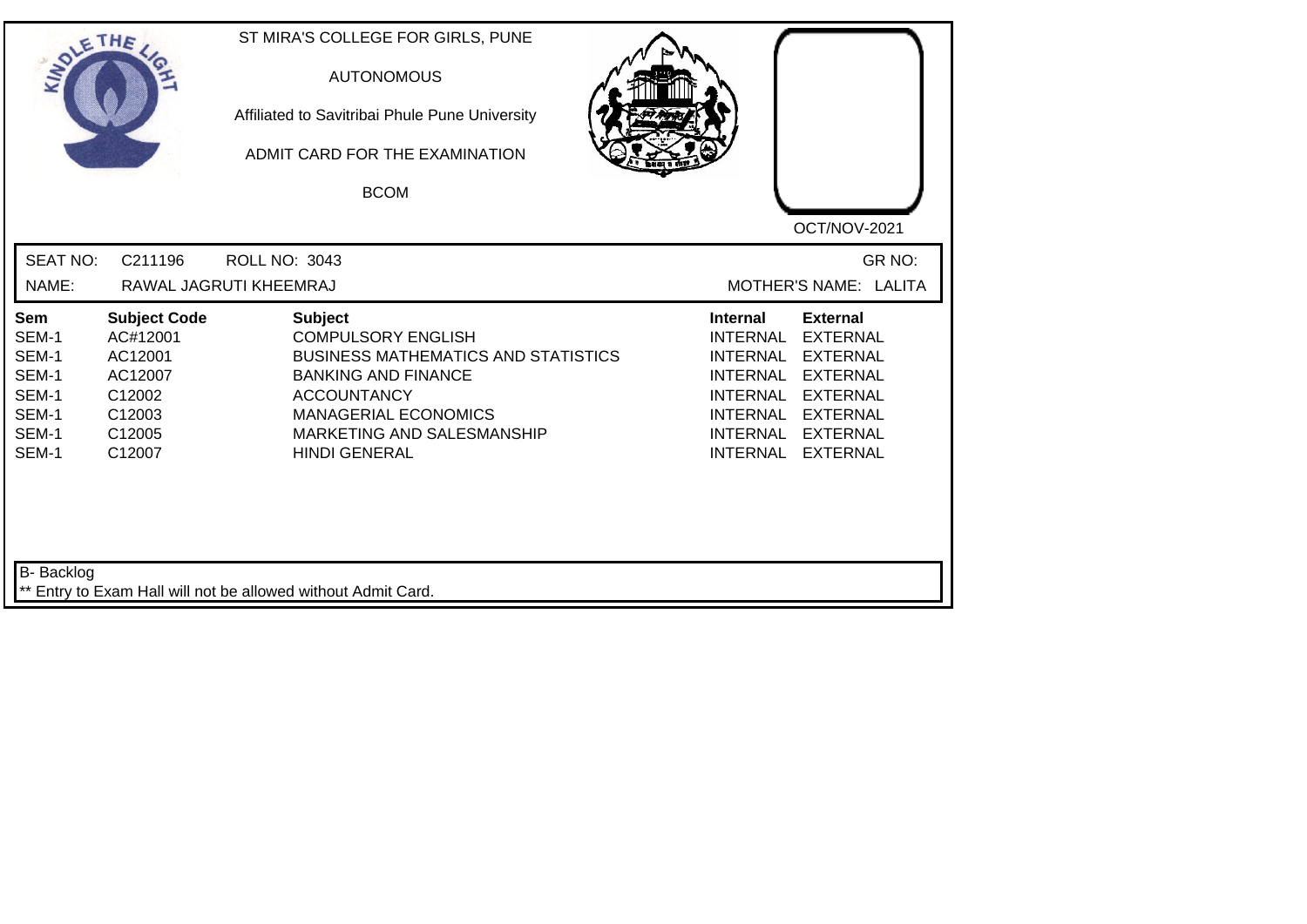| SOLETHE .                                                          |                                                                                                            | ST MIRA'S COLLEGE FOR GIRLS, PUNE<br><b>AUTONOMOUS</b><br>Affiliated to Savitribai Phule Pune University<br>ADMIT CARD FOR THE EXAMINATION<br><b>BCOM</b>                                                                             | OCT/NOV-2021                                                                                                                                                                                                                                                 |
|--------------------------------------------------------------------|------------------------------------------------------------------------------------------------------------|---------------------------------------------------------------------------------------------------------------------------------------------------------------------------------------------------------------------------------------|--------------------------------------------------------------------------------------------------------------------------------------------------------------------------------------------------------------------------------------------------------------|
| <b>SEAT NO:</b>                                                    | C211428                                                                                                    | <b>ROLL NO: 3044</b>                                                                                                                                                                                                                  | GR NO:                                                                                                                                                                                                                                                       |
| NAME:                                                              |                                                                                                            | <b>HARSHADA SURESH KAPSE</b>                                                                                                                                                                                                          | MOTHER'S NAME: SUNITA                                                                                                                                                                                                                                        |
| Sem<br>SEM-1<br>SEM-1<br>SEM-1<br>SEM-1<br>SEM-1<br>SEM-1<br>SEM-1 | <b>Subject Code</b><br>AC#12001<br>AC12001<br>AC12005<br>AC12008<br>C12002<br>C <sub>12003</sub><br>C12007 | <b>Subject</b><br><b>COMPULSORY ENGLISH</b><br><b>BUSINESS MATHEMATICS AND STATISTICS</b><br><b>PSYCHOLOGY GENERAL</b><br><b>BUSINESS ADMINISTRATION</b><br><b>ACCOUNTANCY</b><br><b>MANAGERIAL ECONOMICS</b><br><b>HINDI GENERAL</b> | <b>External</b><br><b>Internal</b><br>INTERNAL<br><b>EXTERNAL</b><br><b>INTERNAL</b><br><b>EXTERNAL</b><br><b>EXTERNAL</b><br>INTERNAL<br><b>INTERNAL</b><br><b>EXTERNAL</b><br>INTERNAL EXTERNAL<br><b>INTERNAL</b><br><b>EXTERNAL</b><br>INTERNAL EXTERNAL |
| <b>B-</b> Backlog                                                  |                                                                                                            | ** Entry to Exam Hall will not be allowed without Admit Card.                                                                                                                                                                         |                                                                                                                                                                                                                                                              |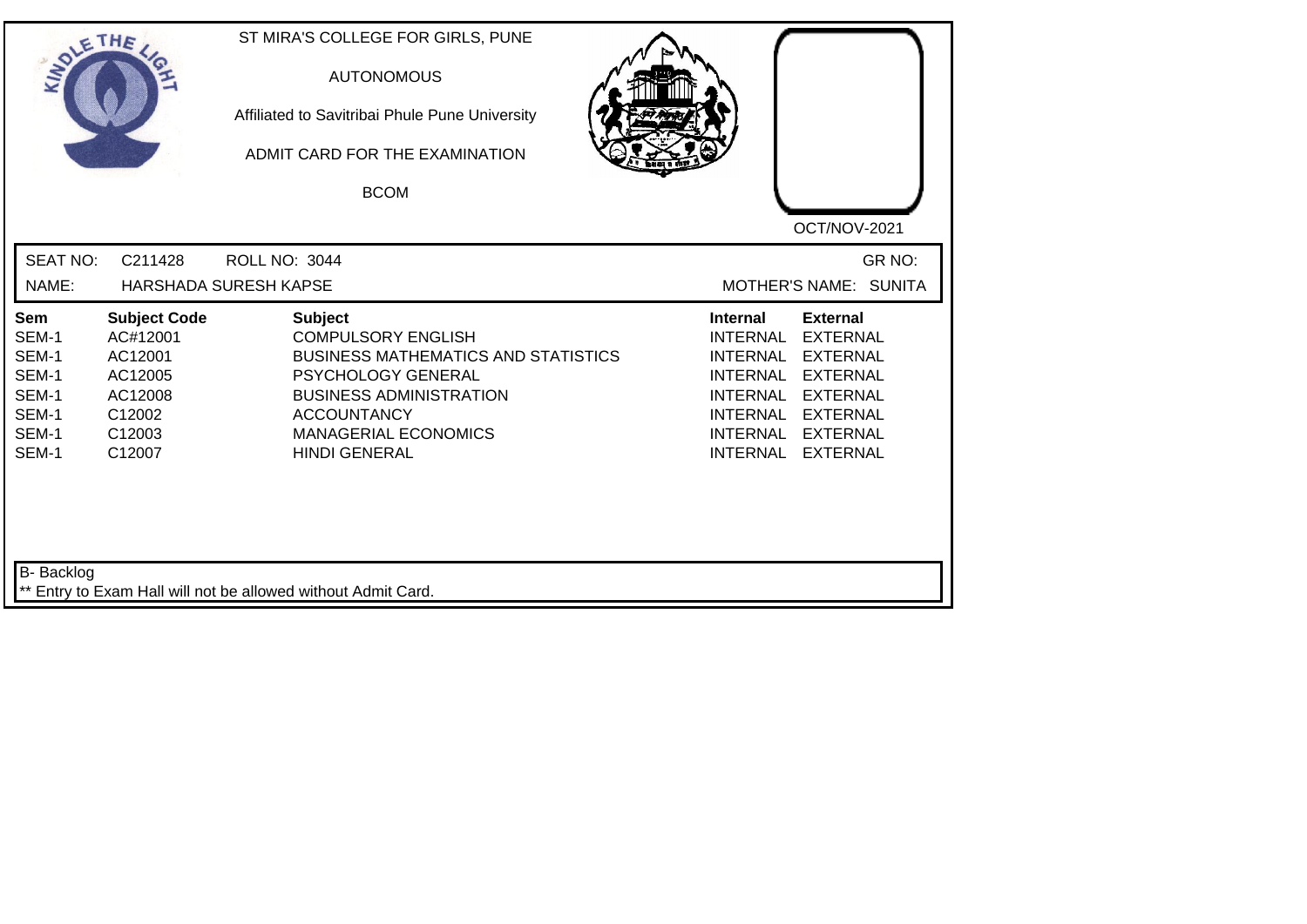| SOLETHE .                                                                 |                                                                                                            | ST MIRA'S COLLEGE FOR GIRLS, PUNE<br><b>AUTONOMOUS</b><br>Affiliated to Savitribai Phule Pune University<br>ADMIT CARD FOR THE EXAMINATION<br><b>BCOM</b>                                                                     | OCT/NOV-2021                                                                                                                                                                                                                                                                                                 |
|---------------------------------------------------------------------------|------------------------------------------------------------------------------------------------------------|-------------------------------------------------------------------------------------------------------------------------------------------------------------------------------------------------------------------------------|--------------------------------------------------------------------------------------------------------------------------------------------------------------------------------------------------------------------------------------------------------------------------------------------------------------|
| <b>SEAT NO:</b><br>NAME:                                                  | C211423                                                                                                    | <b>ROLL NO: 3045</b><br>KOLAKI SRUSHTI VEERESH                                                                                                                                                                                | GR NO:<br>MOTHER'S NAME: ROOPA                                                                                                                                                                                                                                                                               |
| <b>Sem</b><br>SEM-1<br>SEM-1<br>SEM-1<br>SEM-1<br>SEM-1<br>SEM-1<br>SEM-1 | <b>Subject Code</b><br>AC#12001<br>AC12001<br>AC12005<br>AC12007<br>C12002<br>C <sub>12003</sub><br>C12009 | <b>Subject</b><br><b>COMPULSORY ENGLISH</b><br><b>BUSINESS MATHEMATICS AND STATISTICS</b><br>PSYCHOLOGY GENERAL<br><b>BANKING AND FINANCE</b><br><b>ACCOUNTANCY</b><br><b>MANAGERIAL ECONOMICS</b><br><b>OPTIONAL ENGLISH</b> | <b>External</b><br><b>Internal</b><br><b>INTERNAL</b><br><b>EXTERNAL</b><br><b>INTERNAL</b><br><b>EXTERNAL</b><br><b>INTERNAL</b><br><b>EXTERNAL</b><br><b>INTERNAL</b><br><b>EXTERNAL</b><br><b>INTERNAL</b><br><b>EXTERNAL</b><br><b>INTERNAL</b><br><b>EXTERNAL</b><br><b>INTERNAL</b><br><b>EXTERNAL</b> |
| <b>B-</b> Backlog                                                         |                                                                                                            | ** Entry to Exam Hall will not be allowed without Admit Card.                                                                                                                                                                 |                                                                                                                                                                                                                                                                                                              |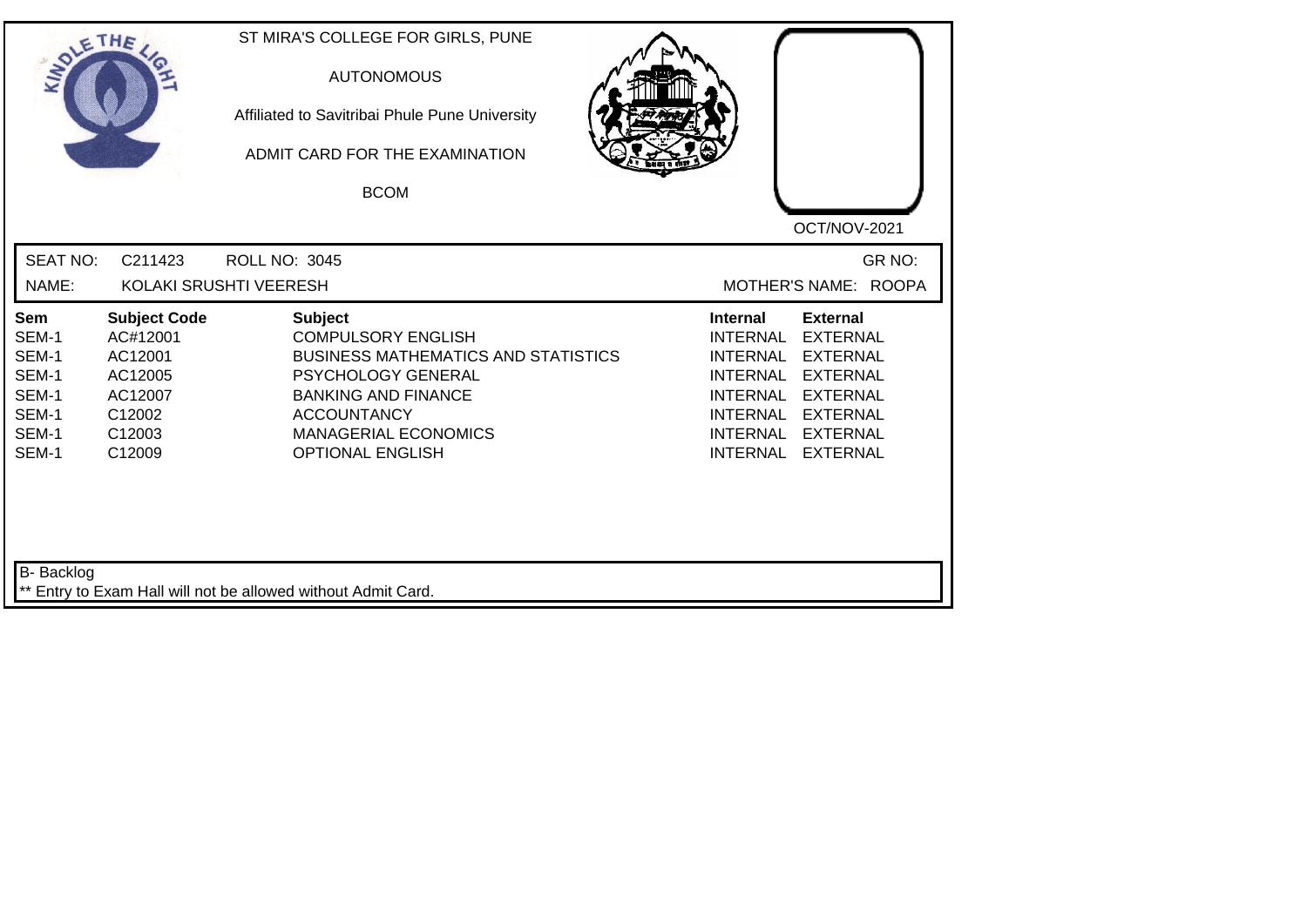| SOLETHE .                                                          |                                                                                                           | ST MIRA'S COLLEGE FOR GIRLS, PUNE<br><b>AUTONOMOUS</b><br>Affiliated to Savitribai Phule Pune University<br>ADMIT CARD FOR THE EXAMINATION<br><b>BCOM</b>                                                                             | OCT/NOV-2021                                                                                                                                                                                                                                                                                |
|--------------------------------------------------------------------|-----------------------------------------------------------------------------------------------------------|---------------------------------------------------------------------------------------------------------------------------------------------------------------------------------------------------------------------------------------|---------------------------------------------------------------------------------------------------------------------------------------------------------------------------------------------------------------------------------------------------------------------------------------------|
| <b>SEAT NO:</b><br>NAME:                                           | C211461                                                                                                   | <b>ROLL NO: 3046</b><br><b>SURVE YASHWANTI UMESH</b>                                                                                                                                                                                  | GR NO:<br>MOTHER'S NAME: PRATIKSHA                                                                                                                                                                                                                                                          |
| Sem<br>SEM-1<br>SEM-1<br>SEM-1<br>SEM-1<br>SEM-1<br>SEM-1<br>SEM-1 | <b>Subject Code</b><br>AC#12001<br>AC12001<br>AC12007<br>C12002<br>C12003<br>C <sub>12005</sub><br>C12009 | <b>Subject</b><br><b>COMPULSORY ENGLISH</b><br><b>BUSINESS MATHEMATICS AND STATISTICS</b><br><b>BANKING AND FINANCE</b><br><b>ACCOUNTANCY</b><br><b>MANAGERIAL ECONOMICS</b><br>MARKETING AND SALESMANSHIP<br><b>OPTIONAL ENGLISH</b> | <b>External</b><br><b>Internal</b><br><b>INTERNAL</b><br><b>EXTERNAL</b><br><b>INTERNAL</b><br><b>EXTERNAL</b><br><b>INTERNAL</b><br><b>EXTERNAL</b><br><b>INTERNAL</b><br><b>EXTERNAL</b><br>INTERNAL EXTERNAL<br><b>INTERNAL</b><br><b>EXTERNAL</b><br><b>INTERNAL</b><br><b>EXTERNAL</b> |
| B- Backlog                                                         |                                                                                                           | ** Entry to Exam Hall will not be allowed without Admit Card.                                                                                                                                                                         |                                                                                                                                                                                                                                                                                             |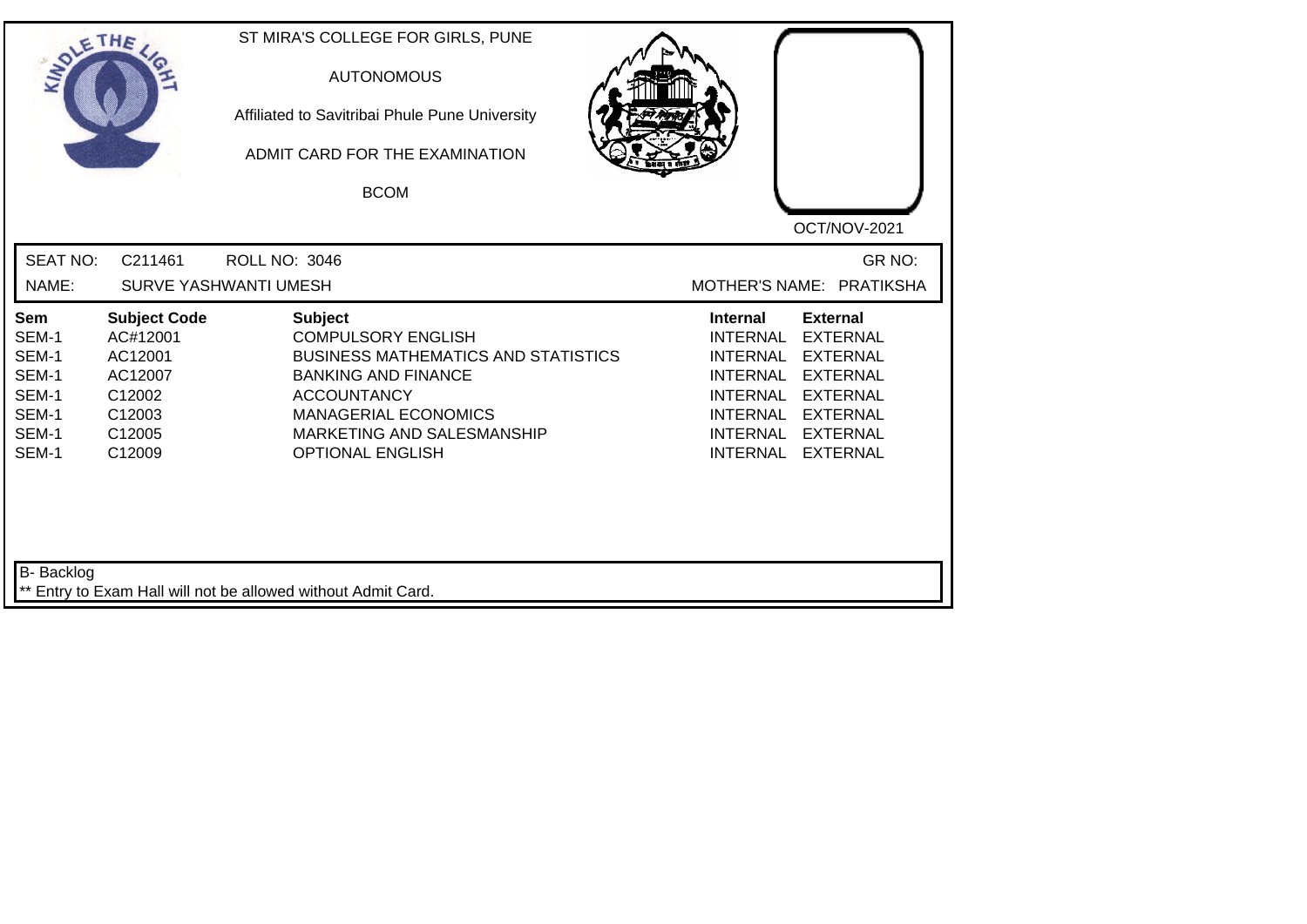| SOLETHE,                                                                  |                                                                                               | ST MIRA'S COLLEGE FOR GIRLS, PUNE<br><b>AUTONOMOUS</b><br>Affiliated to Savitribai Phule Pune University<br>ADMIT CARD FOR THE EXAMINATION<br><b>BCOM</b>                                                                             | OCT/NOV-2021                                                                                                                                                                                                                                                                                                 |
|---------------------------------------------------------------------------|-----------------------------------------------------------------------------------------------|---------------------------------------------------------------------------------------------------------------------------------------------------------------------------------------------------------------------------------------|--------------------------------------------------------------------------------------------------------------------------------------------------------------------------------------------------------------------------------------------------------------------------------------------------------------|
| <b>SEAT NO:</b><br>NAME:                                                  | C211323                                                                                       | <b>ROLL NO: 3047</b><br>RAJPUROHIT RAVINA KARANSINGH                                                                                                                                                                                  | GR NO:<br>MOTHER'S NAME: SANTOSHDEVI                                                                                                                                                                                                                                                                         |
| <b>Sem</b><br>SEM-1<br>SEM-1<br>SEM-1<br>SEM-1<br>SEM-1<br>SEM-1<br>SEM-1 | <b>Subject Code</b><br>AC#12001<br>AC12001<br>AC12007<br>C12002<br>C12003<br>C12005<br>C12009 | <b>Subject</b><br><b>COMPULSORY ENGLISH</b><br><b>BUSINESS MATHEMATICS AND STATISTICS</b><br><b>BANKING AND FINANCE</b><br><b>ACCOUNTANCY</b><br><b>MANAGERIAL ECONOMICS</b><br>MARKETING AND SALESMANSHIP<br><b>OPTIONAL ENGLISH</b> | <b>External</b><br><b>Internal</b><br><b>INTERNAL</b><br><b>EXTERNAL</b><br><b>INTERNAL</b><br><b>EXTERNAL</b><br><b>EXTERNAL</b><br><b>INTERNAL</b><br><b>INTERNAL</b><br><b>EXTERNAL</b><br><b>INTERNAL</b><br><b>EXTERNAL</b><br><b>INTERNAL</b><br><b>EXTERNAL</b><br><b>INTERNAL</b><br><b>EXTERNAL</b> |
| B- Backlog                                                                |                                                                                               | ** Entry to Exam Hall will not be allowed without Admit Card.                                                                                                                                                                         |                                                                                                                                                                                                                                                                                                              |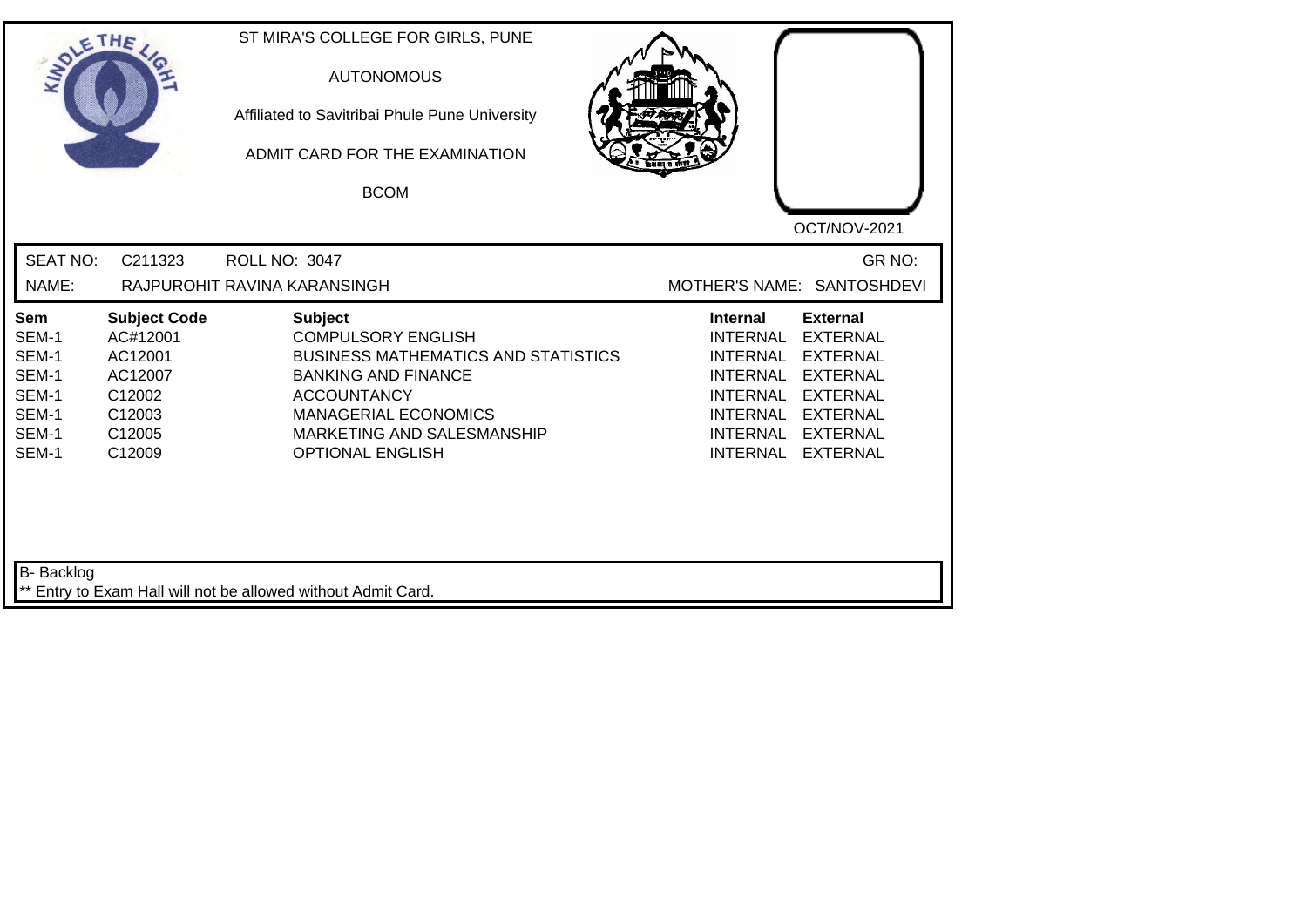| <b>SOLETHE</b>                                                     |                                                                                               | ST MIRA'S COLLEGE FOR GIRLS, PUNE<br><b>AUTONOMOUS</b><br>Affiliated to Savitribai Phule Pune University<br>ADMIT CARD FOR THE EXAMINATION<br><b>BCOM</b>                                                                                |                                                                                                                                                                                                                                                                                         |
|--------------------------------------------------------------------|-----------------------------------------------------------------------------------------------|------------------------------------------------------------------------------------------------------------------------------------------------------------------------------------------------------------------------------------------|-----------------------------------------------------------------------------------------------------------------------------------------------------------------------------------------------------------------------------------------------------------------------------------------|
| <b>SEAT NO:</b><br>NAME:                                           | C211436<br><b>BUSHRA TANVEER JOAD</b>                                                         | <b>ROLL NO: 3048</b>                                                                                                                                                                                                                     | OCT/NOV-2021<br>GR NO:<br>MOTHER'S NAME: SHAHEEN                                                                                                                                                                                                                                        |
| Sem<br>SEM-1<br>SEM-1<br>SEM-1<br>SEM-1<br>SEM-1<br>SEM-1<br>SEM-1 | <b>Subject Code</b><br>AC#12001<br>AC12001<br>AC12009<br>C12002<br>C12003<br>C12005<br>C12007 | <b>Subject</b><br><b>COMPULSORY ENGLISH</b><br><b>BUSINESS MATHEMATICS AND STATISTICS</b><br><b>BUSINESS ENTREPRENEURSHIP</b><br><b>ACCOUNTANCY</b><br><b>MANAGERIAL ECONOMICS</b><br>MARKETING AND SALESMANSHIP<br><b>HINDI GENERAL</b> | <b>External</b><br><b>Internal</b><br>INTERNAL<br><b>EXTERNAL</b><br>INTERNAL<br><b>EXTERNAL</b><br>INTERNAL<br><b>EXTERNAL</b><br><b>INTERNAL</b><br><b>EXTERNAL</b><br><b>INTERNAL</b><br><b>EXTERNAL</b><br><b>INTERNAL</b><br><b>EXTERNAL</b><br><b>INTERNAL</b><br><b>EXTERNAL</b> |
| <b>B-</b> Backlog                                                  |                                                                                               | ** Entry to Exam Hall will not be allowed without Admit Card.                                                                                                                                                                            |                                                                                                                                                                                                                                                                                         |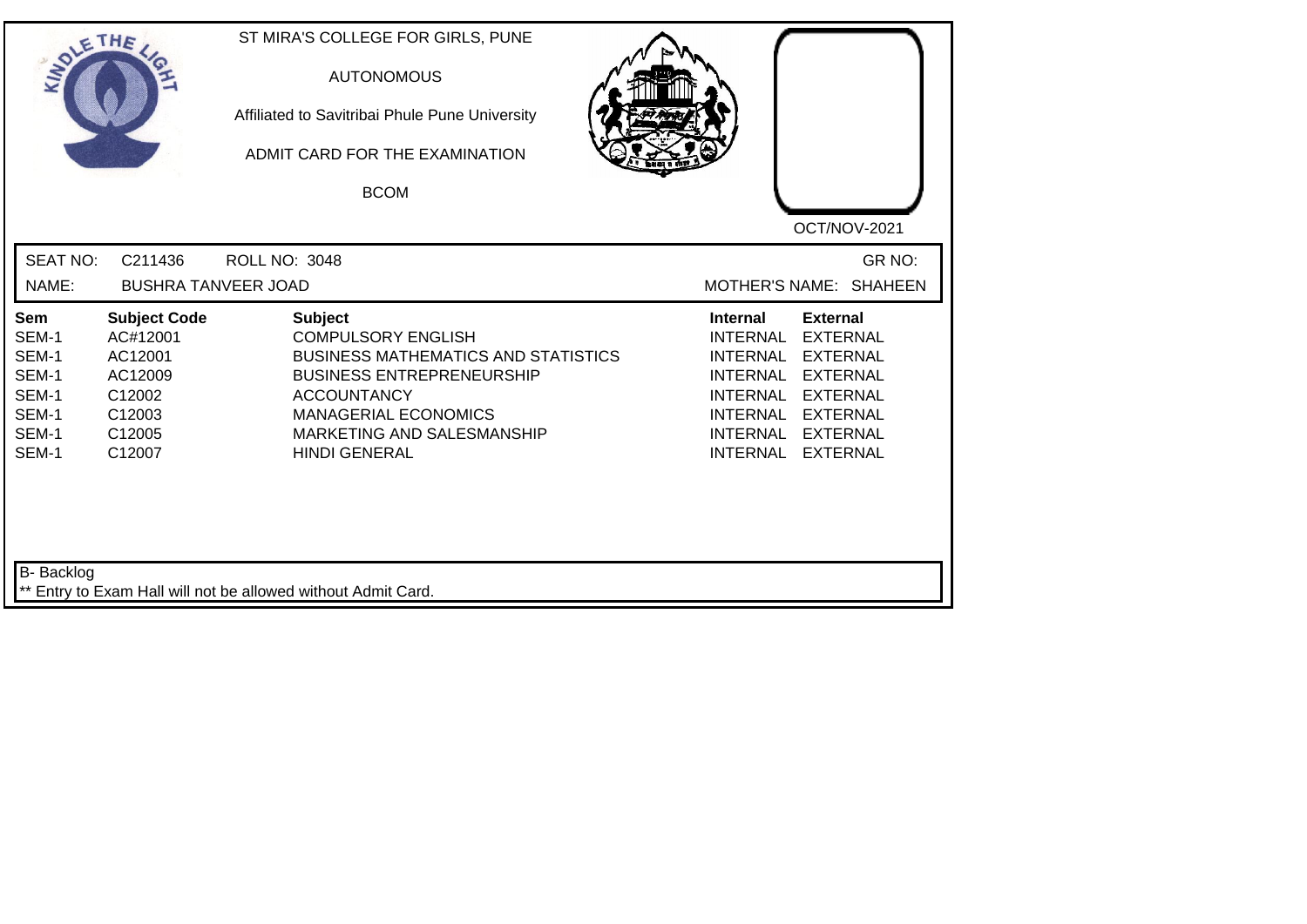| <b>SEAT NO:</b><br>C211332<br><b>ROLL NO: 3049</b><br>NAME:<br>KAPSE RUDRANI SHASHIDHAR<br><b>Subject</b><br><b>Subject Code</b><br><b>Internal</b><br><b>External</b><br>Sem<br>SEM-1<br>AC#12001<br><b>COMPULSORY ENGLISH</b><br><b>INTERNAL</b><br><b>EXTERNAL</b><br>SEM-1<br>AC12001<br><b>BUSINESS MATHEMATICS AND STATISTICS</b><br><b>INTERNAL</b><br><b>EXTERNAL</b><br>SEM-1<br><b>BUSINESS ENTREPRENEURSHIP</b><br><b>INTERNAL</b><br><b>EXTERNAL</b><br>AC12009<br>SEM-1<br>C12002<br><b>ACCOUNTANCY</b><br><b>INTERNAL</b><br><b>EXTERNAL</b><br>SEM-1<br>C12003<br><b>MANAGERIAL ECONOMICS</b><br>INTERNAL<br><b>EXTERNAL</b><br>SEM-1<br>C12005<br>MARKETING AND SALESMANSHIP<br><b>INTERNAL</b><br><b>EXTERNAL</b><br>SEM-1<br><b>INTERNAL</b><br>C12007<br><b>HINDI GENERAL</b><br><b>EXTERNAL</b> | SOLETHE . | ST MIRA'S COLLEGE FOR GIRLS, PUNE<br><b>AUTONOMOUS</b><br>Affiliated to Savitribai Phule Pune University<br>ADMIT CARD FOR THE EXAMINATION<br><b>BCOM</b> | OCT/NOV-2021                    |
|---------------------------------------------------------------------------------------------------------------------------------------------------------------------------------------------------------------------------------------------------------------------------------------------------------------------------------------------------------------------------------------------------------------------------------------------------------------------------------------------------------------------------------------------------------------------------------------------------------------------------------------------------------------------------------------------------------------------------------------------------------------------------------------------------------------------|-----------|-----------------------------------------------------------------------------------------------------------------------------------------------------------|---------------------------------|
|                                                                                                                                                                                                                                                                                                                                                                                                                                                                                                                                                                                                                                                                                                                                                                                                                     |           |                                                                                                                                                           | GR NO:<br>MOTHER'S NAME: SARIKA |
|                                                                                                                                                                                                                                                                                                                                                                                                                                                                                                                                                                                                                                                                                                                                                                                                                     |           |                                                                                                                                                           |                                 |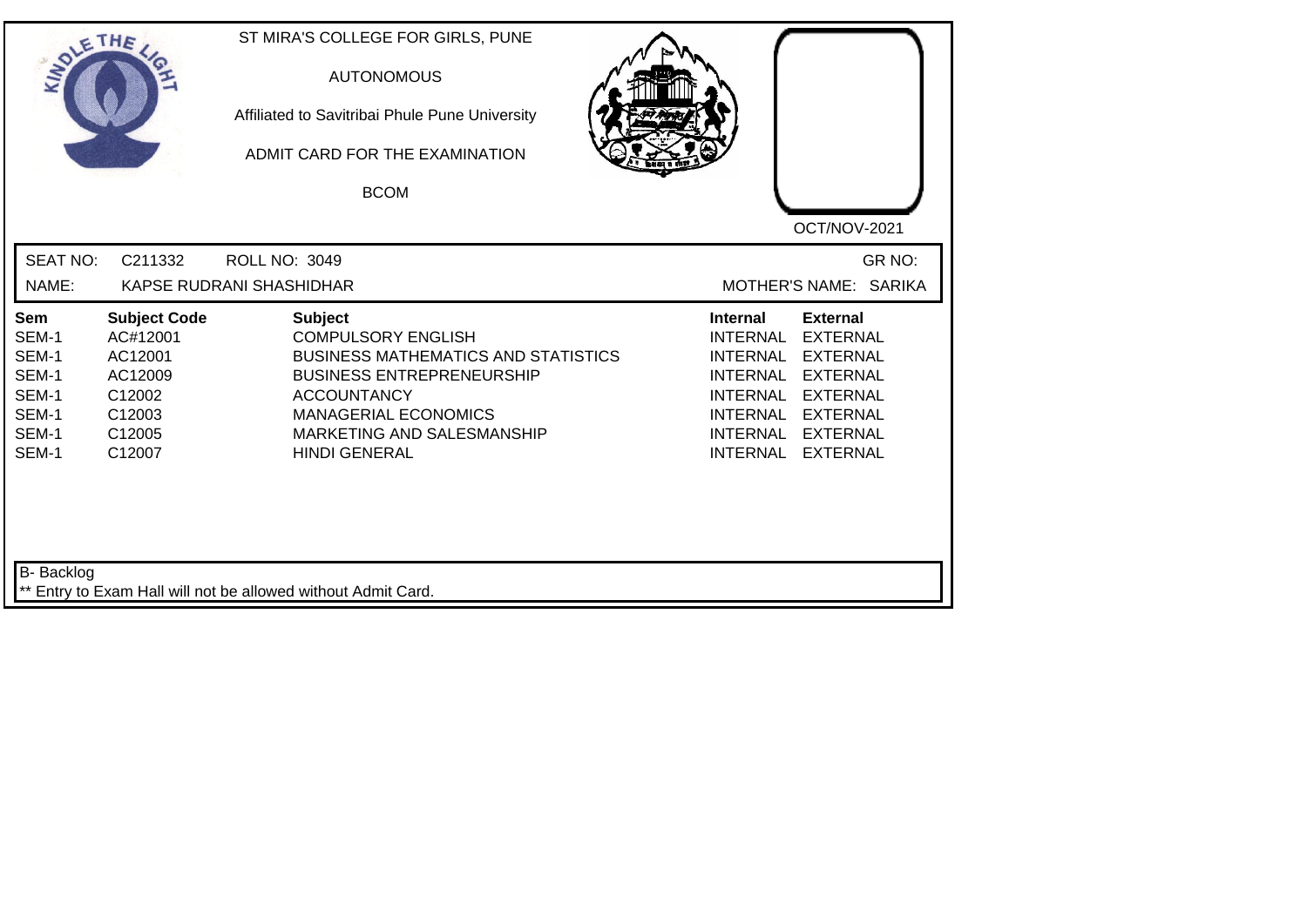| SOLETHE ,                                                          |                                                                                               | ST MIRA'S COLLEGE FOR GIRLS, PUNE<br><b>AUTONOMOUS</b><br>Affiliated to Savitribai Phule Pune University<br>ADMIT CARD FOR THE EXAMINATION<br><b>BCOM</b>                                                                             | OCT/NOV-2021                                                                                                                                                                                                                                                                                                 |
|--------------------------------------------------------------------|-----------------------------------------------------------------------------------------------|---------------------------------------------------------------------------------------------------------------------------------------------------------------------------------------------------------------------------------------|--------------------------------------------------------------------------------------------------------------------------------------------------------------------------------------------------------------------------------------------------------------------------------------------------------------|
| <b>SEAT NO:</b><br>NAME:                                           | C211112<br>NAGTILAK ADITI DATTA                                                               | <b>ROLL NO: 3050</b>                                                                                                                                                                                                                  | GR NO:<br><b>MOTHER'S NAME:</b><br><b>MANISHA</b>                                                                                                                                                                                                                                                            |
| Sem<br>SEM-1<br>SEM-1<br>SEM-1<br>SEM-1<br>SEM-1<br>SEM-1<br>SEM-1 | <b>Subject Code</b><br>AC#12001<br>AC12001<br>AC12007<br>C12002<br>C12003<br>C12005<br>C12009 | <b>Subject</b><br><b>COMPULSORY ENGLISH</b><br><b>BUSINESS MATHEMATICS AND STATISTICS</b><br><b>BANKING AND FINANCE</b><br><b>ACCOUNTANCY</b><br><b>MANAGERIAL ECONOMICS</b><br>MARKETING AND SALESMANSHIP<br><b>OPTIONAL ENGLISH</b> | <b>External</b><br><b>Internal</b><br><b>INTERNAL</b><br><b>EXTERNAL</b><br><b>EXTERNAL</b><br><b>INTERNAL</b><br><b>EXTERNAL</b><br><b>INTERNAL</b><br><b>INTERNAL</b><br><b>EXTERNAL</b><br><b>INTERNAL</b><br><b>EXTERNAL</b><br><b>INTERNAL</b><br><b>EXTERNAL</b><br><b>INTERNAL</b><br><b>EXTERNAL</b> |
| <b>B-</b> Backlog                                                  |                                                                                               | ** Entry to Exam Hall will not be allowed without Admit Card.                                                                                                                                                                         |                                                                                                                                                                                                                                                                                                              |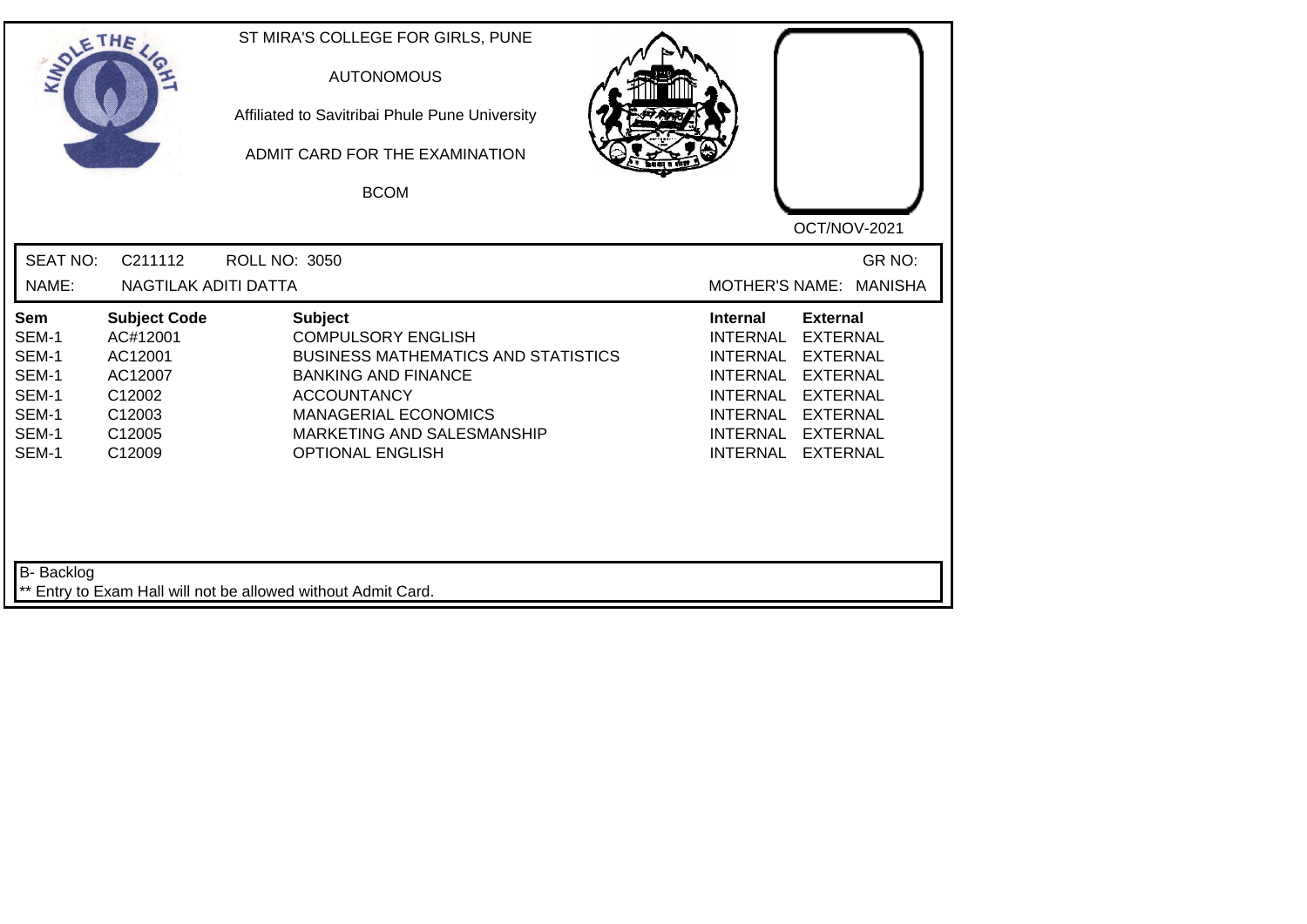| <b>SEAT NO:</b><br>GR NO:<br>C211405<br><b>ROLL NO: 3051</b><br>NAME:<br>KAREMORE SHRUTI CHANDRASHEKHAR<br>MOTHER'S NAME: SANGITA<br><b>Subject Code</b><br><b>Subject</b><br><b>Internal</b><br><b>External</b><br>Sem<br>SEM-1<br>AC#12001<br><b>COMPULSORY ENGLISH</b><br><b>INTERNAL</b><br><b>EXTERNAL</b><br>SEM-1<br>AC12001<br><b>BUSINESS MATHEMATICS AND STATISTICS</b><br><b>INTERNAL</b><br><b>EXTERNAL</b><br>SEM-1<br>AC12005<br>PSYCHOLOGY GENERAL<br><b>INTERNAL</b><br><b>EXTERNAL</b><br>SEM-1<br>AC12007<br><b>BANKING AND FINANCE</b><br><b>INTERNAL</b><br><b>EXTERNAL</b><br><b>ACCOUNTANCY</b><br>SEM-1<br>C12002<br><b>INTERNAL</b><br><b>EXTERNAL</b><br>SEM-1<br>C12003<br><b>MANAGERIAL ECONOMICS</b><br><b>INTERNAL</b><br><b>EXTERNAL</b><br><b>EXTERNAL</b><br>SEM-1<br>C12009<br><b>OPTIONAL ENGLISH</b><br><b>INTERNAL</b> | SOLETHE , | ST MIRA'S COLLEGE FOR GIRLS, PUNE<br><b>AUTONOMOUS</b><br>Affiliated to Savitribai Phule Pune University<br>ADMIT CARD FOR THE EXAMINATION<br><b>BCOM</b> | OCT/NOV-2021 |
|------------------------------------------------------------------------------------------------------------------------------------------------------------------------------------------------------------------------------------------------------------------------------------------------------------------------------------------------------------------------------------------------------------------------------------------------------------------------------------------------------------------------------------------------------------------------------------------------------------------------------------------------------------------------------------------------------------------------------------------------------------------------------------------------------------------------------------------------------------|-----------|-----------------------------------------------------------------------------------------------------------------------------------------------------------|--------------|
|                                                                                                                                                                                                                                                                                                                                                                                                                                                                                                                                                                                                                                                                                                                                                                                                                                                            |           |                                                                                                                                                           |              |
|                                                                                                                                                                                                                                                                                                                                                                                                                                                                                                                                                                                                                                                                                                                                                                                                                                                            |           |                                                                                                                                                           |              |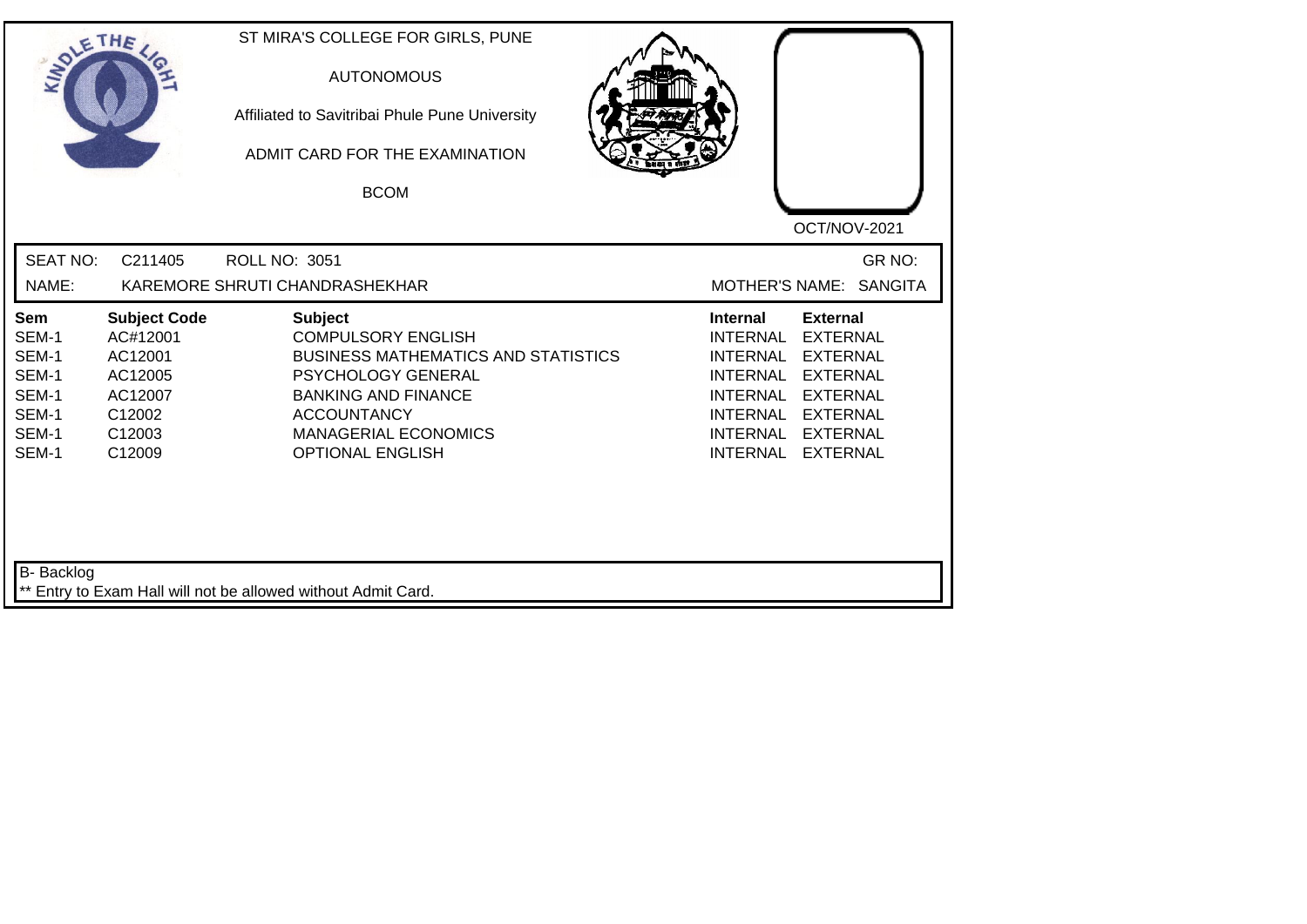|                                                                                                                                                                     | <b>AUTONOMOUS</b><br>Affiliated to Savitribai Phule Pune University<br>ADMIT CARD FOR THE EXAMINATION<br><b>BCOM</b>                                                                                                                      | OCT/NOV-2021                                                                                                                                                                                                                                                                                          |
|---------------------------------------------------------------------------------------------------------------------------------------------------------------------|-------------------------------------------------------------------------------------------------------------------------------------------------------------------------------------------------------------------------------------------|-------------------------------------------------------------------------------------------------------------------------------------------------------------------------------------------------------------------------------------------------------------------------------------------------------|
| <b>SEAT NO:</b><br>C211355<br>NAME:                                                                                                                                 | <b>ROLL NO: 3052</b><br><b>SALONI SANDEEP SHELAR</b>                                                                                                                                                                                      | GR NO:<br><b>MOTHER'S NAME:</b><br><b>MAYURI</b>                                                                                                                                                                                                                                                      |
| <b>Subject Code</b><br>Sem<br>SEM-1<br>AC#12001<br>SEM-1<br>AC12001<br>SEM-1<br>AC12008<br>SEM-1<br>C12002<br>SEM-1<br>C12003<br>SEM-1<br>C12005<br>SEM-1<br>C12009 | <b>Subject</b><br><b>COMPULSORY ENGLISH</b><br><b>BUSINESS MATHEMATICS AND STATISTICS</b><br><b>BUSINESS ADMINISTRATION</b><br><b>ACCOUNTANCY</b><br><b>MANAGERIAL ECONOMICS</b><br>MARKETING AND SALESMANSHIP<br><b>OPTIONAL ENGLISH</b> | <b>Internal</b><br><b>External</b><br><b>INTERNAL</b><br><b>EXTERNAL</b><br><b>INTERNAL</b><br><b>EXTERNAL</b><br><b>INTERNAL</b><br><b>EXTERNAL</b><br><b>INTERNAL</b><br><b>EXTERNAL</b><br>INTERNAL<br><b>EXTERNAL</b><br><b>INTERNAL</b><br><b>EXTERNAL</b><br><b>INTERNAL</b><br><b>EXTERNAL</b> |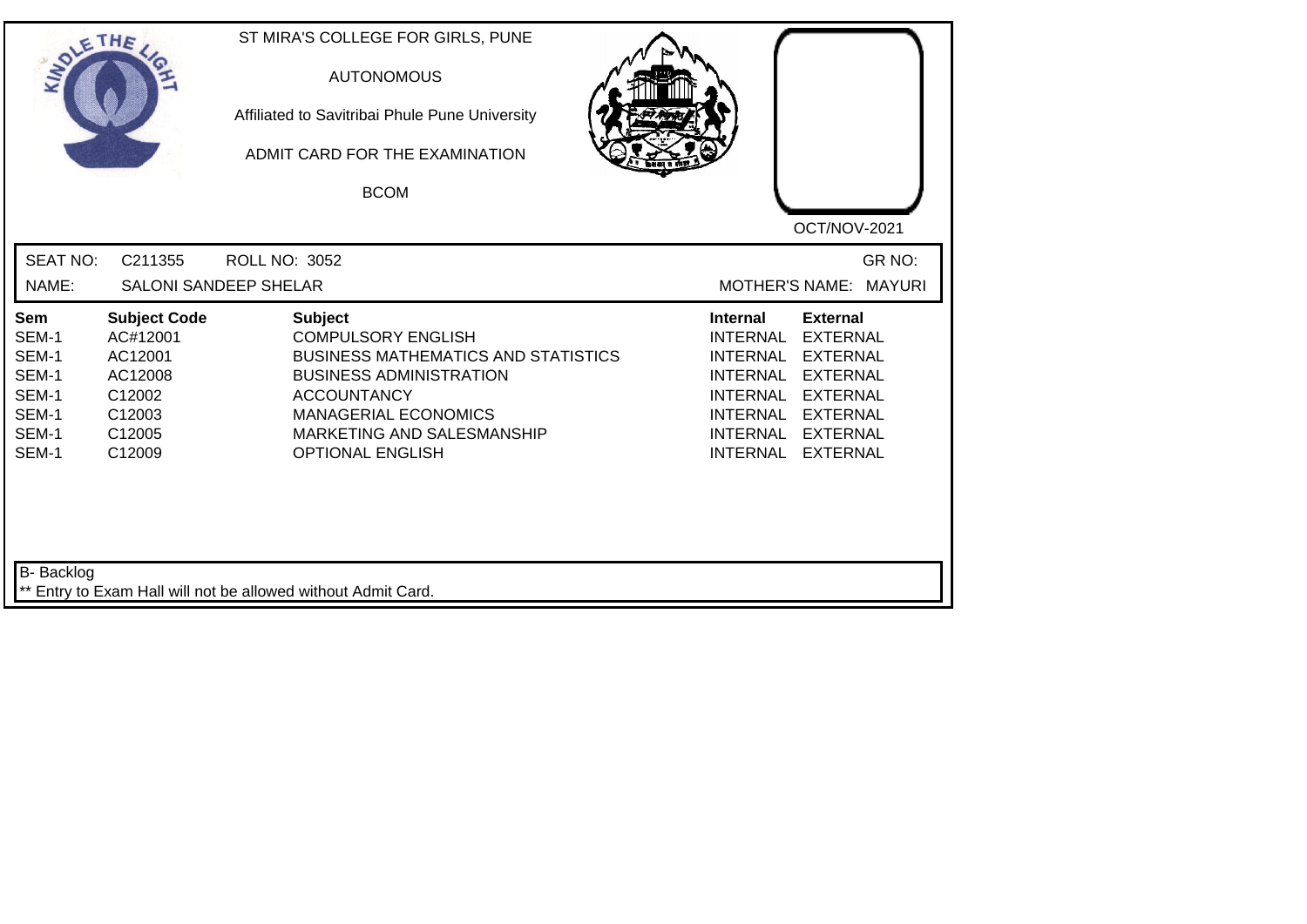| SOLETHE ,                                                          |                                                                                               | ST MIRA'S COLLEGE FOR GIRLS, PUNE<br><b>AUTONOMOUS</b><br>Affiliated to Savitribai Phule Pune University<br>ADMIT CARD FOR THE EXAMINATION<br><b>BCOM</b>                                                                                   | OCT/NOV-2021                                                                                                                                                                                                                                                                                                 |
|--------------------------------------------------------------------|-----------------------------------------------------------------------------------------------|---------------------------------------------------------------------------------------------------------------------------------------------------------------------------------------------------------------------------------------------|--------------------------------------------------------------------------------------------------------------------------------------------------------------------------------------------------------------------------------------------------------------------------------------------------------------|
| <b>SEAT NO:</b><br>NAME:                                           | C211213                                                                                       | ROLL NO: 3053<br>NARKE KARUNA PANDURANG                                                                                                                                                                                                     | GR NO:<br>MOTHER'S NAME: RESHMA                                                                                                                                                                                                                                                                              |
| Sem<br>SEM-1<br>SEM-1<br>SEM-1<br>SEM-1<br>SEM-1<br>SEM-1<br>SEM-1 | <b>Subject Code</b><br>AC#12001<br>AC12001<br>AC12009<br>C12002<br>C12003<br>C12005<br>C12009 | <b>Subject</b><br><b>COMPULSORY ENGLISH</b><br><b>BUSINESS MATHEMATICS AND STATISTICS</b><br><b>BUSINESS ENTREPRENEURSHIP</b><br><b>ACCOUNTANCY</b><br><b>MANAGERIAL ECONOMICS</b><br>MARKETING AND SALESMANSHIP<br><b>OPTIONAL ENGLISH</b> | <b>External</b><br><b>Internal</b><br><b>INTERNAL</b><br><b>EXTERNAL</b><br><b>INTERNAL</b><br><b>EXTERNAL</b><br><b>INTERNAL</b><br><b>EXTERNAL</b><br><b>INTERNAL</b><br><b>EXTERNAL</b><br><b>INTERNAL</b><br><b>EXTERNAL</b><br><b>INTERNAL</b><br><b>EXTERNAL</b><br><b>INTERNAL</b><br><b>EXTERNAL</b> |
| B- Backlog                                                         |                                                                                               | ** Entry to Exam Hall will not be allowed without Admit Card.                                                                                                                                                                               |                                                                                                                                                                                                                                                                                                              |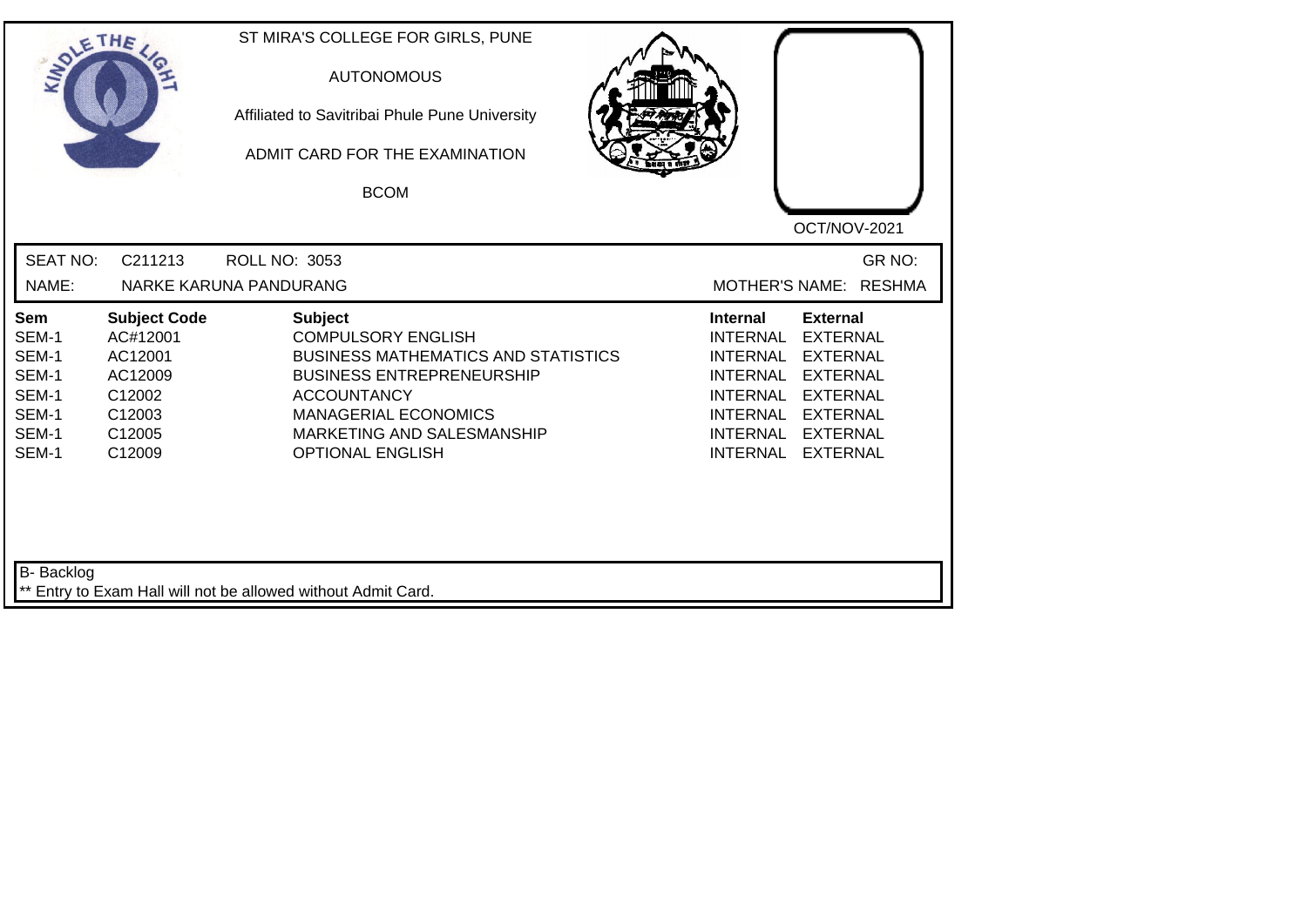| <b>SOLETHE</b>                                                            |                                                                                               | ST MIRA'S COLLEGE FOR GIRLS, PUNE<br><b>AUTONOMOUS</b><br>Affiliated to Savitribai Phule Pune University<br>ADMIT CARD FOR THE EXAMINATION<br><b>BCOM</b>                                                                             |                                                                                                                                                                                                                                                                                                       |
|---------------------------------------------------------------------------|-----------------------------------------------------------------------------------------------|---------------------------------------------------------------------------------------------------------------------------------------------------------------------------------------------------------------------------------------|-------------------------------------------------------------------------------------------------------------------------------------------------------------------------------------------------------------------------------------------------------------------------------------------------------|
| <b>SEAT NO:</b><br>NAME:                                                  | C211173<br><b>KUTE GAURI SUPAJI</b>                                                           | <b>ROLL NO: 3054</b>                                                                                                                                                                                                                  | OCT/NOV-2021<br>GR NO:<br>MOTHER'S NAME: REKHA                                                                                                                                                                                                                                                        |
| <b>Sem</b><br>SEM-1<br>SEM-1<br>SEM-1<br>SEM-1<br>SEM-1<br>SEM-1<br>SEM-1 | <b>Subject Code</b><br>AC#12001<br>AC12001<br>AC12007<br>C12002<br>C12003<br>C12005<br>C12009 | <b>Subject</b><br><b>COMPULSORY ENGLISH</b><br><b>BUSINESS MATHEMATICS AND STATISTICS</b><br><b>BANKING AND FINANCE</b><br><b>ACCOUNTANCY</b><br><b>MANAGERIAL ECONOMICS</b><br>MARKETING AND SALESMANSHIP<br><b>OPTIONAL ENGLISH</b> | <b>External</b><br><b>Internal</b><br><b>INTERNAL</b><br><b>EXTERNAL</b><br><b>INTERNAL</b><br><b>EXTERNAL</b><br><b>INTERNAL</b><br><b>EXTERNAL</b><br><b>INTERNAL</b><br><b>EXTERNAL</b><br><b>INTERNAL</b><br><b>EXTERNAL</b><br>INTERNAL<br><b>EXTERNAL</b><br><b>INTERNAL</b><br><b>EXTERNAL</b> |
| B- Backlog                                                                |                                                                                               | ** Entry to Exam Hall will not be allowed without Admit Card.                                                                                                                                                                         |                                                                                                                                                                                                                                                                                                       |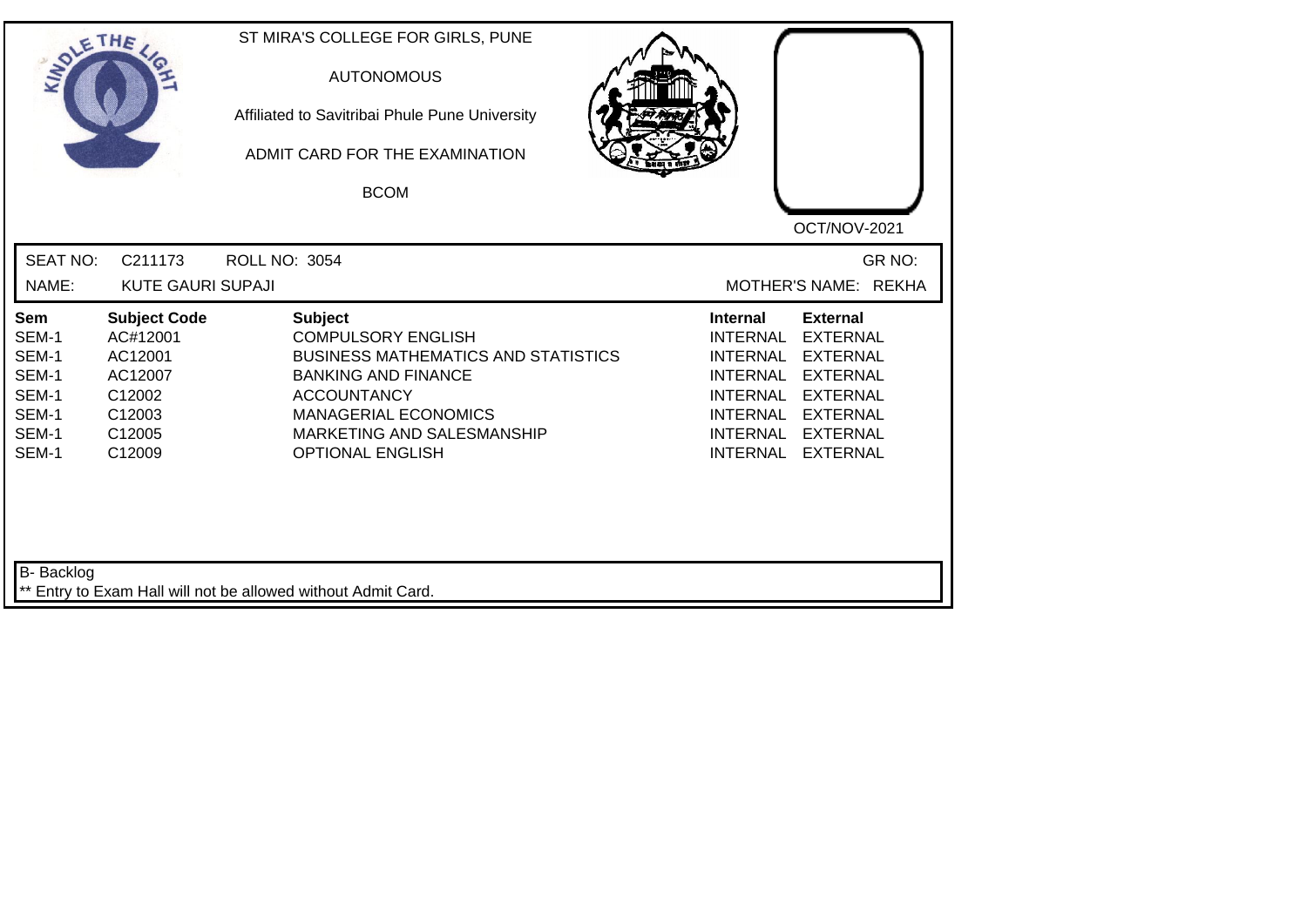| <b>SEAT NO:</b><br>C211237<br><b>ROLL NO: 3055</b><br>NAME:<br>MONIKA MAHENDRA JAGTAP<br><b>Subject</b><br><b>Subject Code</b><br><b>Internal</b><br>Sem<br>SEM-1<br>AC#12001<br><b>COMPULSORY ENGLISH</b><br><b>INTERNAL</b><br>SEM-1<br>AC12001<br><b>BUSINESS MATHEMATICS AND STATISTICS</b><br><b>INTERNAL</b><br>SEM-1<br><b>BUSINESS ADMINISTRATION</b><br><b>INTERNAL</b><br>AC12008<br>SEM-1 | OCT/NOV-2021                                                                                                                                                                        |
|------------------------------------------------------------------------------------------------------------------------------------------------------------------------------------------------------------------------------------------------------------------------------------------------------------------------------------------------------------------------------------------------------|-------------------------------------------------------------------------------------------------------------------------------------------------------------------------------------|
|                                                                                                                                                                                                                                                                                                                                                                                                      | GR NO:<br>MOTHER'S NAME: ASHA                                                                                                                                                       |
| C12002<br><b>ACCOUNTANCY</b><br>SEM-1<br>C12003<br><b>MANAGERIAL ECONOMICS</b><br>SEM-1<br>C12005<br>MARKETING AND SALESMANSHIP<br><b>INTERNAL</b><br>SEM-1<br><b>INTERNAL</b><br>C12008<br><b>MARATHI GENERAL</b>                                                                                                                                                                                   | <b>External</b><br><b>EXTERNAL</b><br><b>EXTERNAL</b><br><b>EXTERNAL</b><br><b>INTERNAL</b><br><b>EXTERNAL</b><br>INTERNAL<br><b>EXTERNAL</b><br><b>EXTERNAL</b><br><b>EXTERNAL</b> |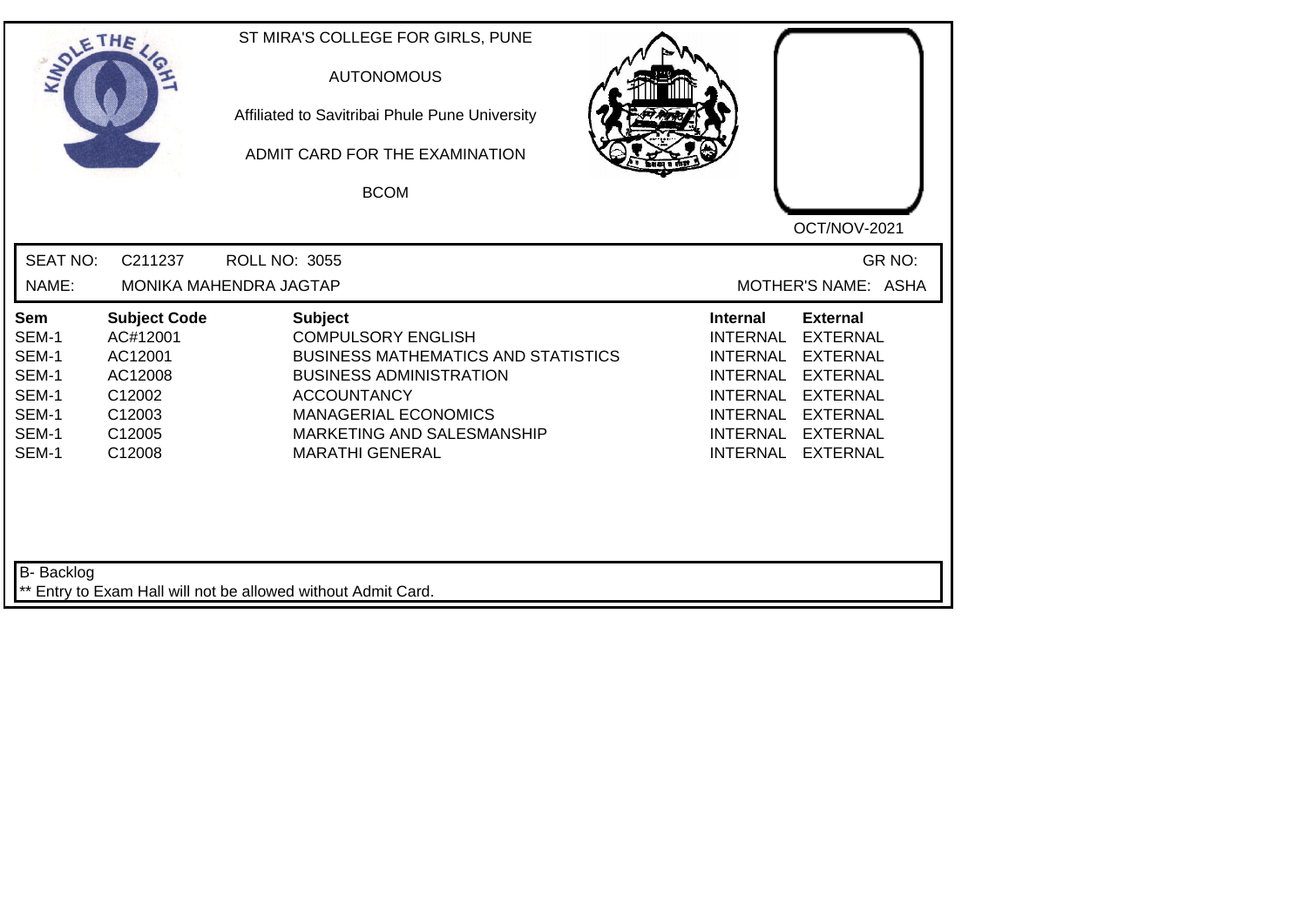| SOLE THE                                                                  |                                                                                               | ST MIRA'S COLLEGE FOR GIRLS, PUNE<br><b>AUTONOMOUS</b><br>Affiliated to Savitribai Phule Pune University<br>ADMIT CARD FOR THE EXAMINATION<br><b>BCOM</b>                                                                             | OCT/NOV-2021                                                                                                                                                                                                                                                                                          |
|---------------------------------------------------------------------------|-----------------------------------------------------------------------------------------------|---------------------------------------------------------------------------------------------------------------------------------------------------------------------------------------------------------------------------------------|-------------------------------------------------------------------------------------------------------------------------------------------------------------------------------------------------------------------------------------------------------------------------------------------------------|
| <b>SEAT NO:</b><br>NAME:                                                  | C211209                                                                                       | <b>ROLL NO: 3056</b><br>PARIHAR KAJAL NARSINGLAL                                                                                                                                                                                      | GR NO:<br>MOTHER'S NAME: SONI                                                                                                                                                                                                                                                                         |
| <b>Sem</b><br>SEM-1<br>SEM-1<br>SEM-1<br>SEM-1<br>SEM-1<br>SEM-1<br>SEM-1 | <b>Subject Code</b><br>AC#12001<br>AC12001<br>AC12007<br>C12002<br>C12003<br>C12005<br>C12009 | <b>Subject</b><br><b>COMPULSORY ENGLISH</b><br><b>BUSINESS MATHEMATICS AND STATISTICS</b><br><b>BANKING AND FINANCE</b><br><b>ACCOUNTANCY</b><br><b>MANAGERIAL ECONOMICS</b><br>MARKETING AND SALESMANSHIP<br><b>OPTIONAL ENGLISH</b> | Internal<br><b>External</b><br><b>INTERNAL</b><br><b>EXTERNAL</b><br><b>INTERNAL</b><br><b>EXTERNAL</b><br><b>INTERNAL</b><br><b>EXTERNAL</b><br><b>INTERNAL</b><br><b>EXTERNAL</b><br><b>INTERNAL</b><br><b>EXTERNAL</b><br><b>INTERNAL</b><br><b>EXTERNAL</b><br><b>INTERNAL</b><br><b>EXTERNAL</b> |
| B- Backlog                                                                |                                                                                               | ** Entry to Exam Hall will not be allowed without Admit Card.                                                                                                                                                                         |                                                                                                                                                                                                                                                                                                       |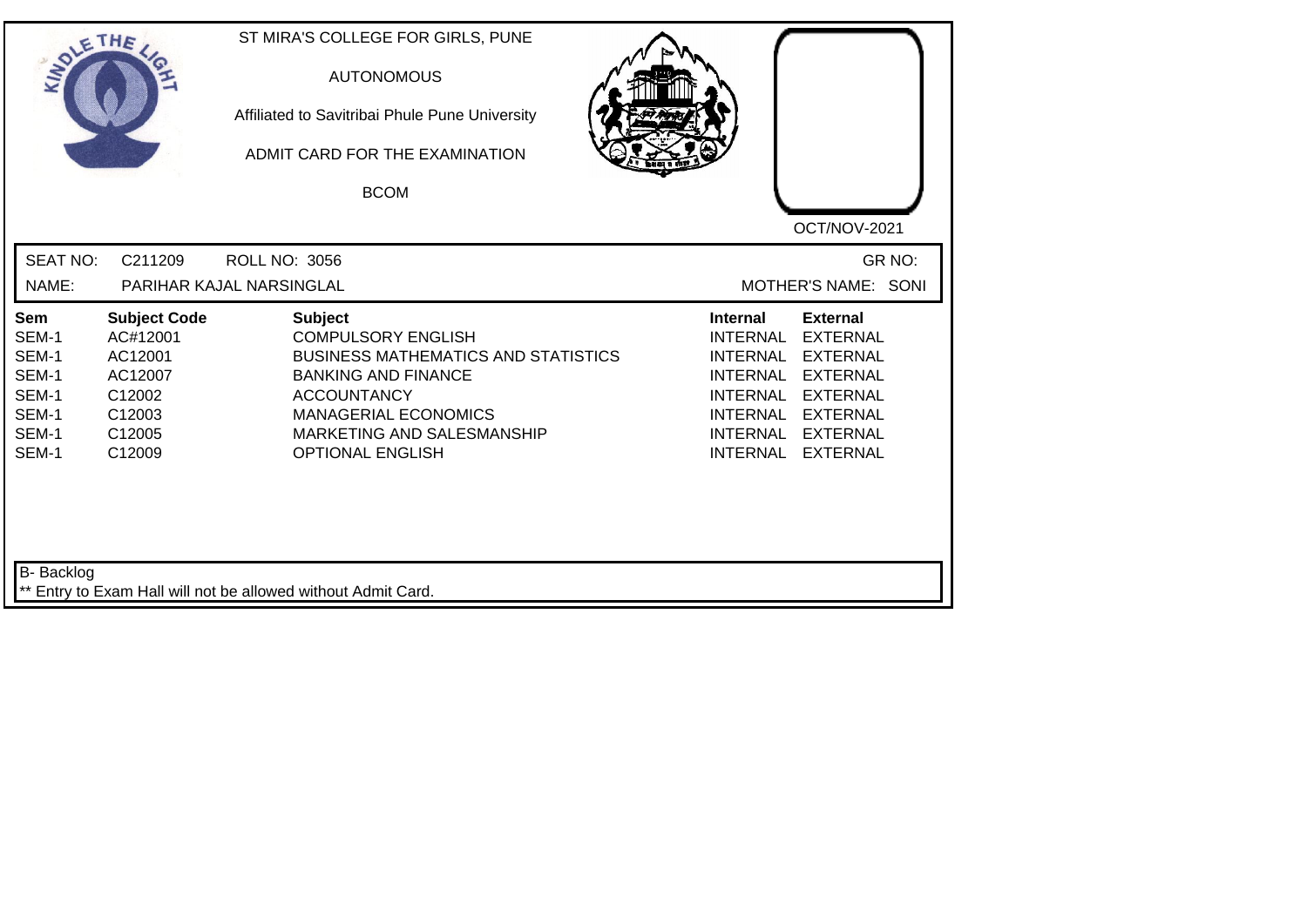| SOLE THE                                                                  |                                                                                               | ST MIRA'S COLLEGE FOR GIRLS, PUNE<br><b>AUTONOMOUS</b><br>Affiliated to Savitribai Phule Pune University<br>ADMIT CARD FOR THE EXAMINATION<br><b>BCOM</b>                                                                                |                                                                                                                                               | OCT/NOV-2021                                                                                                                                         |
|---------------------------------------------------------------------------|-----------------------------------------------------------------------------------------------|------------------------------------------------------------------------------------------------------------------------------------------------------------------------------------------------------------------------------------------|-----------------------------------------------------------------------------------------------------------------------------------------------|------------------------------------------------------------------------------------------------------------------------------------------------------|
| <b>SEAT NO:</b><br>NAME:                                                  | C211110<br>NIKAM ADITI BHARAT                                                                 | <b>ROLL NO: 3057</b>                                                                                                                                                                                                                     |                                                                                                                                               | GR NO:<br>MOTHER'S NAME: LATA                                                                                                                        |
| <b>Sem</b><br>SEM-1<br>SEM-1<br>SEM-1<br>SEM-1<br>SEM-1<br>SEM-1<br>SEM-1 | <b>Subject Code</b><br>AC#12001<br>AC12001<br>AC12008<br>C12002<br>C12003<br>C12005<br>C12008 | <b>Subject</b><br><b>COMPULSORY ENGLISH</b><br><b>BUSINESS MATHEMATICS AND STATISTICS</b><br><b>BUSINESS ADMINISTRATION</b><br><b>ACCOUNTANCY</b><br><b>MANAGERIAL ECONOMICS</b><br>MARKETING AND SALESMANSHIP<br><b>MARATHI GENERAL</b> | <b>Internal</b><br><b>INTERNAL</b><br><b>INTERNAL</b><br>INTERNAL<br><b>INTERNAL</b><br><b>INTERNAL</b><br><b>INTERNAL</b><br><b>INTERNAL</b> | <b>External</b><br><b>EXTERNAL</b><br><b>EXTERNAL</b><br><b>EXTERNAL</b><br><b>EXTERNAL</b><br><b>EXTERNAL</b><br><b>EXTERNAL</b><br><b>EXTERNAL</b> |
| <b>B-</b> Backlog                                                         |                                                                                               | ** Entry to Exam Hall will not be allowed without Admit Card.                                                                                                                                                                            |                                                                                                                                               |                                                                                                                                                      |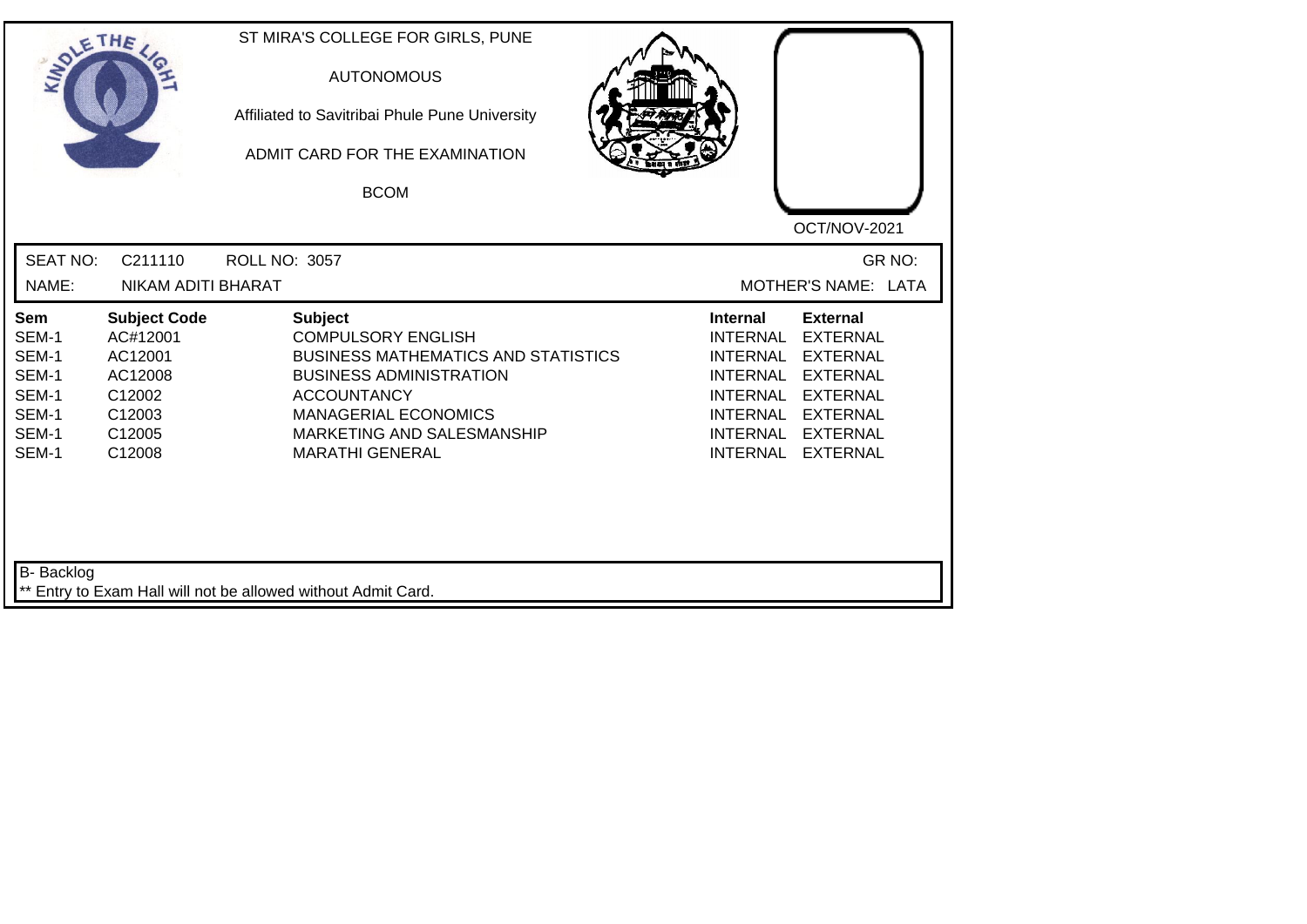| SOLETHE .                                                          |                                                                                               | ST MIRA'S COLLEGE FOR GIRLS, PUNE<br><b>AUTONOMOUS</b><br>Affiliated to Savitribai Phule Pune University<br>ADMIT CARD FOR THE EXAMINATION<br><b>BCOM</b>                                                                             | OCT/NOV-2021                                                                                                                                                                                                                                                                                                 |
|--------------------------------------------------------------------|-----------------------------------------------------------------------------------------------|---------------------------------------------------------------------------------------------------------------------------------------------------------------------------------------------------------------------------------------|--------------------------------------------------------------------------------------------------------------------------------------------------------------------------------------------------------------------------------------------------------------------------------------------------------------|
| <b>SEAT NO:</b><br>NAME:                                           | C211284                                                                                       | <b>ROLL NO: 3058</b><br>MHASKE POOJA NARAYAN                                                                                                                                                                                          | GR NO:<br>MOTHER'S NAME: KAVITA                                                                                                                                                                                                                                                                              |
| Sem<br>SEM-1<br>SEM-1<br>SEM-1<br>SEM-1<br>SEM-1<br>SEM-1<br>SEM-1 | <b>Subject Code</b><br>AC#12001<br>AC12001<br>AC12007<br>C12002<br>C12003<br>C12005<br>C12009 | <b>Subject</b><br><b>COMPULSORY ENGLISH</b><br><b>BUSINESS MATHEMATICS AND STATISTICS</b><br><b>BANKING AND FINANCE</b><br><b>ACCOUNTANCY</b><br><b>MANAGERIAL ECONOMICS</b><br>MARKETING AND SALESMANSHIP<br><b>OPTIONAL ENGLISH</b> | <b>Internal</b><br><b>External</b><br><b>INTERNAL</b><br><b>EXTERNAL</b><br><b>INTERNAL</b><br><b>EXTERNAL</b><br><b>INTERNAL</b><br><b>EXTERNAL</b><br><b>INTERNAL</b><br><b>EXTERNAL</b><br><b>INTERNAL</b><br><b>EXTERNAL</b><br><b>INTERNAL</b><br><b>EXTERNAL</b><br><b>INTERNAL</b><br><b>EXTERNAL</b> |
| B- Backlog                                                         |                                                                                               | ** Entry to Exam Hall will not be allowed without Admit Card.                                                                                                                                                                         |                                                                                                                                                                                                                                                                                                              |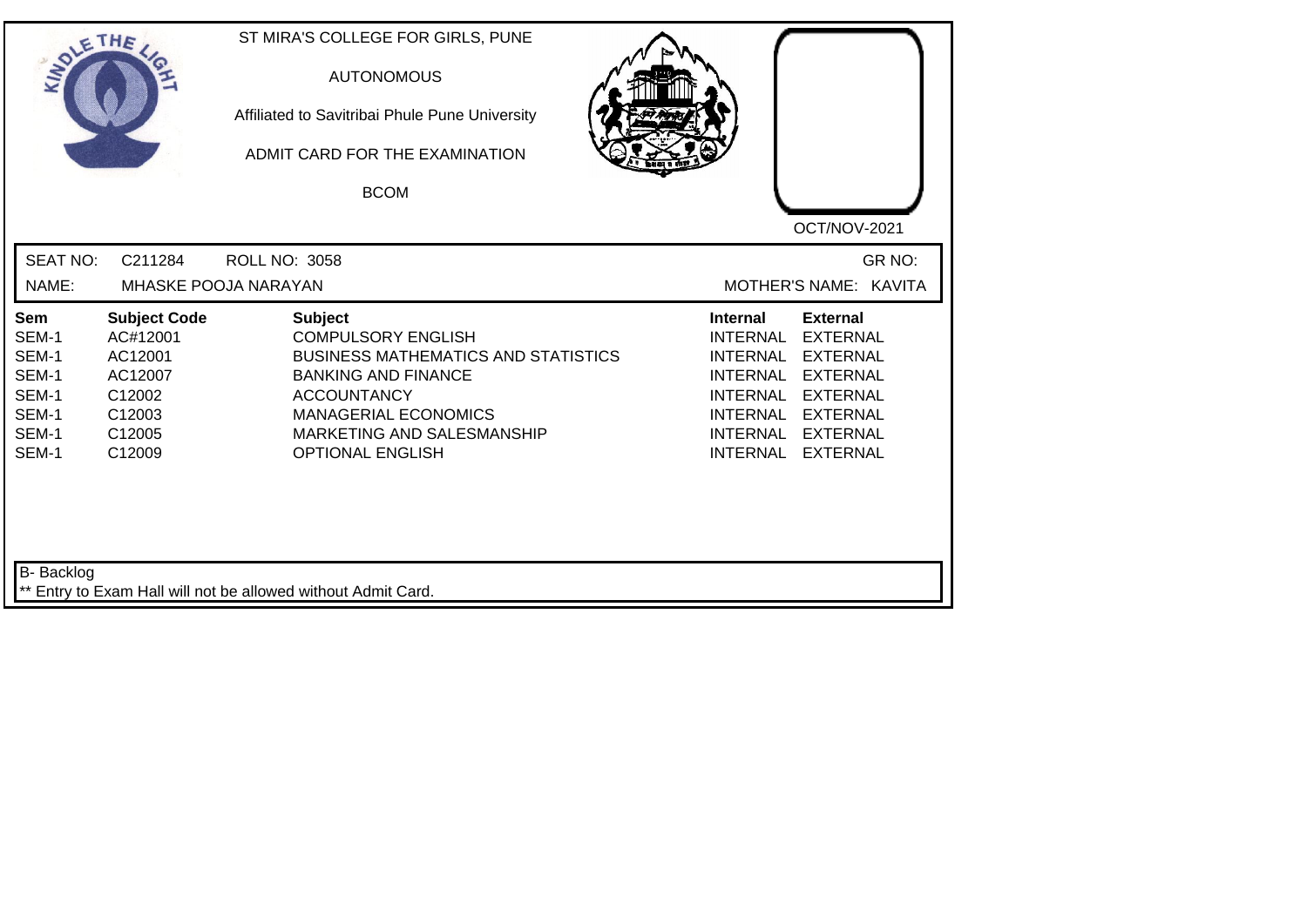| <b>SOLETHE</b>                                                     |                                                                                               | ST MIRA'S COLLEGE FOR GIRLS, PUNE<br><b>AUTONOMOUS</b><br>Affiliated to Savitribai Phule Pune University<br>ADMIT CARD FOR THE EXAMINATION<br><b>BCOM</b>                                                                                 | OCT/NOV-2021                                                                                                                                                                                                                                                                                          |
|--------------------------------------------------------------------|-----------------------------------------------------------------------------------------------|-------------------------------------------------------------------------------------------------------------------------------------------------------------------------------------------------------------------------------------------|-------------------------------------------------------------------------------------------------------------------------------------------------------------------------------------------------------------------------------------------------------------------------------------------------------|
| <b>SEAT NO:</b><br>NAME:                                           | C211146<br>PATEL BUSHRA ALTAF                                                                 | ROLL NO: 3059                                                                                                                                                                                                                             | GR NO:<br>MOTHER'S NAME: KAUSAR                                                                                                                                                                                                                                                                       |
| Sem<br>SEM-1<br>SEM-1<br>SEM-1<br>SEM-1<br>SEM-1<br>SEM-1<br>SEM-1 | <b>Subject Code</b><br>AC#12001<br>AC12001<br>AC12008<br>C12002<br>C12003<br>C12005<br>C12009 | <b>Subject</b><br><b>COMPULSORY ENGLISH</b><br><b>BUSINESS MATHEMATICS AND STATISTICS</b><br><b>BUSINESS ADMINISTRATION</b><br><b>ACCOUNTANCY</b><br><b>MANAGERIAL ECONOMICS</b><br>MARKETING AND SALESMANSHIP<br><b>OPTIONAL ENGLISH</b> | <b>External</b><br>Internal<br><b>INTERNAL</b><br><b>EXTERNAL</b><br><b>INTERNAL</b><br><b>EXTERNAL</b><br><b>INTERNAL</b><br><b>EXTERNAL</b><br><b>INTERNAL</b><br><b>EXTERNAL</b><br><b>INTERNAL</b><br><b>EXTERNAL</b><br><b>EXTERNAL</b><br><b>INTERNAL</b><br><b>INTERNAL</b><br><b>EXTERNAL</b> |
| B- Backlog                                                         |                                                                                               | ** Entry to Exam Hall will not be allowed without Admit Card.                                                                                                                                                                             |                                                                                                                                                                                                                                                                                                       |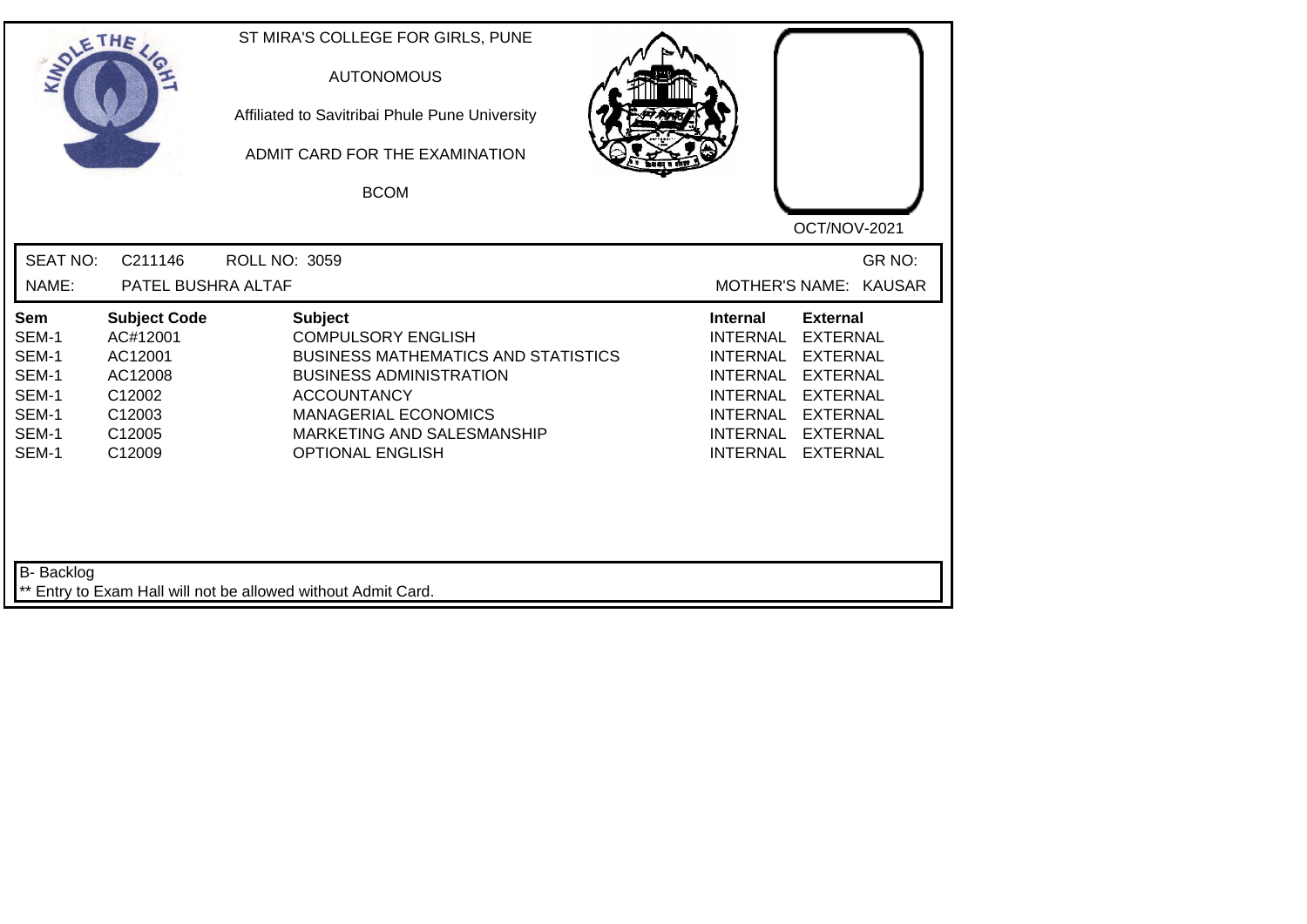| SOLE THE                                                           |                                                                                               | ST MIRA'S COLLEGE FOR GIRLS, PUNE<br><b>AUTONOMOUS</b><br>Affiliated to Savitribai Phule Pune University<br>ADMIT CARD FOR THE EXAMINATION<br><b>BCOM</b>                                                                                   | OCT/NOV-2021                                                                                                                                                                                                                                                                                          |
|--------------------------------------------------------------------|-----------------------------------------------------------------------------------------------|---------------------------------------------------------------------------------------------------------------------------------------------------------------------------------------------------------------------------------------------|-------------------------------------------------------------------------------------------------------------------------------------------------------------------------------------------------------------------------------------------------------------------------------------------------------|
| <b>SEAT NO:</b><br>NAME:                                           | C211111<br>YADAV ADITI AMIT                                                                   | <b>ROLL NO: 3060</b>                                                                                                                                                                                                                        | GR NO:<br>MOTHER'S NAME: LUCY                                                                                                                                                                                                                                                                         |
| Sem<br>SEM-1<br>SEM-1<br>SEM-1<br>SEM-1<br>SEM-1<br>SEM-1<br>SEM-1 | <b>Subject Code</b><br>AC#12001<br>AC12001<br>AC12009<br>C12002<br>C12003<br>C12005<br>C12009 | <b>Subject</b><br><b>COMPULSORY ENGLISH</b><br><b>BUSINESS MATHEMATICS AND STATISTICS</b><br><b>BUSINESS ENTREPRENEURSHIP</b><br><b>ACCOUNTANCY</b><br><b>MANAGERIAL ECONOMICS</b><br>MARKETING AND SALESMANSHIP<br><b>OPTIONAL ENGLISH</b> | <b>External</b><br><b>Internal</b><br><b>INTERNAL</b><br><b>EXTERNAL</b><br><b>INTERNAL</b><br><b>EXTERNAL</b><br><b>INTERNAL</b><br><b>EXTERNAL</b><br><b>INTERNAL</b><br><b>EXTERNAL</b><br><b>INTERNAL</b><br><b>EXTERNAL</b><br>INTERNAL<br><b>EXTERNAL</b><br><b>INTERNAL</b><br><b>EXTERNAL</b> |
| B- Backlog                                                         |                                                                                               | ** Entry to Exam Hall will not be allowed without Admit Card.                                                                                                                                                                               |                                                                                                                                                                                                                                                                                                       |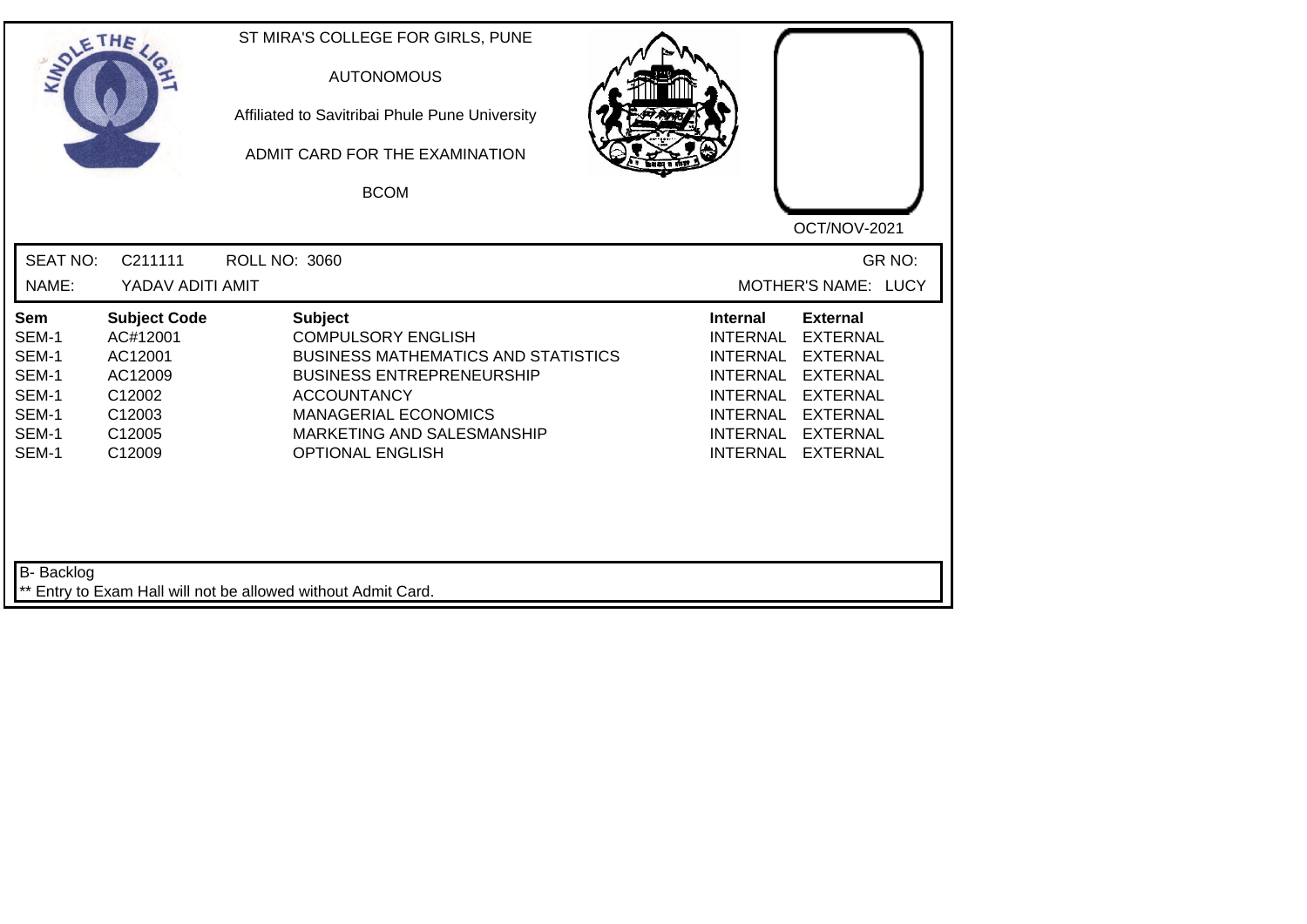| SOLE THE                                                           |                                                                                               | ST MIRA'S COLLEGE FOR GIRLS, PUNE<br><b>AUTONOMOUS</b><br>Affiliated to Savitribai Phule Pune University<br>ADMIT CARD FOR THE EXAMINATION<br><b>BCOM</b>                                                                          | OCT/NOV-2021                                                                                                                                                                                                                                                                                          |
|--------------------------------------------------------------------|-----------------------------------------------------------------------------------------------|------------------------------------------------------------------------------------------------------------------------------------------------------------------------------------------------------------------------------------|-------------------------------------------------------------------------------------------------------------------------------------------------------------------------------------------------------------------------------------------------------------------------------------------------------|
| <b>SEAT NO:</b><br>NAME:                                           | C211371<br>ANISHA SATISH TAPKIR                                                               | ROLL NO: 3061                                                                                                                                                                                                                      | GR NO:<br>MOTHER'S NAME: POOJA                                                                                                                                                                                                                                                                        |
| Sem<br>SEM-1<br>SEM-1<br>SEM-1<br>SEM-1<br>SEM-1<br>SEM-1<br>SEM-1 | <b>Subject Code</b><br>AC#12001<br>AC12001<br>AC12007<br>C12002<br>C12003<br>C12005<br>C12007 | <b>Subject</b><br><b>COMPULSORY ENGLISH</b><br><b>BUSINESS MATHEMATICS AND STATISTICS</b><br><b>BANKING AND FINANCE</b><br><b>ACCOUNTANCY</b><br><b>MANAGERIAL ECONOMICS</b><br>MARKETING AND SALESMANSHIP<br><b>HINDI GENERAL</b> | <b>External</b><br>Internal<br><b>INTERNAL</b><br><b>EXTERNAL</b><br><b>INTERNAL</b><br><b>EXTERNAL</b><br><b>INTERNAL</b><br><b>EXTERNAL</b><br><b>INTERNAL</b><br><b>EXTERNAL</b><br><b>INTERNAL</b><br><b>EXTERNAL</b><br><b>INTERNAL</b><br><b>EXTERNAL</b><br><b>INTERNAL</b><br><b>EXTERNAL</b> |
| B- Backlog                                                         |                                                                                               | ** Entry to Exam Hall will not be allowed without Admit Card.                                                                                                                                                                      |                                                                                                                                                                                                                                                                                                       |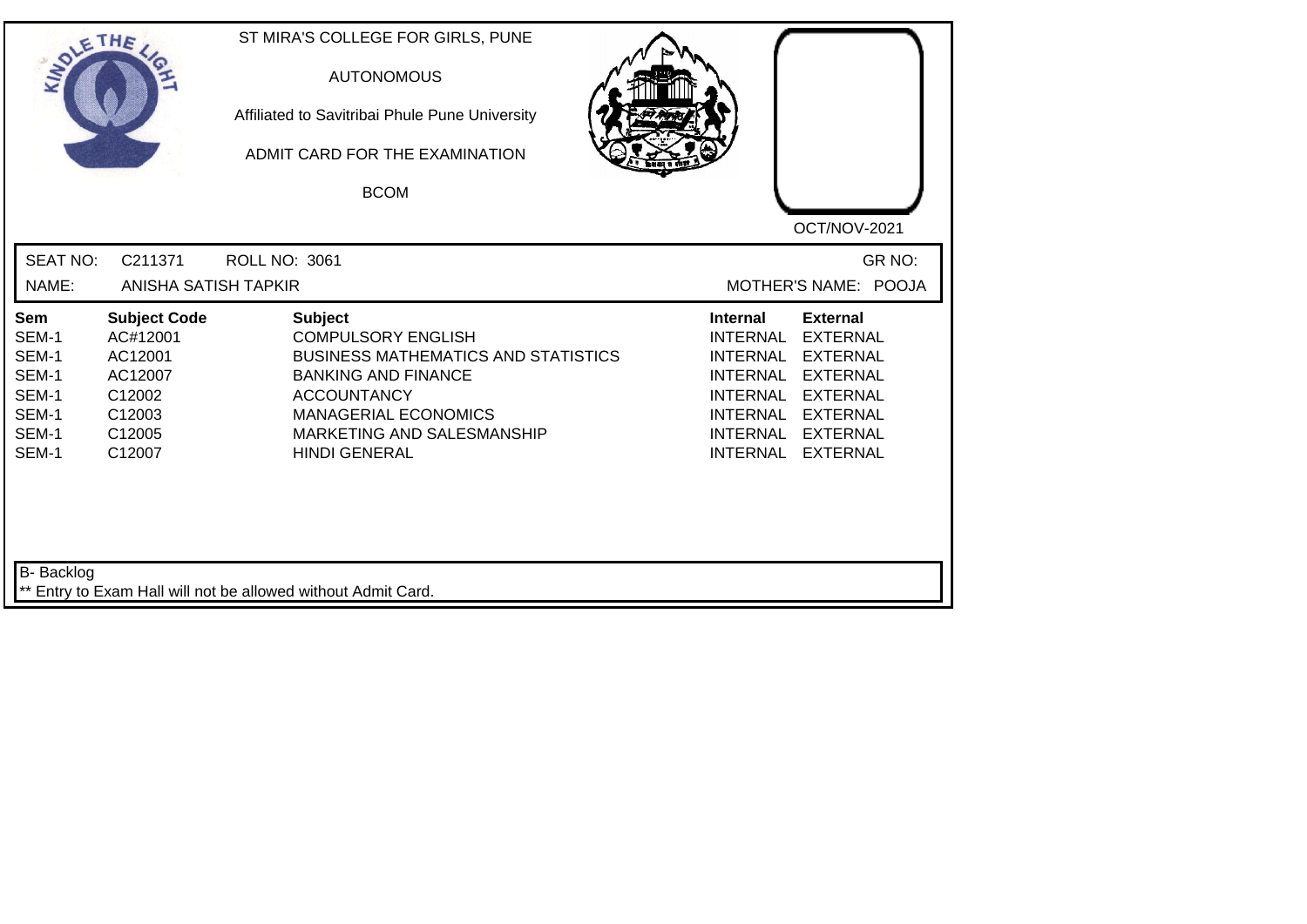| SOLETHE ,                                                                                                                                                           | ST MIRA'S COLLEGE FOR GIRLS, PUNE<br><b>AUTONOMOUS</b><br>Affiliated to Savitribai Phule Pune University<br>ADMIT CARD FOR THE EXAMINATION<br><b>BCOM</b>                                                                          | OCT/NOV-2021                                                                                                                                                                                                                                                                                          |
|---------------------------------------------------------------------------------------------------------------------------------------------------------------------|------------------------------------------------------------------------------------------------------------------------------------------------------------------------------------------------------------------------------------|-------------------------------------------------------------------------------------------------------------------------------------------------------------------------------------------------------------------------------------------------------------------------------------------------------|
| <b>SEAT NO:</b><br>C211273<br>NAME:                                                                                                                                 | <b>ROLL NO: 3062</b><br>PATEL NISHA SAMPATKUMAR                                                                                                                                                                                    | GR NO:<br>MOTHER'S NAME: MEERA DEVI                                                                                                                                                                                                                                                                   |
| <b>Subject Code</b><br>Sem<br>SEM-1<br>AC#12001<br>SEM-1<br>AC12001<br>SEM-1<br>AC12007<br>SEM-1<br>C12002<br>SEM-1<br>C12003<br>SEM-1<br>C12005<br>SEM-1<br>C12007 | <b>Subject</b><br><b>COMPULSORY ENGLISH</b><br><b>BUSINESS MATHEMATICS AND STATISTICS</b><br><b>BANKING AND FINANCE</b><br><b>ACCOUNTANCY</b><br><b>MANAGERIAL ECONOMICS</b><br>MARKETING AND SALESMANSHIP<br><b>HINDI GENERAL</b> | <b>Internal</b><br><b>External</b><br><b>INTERNAL</b><br><b>EXTERNAL</b><br><b>INTERNAL</b><br><b>EXTERNAL</b><br><b>INTERNAL</b><br><b>EXTERNAL</b><br><b>INTERNAL</b><br><b>EXTERNAL</b><br>INTERNAL<br><b>EXTERNAL</b><br><b>INTERNAL</b><br><b>EXTERNAL</b><br><b>INTERNAL</b><br><b>EXTERNAL</b> |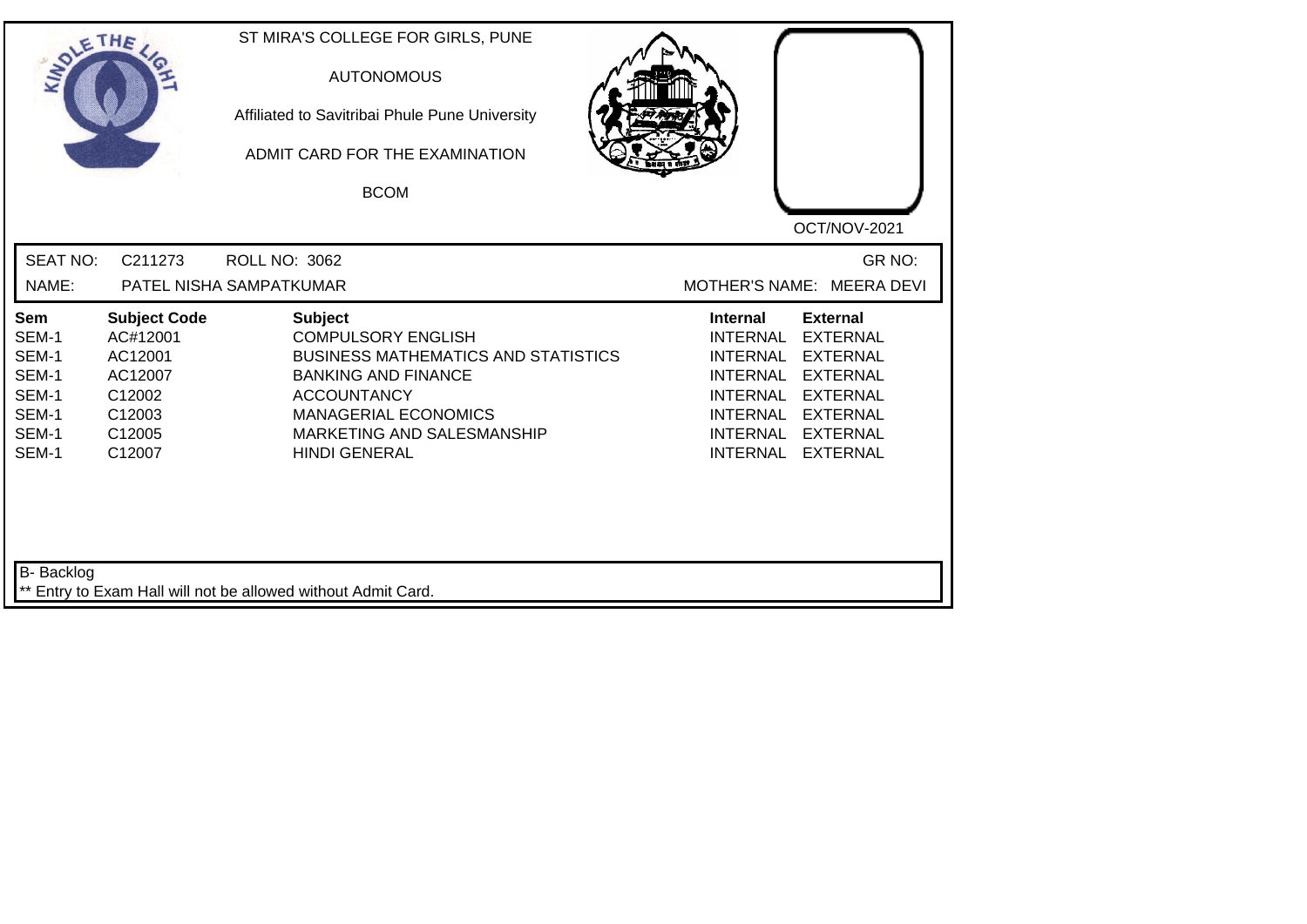| SOLETHE .                                                          |                                                                                               | ST MIRA'S COLLEGE FOR GIRLS, PUNE<br><b>AUTONOMOUS</b><br>Affiliated to Savitribai Phule Pune University<br>ADMIT CARD FOR THE EXAMINATION<br><b>BCOM</b>                                                                          | OCT/NOV-2021                                                                                                                                                                                                                                                                                   |
|--------------------------------------------------------------------|-----------------------------------------------------------------------------------------------|------------------------------------------------------------------------------------------------------------------------------------------------------------------------------------------------------------------------------------|------------------------------------------------------------------------------------------------------------------------------------------------------------------------------------------------------------------------------------------------------------------------------------------------|
| <b>SEAT NO:</b><br>NAME:                                           | C211275                                                                                       | <b>ROLL NO: 3063</b><br><b>GAURI PANDURANG NARODE</b>                                                                                                                                                                              | GR NO:<br>MOTHER'S NAME: RAJSHREE                                                                                                                                                                                                                                                              |
| Sem<br>SEM-1<br>SEM-1<br>SEM-1<br>SEM-1<br>SEM-1<br>SEM-1<br>SEM-1 | <b>Subject Code</b><br>AC#12001<br>AC12001<br>AC12007<br>C12002<br>C12003<br>C12005<br>C12007 | <b>Subject</b><br><b>COMPULSORY ENGLISH</b><br><b>BUSINESS MATHEMATICS AND STATISTICS</b><br><b>BANKING AND FINANCE</b><br><b>ACCOUNTANCY</b><br><b>MANAGERIAL ECONOMICS</b><br>MARKETING AND SALESMANSHIP<br><b>HINDI GENERAL</b> | <b>External</b><br><b>Internal</b><br><b>INTERNAL</b><br><b>EXTERNAL</b><br><b>INTERNAL</b><br><b>EXTERNAL</b><br><b>INTERNAL</b><br><b>EXTERNAL</b><br><b>INTERNAL</b><br><b>EXTERNAL</b><br>INTERNAL<br><b>EXTERNAL</b><br>INTERNAL<br><b>EXTERNAL</b><br><b>INTERNAL</b><br><b>EXTERNAL</b> |
| <b>B-</b> Backlog                                                  |                                                                                               | ** Entry to Exam Hall will not be allowed without Admit Card.                                                                                                                                                                      |                                                                                                                                                                                                                                                                                                |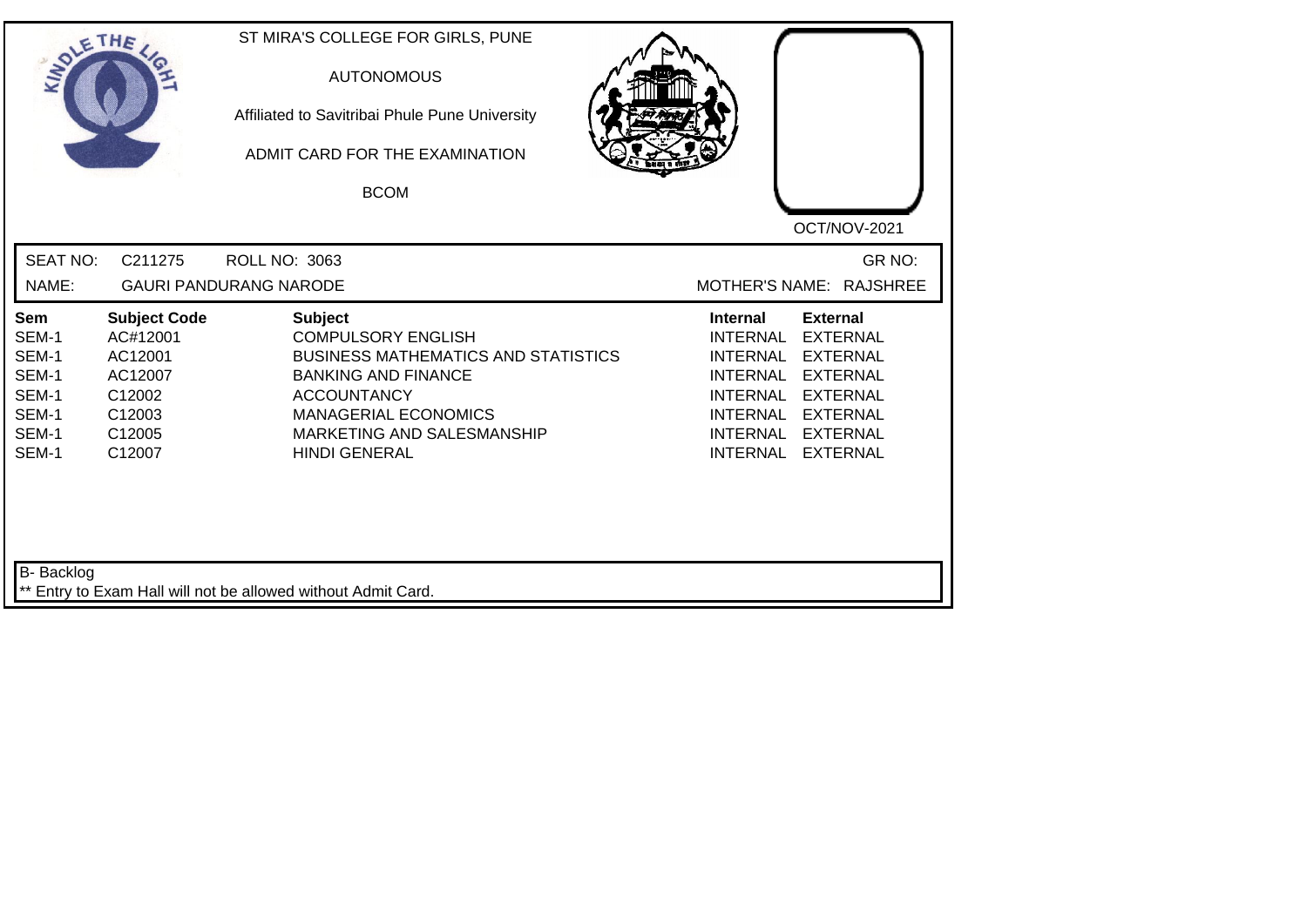| SOLETHE                                                            |                                                                                               | ST MIRA'S COLLEGE FOR GIRLS, PUNE<br><b>AUTONOMOUS</b><br>Affiliated to Savitribai Phule Pune University<br>ADMIT CARD FOR THE EXAMINATION<br><b>BCOM</b>                                                                          |                                                                                                                                                                                                                                                                                                       |
|--------------------------------------------------------------------|-----------------------------------------------------------------------------------------------|------------------------------------------------------------------------------------------------------------------------------------------------------------------------------------------------------------------------------------|-------------------------------------------------------------------------------------------------------------------------------------------------------------------------------------------------------------------------------------------------------------------------------------------------------|
| <b>SEAT NO:</b><br>NAME:                                           | C211394                                                                                       | <b>ROLL NO: 3064</b><br>DISHA SHIVKUMAR CHAVAN                                                                                                                                                                                     | OCT/NOV-2021<br>GR NO:<br>MOTHER'S NAME: KAVERI                                                                                                                                                                                                                                                       |
| Sem<br>SEM-1<br>SEM-1<br>SEM-1<br>SEM-1<br>SEM-1<br>SEM-1<br>SEM-1 | <b>Subject Code</b><br>AC#12001<br>AC12001<br>AC12007<br>C12002<br>C12003<br>C12005<br>C12007 | <b>Subject</b><br><b>COMPULSORY ENGLISH</b><br><b>BUSINESS MATHEMATICS AND STATISTICS</b><br><b>BANKING AND FINANCE</b><br><b>ACCOUNTANCY</b><br><b>MANAGERIAL ECONOMICS</b><br>MARKETING AND SALESMANSHIP<br><b>HINDI GENERAL</b> | <b>External</b><br><b>Internal</b><br><b>EXTERNAL</b><br>INTERNAL<br><b>INTERNAL</b><br><b>EXTERNAL</b><br><b>INTERNAL</b><br><b>EXTERNAL</b><br><b>INTERNAL</b><br><b>EXTERNAL</b><br><b>INTERNAL</b><br><b>EXTERNAL</b><br><b>INTERNAL</b><br><b>EXTERNAL</b><br><b>INTERNAL</b><br><b>EXTERNAL</b> |
| B- Backlog                                                         |                                                                                               | ** Entry to Exam Hall will not be allowed without Admit Card.                                                                                                                                                                      |                                                                                                                                                                                                                                                                                                       |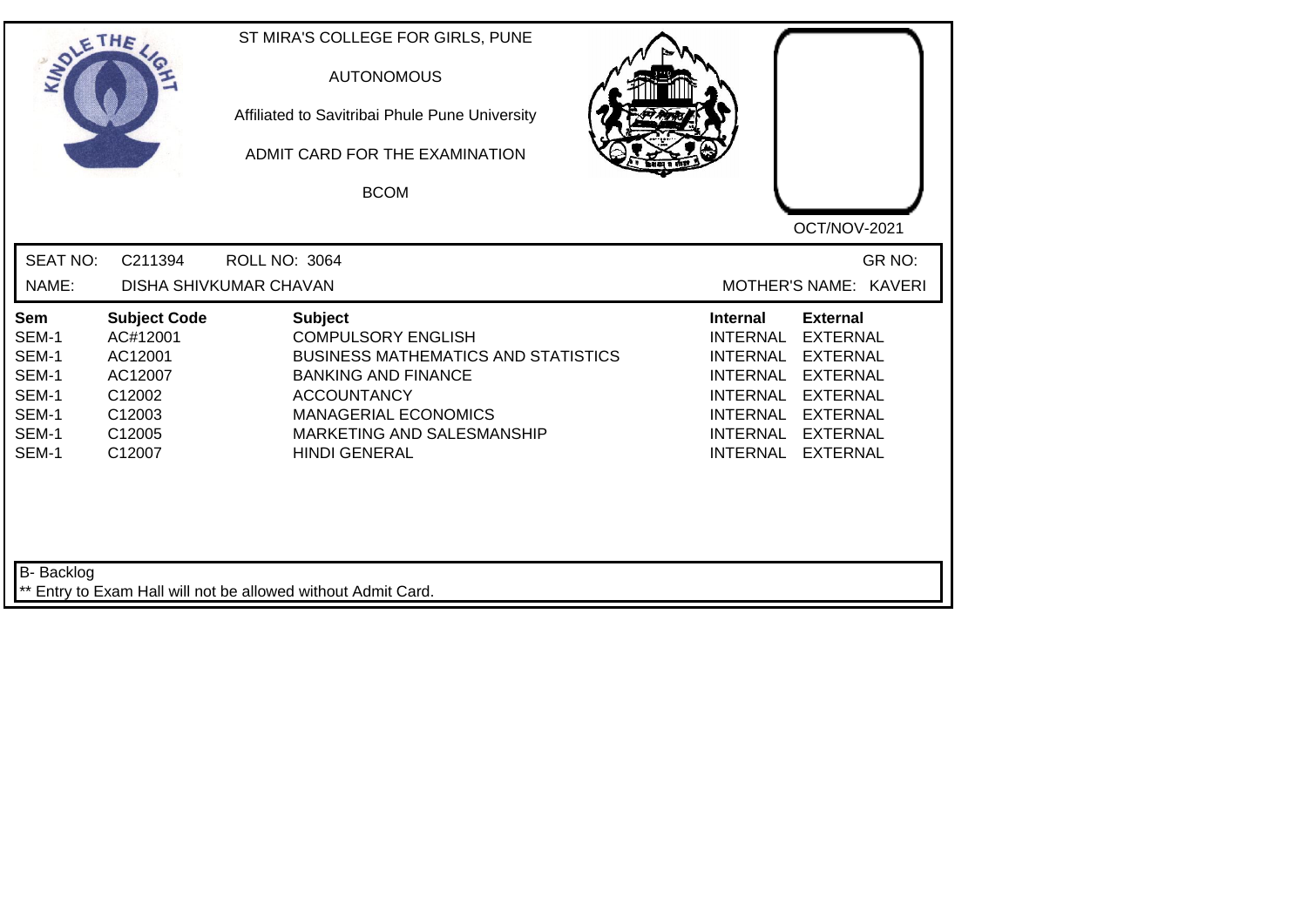| SOLE THE                                                           |                                                                                               | ST MIRA'S COLLEGE FOR GIRLS, PUNE<br><b>AUTONOMOUS</b><br>Affiliated to Savitribai Phule Pune University<br>ADMIT CARD FOR THE EXAMINATION<br><b>BCOM</b>                                                                                 | OCT/NOV-2021                                                                                                                                                                                                                                                                                          |
|--------------------------------------------------------------------|-----------------------------------------------------------------------------------------------|-------------------------------------------------------------------------------------------------------------------------------------------------------------------------------------------------------------------------------------------|-------------------------------------------------------------------------------------------------------------------------------------------------------------------------------------------------------------------------------------------------------------------------------------------------------|
| <b>SEAT NO:</b><br>NAME:                                           | C211254                                                                                       | <b>ROLL NO: 3065</b><br>SAKSHI MILIND HARDIKAR                                                                                                                                                                                            | GR NO:<br>MOTHER'S NAME: POONAM                                                                                                                                                                                                                                                                       |
| Sem<br>SEM-1<br>SEM-1<br>SEM-1<br>SEM-1<br>SEM-1<br>SEM-1<br>SEM-1 | <b>Subject Code</b><br>AC#12001<br>AC12001<br>AC12008<br>C12002<br>C12003<br>C12005<br>C12009 | <b>Subject</b><br><b>COMPULSORY ENGLISH</b><br><b>BUSINESS MATHEMATICS AND STATISTICS</b><br><b>BUSINESS ADMINISTRATION</b><br><b>ACCOUNTANCY</b><br><b>MANAGERIAL ECONOMICS</b><br>MARKETING AND SALESMANSHIP<br><b>OPTIONAL ENGLISH</b> | <b>External</b><br><b>Internal</b><br><b>INTERNAL</b><br><b>EXTERNAL</b><br><b>INTERNAL</b><br><b>EXTERNAL</b><br><b>INTERNAL</b><br><b>EXTERNAL</b><br><b>INTERNAL</b><br><b>EXTERNAL</b><br><b>INTERNAL</b><br><b>EXTERNAL</b><br>INTERNAL<br><b>EXTERNAL</b><br><b>INTERNAL</b><br><b>EXTERNAL</b> |
| B- Backlog                                                         |                                                                                               | ** Entry to Exam Hall will not be allowed without Admit Card.                                                                                                                                                                             |                                                                                                                                                                                                                                                                                                       |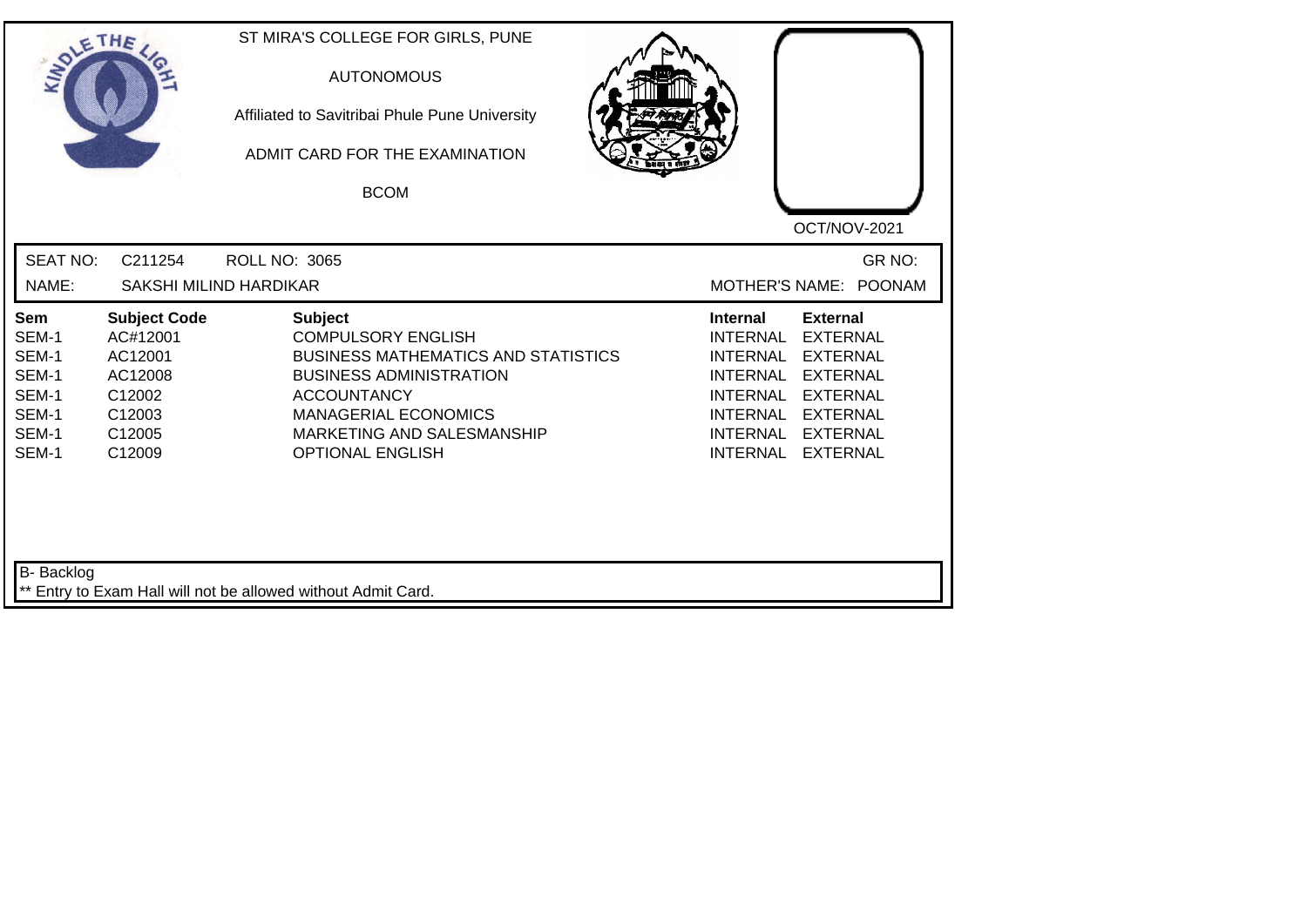| SOLE THE                                                           |                                                                                                |                                                            | ST MIRA'S COLLEGE FOR GIRLS, PUNE<br><b>AUTONOMOUS</b><br>Affiliated to Savitribai Phule Pune University<br>ADMIT CARD FOR THE EXAMINATION<br><b>BCOM</b>                                        |                                                                                                                                          | OCT/NOV-2021                                                                                                                      |        |
|--------------------------------------------------------------------|------------------------------------------------------------------------------------------------|------------------------------------------------------------|--------------------------------------------------------------------------------------------------------------------------------------------------------------------------------------------------|------------------------------------------------------------------------------------------------------------------------------------------|-----------------------------------------------------------------------------------------------------------------------------------|--------|
| <b>SEAT NO:</b><br>NAME:                                           | C211109<br><b>UZMA ABID SAYYED</b>                                                             | <b>ROLL NO: 3066</b>                                       |                                                                                                                                                                                                  | MOTHER'S NAME: YASMIN                                                                                                                    |                                                                                                                                   | GR NO: |
| Sem<br>SEM-1<br>SEM-1<br>SEM-1<br>SEM-1<br>SEM-1<br>SEM-1<br>SEM-1 | <b>Subject Code</b><br>AC#12001<br>AC12001<br>AC12005<br>AC12008<br>C12002<br>C12003<br>C12009 | <b>Subject</b><br><b>ACCOUNTANCY</b>                       | <b>COMPULSORY ENGLISH</b><br><b>BUSINESS MATHEMATICS AND STATISTICS</b><br><b>PSYCHOLOGY GENERAL</b><br><b>BUSINESS ADMINISTRATION</b><br><b>MANAGERIAL ECONOMICS</b><br><b>OPTIONAL ENGLISH</b> | <b>Internal</b><br><b>INTERNAL</b><br><b>INTERNAL</b><br>INTERNAL<br><b>INTERNAL</b><br>INTERNAL EXTERNAL<br><b>INTERNAL</b><br>INTERNAL | <b>External</b><br><b>EXTERNAL</b><br><b>EXTERNAL</b><br><b>EXTERNAL</b><br><b>EXTERNAL</b><br><b>EXTERNAL</b><br><b>EXTERNAL</b> |        |
| <b>B-</b> Backlog                                                  |                                                                                                | Entry to Exam Hall will not be allowed without Admit Card. |                                                                                                                                                                                                  |                                                                                                                                          |                                                                                                                                   |        |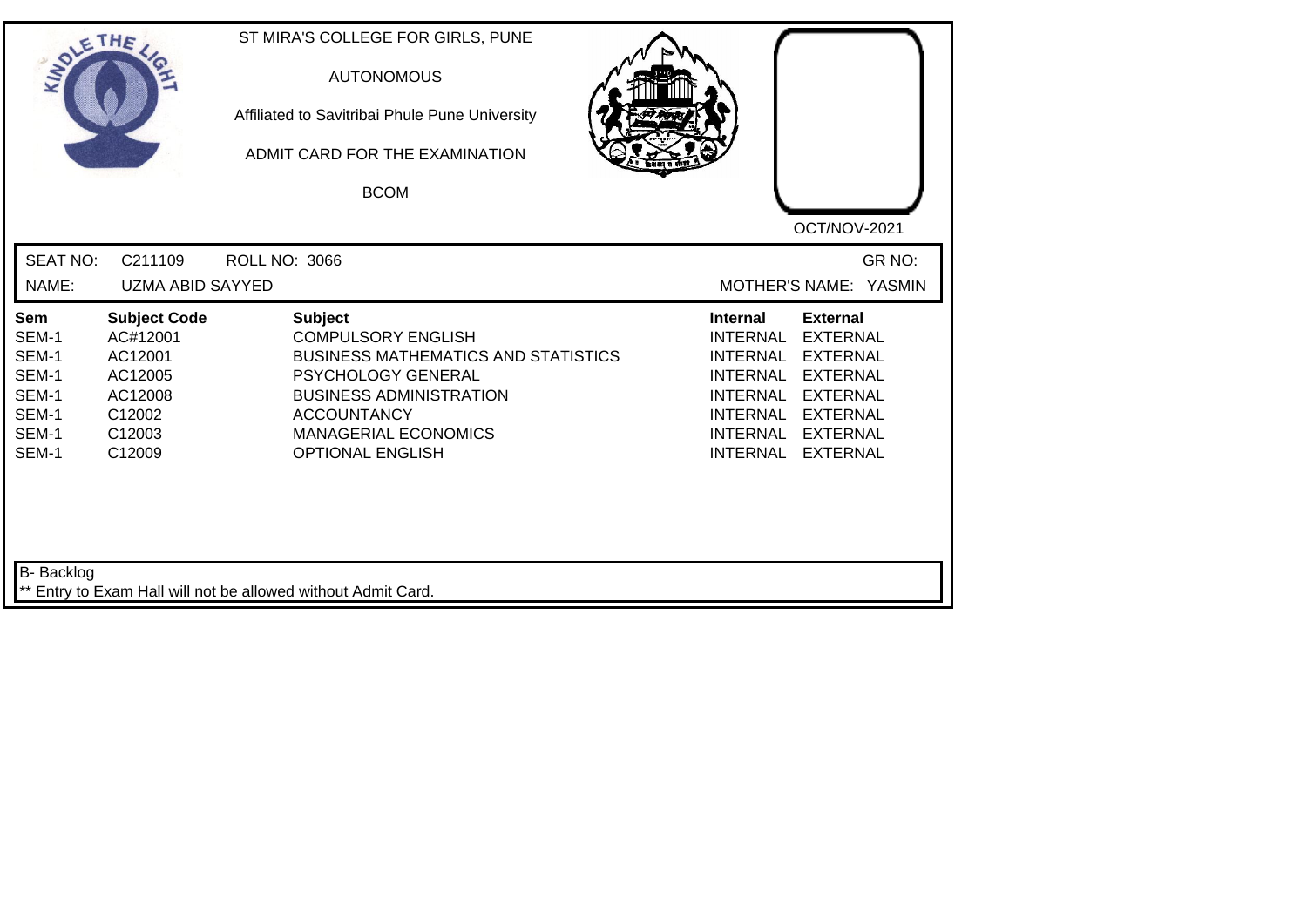|                                                                                                                                                                            | ADMIT CARD FOR THE EXAMINATION<br><b>BCOM</b>                                                                                                                                                                                              | OCT/NOV-2021                                                                                                                                                                                                                                                                                          |
|----------------------------------------------------------------------------------------------------------------------------------------------------------------------------|--------------------------------------------------------------------------------------------------------------------------------------------------------------------------------------------------------------------------------------------|-------------------------------------------------------------------------------------------------------------------------------------------------------------------------------------------------------------------------------------------------------------------------------------------------------|
| <b>SEAT NO:</b><br>C211382<br>NAME:                                                                                                                                        | ROLL NO: 3067<br><b>BURKULE SEJAL AMBADAS</b>                                                                                                                                                                                              | GR NO:<br>MOTHER'S NAME: SARIKA                                                                                                                                                                                                                                                                       |
| <b>Subject Code</b><br><b>Sem</b><br>AC#12001<br>SEM-1<br>SEM-1<br>AC12001<br>SEM-1<br>AC12009<br>SEM-1<br>C12002<br>SEM-1<br>C12003<br>SEM-1<br>C12005<br>SEM-1<br>C12008 | <b>Subject</b><br><b>COMPULSORY ENGLISH</b><br><b>BUSINESS MATHEMATICS AND STATISTICS</b><br><b>BUSINESS ENTREPRENEURSHIP</b><br><b>ACCOUNTANCY</b><br><b>MANAGERIAL ECONOMICS</b><br>MARKETING AND SALESMANSHIP<br><b>MARATHI GENERAL</b> | <b>Internal</b><br><b>External</b><br><b>INTERNAL</b><br><b>EXTERNAL</b><br><b>INTERNAL</b><br><b>EXTERNAL</b><br><b>INTERNAL</b><br><b>EXTERNAL</b><br><b>INTERNAL</b><br><b>EXTERNAL</b><br>INTERNAL<br><b>EXTERNAL</b><br><b>INTERNAL</b><br><b>EXTERNAL</b><br><b>INTERNAL</b><br><b>EXTERNAL</b> |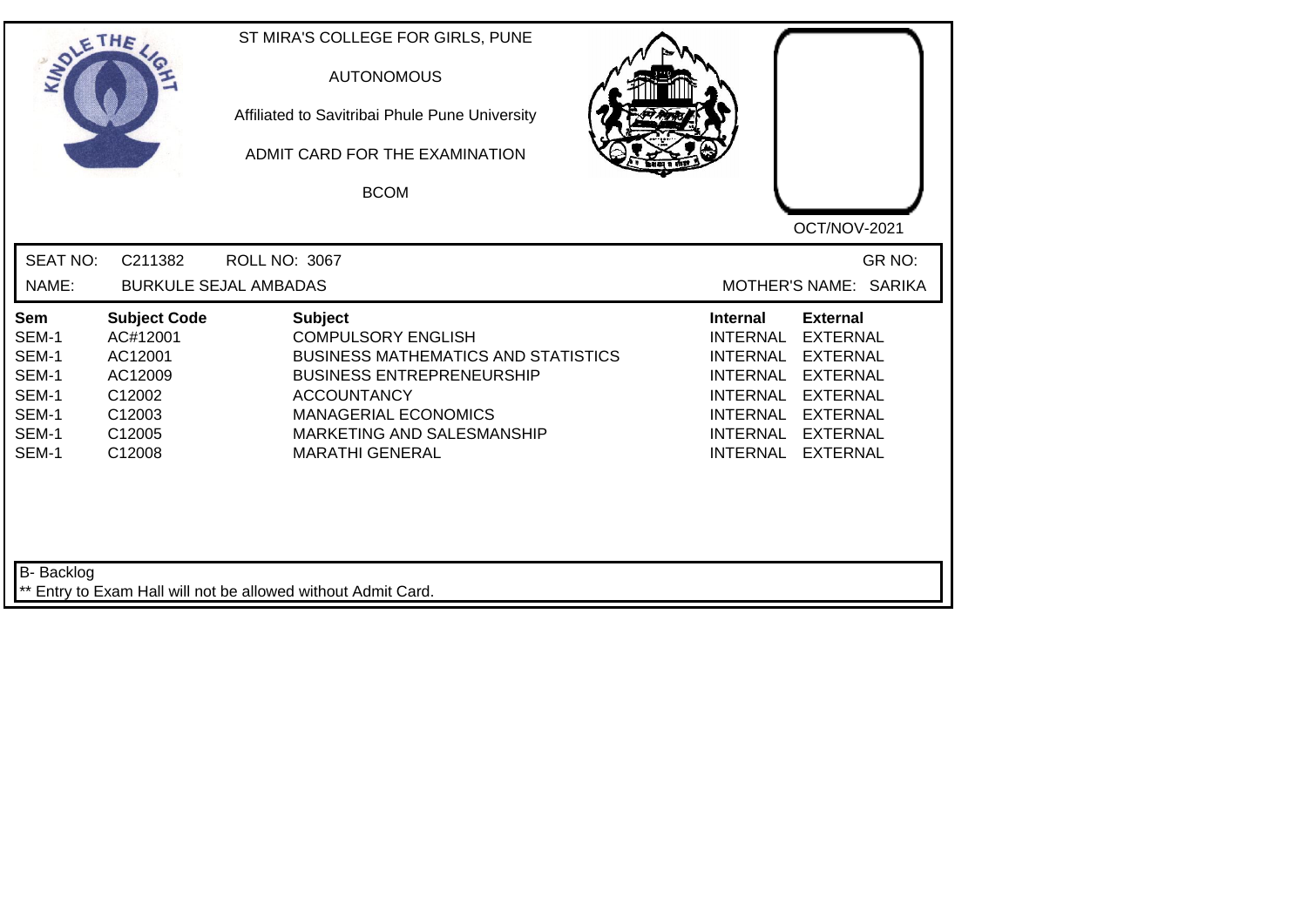| <b>SOLETHE</b>                                                     |                                                                                               | ST MIRA'S COLLEGE FOR GIRLS, PUNE<br><b>AUTONOMOUS</b><br>Affiliated to Savitribai Phule Pune University<br>ADMIT CARD FOR THE EXAMINATION<br><b>BCOM</b>                                                                              |                                                                                                                                                                                                                                                                                         |
|--------------------------------------------------------------------|-----------------------------------------------------------------------------------------------|----------------------------------------------------------------------------------------------------------------------------------------------------------------------------------------------------------------------------------------|-----------------------------------------------------------------------------------------------------------------------------------------------------------------------------------------------------------------------------------------------------------------------------------------|
| <b>SEAT NO:</b><br>NAME:                                           | C211257<br><b>OVHAL MONA SIDDHARTH</b>                                                        | <b>ROLL NO: 3068</b>                                                                                                                                                                                                                   | OCT/NOV-2021<br>GR NO:<br><b>MOTHER'S NAME:</b><br><b>MANISHA</b>                                                                                                                                                                                                                       |
| Sem<br>SEM-1<br>SEM-1<br>SEM-1<br>SEM-1<br>SEM-1<br>SEM-1<br>SEM-1 | <b>Subject Code</b><br>AC#12001<br>AC12001<br>AC12008<br>C12002<br>C12003<br>C12005<br>C12007 | <b>Subject</b><br><b>COMPULSORY ENGLISH</b><br><b>BUSINESS MATHEMATICS AND STATISTICS</b><br><b>BUSINESS ADMINISTRATION</b><br><b>ACCOUNTANCY</b><br><b>MANAGERIAL ECONOMICS</b><br>MARKETING AND SALESMANSHIP<br><b>HINDI GENERAL</b> | <b>External</b><br><b>Internal</b><br>INTERNAL<br><b>EXTERNAL</b><br>INTERNAL<br><b>EXTERNAL</b><br>INTERNAL<br><b>EXTERNAL</b><br><b>INTERNAL</b><br><b>EXTERNAL</b><br><b>INTERNAL</b><br><b>EXTERNAL</b><br><b>INTERNAL</b><br><b>EXTERNAL</b><br><b>INTERNAL</b><br><b>EXTERNAL</b> |
| <b>B-</b> Backlog                                                  |                                                                                               | ** Entry to Exam Hall will not be allowed without Admit Card.                                                                                                                                                                          |                                                                                                                                                                                                                                                                                         |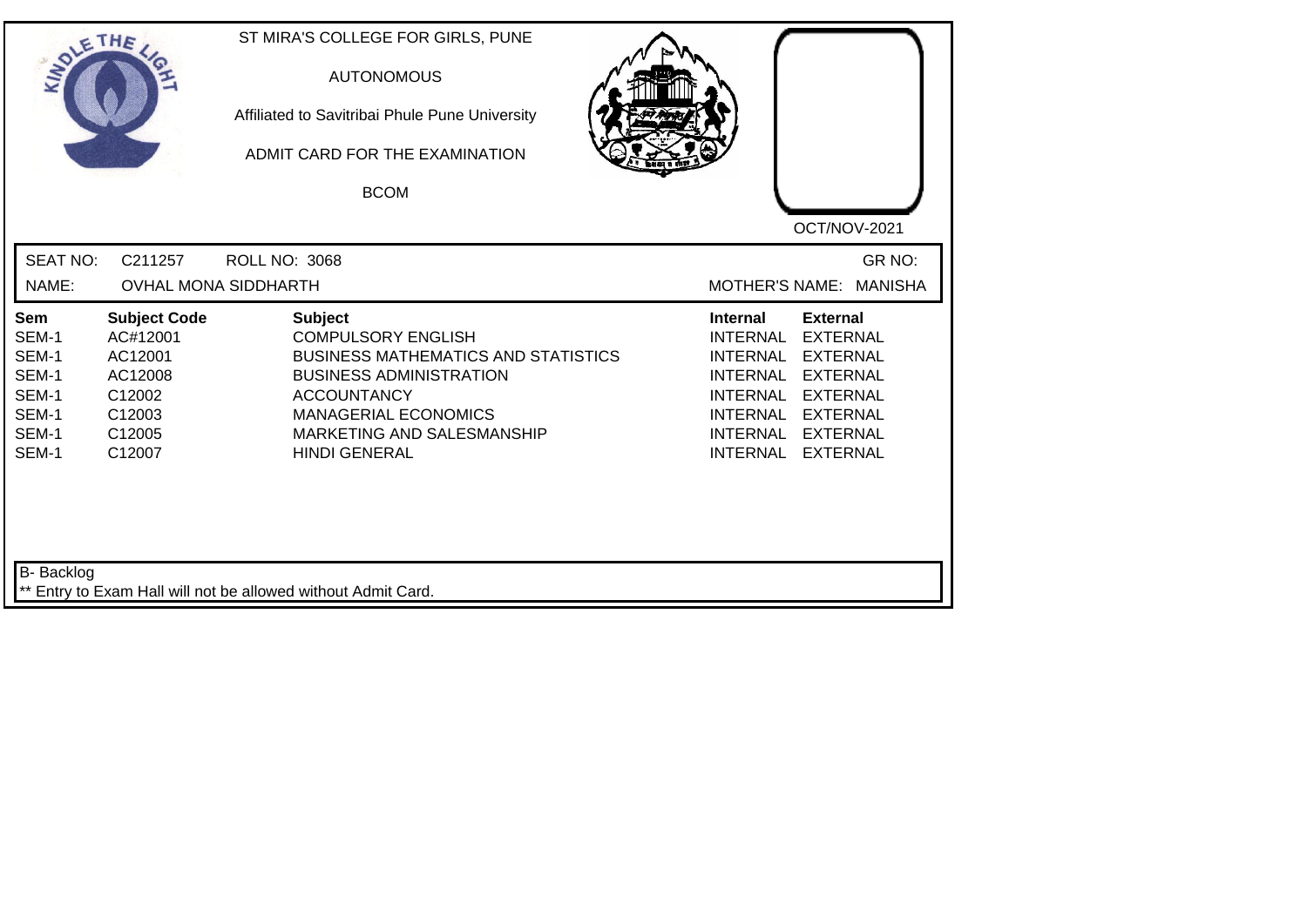| SOLE THE                                                                  |                                                                                               | ST MIRA'S COLLEGE FOR GIRLS, PUNE<br><b>AUTONOMOUS</b><br>Affiliated to Savitribai Phule Pune University<br>ADMIT CARD FOR THE EXAMINATION<br><b>BCOM</b>                                                                            | OCT/NOV-2021                                                                                                                                                                                                                                                                                                 |
|---------------------------------------------------------------------------|-----------------------------------------------------------------------------------------------|--------------------------------------------------------------------------------------------------------------------------------------------------------------------------------------------------------------------------------------|--------------------------------------------------------------------------------------------------------------------------------------------------------------------------------------------------------------------------------------------------------------------------------------------------------------|
| <b>SEAT NO:</b><br>NAME:                                                  | C211159                                                                                       | <b>ROLL NO: 3069</b><br>SHREYA DHANAJI JADHAV                                                                                                                                                                                        | GR NO:<br>MOTHER'S NAME: VANDANA                                                                                                                                                                                                                                                                             |
| <b>Sem</b><br>SEM-1<br>SEM-1<br>SEM-1<br>SEM-1<br>SEM-1<br>SEM-1<br>SEM-1 | <b>Subject Code</b><br>AC#12001<br>AC12001<br>AC12007<br>C12002<br>C12003<br>C12005<br>C12008 | <b>Subject</b><br><b>COMPULSORY ENGLISH</b><br><b>BUSINESS MATHEMATICS AND STATISTICS</b><br><b>BANKING AND FINANCE</b><br><b>ACCOUNTANCY</b><br><b>MANAGERIAL ECONOMICS</b><br>MARKETING AND SALESMANSHIP<br><b>MARATHI GENERAL</b> | <b>External</b><br><b>Internal</b><br><b>INTERNAL</b><br><b>EXTERNAL</b><br><b>INTERNAL</b><br><b>EXTERNAL</b><br><b>INTERNAL</b><br><b>EXTERNAL</b><br><b>INTERNAL</b><br><b>EXTERNAL</b><br><b>INTERNAL</b><br><b>EXTERNAL</b><br><b>INTERNAL</b><br><b>EXTERNAL</b><br><b>INTERNAL</b><br><b>EXTERNAL</b> |
| B- Backlog                                                                |                                                                                               | ** Entry to Exam Hall will not be allowed without Admit Card.                                                                                                                                                                        |                                                                                                                                                                                                                                                                                                              |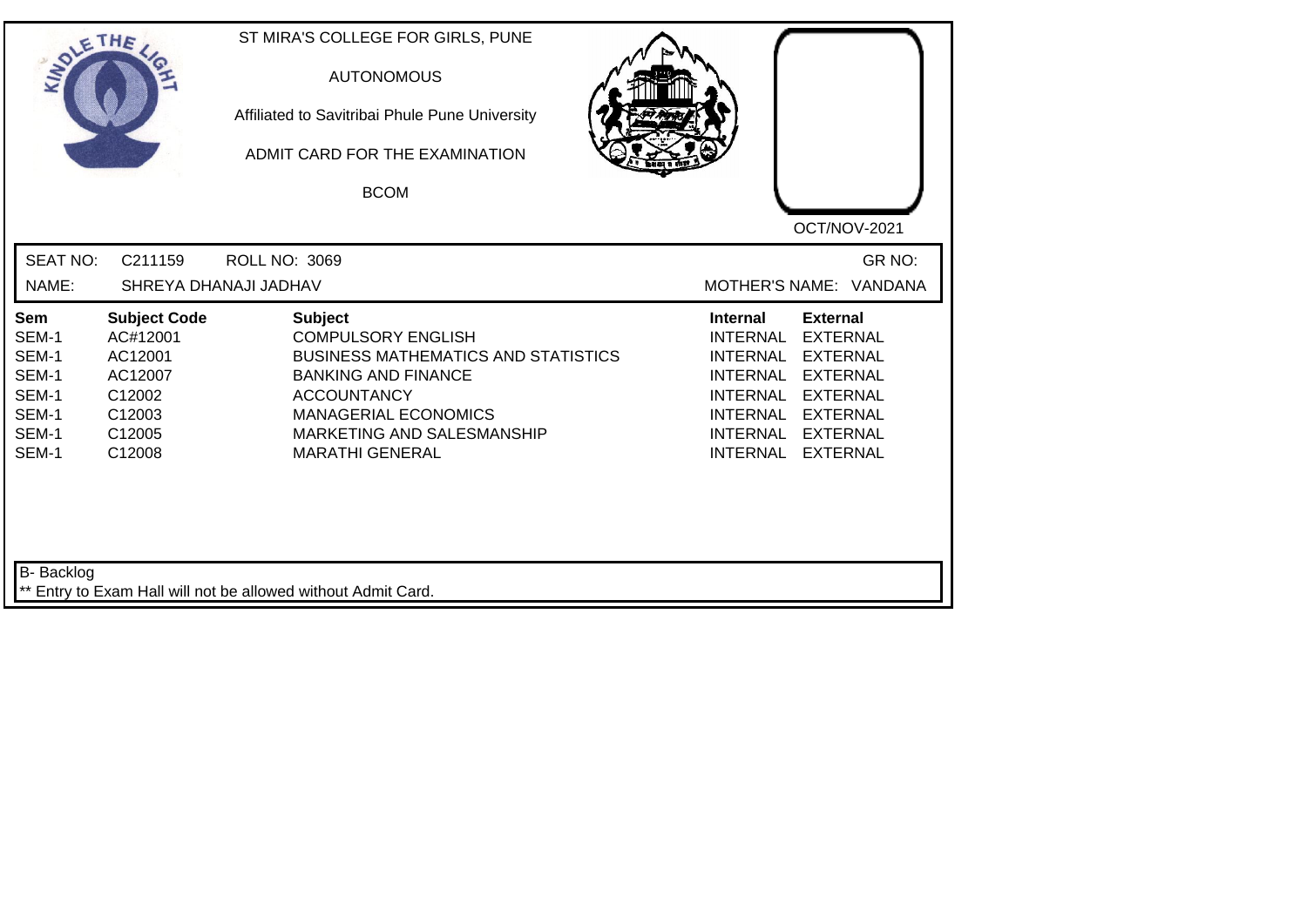| <b>SOLETHE</b>                                                     |                                                                                               | ST MIRA'S COLLEGE FOR GIRLS, PUNE<br><b>AUTONOMOUS</b><br>Affiliated to Savitribai Phule Pune University<br>ADMIT CARD FOR THE EXAMINATION<br><b>BCOM</b>                                                                            |                                                                                                                                                                                                                                                                                                |
|--------------------------------------------------------------------|-----------------------------------------------------------------------------------------------|--------------------------------------------------------------------------------------------------------------------------------------------------------------------------------------------------------------------------------------|------------------------------------------------------------------------------------------------------------------------------------------------------------------------------------------------------------------------------------------------------------------------------------------------|
| <b>SEAT NO:</b><br>NAME:                                           | C211129<br><b>SHINDE ANKITA SUNIL</b>                                                         | <b>ROLL NO: 3070</b>                                                                                                                                                                                                                 | OCT/NOV-2021<br>GR NO:<br><b>MOTHER'S NAME:</b><br><b>VAISHALI</b>                                                                                                                                                                                                                             |
| Sem<br>SEM-1<br>SEM-1<br>SEM-1<br>SEM-1<br>SEM-1<br>SEM-1<br>SEM-1 | <b>Subject Code</b><br>AC#12001<br>AC12001<br>AC12007<br>C12002<br>C12003<br>C12005<br>C12008 | <b>Subject</b><br><b>COMPULSORY ENGLISH</b><br><b>BUSINESS MATHEMATICS AND STATISTICS</b><br><b>BANKING AND FINANCE</b><br><b>ACCOUNTANCY</b><br><b>MANAGERIAL ECONOMICS</b><br>MARKETING AND SALESMANSHIP<br><b>MARATHI GENERAL</b> | <b>External</b><br><b>Internal</b><br>INTERNAL<br><b>EXTERNAL</b><br><b>INTERNAL</b><br><b>EXTERNAL</b><br>INTERNAL<br><b>EXTERNAL</b><br><b>INTERNAL</b><br><b>EXTERNAL</b><br><b>INTERNAL</b><br><b>EXTERNAL</b><br><b>INTERNAL</b><br><b>EXTERNAL</b><br><b>INTERNAL</b><br><b>EXTERNAL</b> |
| <b>B-</b> Backlog                                                  |                                                                                               | ** Entry to Exam Hall will not be allowed without Admit Card.                                                                                                                                                                        |                                                                                                                                                                                                                                                                                                |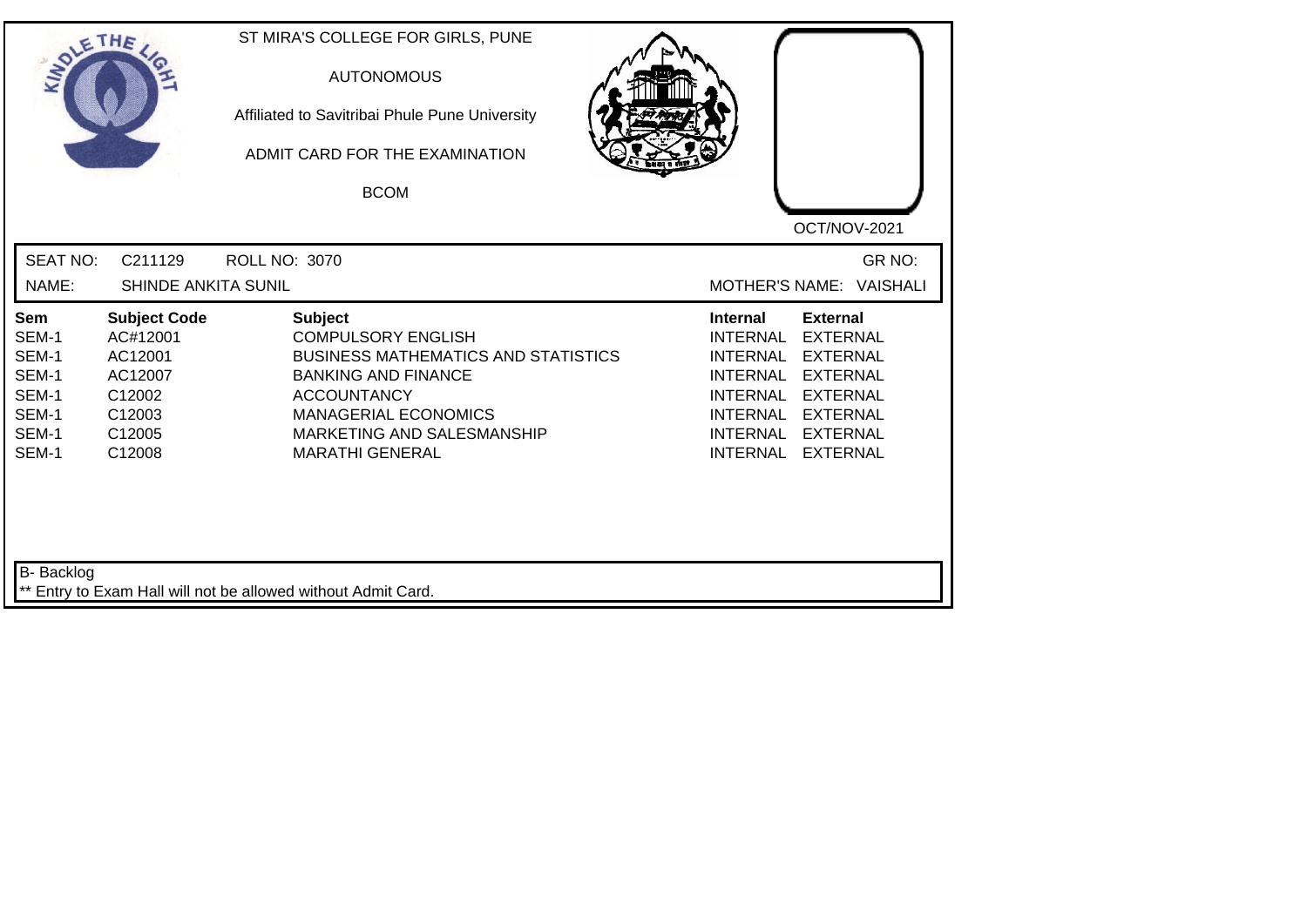| SOLE THE                                                                  |                                                                                               | ST MIRA'S COLLEGE FOR GIRLS, PUNE<br><b>AUTONOMOUS</b><br>Affiliated to Savitribai Phule Pune University<br>ADMIT CARD FOR THE EXAMINATION<br><b>BCOM</b>                                                                                | OCT/NOV-2021                                                                                                                                                                                                                                                                                                 |
|---------------------------------------------------------------------------|-----------------------------------------------------------------------------------------------|------------------------------------------------------------------------------------------------------------------------------------------------------------------------------------------------------------------------------------------|--------------------------------------------------------------------------------------------------------------------------------------------------------------------------------------------------------------------------------------------------------------------------------------------------------------|
| <b>SEAT NO:</b><br>NAME:                                                  | C211373                                                                                       | <b>ROLL NO: 3071</b><br>PAYAL SATYAVAN PATOLE                                                                                                                                                                                            | GR NO:<br>MOTHER'S NAME: VANITA                                                                                                                                                                                                                                                                              |
| <b>Sem</b><br>SEM-1<br>SEM-1<br>SEM-1<br>SEM-1<br>SEM-1<br>SEM-1<br>SEM-1 | <b>Subject Code</b><br>AC#12001<br>AC12001<br>AC12008<br>C12002<br>C12003<br>C12005<br>C12008 | <b>Subject</b><br><b>COMPULSORY ENGLISH</b><br><b>BUSINESS MATHEMATICS AND STATISTICS</b><br><b>BUSINESS ADMINISTRATION</b><br><b>ACCOUNTANCY</b><br><b>MANAGERIAL ECONOMICS</b><br>MARKETING AND SALESMANSHIP<br><b>MARATHI GENERAL</b> | <b>Internal</b><br><b>External</b><br><b>INTERNAL</b><br><b>EXTERNAL</b><br><b>INTERNAL</b><br><b>EXTERNAL</b><br><b>INTERNAL</b><br><b>EXTERNAL</b><br><b>INTERNAL</b><br><b>EXTERNAL</b><br><b>INTERNAL</b><br><b>EXTERNAL</b><br><b>INTERNAL</b><br><b>EXTERNAL</b><br><b>INTERNAL</b><br><b>EXTERNAL</b> |
| B- Backlog                                                                |                                                                                               | ** Entry to Exam Hall will not be allowed without Admit Card.                                                                                                                                                                            |                                                                                                                                                                                                                                                                                                              |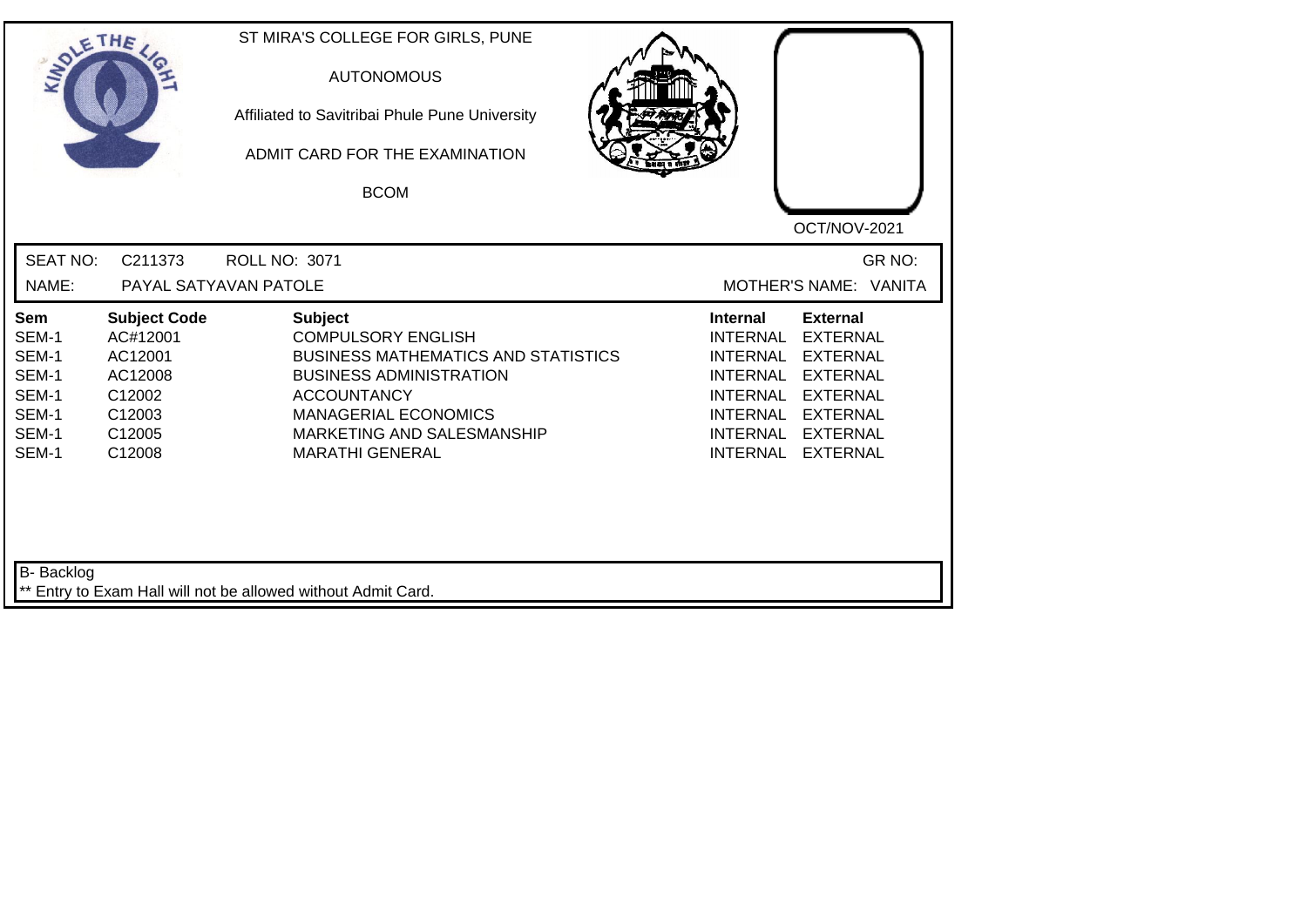| <b>SEAT NO:</b><br>GR NO:<br>C211224<br><b>ROLL NO: 3072</b><br>NAME:<br>PALANGE KSHITIJA YOGESH<br>MOTHER'S NAME: PALLAVI<br><b>External</b><br><b>Subject Code</b><br><b>Subject</b><br><b>Internal</b><br><b>Sem</b><br>SEM-1<br>AC#12001<br><b>COMPULSORY ENGLISH</b><br><b>INTERNAL</b><br><b>EXTERNAL</b><br>SEM-1<br>AC12001<br><b>BUSINESS MATHEMATICS AND STATISTICS</b><br><b>INTERNAL</b><br><b>EXTERNAL</b><br>SEM-1<br>AC12009<br><b>BUSINESS ENTREPRENEURSHIP</b><br><b>INTERNAL</b><br><b>EXTERNAL</b><br>SEM-1<br><b>ACCOUNTANCY</b><br><b>INTERNAL</b><br><b>EXTERNAL</b><br>C12002<br>SEM-1<br>C12003<br><b>MANAGERIAL ECONOMICS</b><br><b>INTERNAL</b><br><b>EXTERNAL</b><br>SEM-1<br>MARKETING AND SALESMANSHIP<br>INTERNAL EXTERNAL<br>C12005<br>SEM-1<br>C12009<br><b>OPTIONAL ENGLISH</b><br><b>INTERNAL</b><br><b>EXTERNAL</b> | SOLETHE , | ST MIRA'S COLLEGE FOR GIRLS, PUNE<br><b>AUTONOMOUS</b><br>Affiliated to Savitribai Phule Pune University<br>ADMIT CARD FOR THE EXAMINATION<br><b>BCOM</b> | OCT/NOV-2021 |
|--------------------------------------------------------------------------------------------------------------------------------------------------------------------------------------------------------------------------------------------------------------------------------------------------------------------------------------------------------------------------------------------------------------------------------------------------------------------------------------------------------------------------------------------------------------------------------------------------------------------------------------------------------------------------------------------------------------------------------------------------------------------------------------------------------------------------------------------------------|-----------|-----------------------------------------------------------------------------------------------------------------------------------------------------------|--------------|
|                                                                                                                                                                                                                                                                                                                                                                                                                                                                                                                                                                                                                                                                                                                                                                                                                                                        |           |                                                                                                                                                           |              |
|                                                                                                                                                                                                                                                                                                                                                                                                                                                                                                                                                                                                                                                                                                                                                                                                                                                        |           |                                                                                                                                                           |              |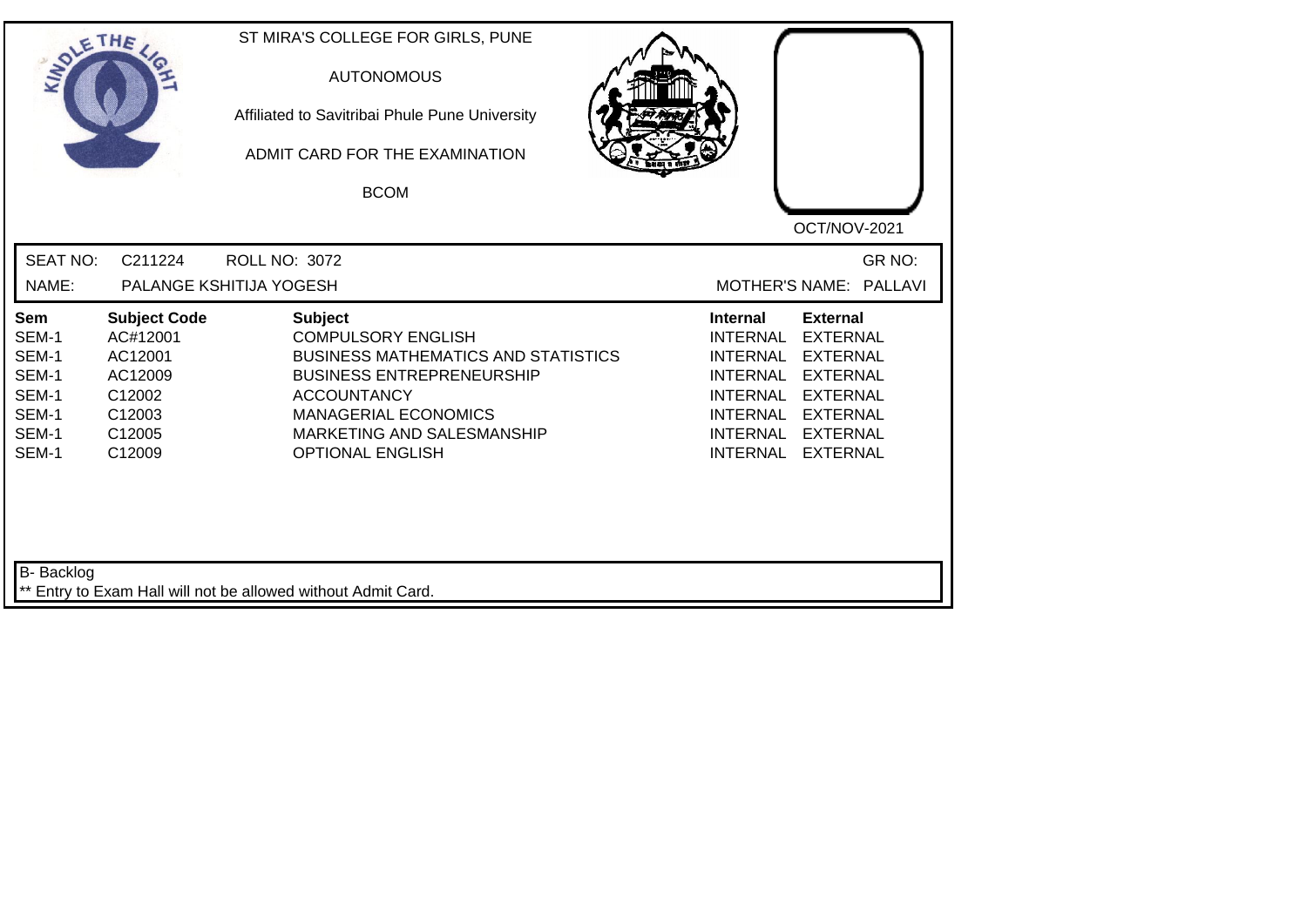| SOLE THE                                                                  |                                                                                               | ST MIRA'S COLLEGE FOR GIRLS, PUNE<br><b>AUTONOMOUS</b><br>Affiliated to Savitribai Phule Pune University<br>ADMIT CARD FOR THE EXAMINATION<br><b>BCOM</b>                                                                          | OCT/NOV-2021                                                                                                                                                                                                                                                                                          |
|---------------------------------------------------------------------------|-----------------------------------------------------------------------------------------------|------------------------------------------------------------------------------------------------------------------------------------------------------------------------------------------------------------------------------------|-------------------------------------------------------------------------------------------------------------------------------------------------------------------------------------------------------------------------------------------------------------------------------------------------------|
| <b>SEAT NO:</b><br>NAME:                                                  | C211329<br>YADAV RIYA RAMPAL                                                                  | <b>ROLL NO: 3073</b>                                                                                                                                                                                                               | GR NO:<br><b>MOTHER'S NAME:</b><br><b>NEELAM</b>                                                                                                                                                                                                                                                      |
| <b>Sem</b><br>SEM-1<br>SEM-1<br>SEM-1<br>SEM-1<br>SEM-1<br>SEM-1<br>SEM-1 | <b>Subject Code</b><br>AC#12001<br>AC12001<br>AC12007<br>C12002<br>C12003<br>C12005<br>C12007 | <b>Subject</b><br><b>COMPULSORY ENGLISH</b><br><b>BUSINESS MATHEMATICS AND STATISTICS</b><br><b>BANKING AND FINANCE</b><br><b>ACCOUNTANCY</b><br><b>MANAGERIAL ECONOMICS</b><br>MARKETING AND SALESMANSHIP<br><b>HINDI GENERAL</b> | <b>Internal</b><br><b>External</b><br><b>EXTERNAL</b><br><b>INTERNAL</b><br><b>INTERNAL</b><br><b>EXTERNAL</b><br>INTERNAL<br><b>EXTERNAL</b><br><b>INTERNAL</b><br><b>EXTERNAL</b><br><b>INTERNAL</b><br><b>EXTERNAL</b><br><b>INTERNAL</b><br><b>EXTERNAL</b><br><b>INTERNAL</b><br><b>EXTERNAL</b> |
| <b>B-</b> Backlog                                                         |                                                                                               | ** Entry to Exam Hall will not be allowed without Admit Card.                                                                                                                                                                      |                                                                                                                                                                                                                                                                                                       |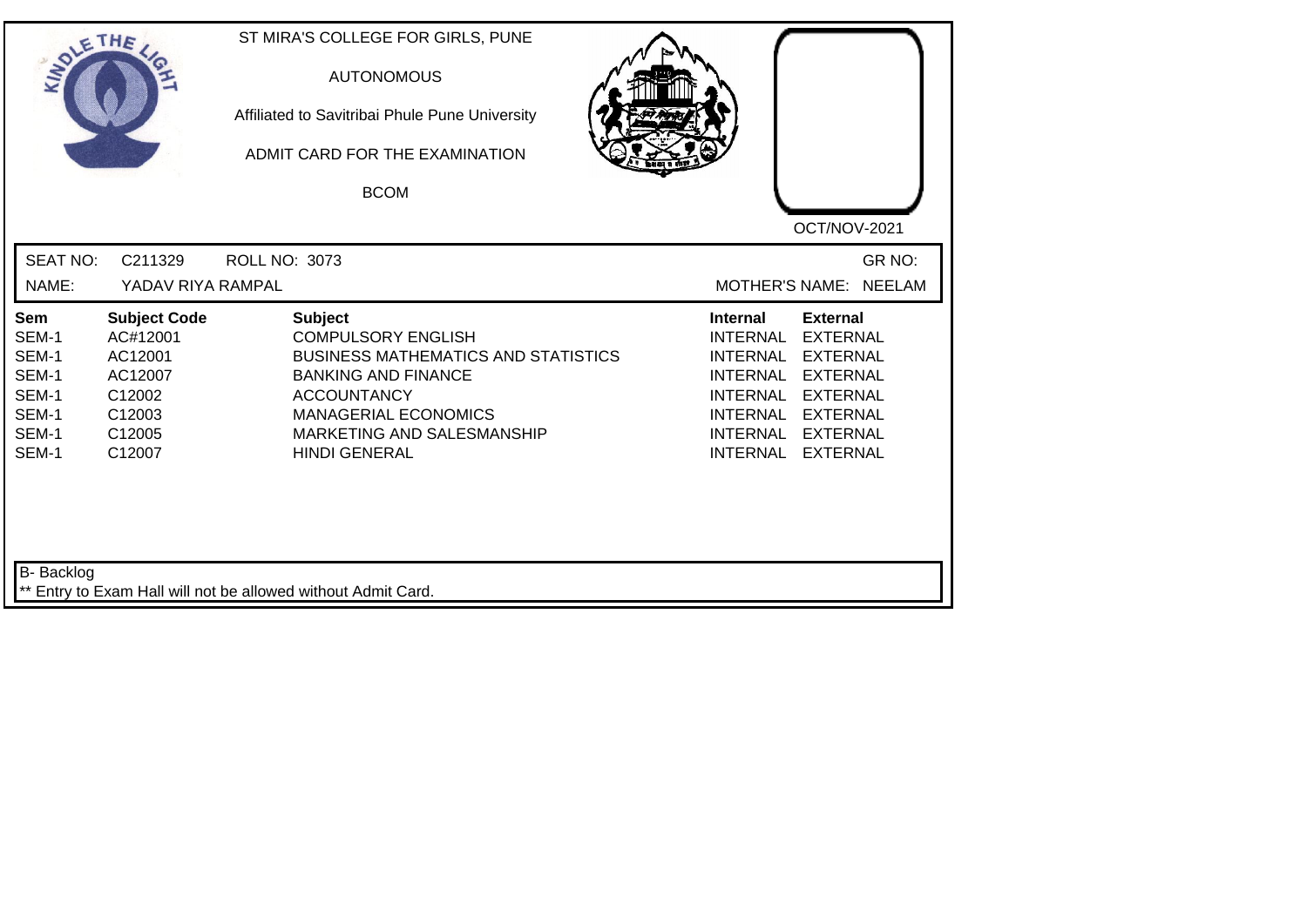| SOLETHE                                                            |                                                                                               | ST MIRA'S COLLEGE FOR GIRLS, PUNE<br><b>AUTONOMOUS</b><br>Affiliated to Savitribai Phule Pune University<br>ADMIT CARD FOR THE EXAMINATION<br><b>BCOM</b>                                                                              | OCT/NOV-2021                                                                                                                                                                                                                                                                                   |
|--------------------------------------------------------------------|-----------------------------------------------------------------------------------------------|----------------------------------------------------------------------------------------------------------------------------------------------------------------------------------------------------------------------------------------|------------------------------------------------------------------------------------------------------------------------------------------------------------------------------------------------------------------------------------------------------------------------------------------------|
| <b>SEAT NO:</b><br>NAME:                                           | C211383<br>KHAN SHAHANA SALEEM                                                                | <b>ROLL NO: 3074</b>                                                                                                                                                                                                                   | GR NO:<br>MOTHER'S NAME: KHAIRUNNISA                                                                                                                                                                                                                                                           |
| Sem<br>SEM-1<br>SEM-1<br>SEM-1<br>SEM-1<br>SEM-1<br>SEM-1<br>SEM-1 | <b>Subject Code</b><br>AC#12001<br>AC12001<br>AC12008<br>C12002<br>C12003<br>C12005<br>C12007 | <b>Subject</b><br><b>COMPULSORY ENGLISH</b><br><b>BUSINESS MATHEMATICS AND STATISTICS</b><br><b>BUSINESS ADMINISTRATION</b><br><b>ACCOUNTANCY</b><br><b>MANAGERIAL ECONOMICS</b><br>MARKETING AND SALESMANSHIP<br><b>HINDI GENERAL</b> | <b>Internal</b><br><b>External</b><br><b>EXTERNAL</b><br>INTERNAL<br><b>INTERNAL</b><br><b>EXTERNAL</b><br><b>INTERNAL</b><br><b>EXTERNAL</b><br><b>INTERNAL</b><br><b>EXTERNAL</b><br><b>INTERNAL</b><br><b>EXTERNAL</b><br><b>INTERNAL</b><br><b>EXTERNAL</b><br>INTERNAL<br><b>EXTERNAL</b> |
| <b>B-</b> Backlog                                                  |                                                                                               | ** Entry to Exam Hall will not be allowed without Admit Card.                                                                                                                                                                          |                                                                                                                                                                                                                                                                                                |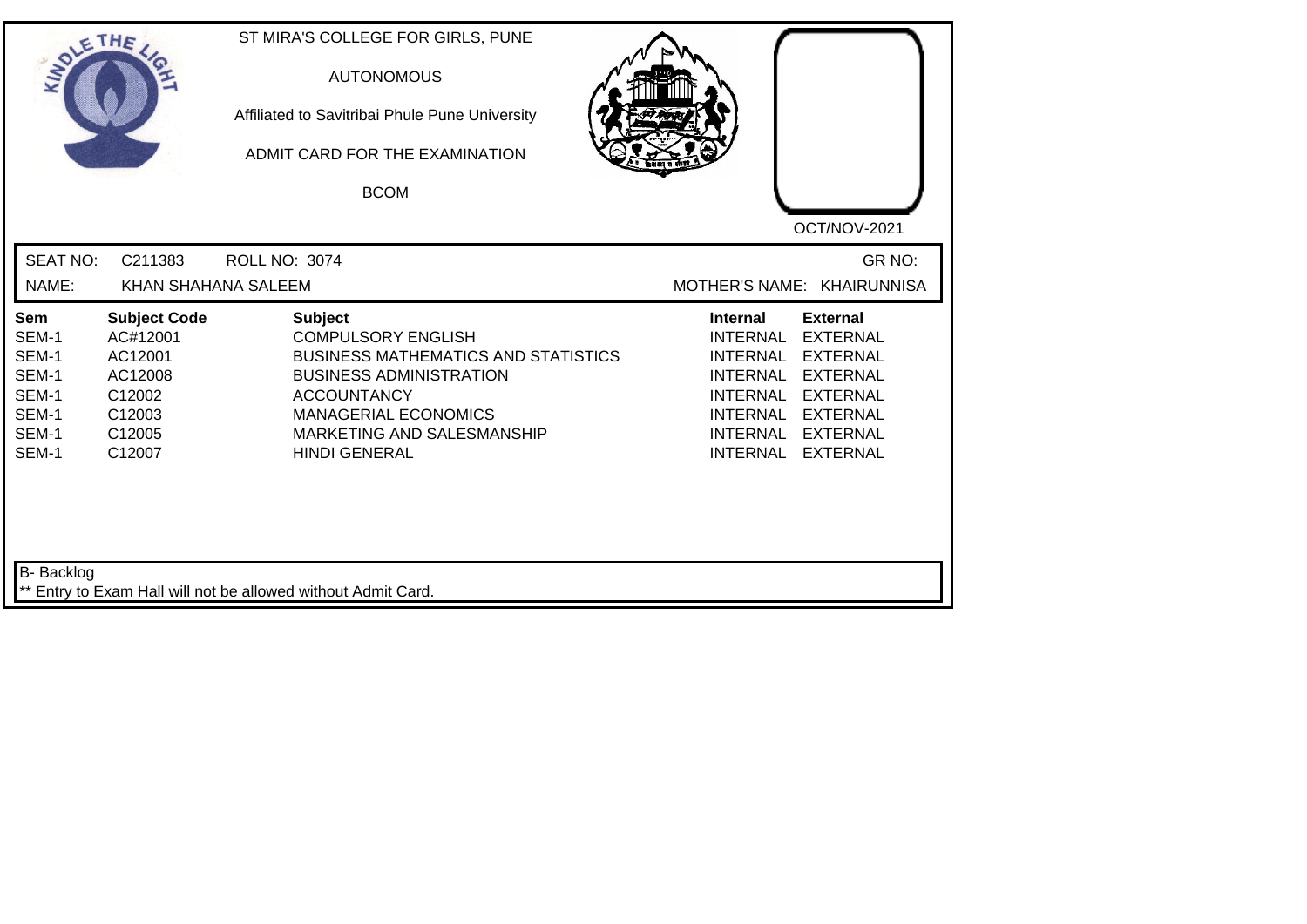| SOLE THE                                                                  |                                                                                               | ST MIRA'S COLLEGE FOR GIRLS, PUNE<br><b>AUTONOMOUS</b><br>Affiliated to Savitribai Phule Pune University<br>ADMIT CARD FOR THE EXAMINATION<br><b>BCOM</b>                                                                                | OCT/NOV-2021                                                                                                                                                                                                                                                                                |
|---------------------------------------------------------------------------|-----------------------------------------------------------------------------------------------|------------------------------------------------------------------------------------------------------------------------------------------------------------------------------------------------------------------------------------------|---------------------------------------------------------------------------------------------------------------------------------------------------------------------------------------------------------------------------------------------------------------------------------------------|
| <b>SEAT NO:</b><br>NAME:                                                  | C211106<br>SAHU AARTI BALDAU                                                                  | <b>ROLL NO: 3075</b>                                                                                                                                                                                                                     | GR NO:<br>MOTHER'S NAME: KUNTI                                                                                                                                                                                                                                                              |
| <b>Sem</b><br>SEM-1<br>SEM-1<br>SEM-1<br>SEM-1<br>SEM-1<br>SEM-1<br>SEM-1 | <b>Subject Code</b><br>AC#12001<br>AC12001<br>AC12009<br>C12002<br>C12003<br>C12005<br>C12007 | <b>Subject</b><br><b>COMPULSORY ENGLISH</b><br><b>BUSINESS MATHEMATICS AND STATISTICS</b><br><b>BUSINESS ENTREPRENEURSHIP</b><br><b>ACCOUNTANCY</b><br><b>MANAGERIAL ECONOMICS</b><br>MARKETING AND SALESMANSHIP<br><b>HINDI GENERAL</b> | <b>Internal</b><br><b>External</b><br><b>EXTERNAL</b><br><b>INTERNAL</b><br><b>INTERNAL</b><br><b>EXTERNAL</b><br><b>INTERNAL</b><br><b>EXTERNAL</b><br><b>INTERNAL</b><br><b>EXTERNAL</b><br>INTERNAL EXTERNAL<br><b>INTERNAL</b><br><b>EXTERNAL</b><br><b>INTERNAL</b><br><b>EXTERNAL</b> |
| <b>B-</b> Backlog                                                         |                                                                                               | ** Entry to Exam Hall will not be allowed without Admit Card.                                                                                                                                                                            |                                                                                                                                                                                                                                                                                             |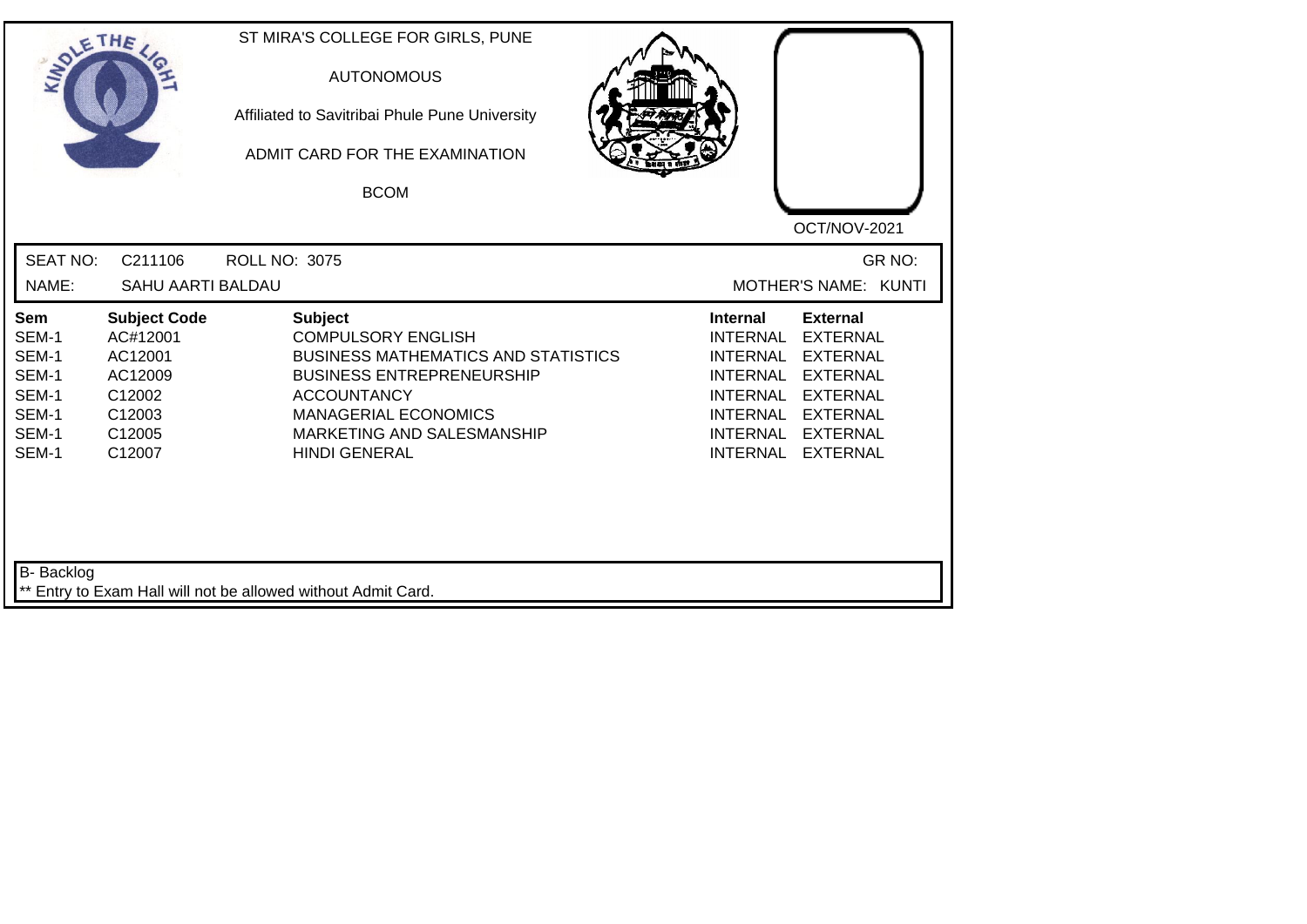| <b>SOLETHE</b>                                                     |                                                                                               | ST MIRA'S COLLEGE FOR GIRLS, PUNE<br><b>AUTONOMOUS</b><br>Affiliated to Savitribai Phule Pune University<br>ADMIT CARD FOR THE EXAMINATION<br><b>BCOM</b>                                                                          |                                                                                                                                                                                                                                                                                                |
|--------------------------------------------------------------------|-----------------------------------------------------------------------------------------------|------------------------------------------------------------------------------------------------------------------------------------------------------------------------------------------------------------------------------------|------------------------------------------------------------------------------------------------------------------------------------------------------------------------------------------------------------------------------------------------------------------------------------------------|
| <b>SEAT NO:</b><br>NAME:                                           | C211127                                                                                       | <b>ROLL NO: 3076</b><br><b>SHRADDHA ANIL CHIKANE</b>                                                                                                                                                                               | OCT/NOV-2021<br>GR NO:<br><b>MOTHER'S NAME:</b><br><b>VAISHALI</b>                                                                                                                                                                                                                             |
| Sem<br>SEM-1<br>SEM-1<br>SEM-1<br>SEM-1<br>SEM-1<br>SEM-1<br>SEM-1 | <b>Subject Code</b><br>AC#12001<br>AC12001<br>AC12007<br>C12002<br>C12003<br>C12005<br>C12007 | <b>Subject</b><br><b>COMPULSORY ENGLISH</b><br><b>BUSINESS MATHEMATICS AND STATISTICS</b><br><b>BANKING AND FINANCE</b><br><b>ACCOUNTANCY</b><br><b>MANAGERIAL ECONOMICS</b><br>MARKETING AND SALESMANSHIP<br><b>HINDI GENERAL</b> | <b>External</b><br><b>Internal</b><br>INTERNAL<br><b>EXTERNAL</b><br><b>INTERNAL</b><br><b>EXTERNAL</b><br>INTERNAL<br><b>EXTERNAL</b><br><b>INTERNAL</b><br><b>EXTERNAL</b><br><b>INTERNAL</b><br><b>EXTERNAL</b><br><b>INTERNAL</b><br><b>EXTERNAL</b><br><b>INTERNAL</b><br><b>EXTERNAL</b> |
| <b>B-</b> Backlog                                                  |                                                                                               | ** Entry to Exam Hall will not be allowed without Admit Card.                                                                                                                                                                      |                                                                                                                                                                                                                                                                                                |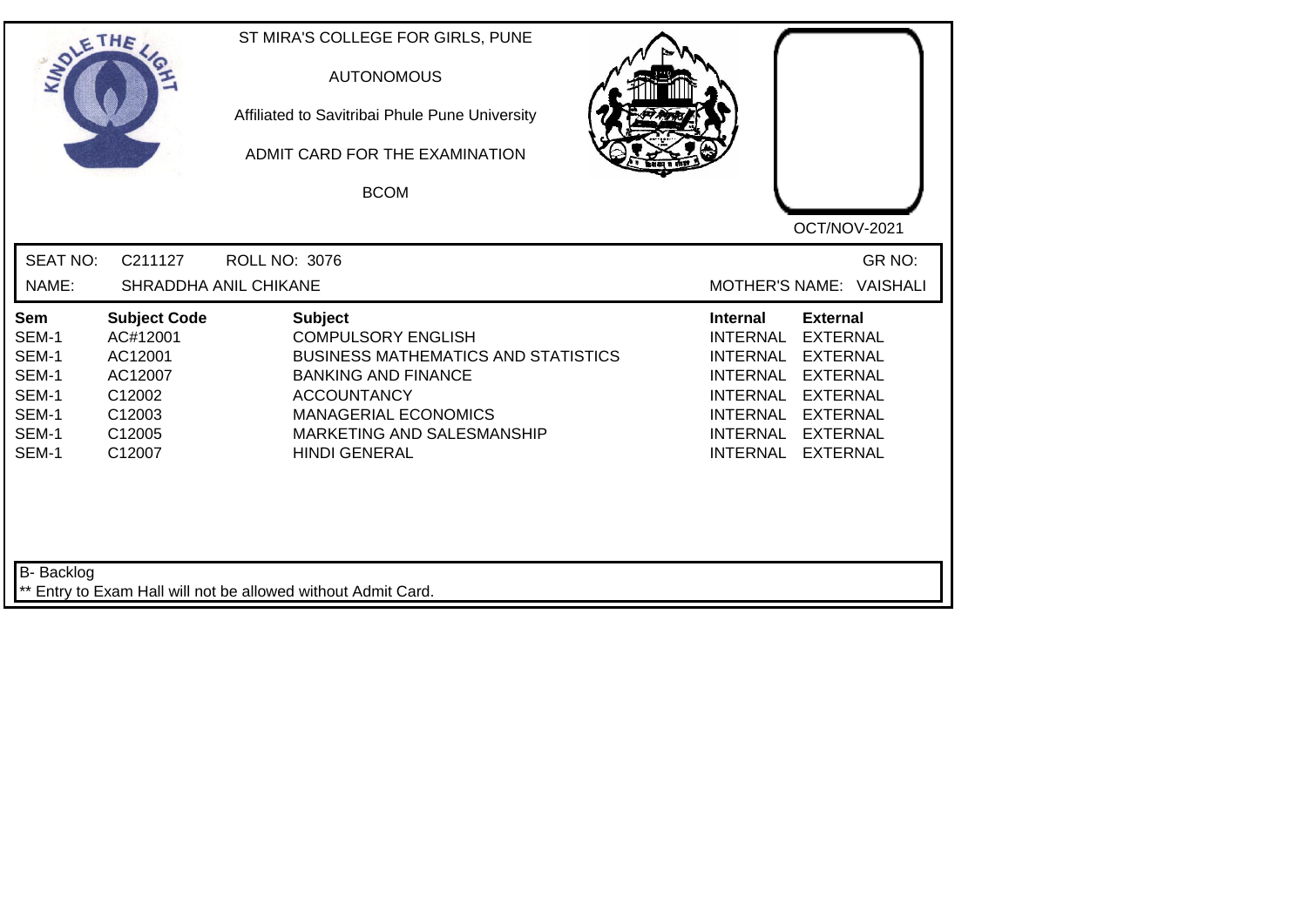| SOLETHE .                                                                 |                                                                                               | ST MIRA'S COLLEGE FOR GIRLS, PUNE<br><b>AUTONOMOUS</b><br>Affiliated to Savitribai Phule Pune University<br>ADMIT CARD FOR THE EXAMINATION<br><b>BCOM</b>                                                                                  | OCT/NOV-2021                                                                                                                                                                                                                                                                                   |
|---------------------------------------------------------------------------|-----------------------------------------------------------------------------------------------|--------------------------------------------------------------------------------------------------------------------------------------------------------------------------------------------------------------------------------------------|------------------------------------------------------------------------------------------------------------------------------------------------------------------------------------------------------------------------------------------------------------------------------------------------|
| <b>SEAT NO:</b><br>NAME:                                                  | C211170                                                                                       | ROLL NO: 3077<br>AASTHA FULSINGH BHADORIYA                                                                                                                                                                                                 | GR NO:<br>MOTHER'S NAME: SEEMA                                                                                                                                                                                                                                                                 |
| <b>Sem</b><br>SEM-1<br>SEM-1<br>SEM-1<br>SEM-1<br>SEM-1<br>SEM-1<br>SEM-1 | <b>Subject Code</b><br>AC#12001<br>AC12001<br>AC12009<br>C12002<br>C12003<br>C12005<br>C12008 | <b>Subject</b><br><b>COMPULSORY ENGLISH</b><br><b>BUSINESS MATHEMATICS AND STATISTICS</b><br><b>BUSINESS ENTREPRENEURSHIP</b><br><b>ACCOUNTANCY</b><br><b>MANAGERIAL ECONOMICS</b><br>MARKETING AND SALESMANSHIP<br><b>MARATHI GENERAL</b> | <b>External</b><br>Internal<br><b>INTERNAL</b><br><b>EXTERNAL</b><br><b>EXTERNAL</b><br>INTERNAL<br><b>INTERNAL</b><br><b>EXTERNAL</b><br><b>INTERNAL</b><br><b>EXTERNAL</b><br><b>INTERNAL</b><br><b>EXTERNAL</b><br><b>INTERNAL</b><br><b>EXTERNAL</b><br><b>INTERNAL</b><br><b>EXTERNAL</b> |
| B- Backlog                                                                |                                                                                               | ** Entry to Exam Hall will not be allowed without Admit Card.                                                                                                                                                                              |                                                                                                                                                                                                                                                                                                |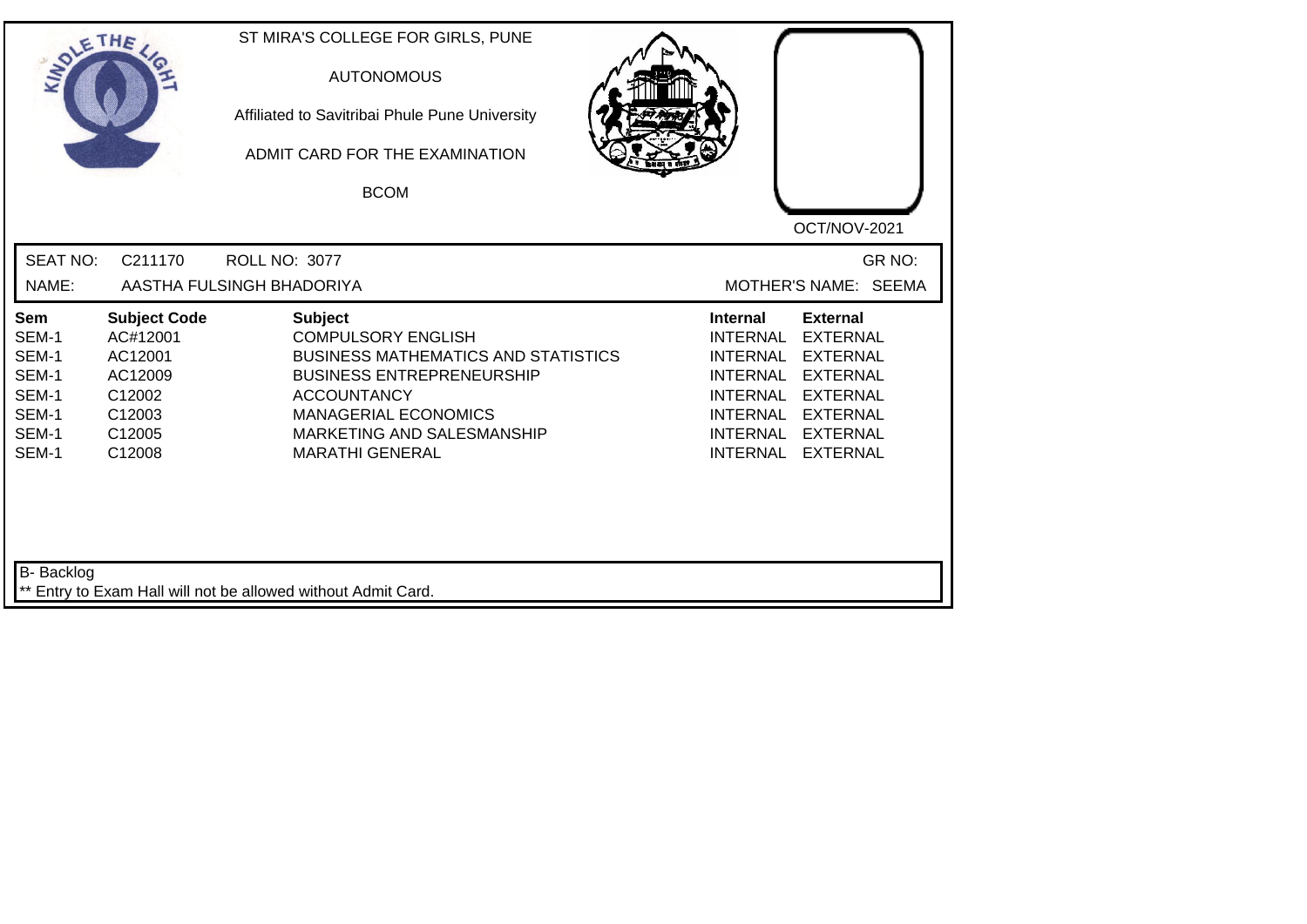| <b>SEAT NO:</b><br>GR NO:<br>C211259<br><b>ROLL NO: 3078</b><br>NAME:<br>UTTEKAR NAMITA MAHENDRA<br>MOTHER'S NAME: KALPANA<br><b>Subject</b><br><b>Subject Code</b><br><b>Internal</b><br><b>External</b><br>Sem<br>SEM-1<br>AC#12001<br><b>COMPULSORY ENGLISH</b><br><b>INTERNAL</b><br><b>EXTERNAL</b><br>SEM-1<br>AC12001<br><b>BUSINESS MATHEMATICS AND STATISTICS</b><br><b>INTERNAL</b><br><b>EXTERNAL</b><br>SEM-1<br><b>BANKING AND FINANCE</b><br><b>INTERNAL</b><br><b>EXTERNAL</b><br>AC12007<br>SEM-1<br>C12002<br><b>ACCOUNTANCY</b><br><b>INTERNAL</b><br><b>EXTERNAL</b><br>SEM-1<br>C12003<br><b>MANAGERIAL ECONOMICS</b><br>INTERNAL<br><b>EXTERNAL</b><br>SEM-1<br>C12005<br>MARKETING AND SALESMANSHIP<br><b>INTERNAL</b><br><b>EXTERNAL</b><br>SEM-1<br><b>INTERNAL</b><br>C12009<br><b>OPTIONAL ENGLISH</b><br><b>EXTERNAL</b> | SOLETHE , | ST MIRA'S COLLEGE FOR GIRLS, PUNE<br><b>AUTONOMOUS</b><br>Affiliated to Savitribai Phule Pune University<br>ADMIT CARD FOR THE EXAMINATION<br><b>BCOM</b> | OCT/NOV-2021 |
|-----------------------------------------------------------------------------------------------------------------------------------------------------------------------------------------------------------------------------------------------------------------------------------------------------------------------------------------------------------------------------------------------------------------------------------------------------------------------------------------------------------------------------------------------------------------------------------------------------------------------------------------------------------------------------------------------------------------------------------------------------------------------------------------------------------------------------------------------------|-----------|-----------------------------------------------------------------------------------------------------------------------------------------------------------|--------------|
|                                                                                                                                                                                                                                                                                                                                                                                                                                                                                                                                                                                                                                                                                                                                                                                                                                                     |           |                                                                                                                                                           |              |
|                                                                                                                                                                                                                                                                                                                                                                                                                                                                                                                                                                                                                                                                                                                                                                                                                                                     |           |                                                                                                                                                           |              |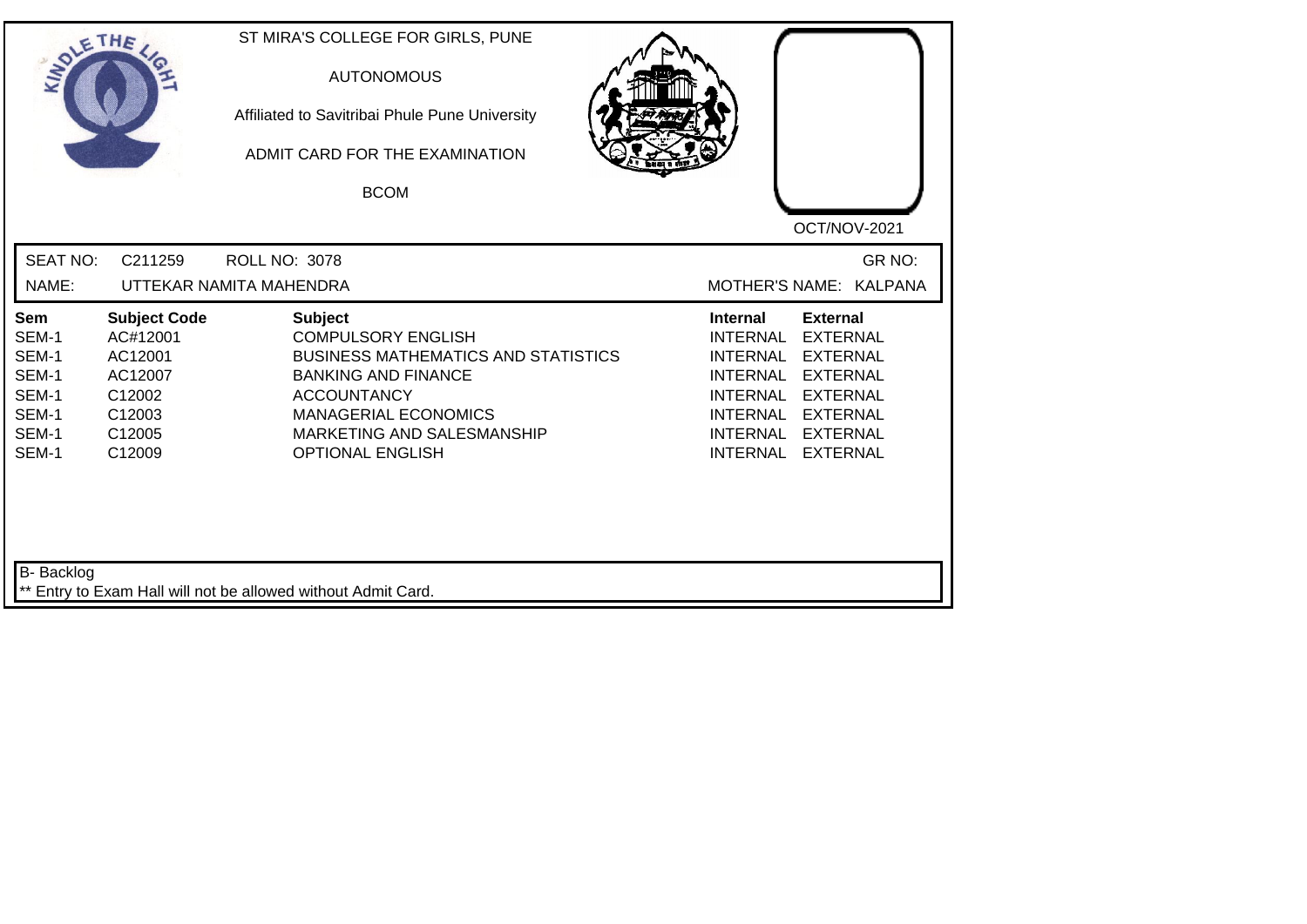|                                                                                                                                                                     | <b>AUTONOMOUS</b><br>Affiliated to Savitribai Phule Pune University<br>ADMIT CARD FOR THE EXAMINATION<br><b>BCOM</b>                                                                                                                 | OCT/NOV-2021                                                                                                                                                                                                                                                                                          |
|---------------------------------------------------------------------------------------------------------------------------------------------------------------------|--------------------------------------------------------------------------------------------------------------------------------------------------------------------------------------------------------------------------------------|-------------------------------------------------------------------------------------------------------------------------------------------------------------------------------------------------------------------------------------------------------------------------------------------------------|
| <b>SEAT NO:</b><br>C211367<br>NAME:                                                                                                                                 | <b>ROLL NO: 3079</b><br>SHRUTI SANTOSH BHOSALE                                                                                                                                                                                       | GR NO:<br>MOTHER'S NAME: MADHAVI                                                                                                                                                                                                                                                                      |
| <b>Subject Code</b><br>Sem<br>SEM-1<br>AC#12001<br>SEM-1<br>AC12001<br>SEM-1<br>AC12007<br>SEM-1<br>C12002<br>SEM-1<br>C12003<br>SEM-1<br>C12005<br>SEM-1<br>C12008 | <b>Subject</b><br><b>COMPULSORY ENGLISH</b><br><b>BUSINESS MATHEMATICS AND STATISTICS</b><br><b>BANKING AND FINANCE</b><br><b>ACCOUNTANCY</b><br><b>MANAGERIAL ECONOMICS</b><br>MARKETING AND SALESMANSHIP<br><b>MARATHI GENERAL</b> | <b>Internal</b><br><b>External</b><br><b>INTERNAL</b><br><b>EXTERNAL</b><br><b>INTERNAL</b><br><b>EXTERNAL</b><br><b>INTERNAL</b><br><b>EXTERNAL</b><br><b>INTERNAL</b><br><b>EXTERNAL</b><br>INTERNAL<br><b>EXTERNAL</b><br><b>INTERNAL</b><br><b>EXTERNAL</b><br><b>INTERNAL</b><br><b>EXTERNAL</b> |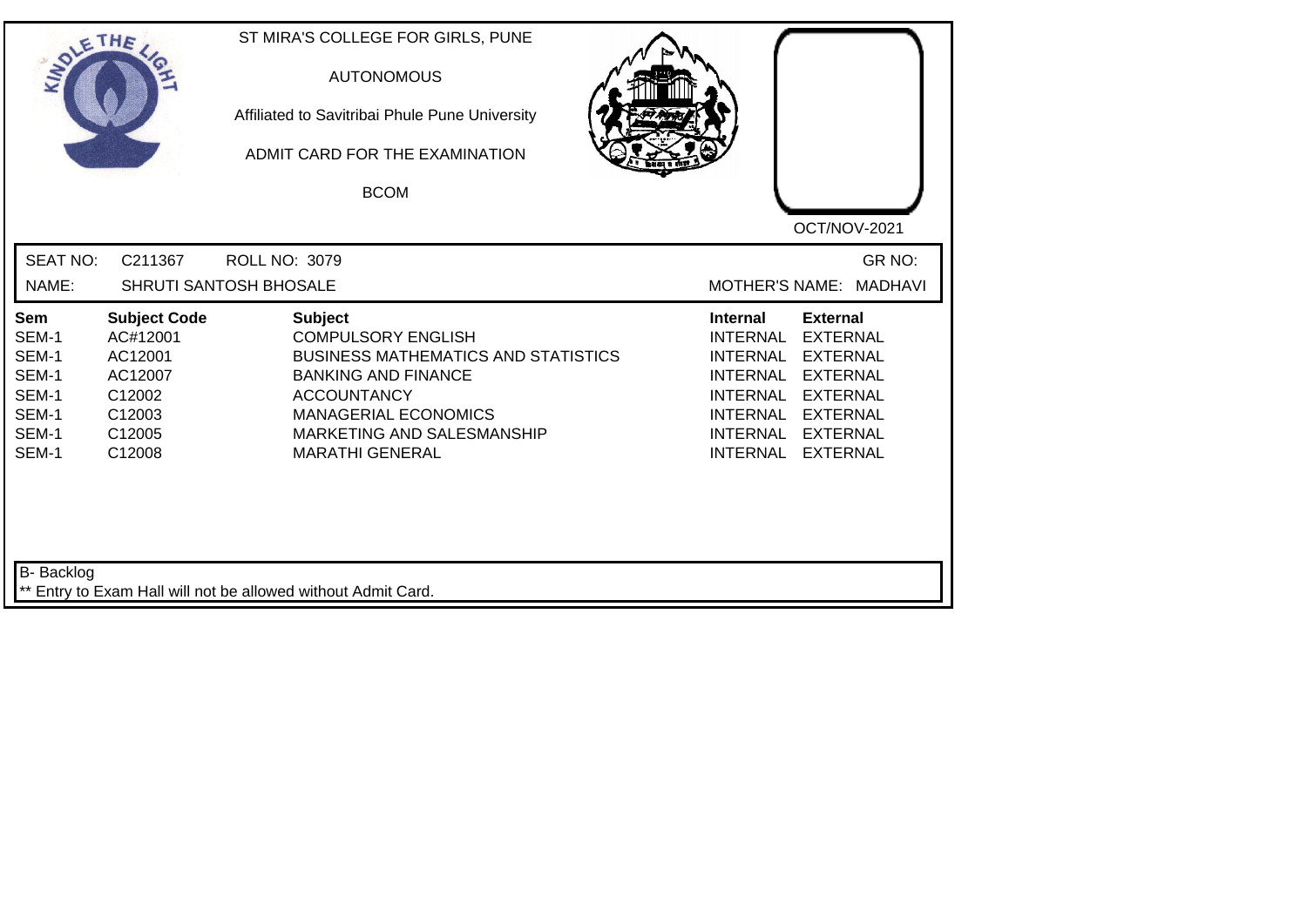| <b>SOLETHE</b>                                                     |                                                                                               | ST MIRA'S COLLEGE FOR GIRLS, PUNE<br><b>AUTONOMOUS</b><br>Affiliated to Savitribai Phule Pune University<br>ADMIT CARD FOR THE EXAMINATION<br><b>BCOM</b>                                                                                | OCT/NOV-2021                                                                                                                                                                                                                                |
|--------------------------------------------------------------------|-----------------------------------------------------------------------------------------------|------------------------------------------------------------------------------------------------------------------------------------------------------------------------------------------------------------------------------------------|---------------------------------------------------------------------------------------------------------------------------------------------------------------------------------------------------------------------------------------------|
| <b>SEAT NO:</b><br>NAME:                                           | C211172                                                                                       | <b>ROLL NO: 3080</b><br>ARJUNE GAURI PRAKASH                                                                                                                                                                                             | GR NO:<br>MOTHER'S NAME: MEERA                                                                                                                                                                                                              |
| Sem<br>SEM-1<br>SEM-1<br>SEM-1<br>SEM-1<br>SEM-1<br>SEM-1<br>SEM-1 | <b>Subject Code</b><br>AC#12001<br>AC12001<br>AC12009<br>C12002<br>C12003<br>C12005<br>C12007 | <b>Subject</b><br><b>COMPULSORY ENGLISH</b><br><b>BUSINESS MATHEMATICS AND STATISTICS</b><br><b>BUSINESS ENTREPRENEURSHIP</b><br><b>ACCOUNTANCY</b><br><b>MANAGERIAL ECONOMICS</b><br>MARKETING AND SALESMANSHIP<br><b>HINDI GENERAL</b> | <b>External</b><br><b>Internal</b><br>INTERNAL<br><b>EXTERNAL</b><br>INTERNAL<br><b>EXTERNAL</b><br>INTERNAL EXTERNAL<br><b>INTERNAL</b><br><b>EXTERNAL</b><br>INTERNAL EXTERNAL<br><b>INTERNAL</b><br><b>EXTERNAL</b><br>INTERNAL EXTERNAL |
| B- Backlog                                                         |                                                                                               | ** Entry to Exam Hall will not be allowed without Admit Card.                                                                                                                                                                            |                                                                                                                                                                                                                                             |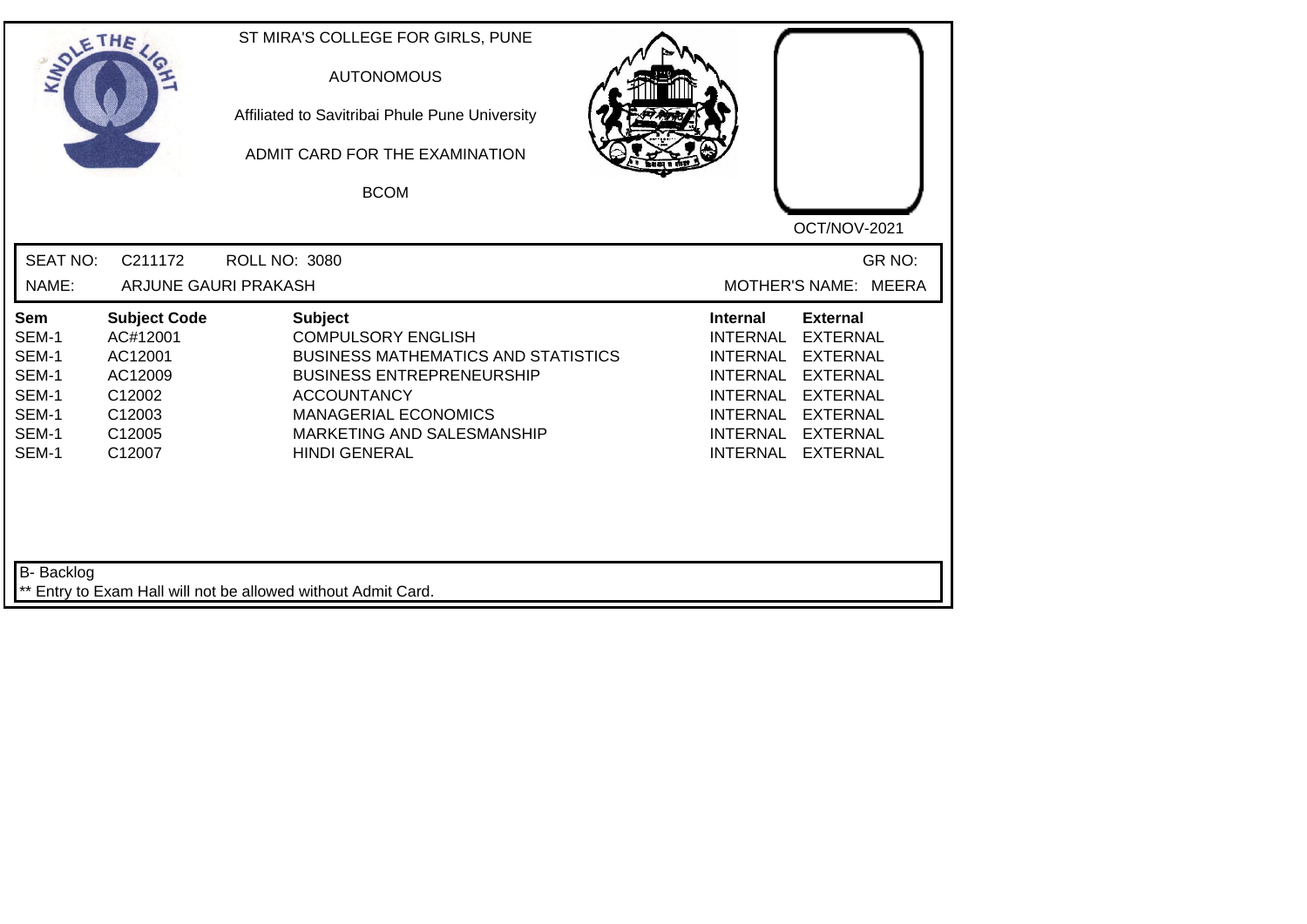| SOLETHE .                                                          |                                                                                               | ST MIRA'S COLLEGE FOR GIRLS, PUNE<br><b>AUTONOMOUS</b><br>Affiliated to Savitribai Phule Pune University<br>ADMIT CARD FOR THE EXAMINATION<br><b>BCOM</b>                                                                                 | OCT/NOV-2021                                                                                                                                                                                                                                                                                          |
|--------------------------------------------------------------------|-----------------------------------------------------------------------------------------------|-------------------------------------------------------------------------------------------------------------------------------------------------------------------------------------------------------------------------------------------|-------------------------------------------------------------------------------------------------------------------------------------------------------------------------------------------------------------------------------------------------------------------------------------------------------|
| <b>SEAT NO:</b><br>NAME:                                           | C211445                                                                                       | ROLL NO: 3081<br><b>JOSHI VAIBHAVI VINAYAK</b>                                                                                                                                                                                            | GR NO:<br>MOTHER'S NAME: APARNA                                                                                                                                                                                                                                                                       |
| Sem<br>SEM-1<br>SEM-1<br>SEM-1<br>SEM-1<br>SEM-1<br>SEM-1<br>SEM-1 | <b>Subject Code</b><br>AC#12001<br>AC12001<br>AC12008<br>C12002<br>C12003<br>C12005<br>C12009 | <b>Subject</b><br><b>COMPULSORY ENGLISH</b><br><b>BUSINESS MATHEMATICS AND STATISTICS</b><br><b>BUSINESS ADMINISTRATION</b><br><b>ACCOUNTANCY</b><br><b>MANAGERIAL ECONOMICS</b><br>MARKETING AND SALESMANSHIP<br><b>OPTIONAL ENGLISH</b> | <b>External</b><br><b>Internal</b><br><b>INTERNAL</b><br><b>EXTERNAL</b><br><b>INTERNAL</b><br><b>EXTERNAL</b><br><b>INTERNAL</b><br><b>EXTERNAL</b><br><b>INTERNAL</b><br><b>EXTERNAL</b><br><b>INTERNAL</b><br><b>EXTERNAL</b><br>INTERNAL<br><b>EXTERNAL</b><br><b>INTERNAL</b><br><b>EXTERNAL</b> |
| <b>B-</b> Backlog                                                  |                                                                                               | ** Entry to Exam Hall will not be allowed without Admit Card.                                                                                                                                                                             |                                                                                                                                                                                                                                                                                                       |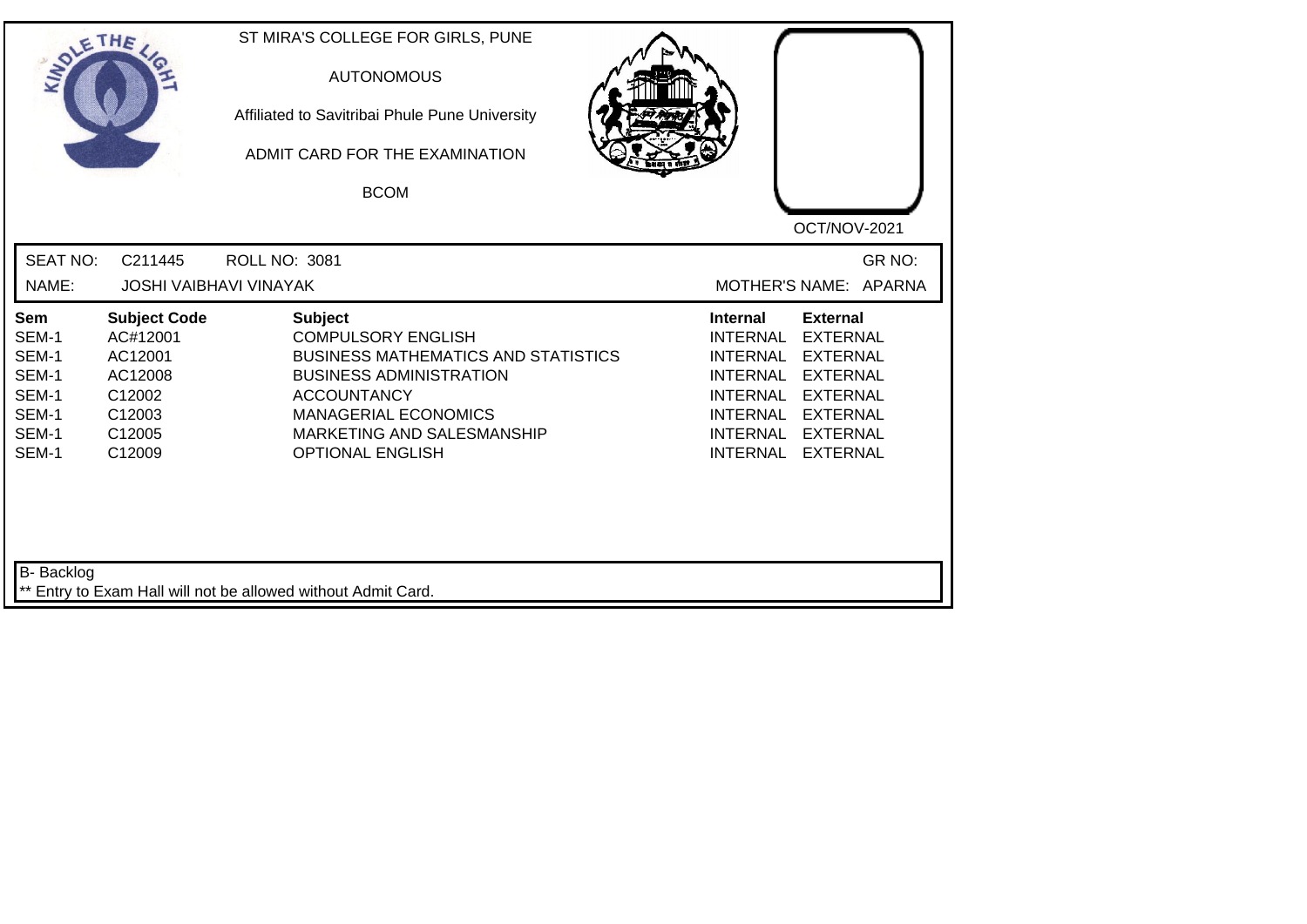| SOLETHE ,                                                          |                                                                                               | ST MIRA'S COLLEGE FOR GIRLS, PUNE<br><b>AUTONOMOUS</b><br>Affiliated to Savitribai Phule Pune University<br>ADMIT CARD FOR THE EXAMINATION<br><b>BCOM</b>                                                                                   | OCT/NOV-2021                                                                                                                                                                                                                                                                                                 |
|--------------------------------------------------------------------|-----------------------------------------------------------------------------------------------|---------------------------------------------------------------------------------------------------------------------------------------------------------------------------------------------------------------------------------------------|--------------------------------------------------------------------------------------------------------------------------------------------------------------------------------------------------------------------------------------------------------------------------------------------------------------|
| <b>SEAT NO:</b><br>NAME:                                           | C211336<br><b>BAND RUTUJA GAJANAN</b>                                                         | <b>ROLL NO: 3082</b>                                                                                                                                                                                                                        | GR NO:<br>MOTHER'S NAME: SHOBHA                                                                                                                                                                                                                                                                              |
| Sem<br>SEM-1<br>SEM-1<br>SEM-1<br>SEM-1<br>SEM-1<br>SEM-1<br>SEM-1 | <b>Subject Code</b><br>AC#12001<br>AC12001<br>AC12009<br>C12002<br>C12003<br>C12005<br>C12009 | <b>Subject</b><br><b>COMPULSORY ENGLISH</b><br><b>BUSINESS MATHEMATICS AND STATISTICS</b><br><b>BUSINESS ENTREPRENEURSHIP</b><br><b>ACCOUNTANCY</b><br><b>MANAGERIAL ECONOMICS</b><br>MARKETING AND SALESMANSHIP<br><b>OPTIONAL ENGLISH</b> | <b>External</b><br><b>Internal</b><br><b>INTERNAL</b><br><b>EXTERNAL</b><br><b>INTERNAL</b><br><b>EXTERNAL</b><br><b>INTERNAL</b><br><b>EXTERNAL</b><br><b>INTERNAL</b><br><b>EXTERNAL</b><br><b>INTERNAL</b><br><b>EXTERNAL</b><br><b>INTERNAL</b><br><b>EXTERNAL</b><br><b>INTERNAL</b><br><b>EXTERNAL</b> |
| <b>B-</b> Backlog                                                  |                                                                                               | ** Entry to Exam Hall will not be allowed without Admit Card.                                                                                                                                                                               |                                                                                                                                                                                                                                                                                                              |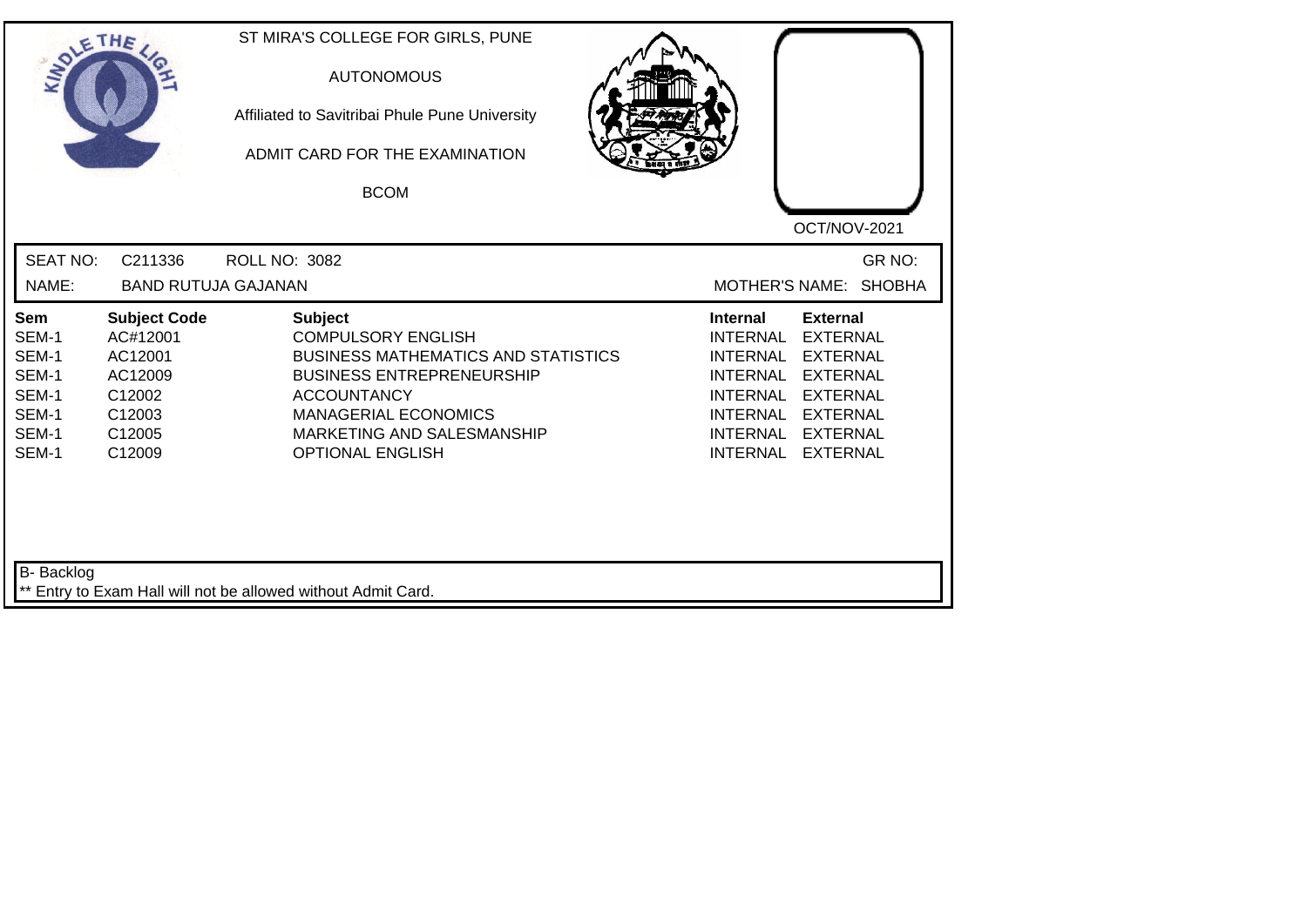| <b>SEAT NO:</b><br>GR NO:<br>C211268<br><b>ROLL NO: 3083</b><br>MOTHER'S NAME: ARCHANA<br>NAME:<br>MUNDADA NIDHI MADHUSUDAN<br><b>Subject Code</b><br><b>Subject</b><br><b>Internal</b><br><b>External</b><br>Sem<br>SEM-1<br><b>COMPULSORY ENGLISH</b><br><b>INTERNAL</b><br><b>EXTERNAL</b><br>AC#12001<br>SEM-1<br><b>BUSINESS MATHEMATICS AND STATISTICS</b><br>AC12001<br><b>INTERNAL</b><br><b>EXTERNAL</b><br>SEM-1<br><b>BANKING AND FINANCE</b><br><b>INTERNAL</b><br><b>EXTERNAL</b><br>AC12007<br>SEM-1<br>C12002<br><b>ACCOUNTANCY</b><br><b>INTERNAL</b><br><b>EXTERNAL</b><br>SEM-1<br>C12003<br><b>MANAGERIAL ECONOMICS</b><br>INTERNAL<br><b>EXTERNAL</b><br>SEM-1<br>C12005<br>MARKETING AND SALESMANSHIP<br><b>INTERNAL</b><br><b>EXTERNAL</b><br>SEM-1<br>C12007<br><b>HINDI GENERAL</b><br>INTERNAL<br><b>EXTERNAL</b> | SOLETHE . | ST MIRA'S COLLEGE FOR GIRLS, PUNE<br><b>AUTONOMOUS</b><br>Affiliated to Savitribai Phule Pune University<br>ADMIT CARD FOR THE EXAMINATION<br><b>BCOM</b> | OCT/NOV-2021 |
|--------------------------------------------------------------------------------------------------------------------------------------------------------------------------------------------------------------------------------------------------------------------------------------------------------------------------------------------------------------------------------------------------------------------------------------------------------------------------------------------------------------------------------------------------------------------------------------------------------------------------------------------------------------------------------------------------------------------------------------------------------------------------------------------------------------------------------------------|-----------|-----------------------------------------------------------------------------------------------------------------------------------------------------------|--------------|
|                                                                                                                                                                                                                                                                                                                                                                                                                                                                                                                                                                                                                                                                                                                                                                                                                                            |           |                                                                                                                                                           |              |
|                                                                                                                                                                                                                                                                                                                                                                                                                                                                                                                                                                                                                                                                                                                                                                                                                                            |           |                                                                                                                                                           |              |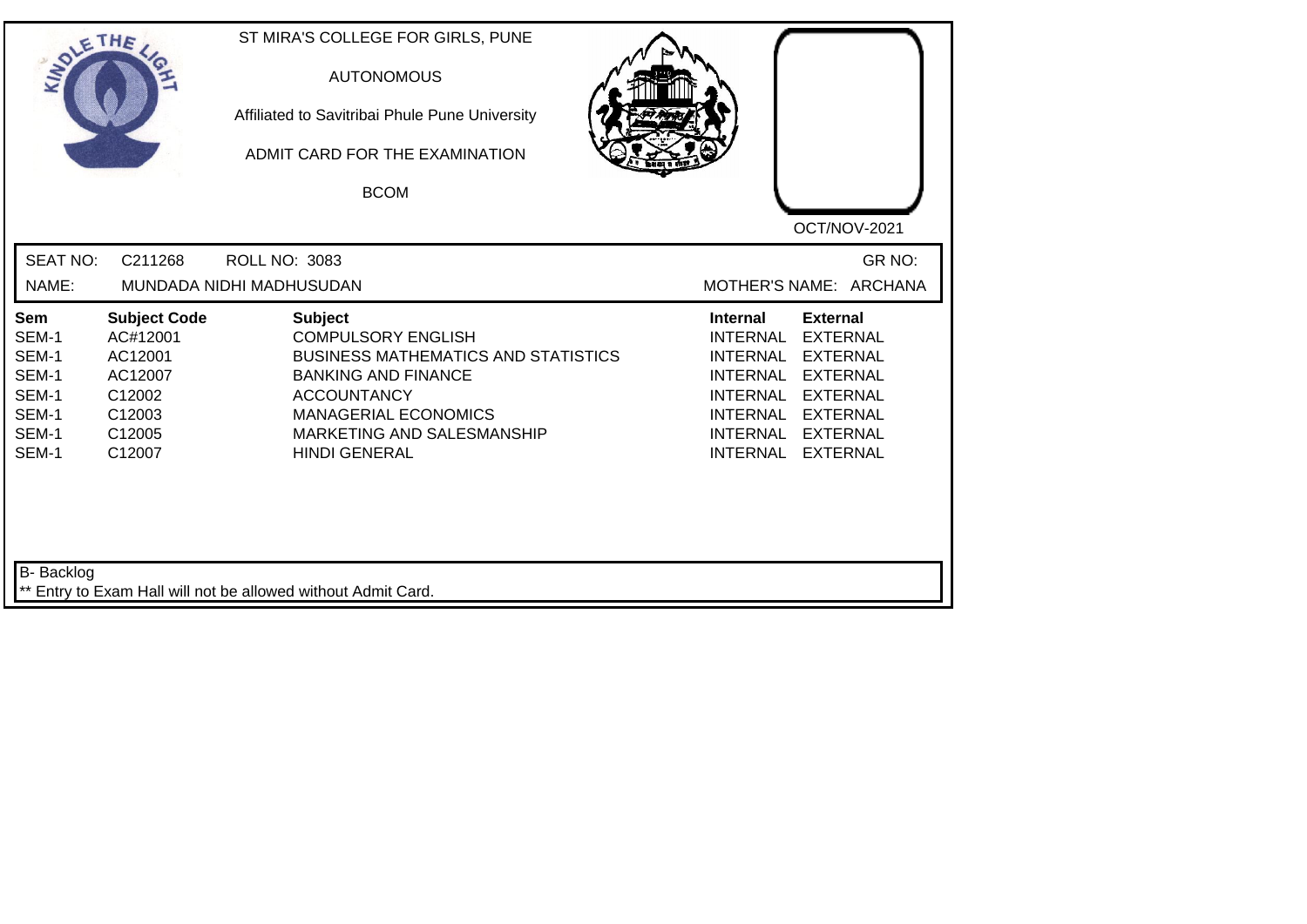| SOLE THE                                                           |                                                                                               | ST MIRA'S COLLEGE FOR GIRLS, PUNE<br><b>AUTONOMOUS</b><br>Affiliated to Savitribai Phule Pune University<br>ADMIT CARD FOR THE EXAMINATION<br><b>BCOM</b>                                                                                | OCT/NOV-2021                                                                                                                                                                                                                                                                                                 |
|--------------------------------------------------------------------|-----------------------------------------------------------------------------------------------|------------------------------------------------------------------------------------------------------------------------------------------------------------------------------------------------------------------------------------------|--------------------------------------------------------------------------------------------------------------------------------------------------------------------------------------------------------------------------------------------------------------------------------------------------------------|
| <b>SEAT NO:</b><br>NAME:                                           | C211354<br>PALLA SANA ASHRAF                                                                  | <b>ROLL NO: 3084</b>                                                                                                                                                                                                                     | GR NO:<br><b>RESHMA</b><br><b>MOTHER'S NAME:</b>                                                                                                                                                                                                                                                             |
| Sem<br>SEM-1<br>SEM-1<br>SEM-1<br>SEM-1<br>SEM-1<br>SEM-1<br>SEM-1 | <b>Subject Code</b><br>AC#12001<br>AC12001<br>AC12009<br>C12002<br>C12003<br>C12005<br>C12007 | <b>Subject</b><br><b>COMPULSORY ENGLISH</b><br><b>BUSINESS MATHEMATICS AND STATISTICS</b><br><b>BUSINESS ENTREPRENEURSHIP</b><br><b>ACCOUNTANCY</b><br><b>MANAGERIAL ECONOMICS</b><br>MARKETING AND SALESMANSHIP<br><b>HINDI GENERAL</b> | <b>External</b><br><b>Internal</b><br><b>INTERNAL</b><br><b>EXTERNAL</b><br><b>INTERNAL</b><br><b>EXTERNAL</b><br><b>EXTERNAL</b><br><b>INTERNAL</b><br><b>INTERNAL</b><br><b>EXTERNAL</b><br><b>INTERNAL</b><br><b>EXTERNAL</b><br><b>INTERNAL</b><br><b>EXTERNAL</b><br><b>INTERNAL</b><br><b>EXTERNAL</b> |
| <b>B-</b> Backlog                                                  |                                                                                               | ** Entry to Exam Hall will not be allowed without Admit Card.                                                                                                                                                                            |                                                                                                                                                                                                                                                                                                              |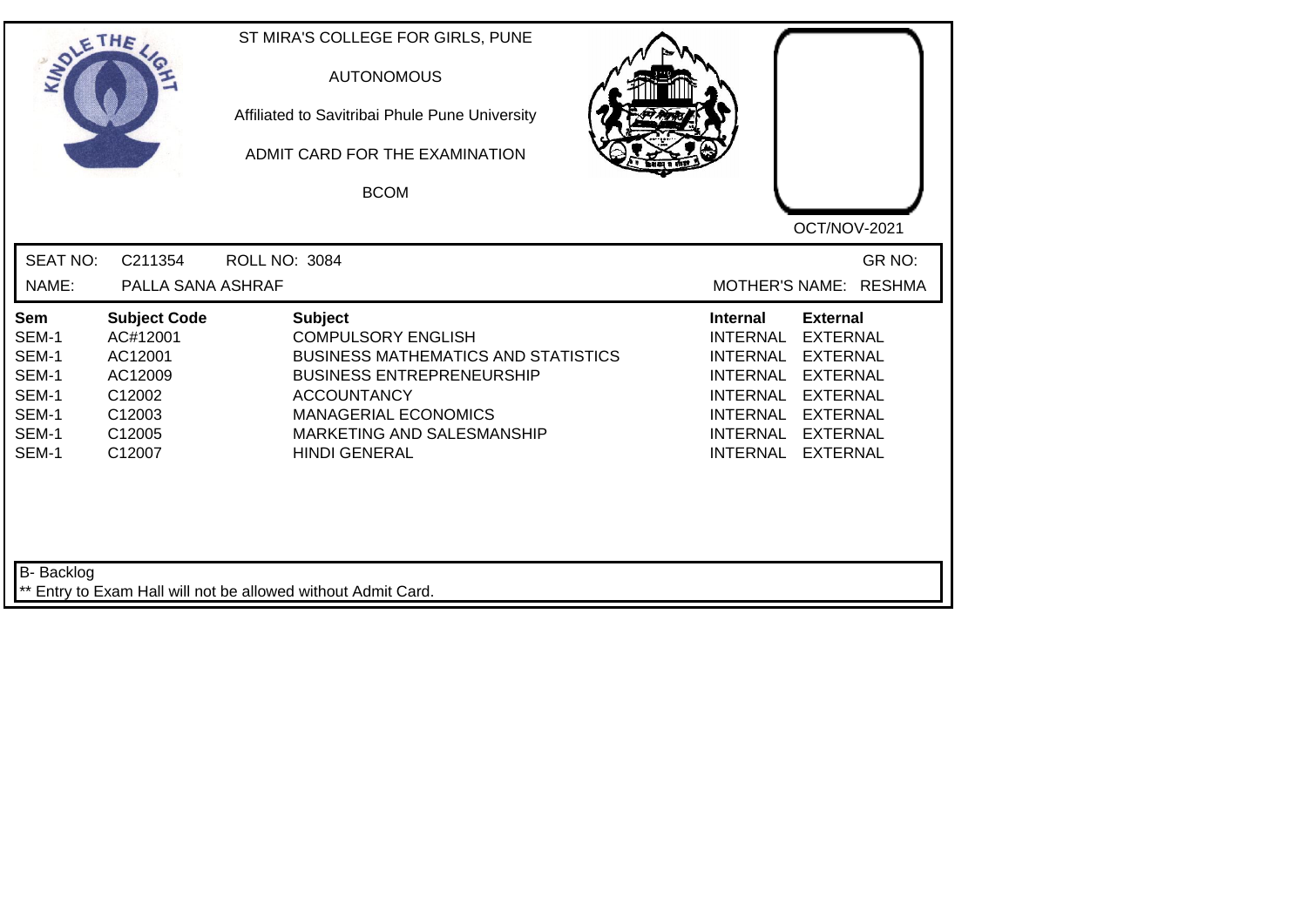| SOLE THE                                                                  |                                                                                                | ST MIRA'S COLLEGE FOR GIRLS, PUNE<br><b>AUTONOMOUS</b><br>Affiliated to Savitribai Phule Pune University<br>ADMIT CARD FOR THE EXAMINATION<br><b>BCOM</b>                                                                                  | OCT/NOV-2021                                                                                                                                                                                                                                                                                          |
|---------------------------------------------------------------------------|------------------------------------------------------------------------------------------------|--------------------------------------------------------------------------------------------------------------------------------------------------------------------------------------------------------------------------------------------|-------------------------------------------------------------------------------------------------------------------------------------------------------------------------------------------------------------------------------------------------------------------------------------------------------|
| <b>SEAT NO:</b><br>NAME:                                                  | C211168<br>NIHALANI EKTA MANOJ                                                                 | <b>ROLL NO: 3085</b>                                                                                                                                                                                                                       | GR NO:<br><b>MOTHER'S NAME:</b><br><b>BHANU</b>                                                                                                                                                                                                                                                       |
| <b>Sem</b><br>SEM-1<br>SEM-1<br>SEM-1<br>SEM-1<br>SEM-1<br>SEM-1<br>SEM-1 | <b>Subject Code</b><br>AC#12001<br>AC12001<br>AC12005<br>AC12009<br>C12002<br>C12003<br>C12009 | <b>Subject</b><br><b>COMPULSORY ENGLISH</b><br><b>BUSINESS MATHEMATICS AND STATISTICS</b><br><b>PSYCHOLOGY GENERAL</b><br><b>BUSINESS ENTREPRENEURSHIP</b><br><b>ACCOUNTANCY</b><br><b>MANAGERIAL ECONOMICS</b><br><b>OPTIONAL ENGLISH</b> | <b>External</b><br><b>Internal</b><br><b>EXTERNAL</b><br><b>INTERNAL</b><br><b>INTERNAL</b><br><b>EXTERNAL</b><br>INTERNAL<br><b>EXTERNAL</b><br><b>INTERNAL</b><br><b>EXTERNAL</b><br><b>INTERNAL</b><br><b>EXTERNAL</b><br><b>INTERNAL</b><br><b>EXTERNAL</b><br><b>INTERNAL</b><br><b>EXTERNAL</b> |
| <b>B-</b> Backlog                                                         |                                                                                                | Entry to Exam Hall will not be allowed without Admit Card.                                                                                                                                                                                 |                                                                                                                                                                                                                                                                                                       |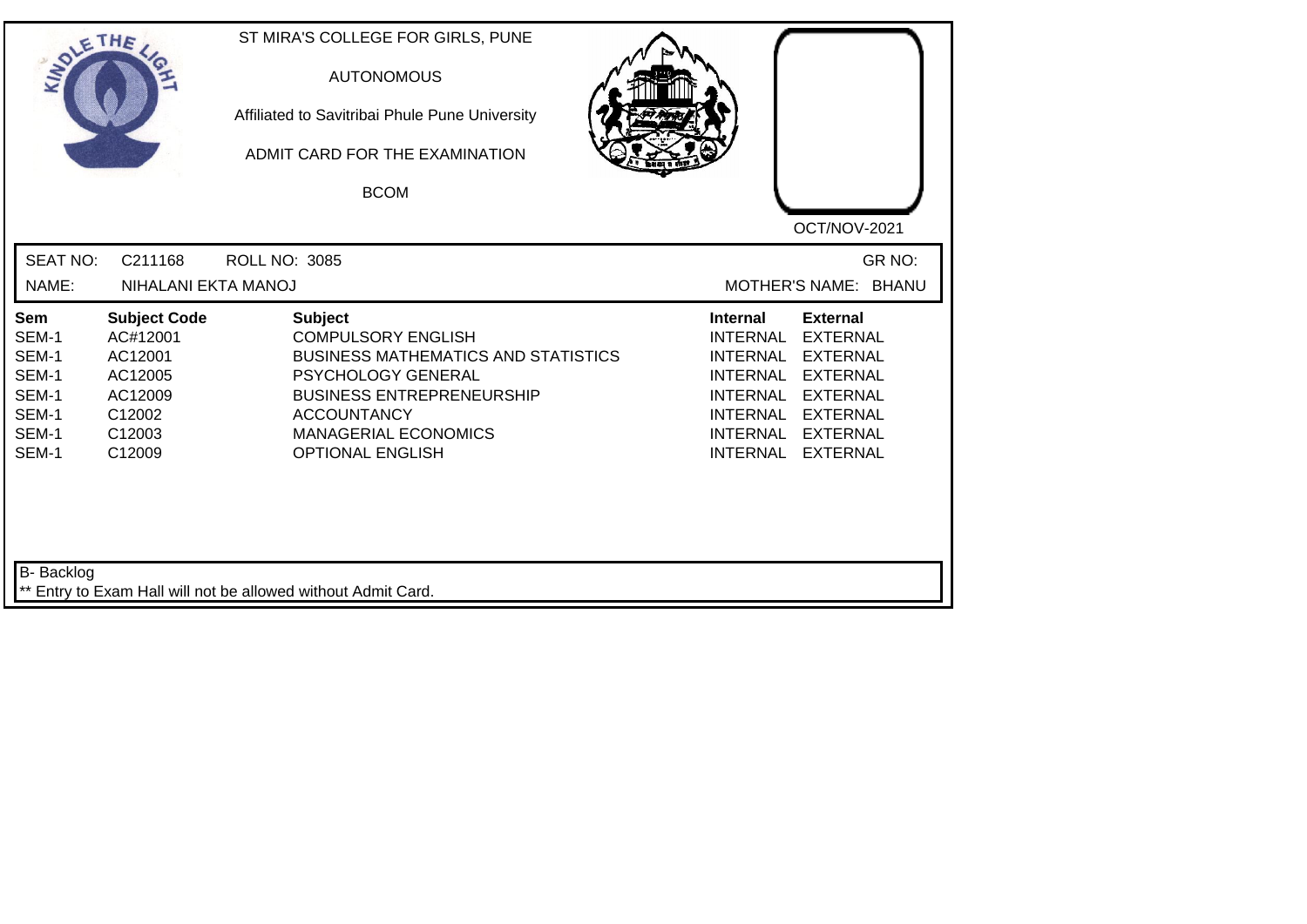| SOLE THE                                                           |                                                                                               | ST MIRA'S COLLEGE FOR GIRLS, PUNE<br><b>AUTONOMOUS</b><br>Affiliated to Savitribai Phule Pune University<br>ADMIT CARD FOR THE EXAMINATION<br><b>BCOM</b>                                                                             | OCT/NOV-2021                                                                                                                                                                                                                                                                                                 |
|--------------------------------------------------------------------|-----------------------------------------------------------------------------------------------|---------------------------------------------------------------------------------------------------------------------------------------------------------------------------------------------------------------------------------------|--------------------------------------------------------------------------------------------------------------------------------------------------------------------------------------------------------------------------------------------------------------------------------------------------------------|
| <b>SEAT NO:</b><br>NAME:                                           | C211225<br><b>MOON KUMARI</b>                                                                 | <b>ROLL NO: 3086</b>                                                                                                                                                                                                                  | GR NO:<br>MOTHER'S NAME: SHABANAM                                                                                                                                                                                                                                                                            |
| Sem<br>SEM-1<br>SEM-1<br>SEM-1<br>SEM-1<br>SEM-1<br>SEM-1<br>SEM-1 | <b>Subject Code</b><br>AC#12001<br>AC12001<br>AC12007<br>C12002<br>C12003<br>C12005<br>C12009 | <b>Subject</b><br><b>COMPULSORY ENGLISH</b><br><b>BUSINESS MATHEMATICS AND STATISTICS</b><br><b>BANKING AND FINANCE</b><br><b>ACCOUNTANCY</b><br><b>MANAGERIAL ECONOMICS</b><br>MARKETING AND SALESMANSHIP<br><b>OPTIONAL ENGLISH</b> | <b>External</b><br><b>Internal</b><br><b>INTERNAL</b><br><b>EXTERNAL</b><br><b>INTERNAL</b><br><b>EXTERNAL</b><br><b>INTERNAL</b><br><b>EXTERNAL</b><br><b>INTERNAL</b><br><b>EXTERNAL</b><br><b>INTERNAL</b><br><b>EXTERNAL</b><br><b>INTERNAL</b><br><b>EXTERNAL</b><br><b>INTERNAL</b><br><b>EXTERNAL</b> |
| <b>B-</b> Backlog                                                  |                                                                                               | ** Entry to Exam Hall will not be allowed without Admit Card.                                                                                                                                                                         |                                                                                                                                                                                                                                                                                                              |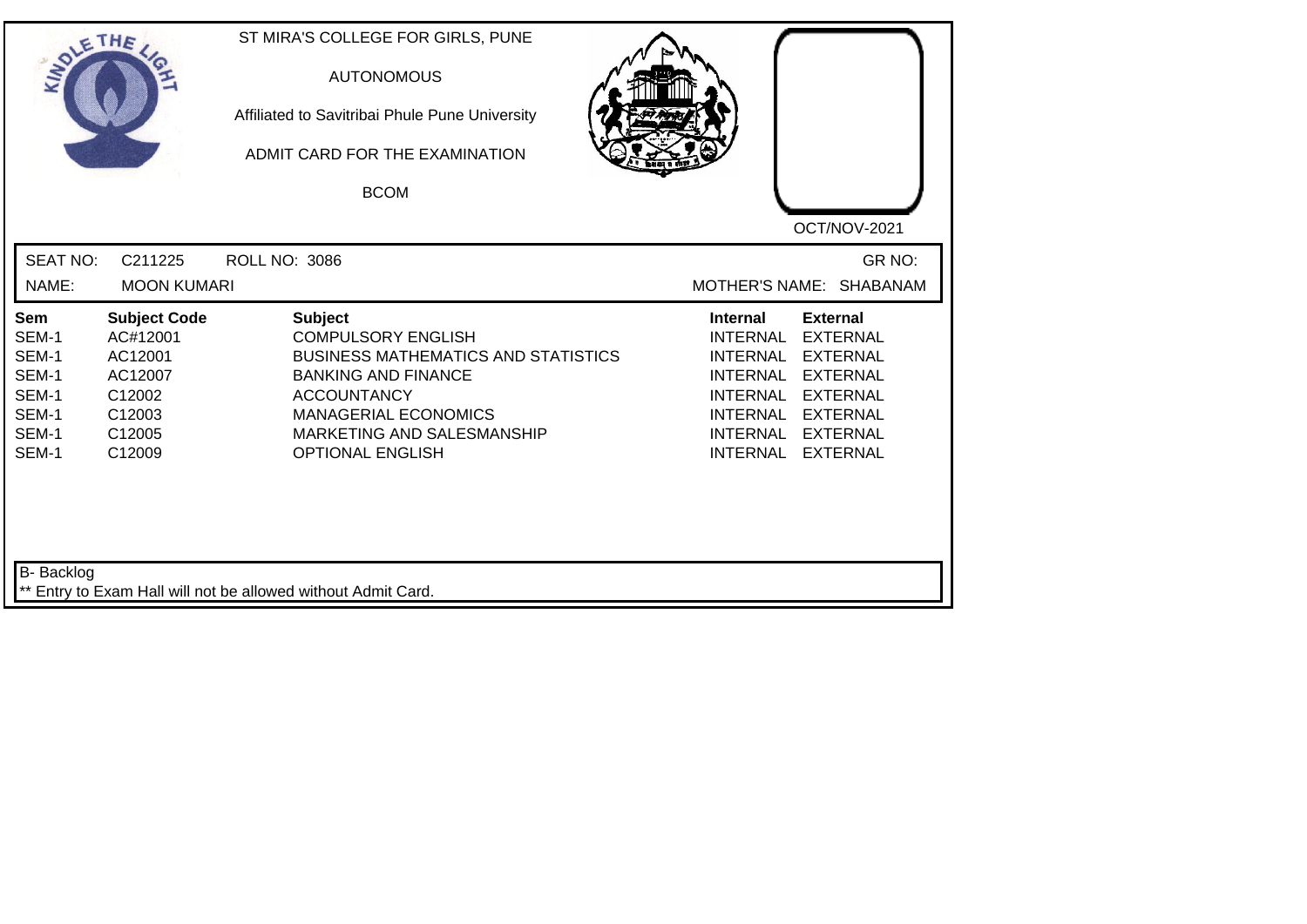| SOLETHE .                                                          |                                                                                               | ST MIRA'S COLLEGE FOR GIRLS, PUNE<br><b>AUTONOMOUS</b><br>Affiliated to Savitribai Phule Pune University<br>ADMIT CARD FOR THE EXAMINATION<br><b>BCOM</b>                                                                                | OCT/NOV-2021                                                                                                                                                                                                                                                                                                 |
|--------------------------------------------------------------------|-----------------------------------------------------------------------------------------------|------------------------------------------------------------------------------------------------------------------------------------------------------------------------------------------------------------------------------------------|--------------------------------------------------------------------------------------------------------------------------------------------------------------------------------------------------------------------------------------------------------------------------------------------------------------|
| <b>SEAT NO:</b><br>NAME:                                           | C211361<br><b>BHERE SANIKA SANJAY</b>                                                         | <b>ROLL NO: 3087</b>                                                                                                                                                                                                                     | GR NO:<br>MOTHER'S NAME: YOGITA                                                                                                                                                                                                                                                                              |
| Sem<br>SEM-1<br>SEM-1<br>SEM-1<br>SEM-1<br>SEM-1<br>SEM-1<br>SEM-1 | <b>Subject Code</b><br>AC#12001<br>AC12001<br>AC12008<br>C12002<br>C12003<br>C12005<br>C12008 | <b>Subject</b><br><b>COMPULSORY ENGLISH</b><br><b>BUSINESS MATHEMATICS AND STATISTICS</b><br><b>BUSINESS ADMINISTRATION</b><br><b>ACCOUNTANCY</b><br><b>MANAGERIAL ECONOMICS</b><br>MARKETING AND SALESMANSHIP<br><b>MARATHI GENERAL</b> | <b>Internal</b><br><b>External</b><br><b>INTERNAL</b><br><b>EXTERNAL</b><br><b>INTERNAL</b><br><b>EXTERNAL</b><br><b>INTERNAL</b><br><b>EXTERNAL</b><br><b>INTERNAL</b><br><b>EXTERNAL</b><br><b>INTERNAL</b><br><b>EXTERNAL</b><br><b>INTERNAL</b><br><b>EXTERNAL</b><br><b>INTERNAL</b><br><b>EXTERNAL</b> |
| <b>B-</b> Backlog                                                  |                                                                                               | ** Entry to Exam Hall will not be allowed without Admit Card.                                                                                                                                                                            |                                                                                                                                                                                                                                                                                                              |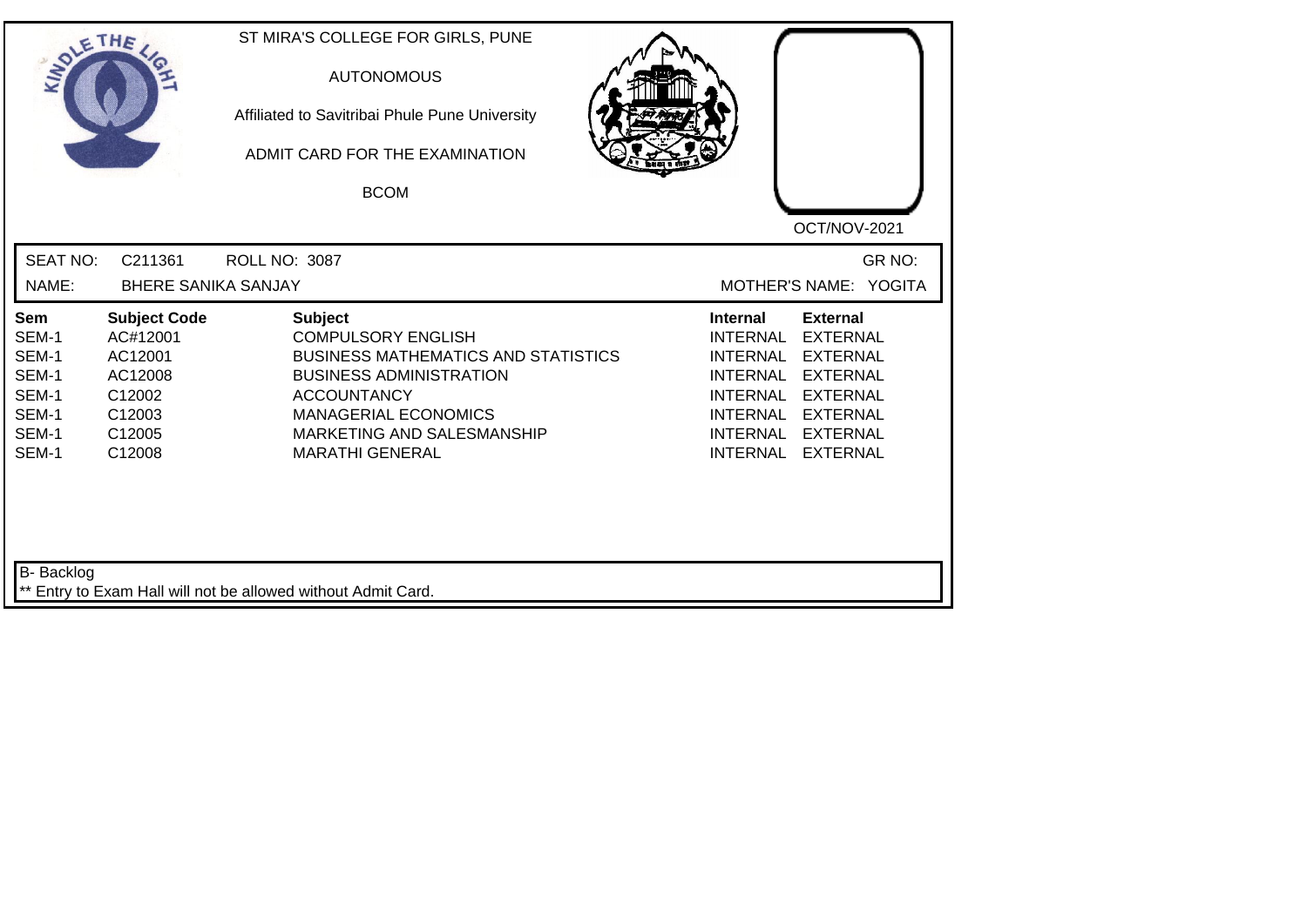| SOLE THE                                                                  |                                                                                               | ST MIRA'S COLLEGE FOR GIRLS, PUNE<br><b>AUTONOMOUS</b><br>Affiliated to Savitribai Phule Pune University<br>ADMIT CARD FOR THE EXAMINATION<br><b>BCOM</b>                                                                                   | OCT/NOV-2021                                                                                                                                                                                                                                                                                                 |
|---------------------------------------------------------------------------|-----------------------------------------------------------------------------------------------|---------------------------------------------------------------------------------------------------------------------------------------------------------------------------------------------------------------------------------------------|--------------------------------------------------------------------------------------------------------------------------------------------------------------------------------------------------------------------------------------------------------------------------------------------------------------|
| <b>SEAT NO:</b><br>NAME:                                                  | C211233                                                                                       | <b>ROLL NO: 3088</b><br>KARLE MADHURI MEGHRAJ                                                                                                                                                                                               | GR NO:<br>MOTHER'S NAME: SUREKHA                                                                                                                                                                                                                                                                             |
| <b>Sem</b><br>SEM-1<br>SEM-1<br>SEM-1<br>SEM-1<br>SEM-1<br>SEM-1<br>SEM-1 | <b>Subject Code</b><br>AC#12001<br>AC12001<br>AC12009<br>C12002<br>C12003<br>C12005<br>C12009 | <b>Subject</b><br><b>COMPULSORY ENGLISH</b><br><b>BUSINESS MATHEMATICS AND STATISTICS</b><br><b>BUSINESS ENTREPRENEURSHIP</b><br><b>ACCOUNTANCY</b><br><b>MANAGERIAL ECONOMICS</b><br>MARKETING AND SALESMANSHIP<br><b>OPTIONAL ENGLISH</b> | <b>External</b><br><b>Internal</b><br><b>INTERNAL</b><br><b>EXTERNAL</b><br><b>INTERNAL</b><br><b>EXTERNAL</b><br><b>INTERNAL</b><br><b>EXTERNAL</b><br><b>INTERNAL</b><br><b>EXTERNAL</b><br><b>INTERNAL</b><br><b>EXTERNAL</b><br><b>INTERNAL</b><br><b>EXTERNAL</b><br><b>INTERNAL</b><br><b>EXTERNAL</b> |
| B- Backlog                                                                |                                                                                               | ** Entry to Exam Hall will not be allowed without Admit Card.                                                                                                                                                                               |                                                                                                                                                                                                                                                                                                              |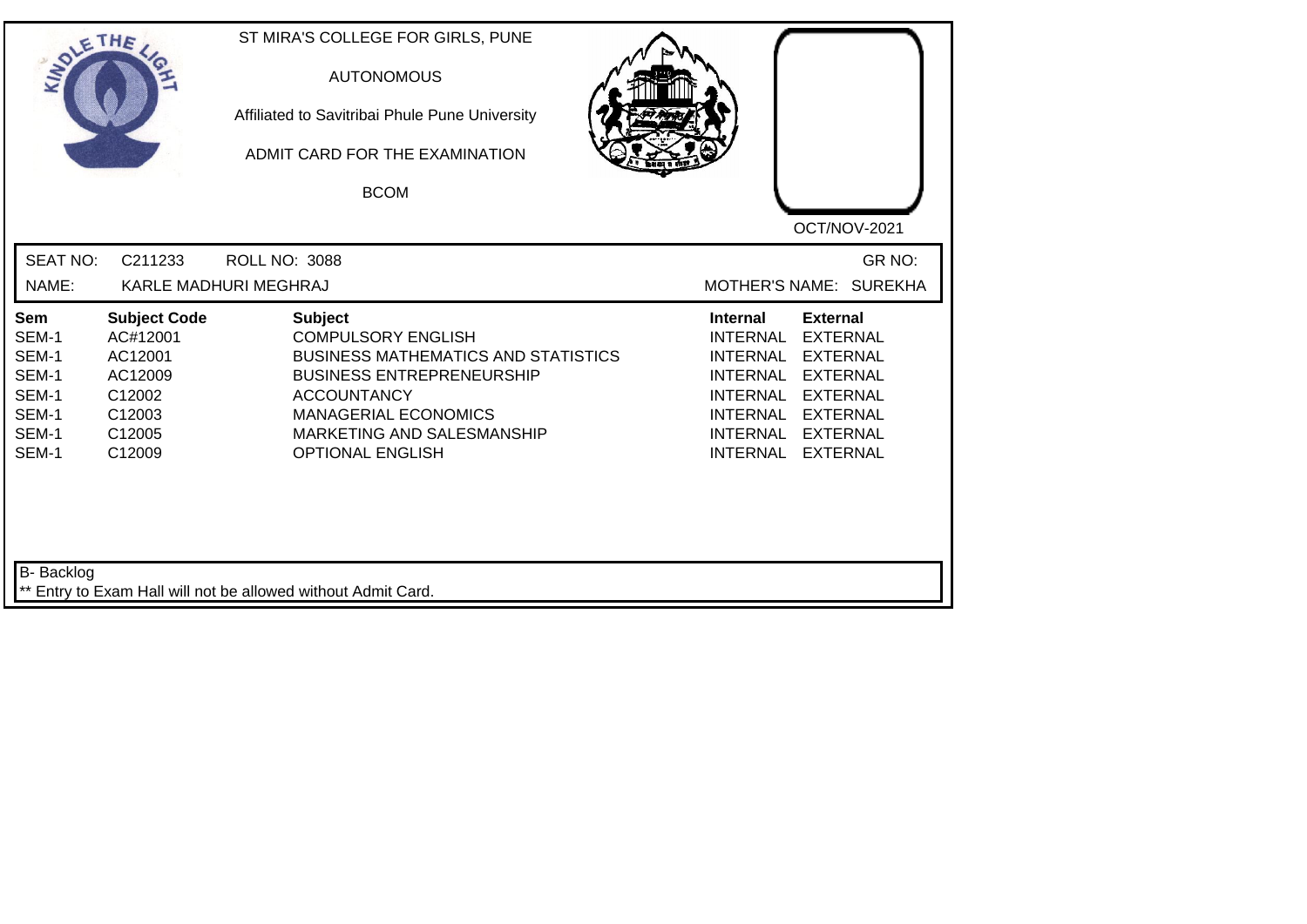| SOLE THE                                                                  |                                                                                               | ST MIRA'S COLLEGE FOR GIRLS, PUNE<br><b>AUTONOMOUS</b><br>Affiliated to Savitribai Phule Pune University<br>ADMIT CARD FOR THE EXAMINATION<br><b>BCOM</b>                                                                                | OCT/NOV-2021                                                                                                                                                                                                                                                                                                 |
|---------------------------------------------------------------------------|-----------------------------------------------------------------------------------------------|------------------------------------------------------------------------------------------------------------------------------------------------------------------------------------------------------------------------------------------|--------------------------------------------------------------------------------------------------------------------------------------------------------------------------------------------------------------------------------------------------------------------------------------------------------------|
| <b>SEAT NO:</b><br>NAME:                                                  | C211324                                                                                       | <b>ROLL NO: 3089</b><br>ANKITA RAVINDRA PHADTARE                                                                                                                                                                                         | GR NO:<br>MOTHER'S NAME: VAISHALI                                                                                                                                                                                                                                                                            |
| <b>Sem</b><br>SEM-1<br>SEM-1<br>SEM-1<br>SEM-1<br>SEM-1<br>SEM-1<br>SEM-1 | <b>Subject Code</b><br>AC#12001<br>AC12001<br>AC12008<br>C12002<br>C12003<br>C12005<br>C12008 | <b>Subject</b><br><b>COMPULSORY ENGLISH</b><br><b>BUSINESS MATHEMATICS AND STATISTICS</b><br><b>BUSINESS ADMINISTRATION</b><br><b>ACCOUNTANCY</b><br><b>MANAGERIAL ECONOMICS</b><br>MARKETING AND SALESMANSHIP<br><b>MARATHI GENERAL</b> | <b>External</b><br><b>Internal</b><br><b>INTERNAL</b><br><b>EXTERNAL</b><br><b>INTERNAL</b><br><b>EXTERNAL</b><br><b>INTERNAL</b><br><b>EXTERNAL</b><br><b>INTERNAL</b><br><b>EXTERNAL</b><br><b>INTERNAL</b><br><b>EXTERNAL</b><br><b>INTERNAL</b><br><b>EXTERNAL</b><br><b>INTERNAL</b><br><b>EXTERNAL</b> |
| B- Backlog                                                                |                                                                                               | ** Entry to Exam Hall will not be allowed without Admit Card.                                                                                                                                                                            |                                                                                                                                                                                                                                                                                                              |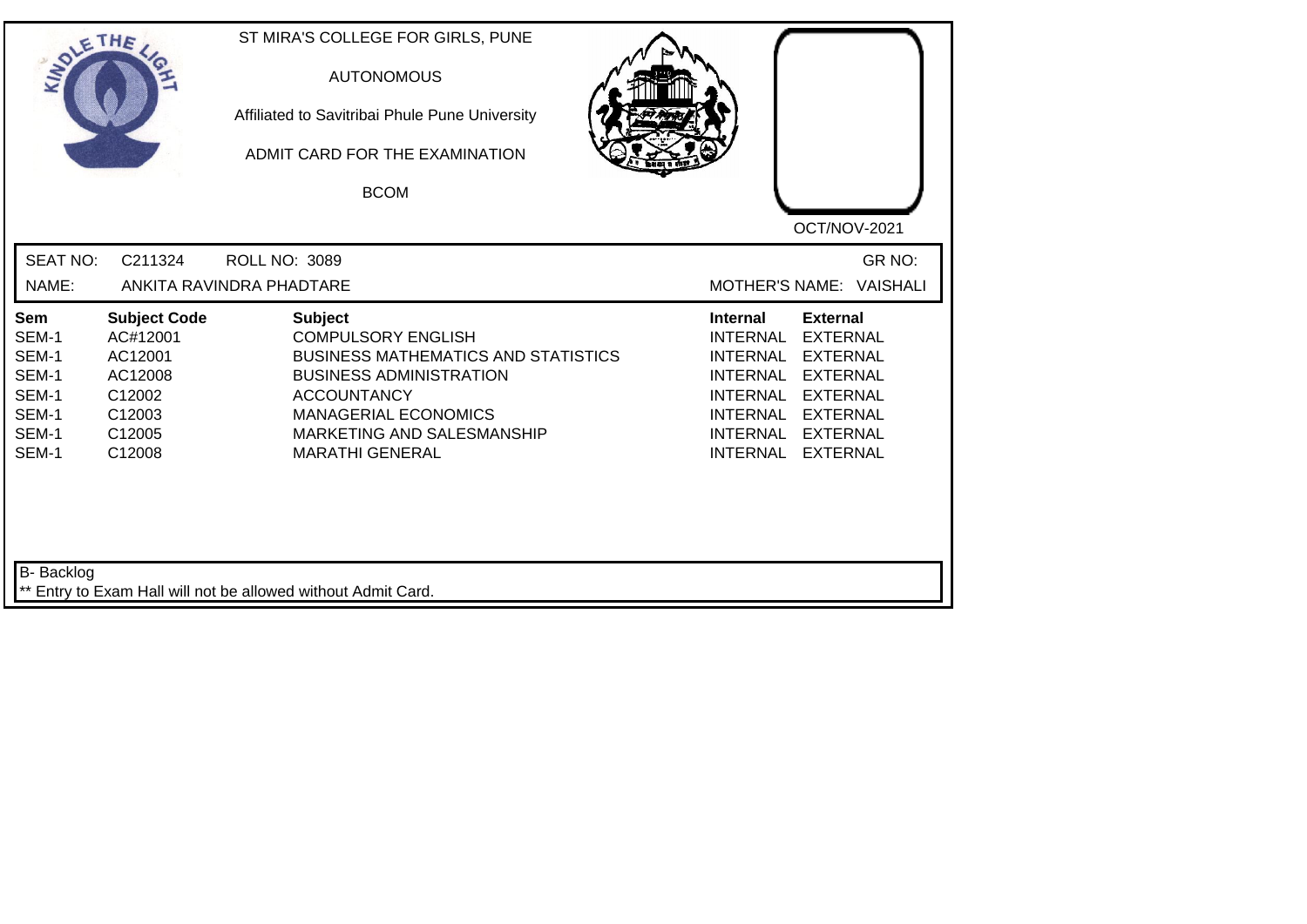| SOLETHE .                                                          |                                                                                               | ST MIRA'S COLLEGE FOR GIRLS, PUNE<br><b>AUTONOMOUS</b><br>Affiliated to Savitribai Phule Pune University<br>ADMIT CARD FOR THE EXAMINATION<br><b>BCOM</b>                                                                             | OCT/NOV-2021                                                                                                                                                                                                                                                                                                 |
|--------------------------------------------------------------------|-----------------------------------------------------------------------------------------------|---------------------------------------------------------------------------------------------------------------------------------------------------------------------------------------------------------------------------------------|--------------------------------------------------------------------------------------------------------------------------------------------------------------------------------------------------------------------------------------------------------------------------------------------------------------|
| <b>SEAT NO:</b><br>NAME:                                           | C211176                                                                                       | <b>ROLL NO: 3090</b><br>KALWANE GAYATRI NARAYAN                                                                                                                                                                                       | GR NO:<br>MOTHER'S NAME: MAYA                                                                                                                                                                                                                                                                                |
| Sem<br>SEM-1<br>SEM-1<br>SEM-1<br>SEM-1<br>SEM-1<br>SEM-1<br>SEM-1 | <b>Subject Code</b><br>AC#12001<br>AC12001<br>AC12007<br>C12002<br>C12003<br>C12005<br>C12009 | <b>Subject</b><br><b>COMPULSORY ENGLISH</b><br><b>BUSINESS MATHEMATICS AND STATISTICS</b><br><b>BANKING AND FINANCE</b><br><b>ACCOUNTANCY</b><br><b>MANAGERIAL ECONOMICS</b><br>MARKETING AND SALESMANSHIP<br><b>OPTIONAL ENGLISH</b> | <b>Internal</b><br><b>External</b><br><b>INTERNAL</b><br><b>EXTERNAL</b><br><b>INTERNAL</b><br><b>EXTERNAL</b><br><b>INTERNAL</b><br><b>EXTERNAL</b><br><b>INTERNAL</b><br><b>EXTERNAL</b><br><b>INTERNAL</b><br><b>EXTERNAL</b><br><b>INTERNAL</b><br><b>EXTERNAL</b><br><b>INTERNAL</b><br><b>EXTERNAL</b> |
| <b>B-</b> Backlog                                                  |                                                                                               | ** Entry to Exam Hall will not be allowed without Admit Card.                                                                                                                                                                         |                                                                                                                                                                                                                                                                                                              |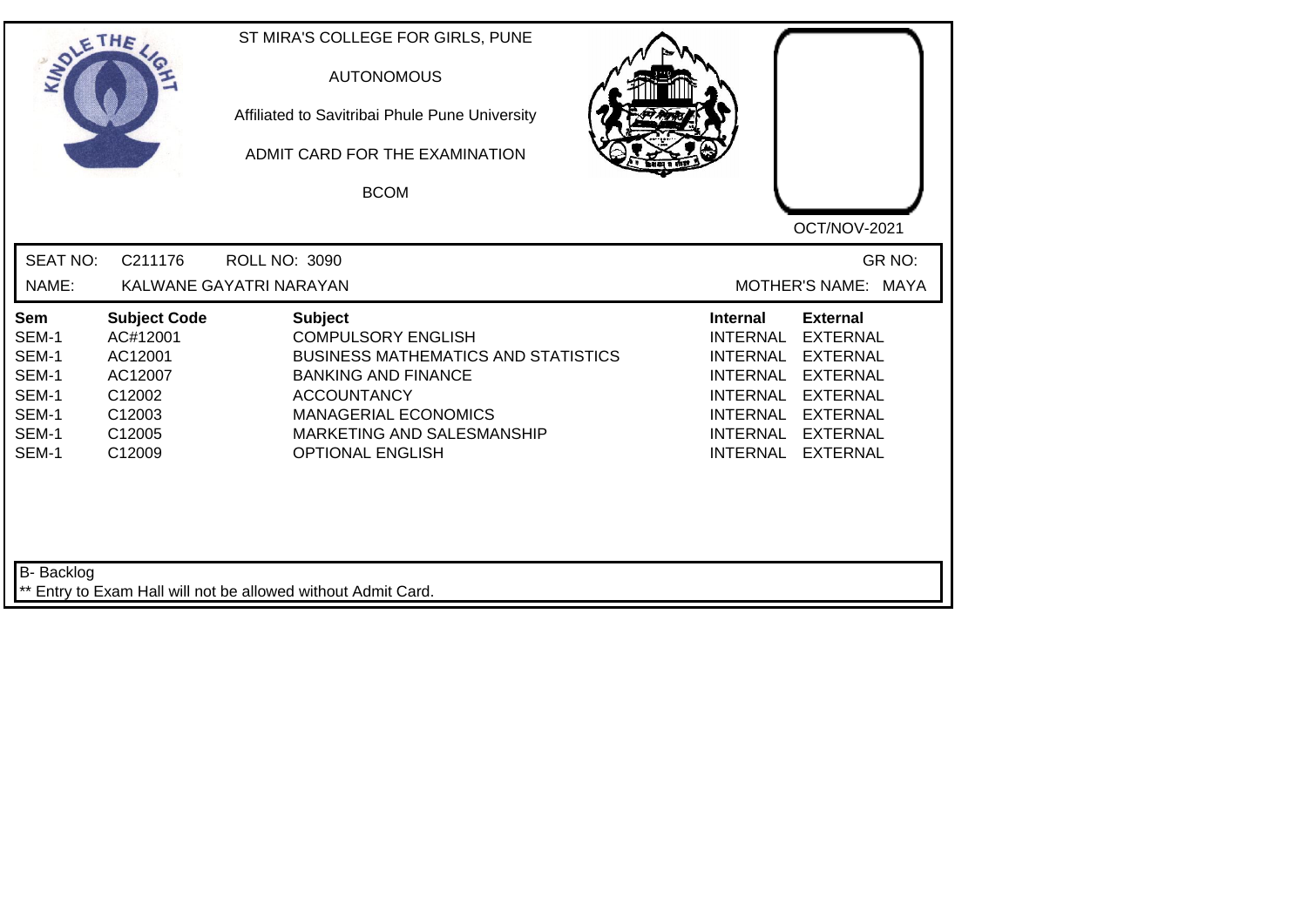| <b>SOLETHE</b>                                                     |                                                                                               | ST MIRA'S COLLEGE FOR GIRLS, PUNE<br><b>AUTONOMOUS</b><br>Affiliated to Savitribai Phule Pune University<br>ADMIT CARD FOR THE EXAMINATION<br><b>BCOM</b>                                                                                 | OCT/NOV-2021                                                                                                                                                                                                                                                                                                 |
|--------------------------------------------------------------------|-----------------------------------------------------------------------------------------------|-------------------------------------------------------------------------------------------------------------------------------------------------------------------------------------------------------------------------------------------|--------------------------------------------------------------------------------------------------------------------------------------------------------------------------------------------------------------------------------------------------------------------------------------------------------------|
| <b>SEAT NO:</b><br>NAME:                                           | C211314<br>PATEL RAMEESA ALTAF                                                                | <b>ROLL NO: 3091</b>                                                                                                                                                                                                                      | GR NO:<br>MOTHER'S NAME: KAUSAR PATEL                                                                                                                                                                                                                                                                        |
| Sem<br>SEM-1<br>SEM-1<br>SEM-1<br>SEM-1<br>SEM-1<br>SEM-1<br>SEM-1 | <b>Subject Code</b><br>AC#12001<br>AC12001<br>AC12008<br>C12002<br>C12003<br>C12005<br>C12009 | <b>Subject</b><br><b>COMPULSORY ENGLISH</b><br><b>BUSINESS MATHEMATICS AND STATISTICS</b><br><b>BUSINESS ADMINISTRATION</b><br><b>ACCOUNTANCY</b><br><b>MANAGERIAL ECONOMICS</b><br>MARKETING AND SALESMANSHIP<br><b>OPTIONAL ENGLISH</b> | <b>External</b><br><b>Internal</b><br><b>INTERNAL</b><br><b>EXTERNAL</b><br><b>INTERNAL</b><br><b>EXTERNAL</b><br><b>INTERNAL</b><br><b>EXTERNAL</b><br><b>EXTERNAL</b><br><b>INTERNAL</b><br><b>INTERNAL</b><br><b>EXTERNAL</b><br><b>INTERNAL</b><br><b>EXTERNAL</b><br><b>INTERNAL</b><br><b>EXTERNAL</b> |
| <b>B-</b> Backlog                                                  |                                                                                               | ** Entry to Exam Hall will not be allowed without Admit Card.                                                                                                                                                                             |                                                                                                                                                                                                                                                                                                              |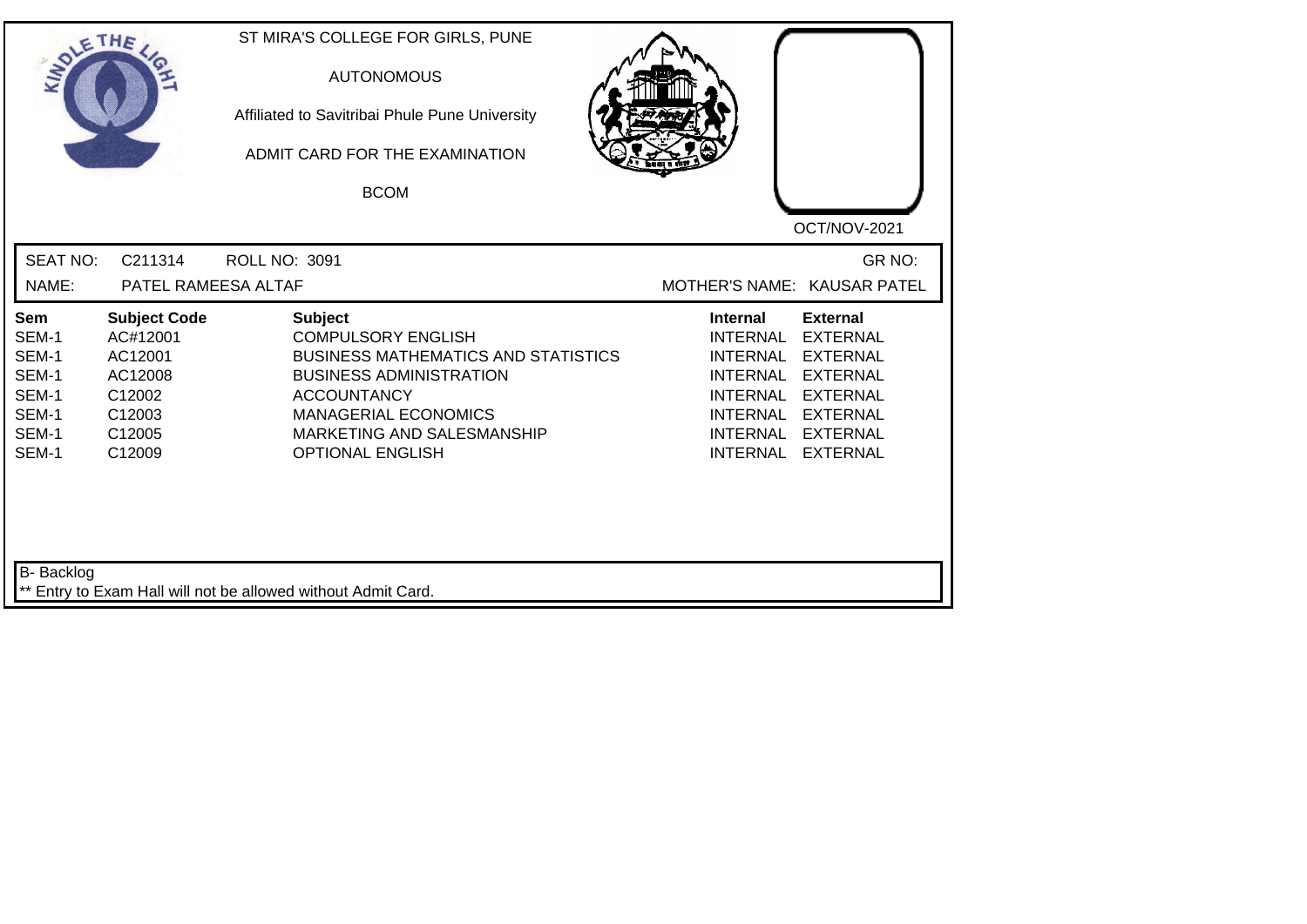| SOLETHE .                                                          |                                                                                               | ST MIRA'S COLLEGE FOR GIRLS, PUNE<br><b>AUTONOMOUS</b><br>Affiliated to Savitribai Phule Pune University<br>ADMIT CARD FOR THE EXAMINATION<br><b>BCOM</b>                                                                             | OCT/NOV-2021                                                                                                                                                                                                                                                                            |
|--------------------------------------------------------------------|-----------------------------------------------------------------------------------------------|---------------------------------------------------------------------------------------------------------------------------------------------------------------------------------------------------------------------------------------|-----------------------------------------------------------------------------------------------------------------------------------------------------------------------------------------------------------------------------------------------------------------------------------------|
| <b>SEAT NO:</b><br>NAME:                                           | C211236<br><b>SHAIKH MAHEK SHAKIL</b>                                                         | <b>ROLL NO: 3092</b>                                                                                                                                                                                                                  | GR NO:<br><b>MOTHER'S NAME:</b><br><b>MADINA</b>                                                                                                                                                                                                                                        |
| Sem<br>SEM-1<br>SEM-1<br>SEM-1<br>SEM-1<br>SEM-1<br>SEM-1<br>SEM-1 | <b>Subject Code</b><br>AC#12001<br>AC12001<br>AC12007<br>C12002<br>C12003<br>C12005<br>C12009 | <b>Subject</b><br><b>COMPULSORY ENGLISH</b><br><b>BUSINESS MATHEMATICS AND STATISTICS</b><br><b>BANKING AND FINANCE</b><br><b>ACCOUNTANCY</b><br><b>MANAGERIAL ECONOMICS</b><br>MARKETING AND SALESMANSHIP<br><b>OPTIONAL ENGLISH</b> | <b>External</b><br><b>Internal</b><br><b>INTERNAL</b><br><b>EXTERNAL</b><br><b>INTERNAL</b><br><b>EXTERNAL</b><br><b>INTERNAL</b><br><b>EXTERNAL</b><br><b>INTERNAL</b><br><b>EXTERNAL</b><br>INTERNAL<br><b>EXTERNAL</b><br>INTERNAL<br><b>EXTERNAL</b><br>INTERNAL<br><b>EXTERNAL</b> |
| <b>B-</b> Backlog                                                  |                                                                                               | ** Entry to Exam Hall will not be allowed without Admit Card.                                                                                                                                                                         |                                                                                                                                                                                                                                                                                         |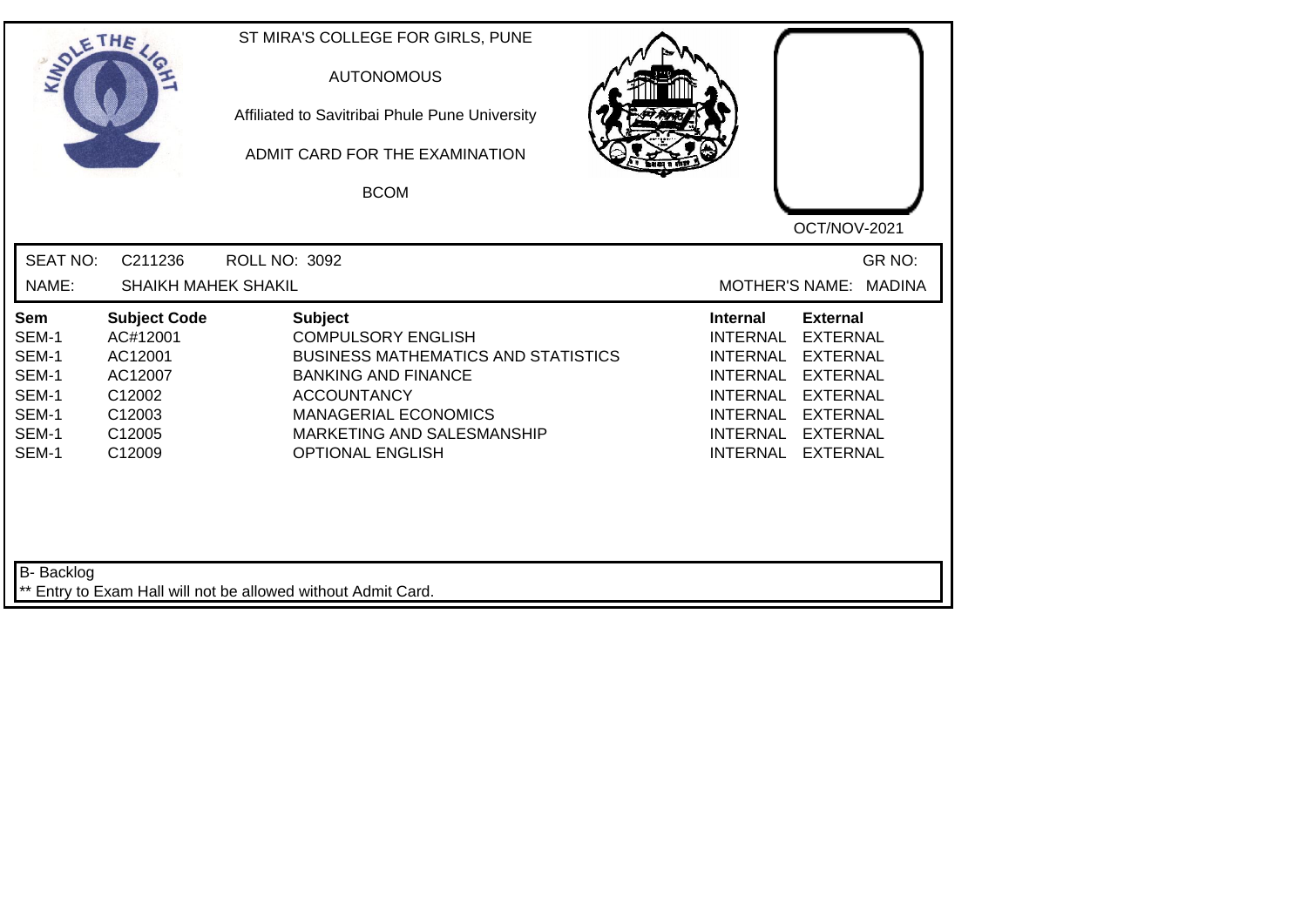| SOLETHE ,                                                                        |                                                                                               | ST MIRA'S COLLEGE FOR GIRLS, PUNE<br><b>AUTONOMOUS</b><br>Affiliated to Savitribai Phule Pune University<br>ADMIT CARD FOR THE EXAMINATION<br><b>BCOM</b>                                                                          |                                                                                                                                        | OCT/NOV-2021                                                                                                                                         |
|----------------------------------------------------------------------------------|-----------------------------------------------------------------------------------------------|------------------------------------------------------------------------------------------------------------------------------------------------------------------------------------------------------------------------------------|----------------------------------------------------------------------------------------------------------------------------------------|------------------------------------------------------------------------------------------------------------------------------------------------------|
| <b>SEAT NO:</b><br>NAME:                                                         | C211144                                                                                       | <b>ROLL NO: 3093</b><br>RAJPUROHIT BHARATI BAHADUR SINGH                                                                                                                                                                           | MOTHER'S NAME: KAUSHALYADEVI                                                                                                           | GR NO:                                                                                                                                               |
| Sem<br>SEM-1<br>SEM-1<br>SEM-1<br>SEM-1<br>SEM-1<br>SEM-1<br>SEM-1<br>B- Backlog | <b>Subject Code</b><br>AC#12001<br>AC12001<br>AC12007<br>C12002<br>C12003<br>C12005<br>C12007 | <b>Subject</b><br><b>COMPULSORY ENGLISH</b><br><b>BUSINESS MATHEMATICS AND STATISTICS</b><br><b>BANKING AND FINANCE</b><br><b>ACCOUNTANCY</b><br><b>MANAGERIAL ECONOMICS</b><br>MARKETING AND SALESMANSHIP<br><b>HINDI GENERAL</b> | <b>Internal</b><br><b>INTERNAL</b><br>INTERNAL<br><b>INTERNAL</b><br>INTERNAL<br><b>INTERNAL</b><br><b>INTERNAL</b><br><b>INTERNAL</b> | <b>External</b><br><b>EXTERNAL</b><br><b>EXTERNAL</b><br><b>EXTERNAL</b><br><b>EXTERNAL</b><br><b>EXTERNAL</b><br><b>EXTERNAL</b><br><b>EXTERNAL</b> |
|                                                                                  |                                                                                               | ** Entry to Exam Hall will not be allowed without Admit Card.                                                                                                                                                                      |                                                                                                                                        |                                                                                                                                                      |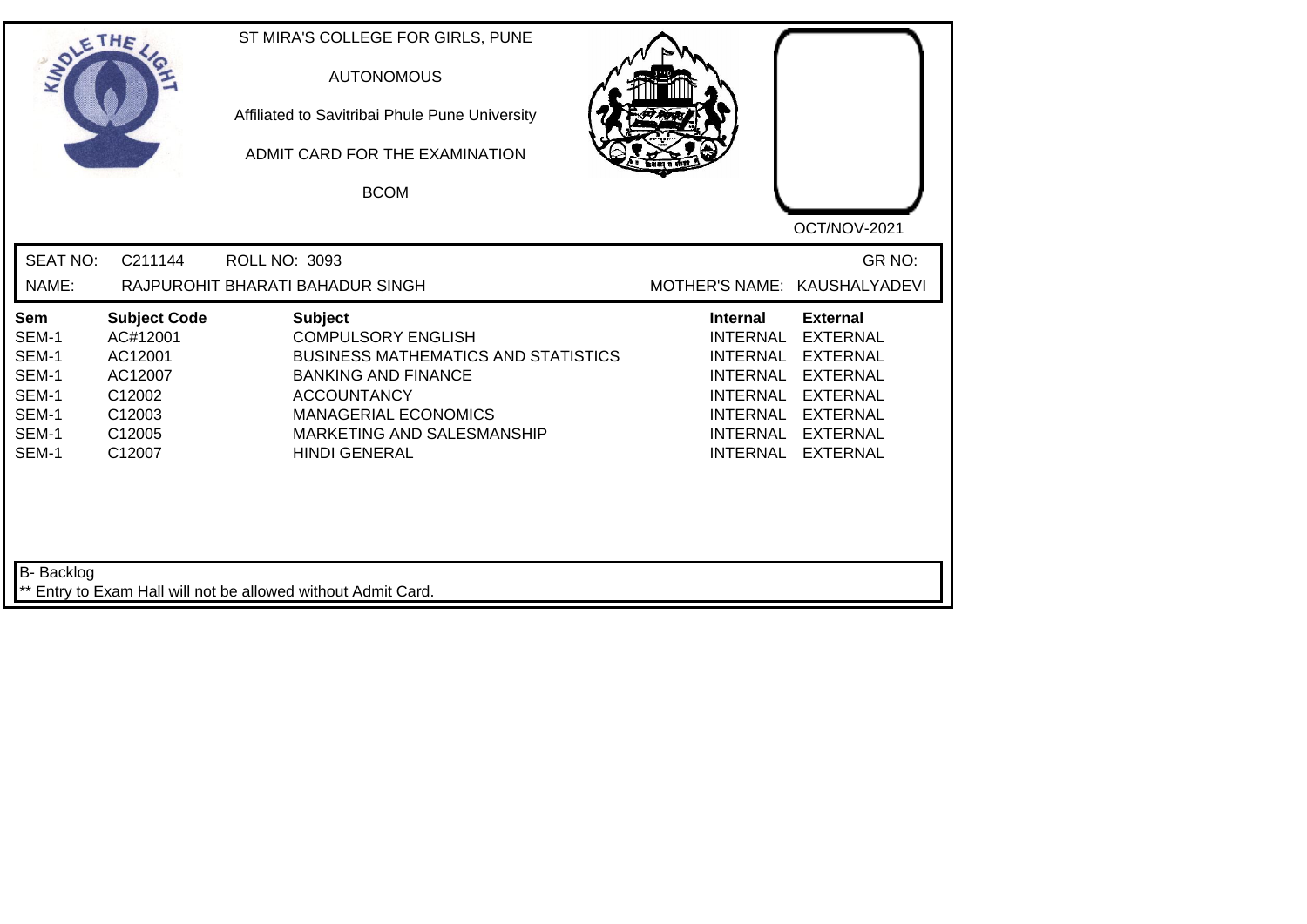| SOLETHE ,                                                          |                                                                                               | ST MIRA'S COLLEGE FOR GIRLS, PUNE<br><b>AUTONOMOUS</b><br>Affiliated to Savitribai Phule Pune University<br>ADMIT CARD FOR THE EXAMINATION<br><b>BCOM</b>                                                                                |                                                                                                                            | OCT/NOV-2021                                                                                                                                           |
|--------------------------------------------------------------------|-----------------------------------------------------------------------------------------------|------------------------------------------------------------------------------------------------------------------------------------------------------------------------------------------------------------------------------------------|----------------------------------------------------------------------------------------------------------------------------|--------------------------------------------------------------------------------------------------------------------------------------------------------|
| <b>SEAT NO:</b><br>NAME:                                           | C211139<br>PRIYA ARVIND PANDEY                                                                | <b>ROLL NO: 3094</b>                                                                                                                                                                                                                     |                                                                                                                            | GR NO:<br><b>MOTHER'S NAME:</b>                                                                                                                        |
| Sem<br>SEM-1<br>SEM-1<br>SEM-1<br>SEM-1<br>SEM-1<br>SEM-1<br>SEM-1 | <b>Subject Code</b><br>AC#12001<br>AC12001<br>AC12009<br>C12002<br>C12003<br>C12005<br>C12007 | <b>Subject</b><br><b>COMPULSORY ENGLISH</b><br><b>BUSINESS MATHEMATICS AND STATISTICS</b><br><b>BUSINESS ENTREPRENEURSHIP</b><br><b>ACCOUNTANCY</b><br><b>MANAGERIAL ECONOMICS</b><br>MARKETING AND SALESMANSHIP<br><b>HINDI GENERAL</b> | <b>Internal</b><br><b>INTERNAL</b><br><b>INTERNAL</b><br>INTERNAL<br><b>INTERNAL</b><br><b>INTERNAL</b><br><b>INTERNAL</b> | <b>External</b><br><b>EXTERNAL</b><br><b>EXTERNAL</b><br><b>EXTERNAL</b><br><b>EXTERNAL</b><br>INTERNAL EXTERNAL<br><b>EXTERNAL</b><br><b>EXTERNAL</b> |
| <b>B-</b> Backlog                                                  |                                                                                               | ** Entry to Exam Hall will not be allowed without Admit Card.                                                                                                                                                                            |                                                                                                                            |                                                                                                                                                        |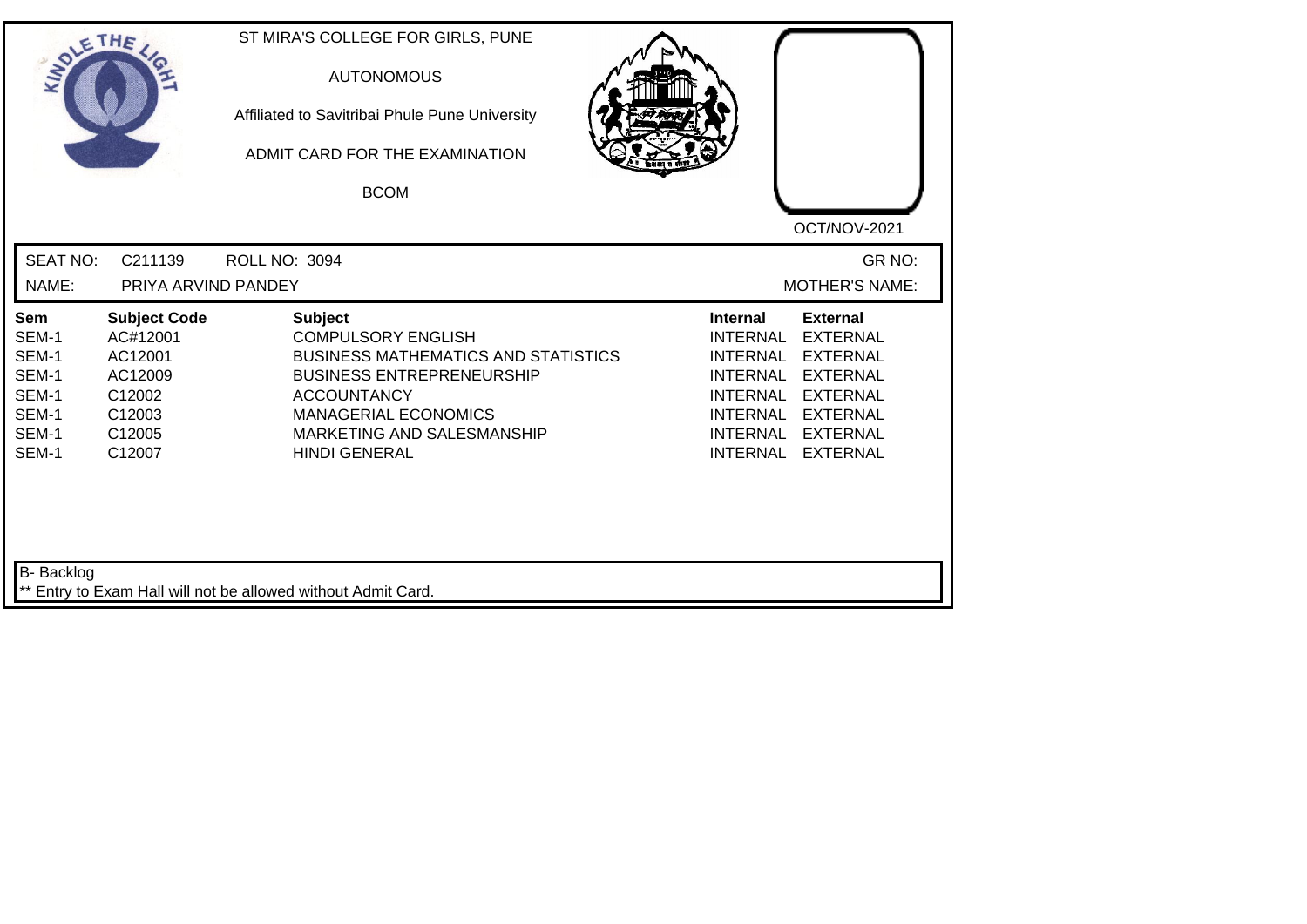| SOLETHE                                                            |                                                                                               | ST MIRA'S COLLEGE FOR GIRLS, PUNE<br><b>AUTONOMOUS</b><br>Affiliated to Savitribai Phule Pune University<br>ADMIT CARD FOR THE EXAMINATION<br><b>BCOM</b>                                                                          | OCT/NOV-2021                                                                                                                                                                                                                                                                            |
|--------------------------------------------------------------------|-----------------------------------------------------------------------------------------------|------------------------------------------------------------------------------------------------------------------------------------------------------------------------------------------------------------------------------------|-----------------------------------------------------------------------------------------------------------------------------------------------------------------------------------------------------------------------------------------------------------------------------------------|
| <b>SEAT NO:</b><br>NAME:                                           | C211328<br><b>BARETTO RIYA ESTAKEE</b>                                                        | <b>ROLL NO: 3095</b>                                                                                                                                                                                                               | GR NO:<br>MOTHER'S NAME: IVY                                                                                                                                                                                                                                                            |
| Sem<br>SEM-1<br>SEM-1<br>SEM-1<br>SEM-1<br>SEM-1<br>SEM-1<br>SEM-1 | <b>Subject Code</b><br>AC#12001<br>AC12001<br>AC12007<br>C12002<br>C12003<br>C12005<br>C12007 | <b>Subject</b><br><b>COMPULSORY ENGLISH</b><br><b>BUSINESS MATHEMATICS AND STATISTICS</b><br><b>BANKING AND FINANCE</b><br><b>ACCOUNTANCY</b><br><b>MANAGERIAL ECONOMICS</b><br>MARKETING AND SALESMANSHIP<br><b>HINDI GENERAL</b> | <b>External</b><br><b>Internal</b><br><b>INTERNAL</b><br><b>EXTERNAL</b><br><b>INTERNAL</b><br><b>EXTERNAL</b><br><b>INTERNAL</b><br><b>EXTERNAL</b><br><b>INTERNAL</b><br><b>EXTERNAL</b><br>INTERNAL<br><b>EXTERNAL</b><br>INTERNAL<br><b>EXTERNAL</b><br>INTERNAL<br><b>EXTERNAL</b> |
| <b>B-</b> Backlog                                                  |                                                                                               | ** Entry to Exam Hall will not be allowed without Admit Card.                                                                                                                                                                      |                                                                                                                                                                                                                                                                                         |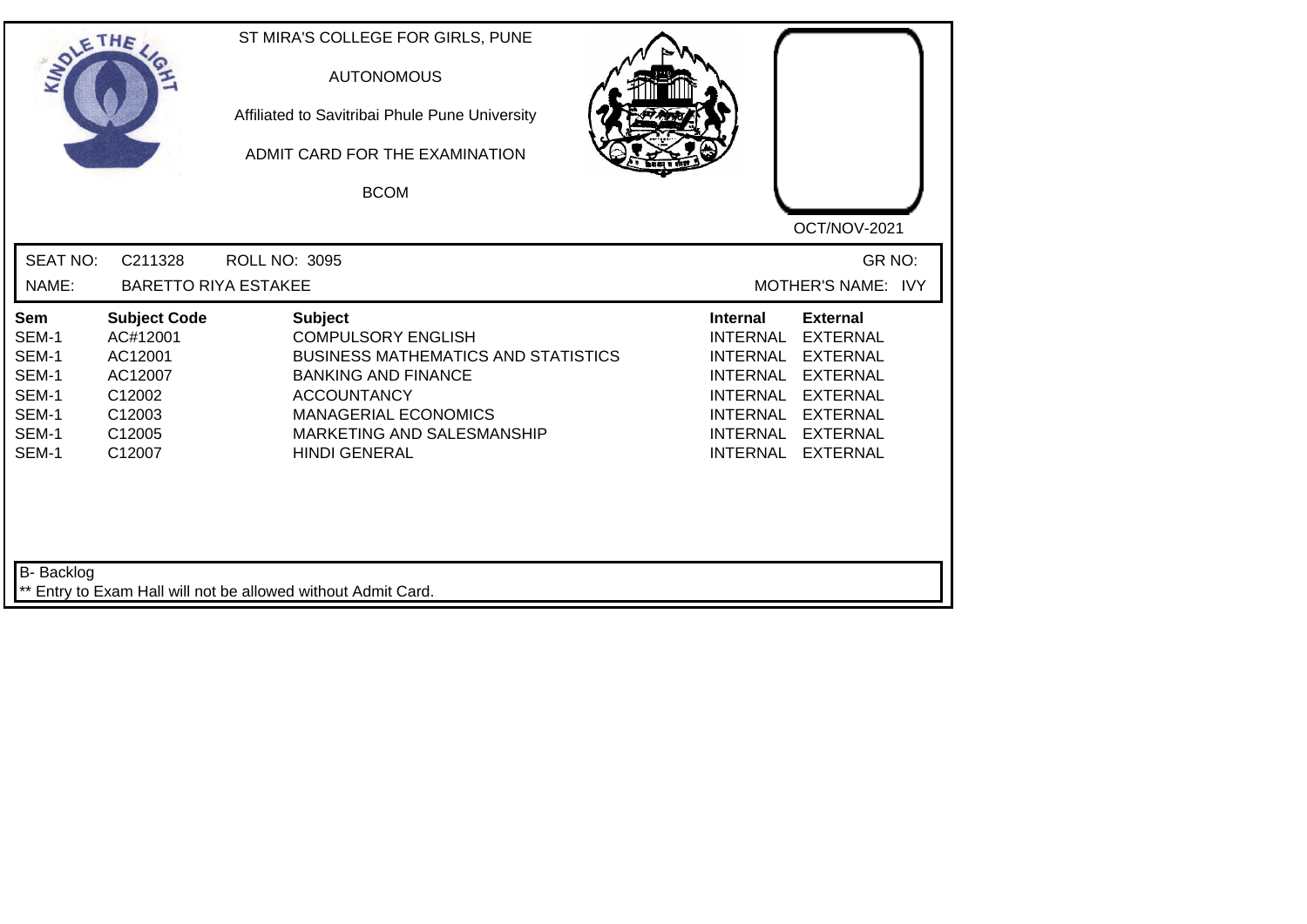| <b>SEAT NO:</b><br>C211340<br><b>ROLL NO: 3096</b><br>KHANDJODE SAKSHI BALKRUSHNA<br>NAME:<br><b>Subject Code</b><br><b>Subject</b><br><b>Sem</b><br>SEM-1<br>AC#12001<br><b>COMPULSORY ENGLISH</b>                                                                                                           | GR NO:                                                                                                                                                                                                                                                                                                |
|---------------------------------------------------------------------------------------------------------------------------------------------------------------------------------------------------------------------------------------------------------------------------------------------------------------|-------------------------------------------------------------------------------------------------------------------------------------------------------------------------------------------------------------------------------------------------------------------------------------------------------|
|                                                                                                                                                                                                                                                                                                               | MOTHER'S NAME: AARTI                                                                                                                                                                                                                                                                                  |
| SEM-1<br>AC12001<br><b>BUSINESS MATHEMATICS AND STATISTICS</b><br>SEM-1<br>AC12008<br><b>BUSINESS ADMINISTRATION</b><br>SEM-1<br>C12002<br><b>ACCOUNTANCY</b><br>SEM-1<br>C12003<br><b>MANAGERIAL ECONOMICS</b><br>SEM-1<br>C12005<br>MARKETING AND SALESMANSHIP<br>SEM-1<br>C12008<br><b>MARATHI GENERAL</b> | <b>Internal</b><br><b>External</b><br><b>INTERNAL</b><br><b>EXTERNAL</b><br><b>INTERNAL</b><br><b>EXTERNAL</b><br><b>INTERNAL</b><br><b>EXTERNAL</b><br><b>INTERNAL</b><br><b>EXTERNAL</b><br>INTERNAL<br><b>EXTERNAL</b><br><b>INTERNAL</b><br><b>EXTERNAL</b><br><b>INTERNAL</b><br><b>EXTERNAL</b> |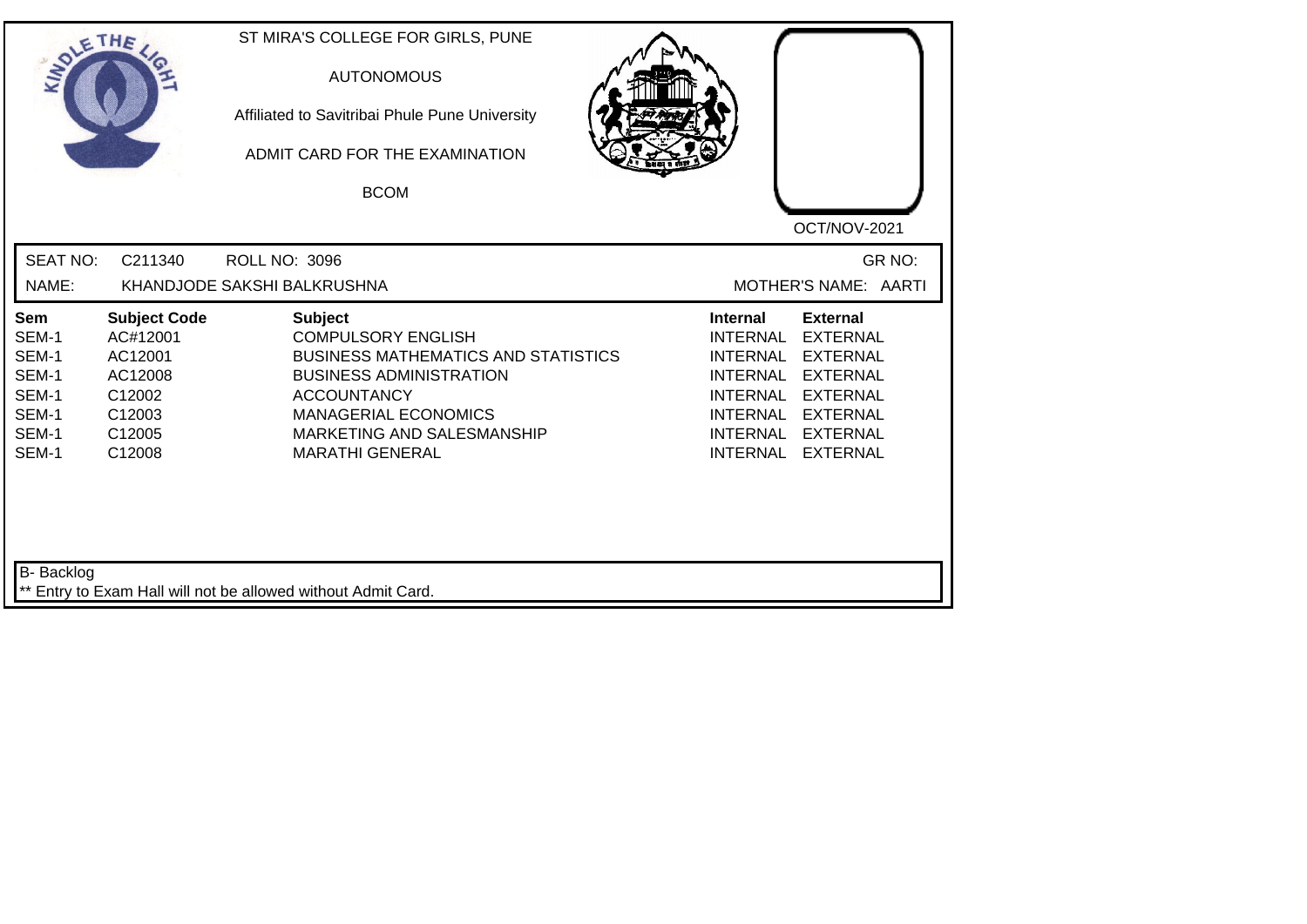| SOLETHE                                                            |                                                                                                | ST MIRA'S COLLEGE FOR GIRLS, PUNE<br><b>AUTONOMOUS</b><br>Affiliated to Savitribai Phule Pune University<br>ADMIT CARD FOR THE EXAMINATION<br><b>BCOM</b>                                                                         | OCT/NOV-2021                                                                                                                                                                                                                                                 |
|--------------------------------------------------------------------|------------------------------------------------------------------------------------------------|-----------------------------------------------------------------------------------------------------------------------------------------------------------------------------------------------------------------------------------|--------------------------------------------------------------------------------------------------------------------------------------------------------------------------------------------------------------------------------------------------------------|
| <b>SEAT NO:</b><br>NAME:                                           | C211285                                                                                        | <b>ROLL NO: 3097</b><br>PARDESHI POOJA SANJAY                                                                                                                                                                                     | GR NO:<br>MOTHER'S NAME: VEENA                                                                                                                                                                                                                               |
| Sem<br>SEM-1<br>SEM-1<br>SEM-1<br>SEM-1<br>SEM-1<br>SEM-1<br>SEM-1 | <b>Subject Code</b><br>AC#12001<br>AC12001<br>AC12005<br>AC12007<br>C12002<br>C12003<br>C12007 | <b>Subject</b><br><b>COMPULSORY ENGLISH</b><br><b>BUSINESS MATHEMATICS AND STATISTICS</b><br><b>PSYCHOLOGY GENERAL</b><br><b>BANKING AND FINANCE</b><br><b>ACCOUNTANCY</b><br><b>MANAGERIAL ECONOMICS</b><br><b>HINDI GENERAL</b> | <b>External</b><br><b>Internal</b><br><b>EXTERNAL</b><br>INTERNAL<br><b>INTERNAL</b><br><b>EXTERNAL</b><br>INTERNAL<br><b>EXTERNAL</b><br><b>INTERNAL</b><br><b>EXTERNAL</b><br>INTERNAL EXTERNAL<br><b>INTERNAL</b><br><b>EXTERNAL</b><br>INTERNAL EXTERNAL |
| <b>B-</b> Backlog                                                  |                                                                                                | ** Entry to Exam Hall will not be allowed without Admit Card.                                                                                                                                                                     |                                                                                                                                                                                                                                                              |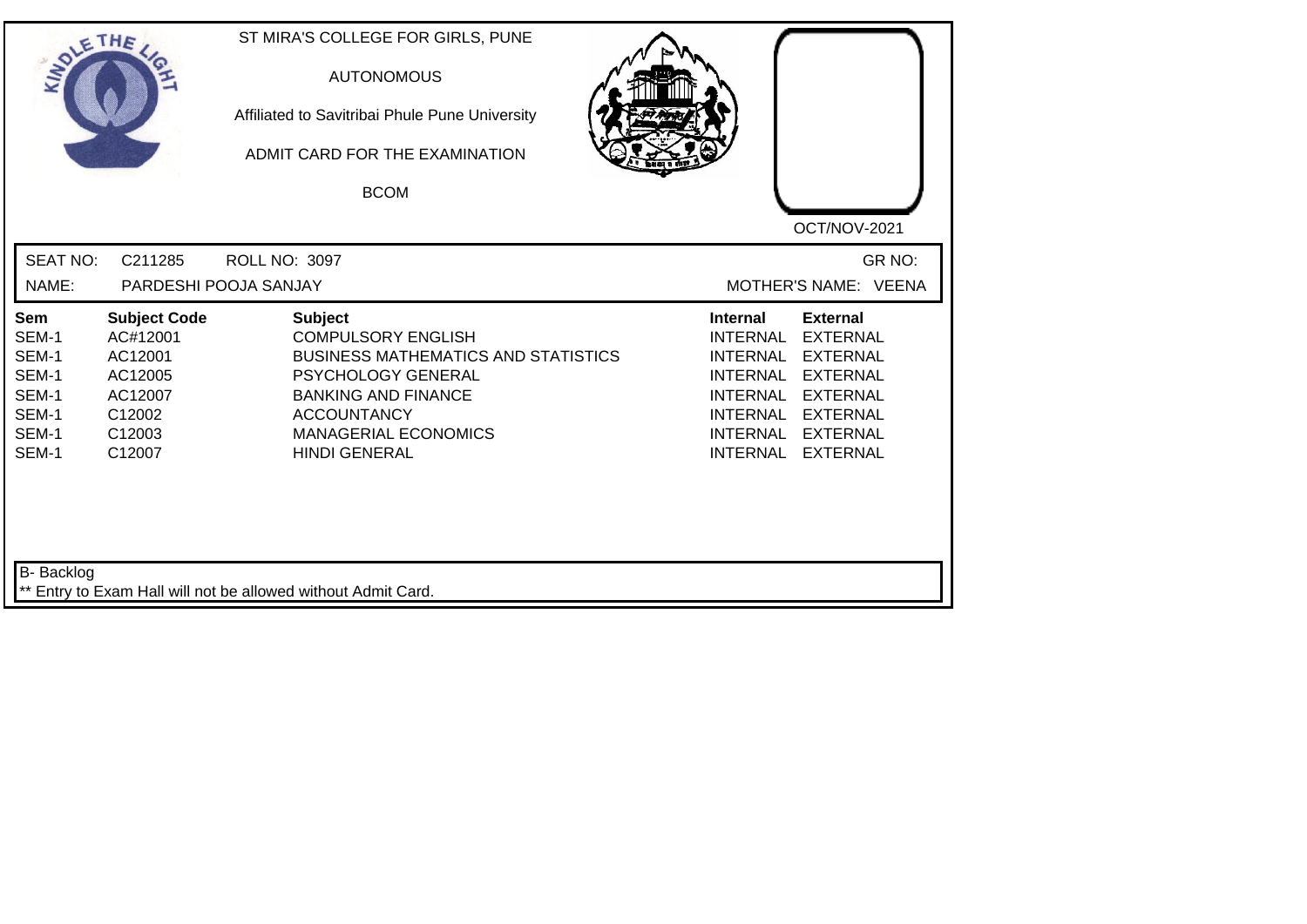| <b>SEAT NO:</b><br>C211255<br>GR NO:<br><b>ROLL NO: 3098</b><br>MOTHER'S NAME: SANGITA<br>NAME:<br>SHRADDHA MILIND KHAIRE<br><b>Subject Code</b><br><b>Subject</b><br><b>Internal</b><br><b>External</b><br>Sem<br>SEM-1<br><b>COMPULSORY ENGLISH</b><br><b>INTERNAL</b><br><b>EXTERNAL</b><br>AC#12001<br>SEM-1<br>AC12001<br><b>BUSINESS MATHEMATICS AND STATISTICS</b><br><b>INTERNAL</b><br><b>EXTERNAL</b><br>SEM-1<br>AC12007<br><b>BANKING AND FINANCE</b><br><b>INTERNAL</b><br><b>EXTERNAL</b><br>SEM-1<br>C12002<br><b>ACCOUNTANCY</b><br><b>INTERNAL</b><br><b>EXTERNAL</b><br>SEM-1<br>C12003<br><b>MANAGERIAL ECONOMICS</b><br><b>INTERNAL</b><br><b>EXTERNAL</b><br>SEM-1<br>C12005<br>MARKETING AND SALESMANSHIP<br><b>INTERNAL</b><br><b>EXTERNAL</b><br>SEM-1<br>C12009<br><b>OPTIONAL ENGLISH</b><br><b>INTERNAL</b><br><b>EXTERNAL</b> | SOLETHE . | ST MIRA'S COLLEGE FOR GIRLS, PUNE<br><b>AUTONOMOUS</b><br>Affiliated to Savitribai Phule Pune University<br>ADMIT CARD FOR THE EXAMINATION<br><b>BCOM</b> | OCT/NOV-2021 |
|-----------------------------------------------------------------------------------------------------------------------------------------------------------------------------------------------------------------------------------------------------------------------------------------------------------------------------------------------------------------------------------------------------------------------------------------------------------------------------------------------------------------------------------------------------------------------------------------------------------------------------------------------------------------------------------------------------------------------------------------------------------------------------------------------------------------------------------------------------------|-----------|-----------------------------------------------------------------------------------------------------------------------------------------------------------|--------------|
|                                                                                                                                                                                                                                                                                                                                                                                                                                                                                                                                                                                                                                                                                                                                                                                                                                                           |           |                                                                                                                                                           |              |
|                                                                                                                                                                                                                                                                                                                                                                                                                                                                                                                                                                                                                                                                                                                                                                                                                                                           |           |                                                                                                                                                           |              |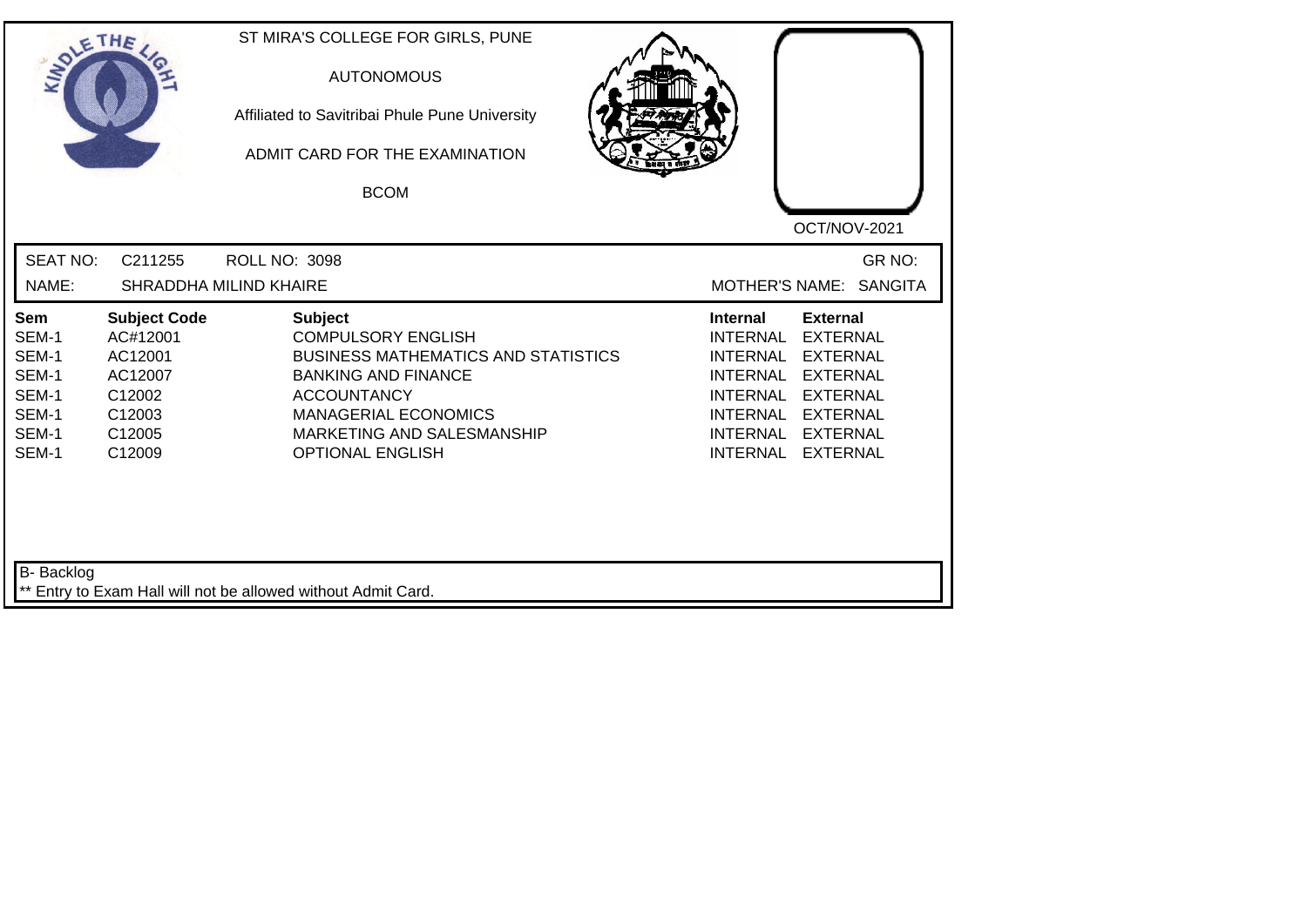| SOLE THE                                                                  |                                                                                               | ST MIRA'S COLLEGE FOR GIRLS, PUNE<br><b>AUTONOMOUS</b><br>Affiliated to Savitribai Phule Pune University<br>ADMIT CARD FOR THE EXAMINATION<br><b>BCOM</b>                                                                              | OCT/NOV-2021                                                                                                                                                                                                                                                                                          |
|---------------------------------------------------------------------------|-----------------------------------------------------------------------------------------------|----------------------------------------------------------------------------------------------------------------------------------------------------------------------------------------------------------------------------------------|-------------------------------------------------------------------------------------------------------------------------------------------------------------------------------------------------------------------------------------------------------------------------------------------------------|
| <b>SEAT NO:</b><br>NAME:                                                  | C211148                                                                                       | ROLL NO: 3099<br>PREETI CHANDRESH YADAV                                                                                                                                                                                                | GR NO:<br>MOTHER'S NAME: INDU                                                                                                                                                                                                                                                                         |
| <b>Sem</b><br>SEM-1<br>SEM-1<br>SEM-1<br>SEM-1<br>SEM-1<br>SEM-1<br>SEM-1 | <b>Subject Code</b><br>AC#12001<br>AC12001<br>AC12008<br>C12002<br>C12003<br>C12005<br>C12007 | <b>Subject</b><br><b>COMPULSORY ENGLISH</b><br><b>BUSINESS MATHEMATICS AND STATISTICS</b><br><b>BUSINESS ADMINISTRATION</b><br><b>ACCOUNTANCY</b><br><b>MANAGERIAL ECONOMICS</b><br>MARKETING AND SALESMANSHIP<br><b>HINDI GENERAL</b> | <b>External</b><br>Internal<br><b>INTERNAL</b><br><b>EXTERNAL</b><br><b>INTERNAL</b><br><b>EXTERNAL</b><br><b>INTERNAL</b><br><b>EXTERNAL</b><br><b>INTERNAL</b><br><b>EXTERNAL</b><br><b>INTERNAL</b><br><b>EXTERNAL</b><br><b>INTERNAL</b><br><b>EXTERNAL</b><br><b>INTERNAL</b><br><b>EXTERNAL</b> |
| B- Backlog                                                                |                                                                                               | ** Entry to Exam Hall will not be allowed without Admit Card.                                                                                                                                                                          |                                                                                                                                                                                                                                                                                                       |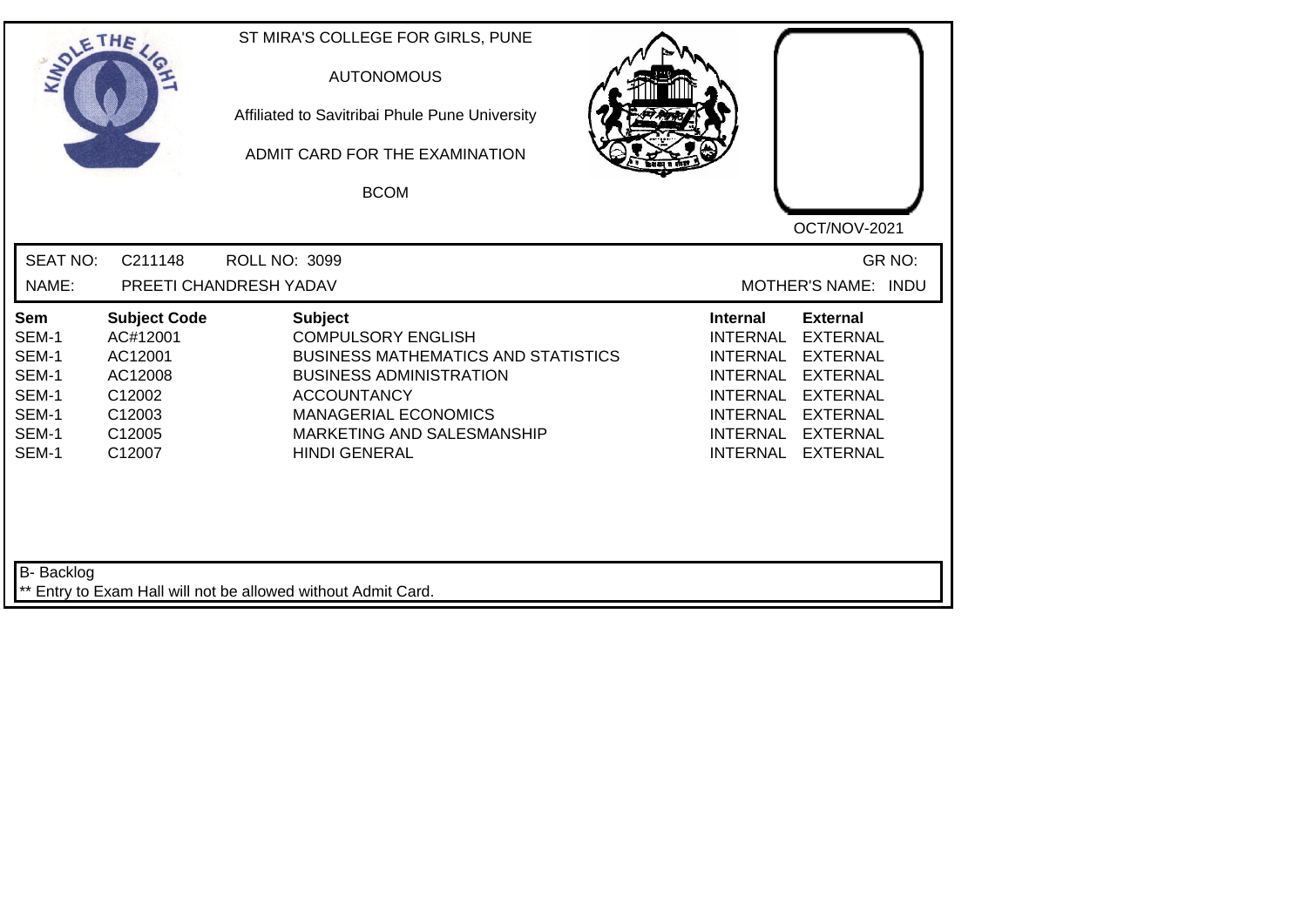| <b>SEAT NO:</b><br>C211280<br><b>ROLL NO: 3100</b><br>MOTHER'S NAME: SANGITA<br>NAME:<br>JAYSWAL PINKI OMPRAKASH<br><b>Subject Code</b><br><b>Subject</b><br><b>Internal</b><br><b>External</b><br>Sem<br>SEM-1<br><b>COMPULSORY ENGLISH</b><br><b>INTERNAL</b><br><b>EXTERNAL</b><br>AC#12001<br>SEM-1<br>AC12001<br><b>BUSINESS MATHEMATICS AND STATISTICS</b><br><b>INTERNAL</b><br><b>EXTERNAL</b>                                | OCT/NOV-2021 |
|---------------------------------------------------------------------------------------------------------------------------------------------------------------------------------------------------------------------------------------------------------------------------------------------------------------------------------------------------------------------------------------------------------------------------------------|--------------|
|                                                                                                                                                                                                                                                                                                                                                                                                                                       | GR NO:       |
| SEM-1<br>AC12007<br><b>BANKING AND FINANCE</b><br><b>INTERNAL</b><br><b>EXTERNAL</b><br>SEM-1<br>C12002<br><b>ACCOUNTANCY</b><br><b>INTERNAL</b><br><b>EXTERNAL</b><br>SEM-1<br>C12003<br><b>MANAGERIAL ECONOMICS</b><br><b>INTERNAL</b><br><b>EXTERNAL</b><br>SEM-1<br>C12005<br>MARKETING AND SALESMANSHIP<br><b>INTERNAL</b><br><b>EXTERNAL</b><br>SEM-1<br>C12008<br><b>MARATHI GENERAL</b><br><b>INTERNAL</b><br><b>EXTERNAL</b> |              |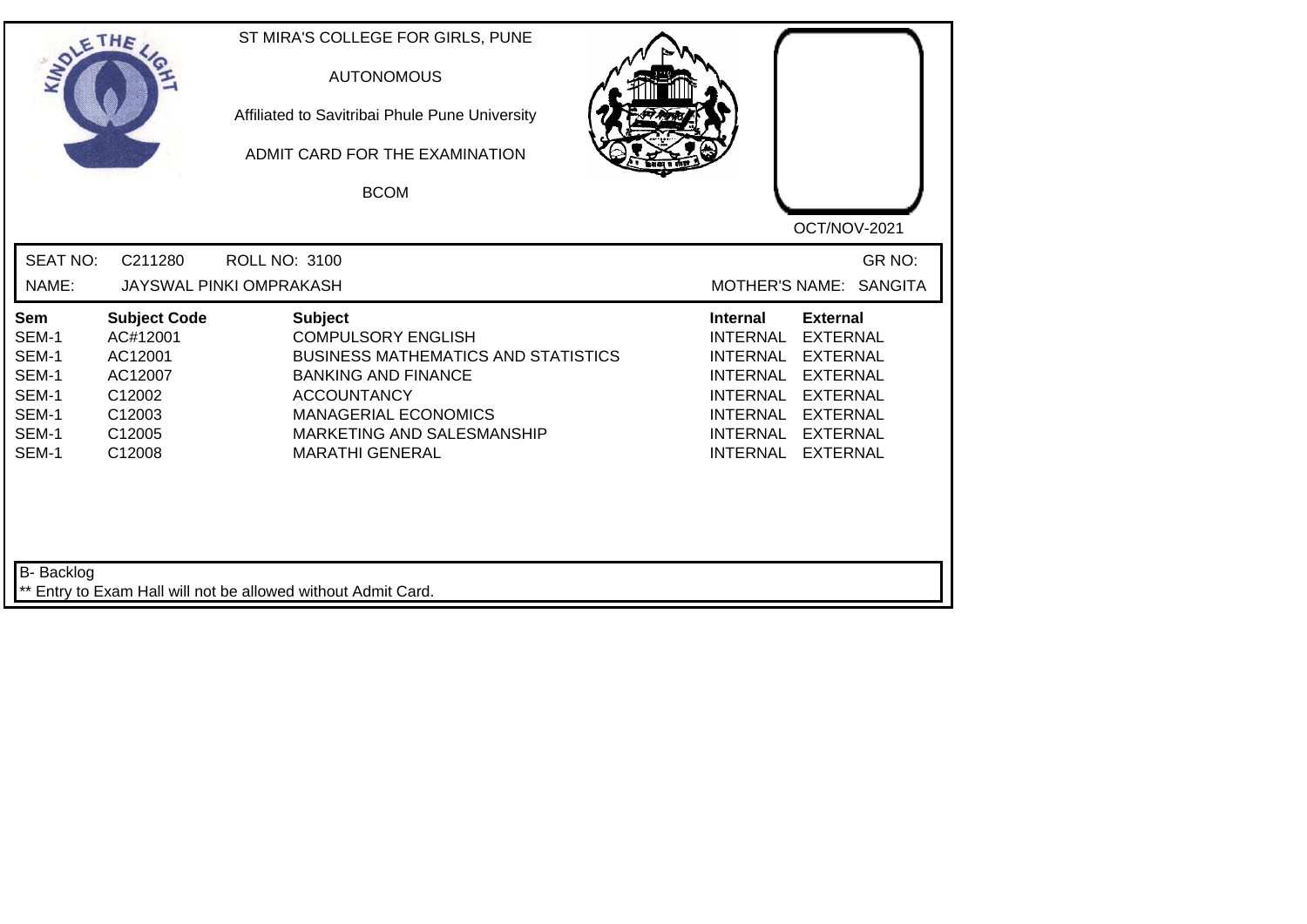| <b>SOLETHE</b>                                                     |                                                                                                | ST MIRA'S COLLEGE FOR GIRLS, PUNE<br><b>AUTONOMOUS</b><br>Affiliated to Savitribai Phule Pune University<br>ADMIT CARD FOR THE EXAMINATION<br><b>BCOM</b>                                                                         | OCT/NOV-2021                                                                                                                                                                                                                                                                                                 |
|--------------------------------------------------------------------|------------------------------------------------------------------------------------------------|-----------------------------------------------------------------------------------------------------------------------------------------------------------------------------------------------------------------------------------|--------------------------------------------------------------------------------------------------------------------------------------------------------------------------------------------------------------------------------------------------------------------------------------------------------------|
| <b>SEAT NO:</b><br>NAME:                                           | C211291                                                                                        | <b>ROLL NO: 3101</b><br><b>JADHAV PRACHI SAMBHAJI</b>                                                                                                                                                                             | GR NO:<br>MOTHER'S NAME: RUPALI                                                                                                                                                                                                                                                                              |
| Sem<br>SEM-1<br>SEM-1<br>SEM-1<br>SEM-1<br>SEM-1<br>SEM-1<br>SEM-1 | <b>Subject Code</b><br>AC#12001<br>AC12001<br>AC12005<br>AC12008<br>C12002<br>C12003<br>C12009 | <b>Subject</b><br><b>COMPULSORY ENGLISH</b><br><b>BUSINESS MATHEMATICS AND STATISTICS</b><br>PSYCHOLOGY GENERAL<br><b>BUSINESS ADMINISTRATION</b><br><b>ACCOUNTANCY</b><br><b>MANAGERIAL ECONOMICS</b><br><b>OPTIONAL ENGLISH</b> | <b>Internal</b><br><b>External</b><br><b>EXTERNAL</b><br><b>INTERNAL</b><br><b>INTERNAL</b><br><b>EXTERNAL</b><br><b>INTERNAL</b><br><b>EXTERNAL</b><br><b>INTERNAL</b><br><b>EXTERNAL</b><br><b>INTERNAL</b><br><b>EXTERNAL</b><br><b>INTERNAL</b><br><b>EXTERNAL</b><br><b>INTERNAL</b><br><b>EXTERNAL</b> |
| <b>B-</b> Backlog                                                  |                                                                                                | ** Entry to Exam Hall will not be allowed without Admit Card.                                                                                                                                                                     |                                                                                                                                                                                                                                                                                                              |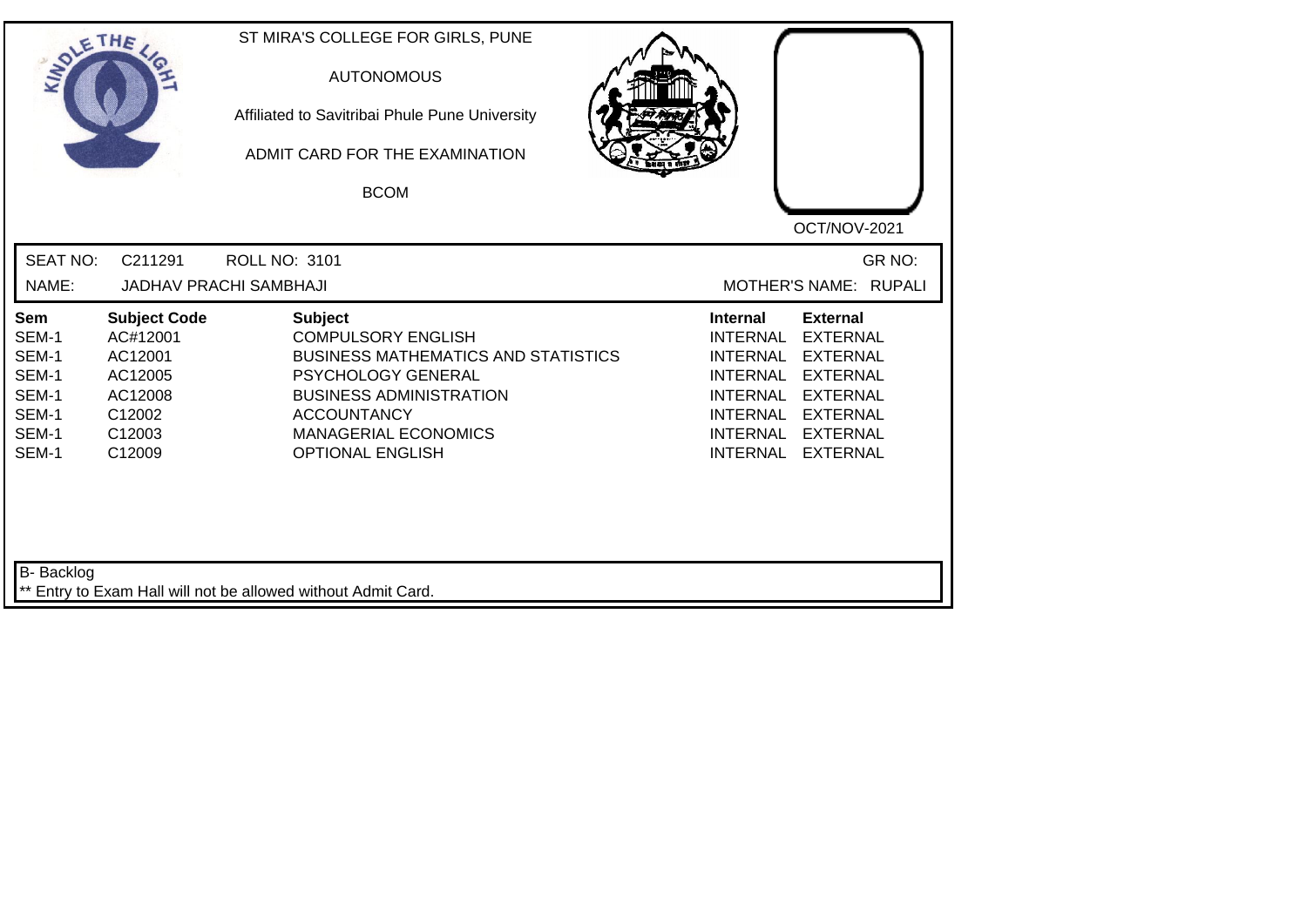| <b>SOLETHE</b>                                                     |                                                                                               | ST MIRA'S COLLEGE FOR GIRLS, PUNE<br><b>AUTONOMOUS</b><br>Affiliated to Savitribai Phule Pune University<br>ADMIT CARD FOR THE EXAMINATION<br><b>BCOM</b>                                                                                 | OCT/NOV-2021                                                                                                                                                                                                                                |
|--------------------------------------------------------------------|-----------------------------------------------------------------------------------------------|-------------------------------------------------------------------------------------------------------------------------------------------------------------------------------------------------------------------------------------------|---------------------------------------------------------------------------------------------------------------------------------------------------------------------------------------------------------------------------------------------|
| <b>SEAT NO:</b><br>NAME:                                           | C211364<br>KASHISH SANJAY JINDAL                                                              | <b>ROLL NO: 3102</b>                                                                                                                                                                                                                      | GR NO:<br>MOTHER'S NAME: SANGEETA                                                                                                                                                                                                           |
| Sem<br>SEM-1<br>SEM-1<br>SEM-1<br>SEM-1<br>SEM-1<br>SEM-1<br>SEM-1 | <b>Subject Code</b><br>AC#12001<br>AC12001<br>AC12008<br>C12002<br>C12003<br>C12005<br>C12009 | <b>Subject</b><br><b>COMPULSORY ENGLISH</b><br><b>BUSINESS MATHEMATICS AND STATISTICS</b><br><b>BUSINESS ADMINISTRATION</b><br><b>ACCOUNTANCY</b><br><b>MANAGERIAL ECONOMICS</b><br>MARKETING AND SALESMANSHIP<br><b>OPTIONAL ENGLISH</b> | <b>External</b><br><b>Internal</b><br>INTERNAL<br><b>EXTERNAL</b><br>INTERNAL<br><b>EXTERNAL</b><br>INTERNAL EXTERNAL<br><b>INTERNAL</b><br><b>EXTERNAL</b><br>INTERNAL EXTERNAL<br><b>INTERNAL</b><br><b>EXTERNAL</b><br>INTERNAL EXTERNAL |
| B- Backlog                                                         |                                                                                               | ** Entry to Exam Hall will not be allowed without Admit Card.                                                                                                                                                                             |                                                                                                                                                                                                                                             |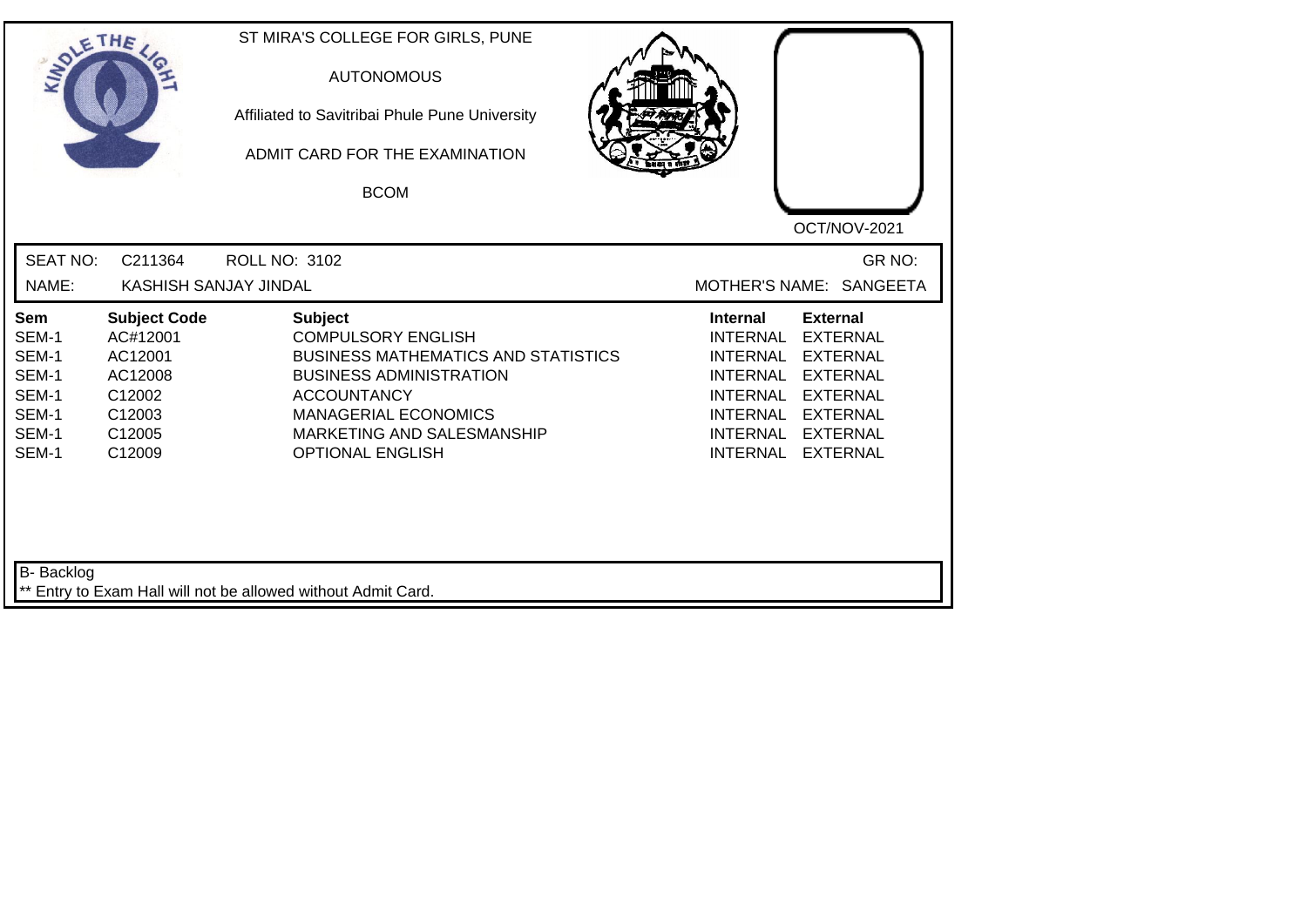| <b>SEAT NO:</b><br>GR NO:<br>C211298<br><b>ROLL NO: 3103</b><br>NAME:<br><b>BHARATI PRANITA RAMESHWAR</b><br>MOTHER'S NAME: GAYATRI<br><b>Subject</b><br><b>Subject Code</b><br><b>Internal</b><br><b>External</b><br>Sem<br>AC#12001<br><b>COMPULSORY ENGLISH</b><br><b>INTERNAL</b><br><b>EXTERNAL</b><br>SEM-1<br>SEM-1<br>AC12001<br><b>BUSINESS MATHEMATICS AND STATISTICS</b><br><b>INTERNAL</b><br><b>EXTERNAL</b><br>SEM-1<br>AC12009<br><b>BUSINESS ENTREPRENEURSHIP</b><br><b>INTERNAL</b><br><b>EXTERNAL</b><br>SEM-1<br>C12002<br><b>ACCOUNTANCY</b><br><b>INTERNAL</b><br><b>EXTERNAL</b><br>SEM-1<br>C12003<br><b>MANAGERIAL ECONOMICS</b><br>INTERNAL<br><b>EXTERNAL</b><br>SEM-1<br>C12005<br>MARKETING AND SALESMANSHIP<br><b>INTERNAL</b><br><b>EXTERNAL</b><br>SEM-1<br><b>INTERNAL</b><br>C12008<br><b>MARATHI GENERAL</b><br><b>EXTERNAL</b> | SOLETHE . | ST MIRA'S COLLEGE FOR GIRLS, PUNE<br><b>AUTONOMOUS</b><br>Affiliated to Savitribai Phule Pune University<br>ADMIT CARD FOR THE EXAMINATION<br><b>BCOM</b> | OCT/NOV-2021 |
|-------------------------------------------------------------------------------------------------------------------------------------------------------------------------------------------------------------------------------------------------------------------------------------------------------------------------------------------------------------------------------------------------------------------------------------------------------------------------------------------------------------------------------------------------------------------------------------------------------------------------------------------------------------------------------------------------------------------------------------------------------------------------------------------------------------------------------------------------------------------|-----------|-----------------------------------------------------------------------------------------------------------------------------------------------------------|--------------|
|                                                                                                                                                                                                                                                                                                                                                                                                                                                                                                                                                                                                                                                                                                                                                                                                                                                                   |           |                                                                                                                                                           |              |
|                                                                                                                                                                                                                                                                                                                                                                                                                                                                                                                                                                                                                                                                                                                                                                                                                                                                   |           |                                                                                                                                                           |              |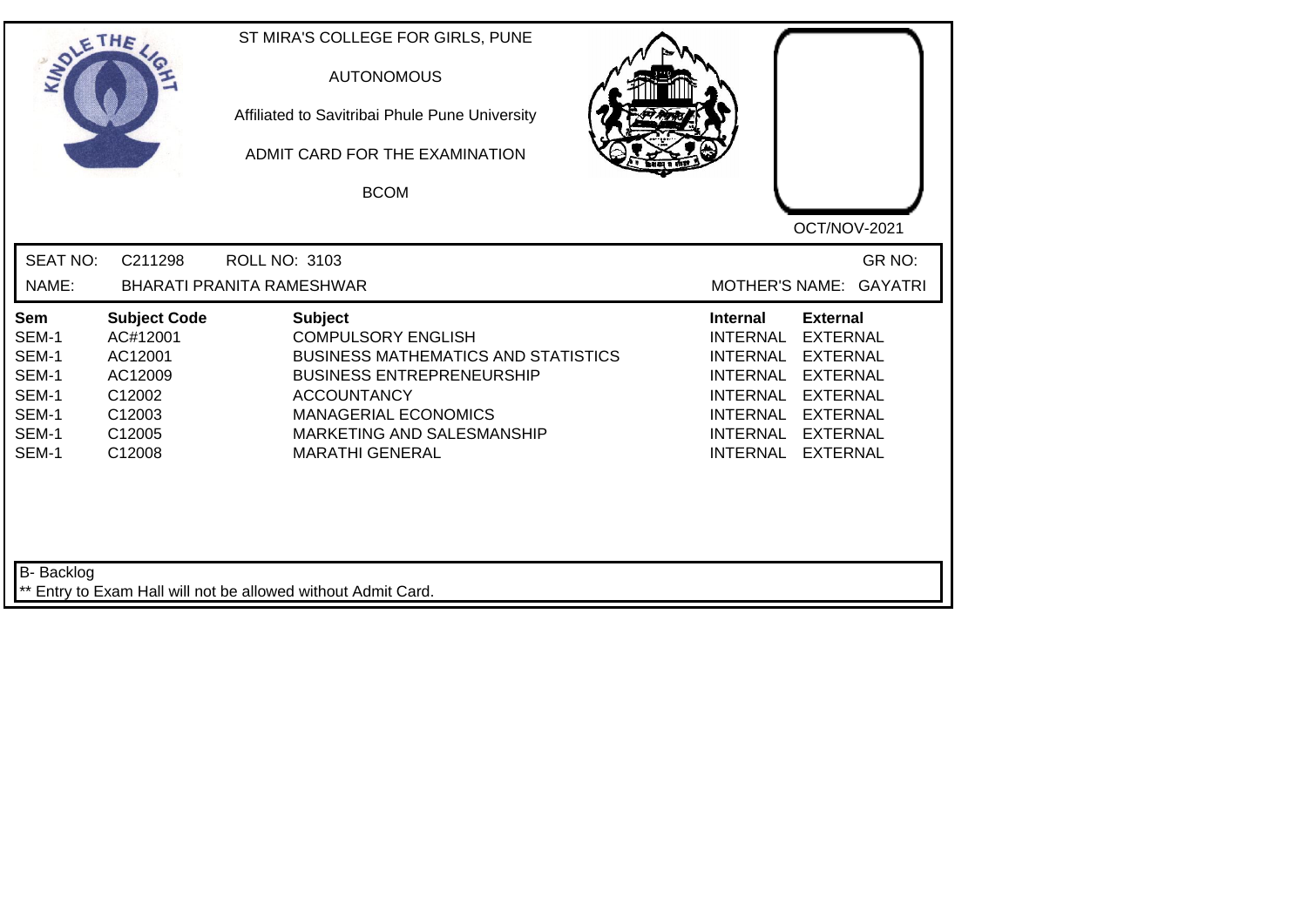| SOLETHE                                                            |                                                                                                           | ST MIRA'S COLLEGE FOR GIRLS, PUNE<br><b>AUTONOMOUS</b><br>Affiliated to Savitribai Phule Pune University<br>ADMIT CARD FOR THE EXAMINATION<br><b>BCOM</b>                                                                                 |                                                                                                                                               | OCT/NOV-2021                                                                                                                                         |
|--------------------------------------------------------------------|-----------------------------------------------------------------------------------------------------------|-------------------------------------------------------------------------------------------------------------------------------------------------------------------------------------------------------------------------------------------|-----------------------------------------------------------------------------------------------------------------------------------------------|------------------------------------------------------------------------------------------------------------------------------------------------------|
| <b>SEAT NO:</b><br>NAME:                                           | C211153<br><b>BAISHALI DEB</b>                                                                            | <b>ROLL NO: 3104</b>                                                                                                                                                                                                                      |                                                                                                                                               | GR NO:<br><b>MOTHER'S NAME:</b>                                                                                                                      |
| Sem<br>SEM-1<br>SEM-1<br>SEM-1<br>SEM-1<br>SEM-1<br>SEM-1<br>SEM-1 | <b>Subject Code</b><br>AC#12001<br>AC12001<br>AC12008<br>C12002<br>C12003<br>C <sub>12005</sub><br>C12009 | <b>Subject</b><br><b>COMPULSORY ENGLISH</b><br><b>BUSINESS MATHEMATICS AND STATISTICS</b><br><b>BUSINESS ADMINISTRATION</b><br><b>ACCOUNTANCY</b><br><b>MANAGERIAL ECONOMICS</b><br>MARKETING AND SALESMANSHIP<br><b>OPTIONAL ENGLISH</b> | <b>Internal</b><br><b>INTERNAL</b><br><b>INTERNAL</b><br><b>INTERNAL</b><br><b>INTERNAL</b><br>INTERNAL<br><b>INTERNAL</b><br><b>INTERNAL</b> | <b>External</b><br><b>EXTERNAL</b><br><b>EXTERNAL</b><br><b>EXTERNAL</b><br><b>EXTERNAL</b><br><b>EXTERNAL</b><br><b>EXTERNAL</b><br><b>EXTERNAL</b> |
| B- Backlog                                                         |                                                                                                           | ** Entry to Exam Hall will not be allowed without Admit Card.                                                                                                                                                                             |                                                                                                                                               |                                                                                                                                                      |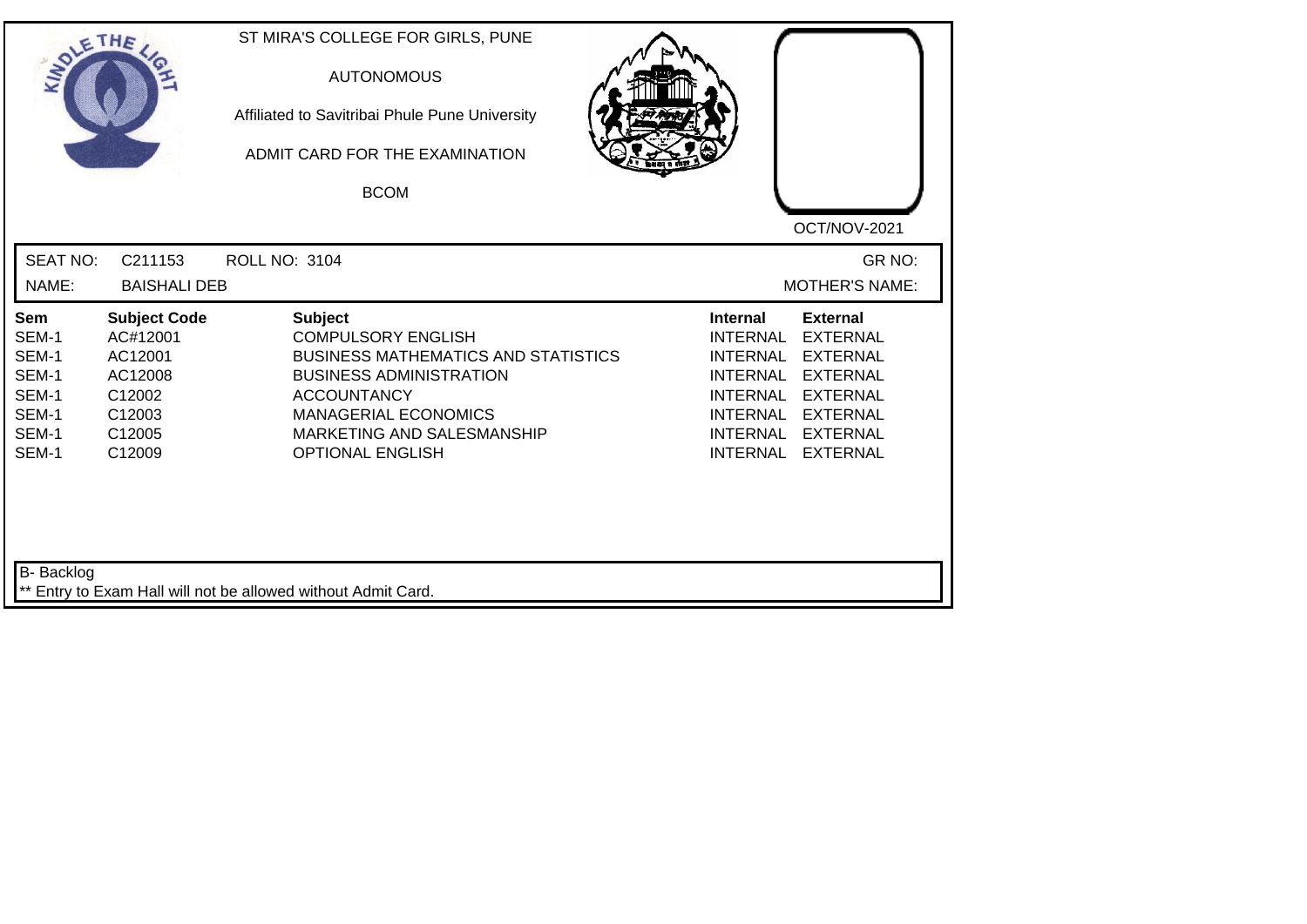|                                                                                                                                                                     | ADMIT CARD FOR THE EXAMINATION<br><b>BCOM</b>                                                                                                                                                                                          | OCT/NOV-2021                                                                                                                                                                                                                                                                                          |
|---------------------------------------------------------------------------------------------------------------------------------------------------------------------|----------------------------------------------------------------------------------------------------------------------------------------------------------------------------------------------------------------------------------------|-------------------------------------------------------------------------------------------------------------------------------------------------------------------------------------------------------------------------------------------------------------------------------------------------------|
| <b>SEAT NO:</b><br>C211308<br>NAME:                                                                                                                                 | <b>ROLL NO: 3105</b><br><b>SURVE RADHIKA SHIVRAJ</b>                                                                                                                                                                                   | GR NO:<br>MOTHER'S NAME: CHHAYA                                                                                                                                                                                                                                                                       |
| <b>Subject Code</b><br>Sem<br>AC#12001<br>SEM-1<br>SEM-1<br>AC12001<br>SEM-1<br>AC12008<br>SEM-1<br>C12002<br>SEM-1<br>C12003<br>SEM-1<br>C12005<br>SEM-1<br>C12007 | <b>Subject</b><br><b>COMPULSORY ENGLISH</b><br><b>BUSINESS MATHEMATICS AND STATISTICS</b><br><b>BUSINESS ADMINISTRATION</b><br><b>ACCOUNTANCY</b><br><b>MANAGERIAL ECONOMICS</b><br>MARKETING AND SALESMANSHIP<br><b>HINDI GENERAL</b> | <b>Internal</b><br><b>External</b><br><b>INTERNAL</b><br><b>EXTERNAL</b><br><b>INTERNAL</b><br><b>EXTERNAL</b><br><b>INTERNAL</b><br><b>EXTERNAL</b><br><b>INTERNAL</b><br><b>EXTERNAL</b><br>INTERNAL<br><b>EXTERNAL</b><br><b>INTERNAL</b><br><b>EXTERNAL</b><br><b>INTERNAL</b><br><b>EXTERNAL</b> |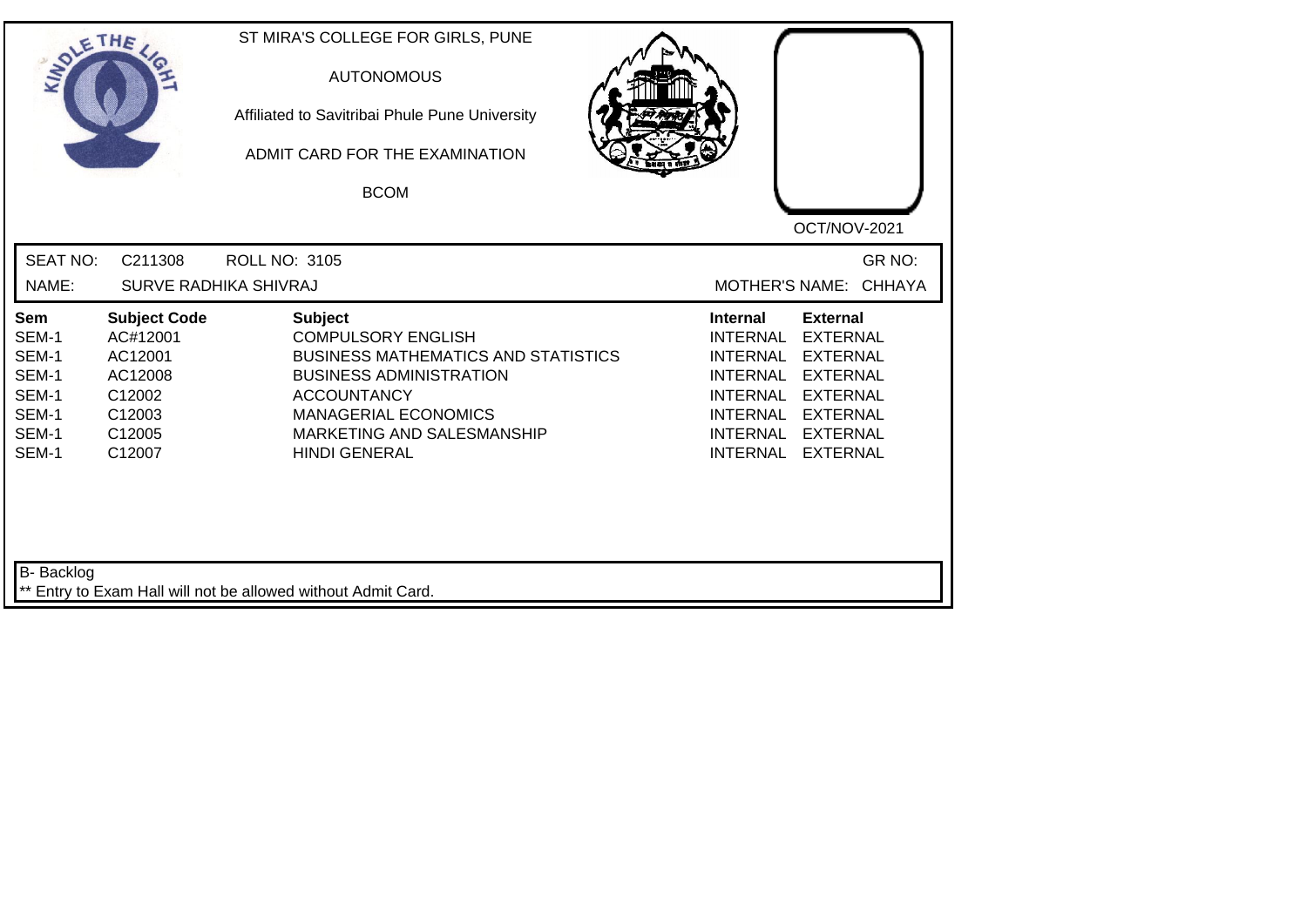| <b>SOLETHE</b>                                                     |                                                                                               | ST MIRA'S COLLEGE FOR GIRLS, PUNE<br><b>AUTONOMOUS</b><br>Affiliated to Savitribai Phule Pune University<br>ADMIT CARD FOR THE EXAMINATION<br><b>BCOM</b>                                                                                  |                                                                                                                     | OCT/NOV-2021                                                                                                                                    |
|--------------------------------------------------------------------|-----------------------------------------------------------------------------------------------|--------------------------------------------------------------------------------------------------------------------------------------------------------------------------------------------------------------------------------------------|---------------------------------------------------------------------------------------------------------------------|-------------------------------------------------------------------------------------------------------------------------------------------------|
| <b>SEAT NO:</b><br>NAME:                                           | C211379<br><b>SHARMA SEJAL SURESH</b>                                                         | <b>ROLL NO: 3106</b>                                                                                                                                                                                                                       |                                                                                                                     | GR NO:<br>MOTHER'S NAME: LATA                                                                                                                   |
| Sem<br>SEM-1<br>SEM-1<br>SEM-1<br>SEM-1<br>SEM-1<br>SEM-1<br>SEM-1 | <b>Subject Code</b><br>AC#12001<br>AC12001<br>AC12009<br>C12002<br>C12003<br>C12005<br>C12008 | <b>Subject</b><br><b>COMPULSORY ENGLISH</b><br><b>BUSINESS MATHEMATICS AND STATISTICS</b><br><b>BUSINESS ENTREPRENEURSHIP</b><br><b>ACCOUNTANCY</b><br><b>MANAGERIAL ECONOMICS</b><br>MARKETING AND SALESMANSHIP<br><b>MARATHI GENERAL</b> | <b>Internal</b><br><b>INTERNAL</b><br><b>INTERNAL</b><br><b>INTERNAL</b><br>INTERNAL<br>INTERNAL<br><b>INTERNAL</b> | <b>External</b><br><b>EXTERNAL</b><br><b>EXTERNAL</b><br>INTERNAL EXTERNAL<br>EXTERNAL<br><b>EXTERNAL</b><br><b>EXTERNAL</b><br><b>EXTERNAL</b> |
| B- Backlog                                                         |                                                                                               | Entry to Exam Hall will not be allowed without Admit Card.                                                                                                                                                                                 |                                                                                                                     |                                                                                                                                                 |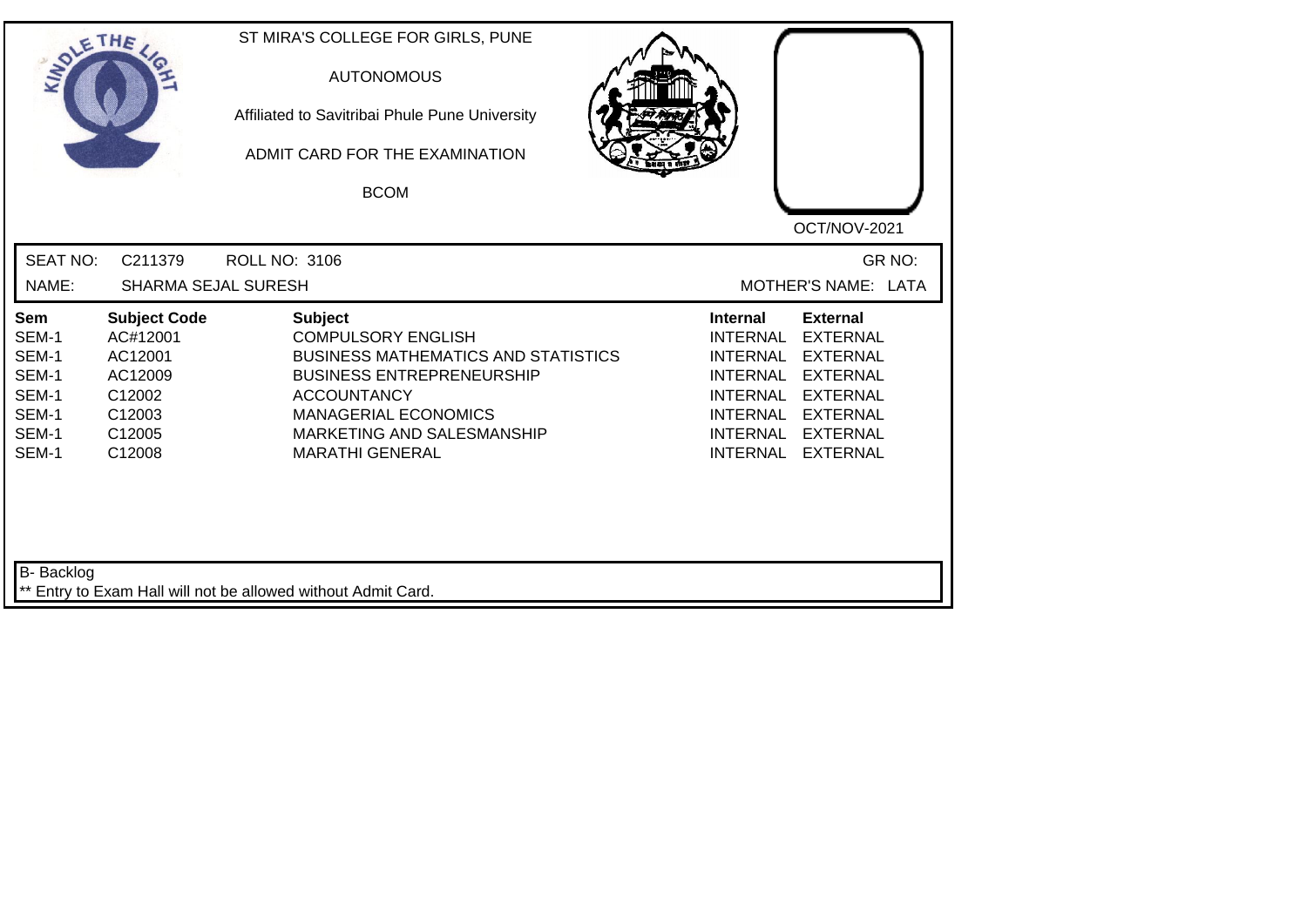| SOLETHE .                                                          |                                                                                               | ST MIRA'S COLLEGE FOR GIRLS, PUNE<br><b>AUTONOMOUS</b><br>Affiliated to Savitribai Phule Pune University<br>ADMIT CARD FOR THE EXAMINATION<br><b>BCOM</b>                                                                              |                                                                                                                                                                                                                                                                                                       |
|--------------------------------------------------------------------|-----------------------------------------------------------------------------------------------|----------------------------------------------------------------------------------------------------------------------------------------------------------------------------------------------------------------------------------------|-------------------------------------------------------------------------------------------------------------------------------------------------------------------------------------------------------------------------------------------------------------------------------------------------------|
| <b>SEAT NO:</b><br>NAME:                                           | C211115                                                                                       | <b>ROLL NO: 3107</b><br>KINAGI AISHWARYA SHIVANAND                                                                                                                                                                                     | OCT/NOV-2021<br>GR NO:<br>MOTHER'S NAME: VANMALA                                                                                                                                                                                                                                                      |
| Sem<br>SEM-1<br>SEM-1<br>SEM-1<br>SEM-1<br>SEM-1<br>SEM-1<br>SEM-1 | <b>Subject Code</b><br>AC#12001<br>AC12001<br>AC12008<br>C12002<br>C12003<br>C12005<br>C12007 | <b>Subject</b><br><b>COMPULSORY ENGLISH</b><br><b>BUSINESS MATHEMATICS AND STATISTICS</b><br><b>BUSINESS ADMINISTRATION</b><br><b>ACCOUNTANCY</b><br><b>MANAGERIAL ECONOMICS</b><br>MARKETING AND SALESMANSHIP<br><b>HINDI GENERAL</b> | <b>External</b><br><b>Internal</b><br><b>EXTERNAL</b><br>INTERNAL<br><b>INTERNAL</b><br><b>EXTERNAL</b><br><b>INTERNAL</b><br><b>EXTERNAL</b><br><b>INTERNAL</b><br><b>EXTERNAL</b><br><b>INTERNAL</b><br><b>EXTERNAL</b><br><b>INTERNAL</b><br><b>EXTERNAL</b><br><b>INTERNAL</b><br><b>EXTERNAL</b> |
| B- Backlog                                                         |                                                                                               | ** Entry to Exam Hall will not be allowed without Admit Card.                                                                                                                                                                          |                                                                                                                                                                                                                                                                                                       |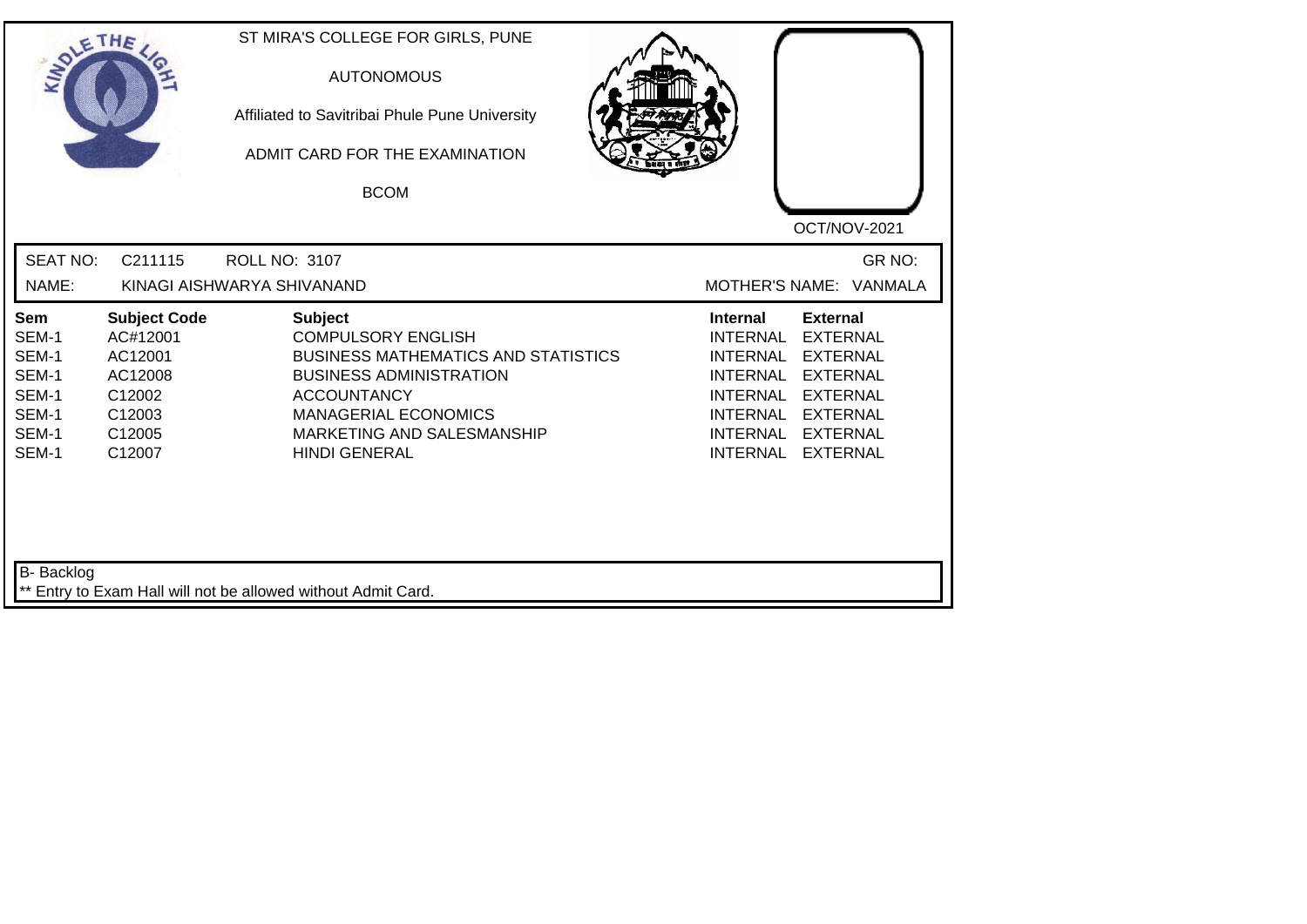| SOLETHE ,                                                          |                                                                                               | ST MIRA'S COLLEGE FOR GIRLS, PUNE<br><b>AUTONOMOUS</b><br>Affiliated to Savitribai Phule Pune University<br>ADMIT CARD FOR THE EXAMINATION<br><b>BCOM</b>                                                                              |                                                                                                                                                        | OCT/NOV-2021                                                                                                                      |
|--------------------------------------------------------------------|-----------------------------------------------------------------------------------------------|----------------------------------------------------------------------------------------------------------------------------------------------------------------------------------------------------------------------------------------|--------------------------------------------------------------------------------------------------------------------------------------------------------|-----------------------------------------------------------------------------------------------------------------------------------|
| <b>SEAT NO:</b><br>NAME:                                           | C211222<br>ASHA KISHOR YADAV                                                                  | <b>ROLL NO: 3108</b>                                                                                                                                                                                                                   | <b>MOTHER'S NAME:</b>                                                                                                                                  | GR NO:<br><b>NIRMLA</b>                                                                                                           |
| Sem<br>SEM-1<br>SEM-1<br>SEM-1<br>SEM-1<br>SEM-1<br>SEM-1<br>SEM-1 | <b>Subject Code</b><br>AC#12001<br>AC12001<br>AC12008<br>C12002<br>C12003<br>C12005<br>C12007 | <b>Subject</b><br><b>COMPULSORY ENGLISH</b><br><b>BUSINESS MATHEMATICS AND STATISTICS</b><br><b>BUSINESS ADMINISTRATION</b><br><b>ACCOUNTANCY</b><br><b>MANAGERIAL ECONOMICS</b><br>MARKETING AND SALESMANSHIP<br><b>HINDI GENERAL</b> | <b>Internal</b><br><b>INTERNAL</b><br><b>INTERNAL</b><br><b>INTERNAL</b><br><b>INTERNAL</b><br>INTERNAL EXTERNAL<br><b>INTERNAL</b><br><b>INTERNAL</b> | <b>External</b><br><b>EXTERNAL</b><br><b>EXTERNAL</b><br><b>EXTERNAL</b><br><b>EXTERNAL</b><br><b>EXTERNAL</b><br><b>EXTERNAL</b> |
| <b>B-</b> Backlog                                                  |                                                                                               | ** Entry to Exam Hall will not be allowed without Admit Card.                                                                                                                                                                          |                                                                                                                                                        |                                                                                                                                   |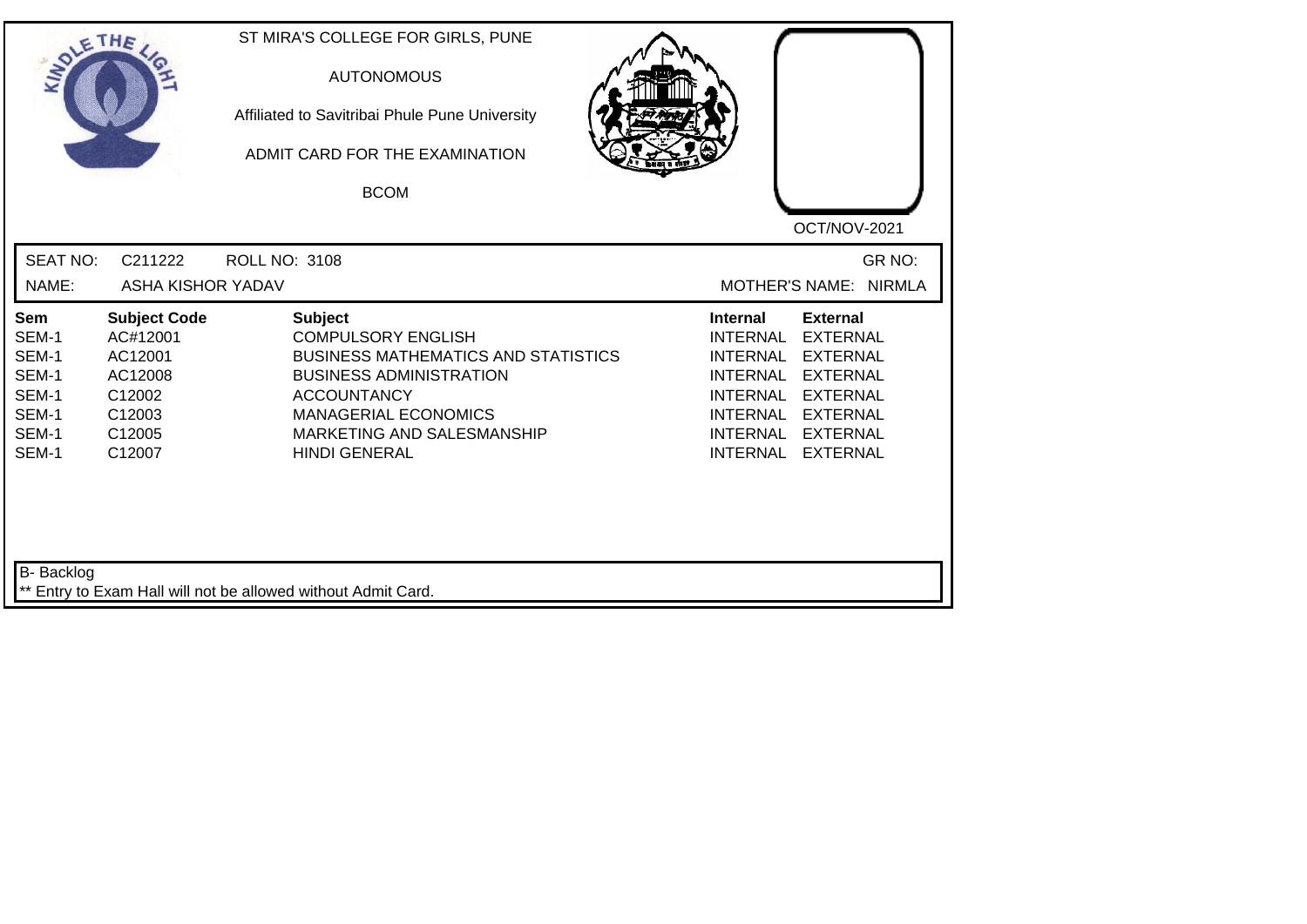| SOLETHE.                                                           |                                                                                               | ST MIRA'S COLLEGE FOR GIRLS, PUNE<br><b>AUTONOMOUS</b><br>Affiliated to Savitribai Phule Pune University<br>ADMIT CARD FOR THE EXAMINATION<br><b>BCOM</b>                                                                             |                                                                                                                                                      | OCT/NOV-2021                                                                                                                                         |
|--------------------------------------------------------------------|-----------------------------------------------------------------------------------------------|---------------------------------------------------------------------------------------------------------------------------------------------------------------------------------------------------------------------------------------|------------------------------------------------------------------------------------------------------------------------------------------------------|------------------------------------------------------------------------------------------------------------------------------------------------------|
| <b>SEAT NO:</b><br>NAME:                                           | C211250<br><b>GARG MEHAK MANOJ</b>                                                            | <b>ROLL NO: 3109</b>                                                                                                                                                                                                                  |                                                                                                                                                      | GR NO:<br><b>MOTHER'S NAME:</b><br><b>BHARTI</b>                                                                                                     |
| Sem<br>SEM-1<br>SEM-1<br>SEM-1<br>SEM-1<br>SEM-1<br>SEM-1<br>SEM-1 | <b>Subject Code</b><br>AC#12001<br>AC12001<br>AC12007<br>C12002<br>C12003<br>C12005<br>C12009 | <b>Subject</b><br><b>COMPULSORY ENGLISH</b><br><b>BUSINESS MATHEMATICS AND STATISTICS</b><br><b>BANKING AND FINANCE</b><br><b>ACCOUNTANCY</b><br><b>MANAGERIAL ECONOMICS</b><br>MARKETING AND SALESMANSHIP<br><b>OPTIONAL ENGLISH</b> | <b>Internal</b><br><b>INTERNAL</b><br><b>INTERNAL</b><br><b>INTERNAL</b><br><b>INTERNAL</b><br><b>INTERNAL</b><br><b>INTERNAL</b><br><b>INTERNAL</b> | <b>External</b><br><b>EXTERNAL</b><br><b>EXTERNAL</b><br><b>EXTERNAL</b><br><b>EXTERNAL</b><br><b>EXTERNAL</b><br><b>EXTERNAL</b><br><b>EXTERNAL</b> |
| <b>B-</b> Backlog                                                  |                                                                                               | ** Entry to Exam Hall will not be allowed without Admit Card.                                                                                                                                                                         |                                                                                                                                                      |                                                                                                                                                      |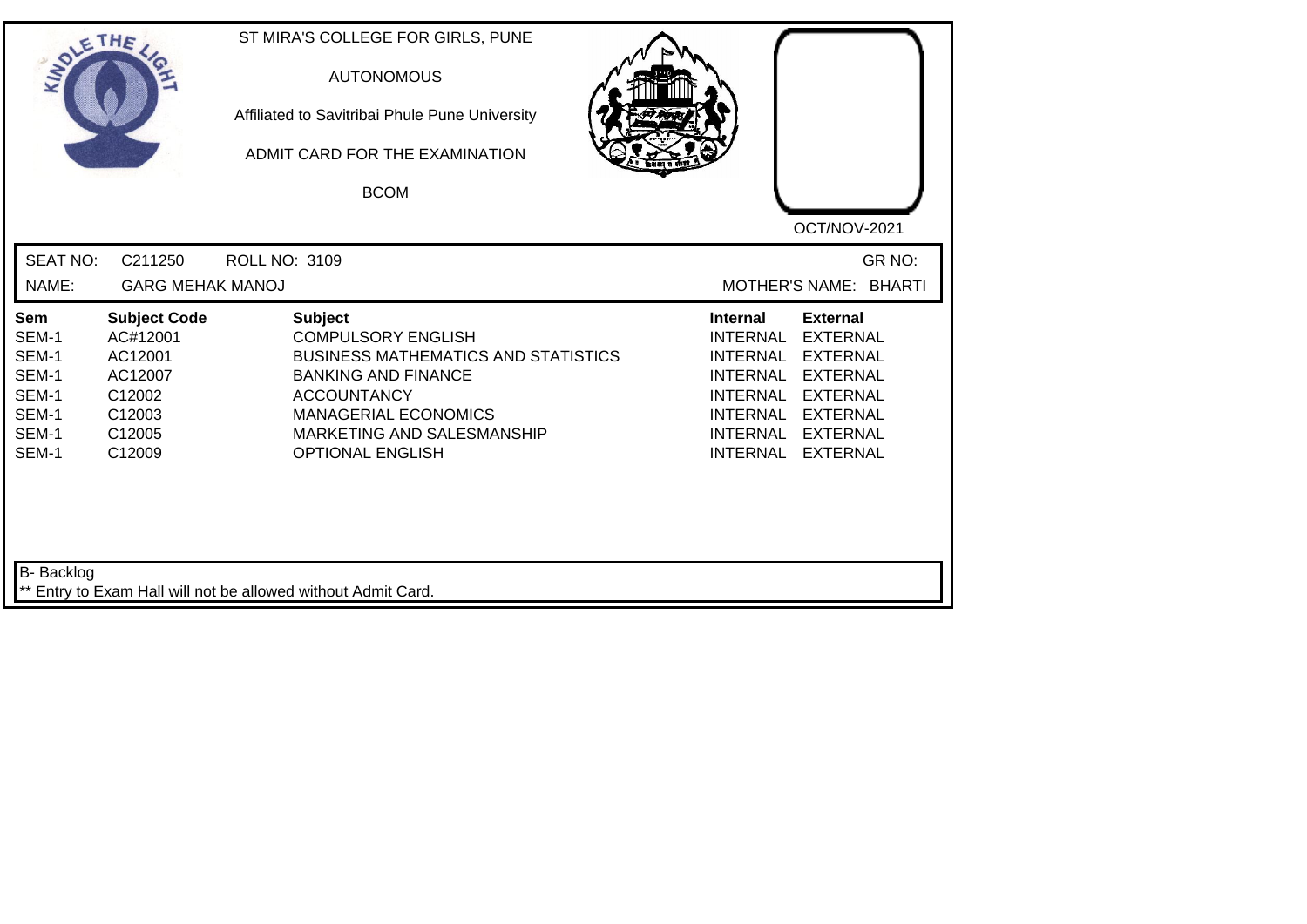| SOLETHE,                                                           |                                                                                               | ST MIRA'S COLLEGE FOR GIRLS, PUNE<br><b>AUTONOMOUS</b><br>Affiliated to Savitribai Phule Pune University<br>ADMIT CARD FOR THE EXAMINATION<br><b>BCOM</b>                                                                          | OCT/NOV-2021                                                                                                                                                                                                                                                                                |
|--------------------------------------------------------------------|-----------------------------------------------------------------------------------------------|------------------------------------------------------------------------------------------------------------------------------------------------------------------------------------------------------------------------------------|---------------------------------------------------------------------------------------------------------------------------------------------------------------------------------------------------------------------------------------------------------------------------------------------|
| <b>SEAT NO:</b>                                                    | C211261                                                                                       | <b>ROLL NO: 3110</b>                                                                                                                                                                                                               | GR NO:                                                                                                                                                                                                                                                                                      |
| NAME:                                                              |                                                                                               | PRASAD NANDINI DHARMENDRA                                                                                                                                                                                                          | MOTHER'S NAME: BABITA                                                                                                                                                                                                                                                                       |
| Sem<br>SEM-1<br>SEM-1<br>SEM-1<br>SEM-1<br>SEM-1<br>SEM-1<br>SEM-1 | <b>Subject Code</b><br>AC#12001<br>AC12001<br>AC12007<br>C12002<br>C12003<br>C12005<br>C12007 | <b>Subject</b><br><b>COMPULSORY ENGLISH</b><br><b>BUSINESS MATHEMATICS AND STATISTICS</b><br><b>BANKING AND FINANCE</b><br><b>ACCOUNTANCY</b><br><b>MANAGERIAL ECONOMICS</b><br>MARKETING AND SALESMANSHIP<br><b>HINDI GENERAL</b> | <b>External</b><br><b>Internal</b><br><b>INTERNAL</b><br><b>EXTERNAL</b><br><b>EXTERNAL</b><br><b>INTERNAL</b><br><b>EXTERNAL</b><br><b>INTERNAL</b><br><b>EXTERNAL</b><br><b>INTERNAL</b><br>INTERNAL EXTERNAL<br><b>INTERNAL</b><br><b>EXTERNAL</b><br><b>INTERNAL</b><br><b>EXTERNAL</b> |
| <b>B-</b> Backlog                                                  |                                                                                               | Entry to Exam Hall will not be allowed without Admit Card.                                                                                                                                                                         |                                                                                                                                                                                                                                                                                             |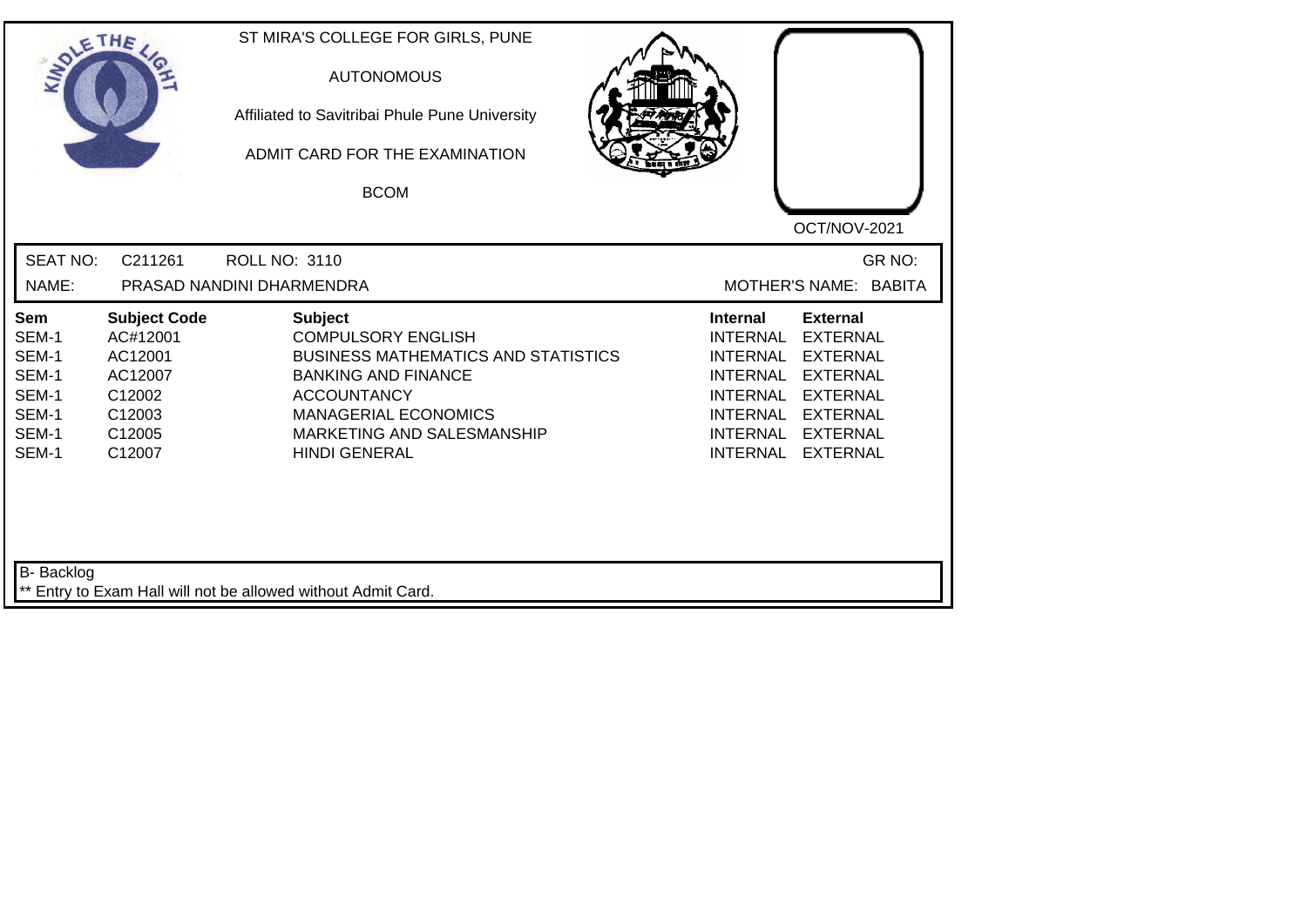| <b>SOLETHE</b>                                                     |                                                                                                | ST MIRA'S COLLEGE FOR GIRLS, PUNE<br><b>AUTONOMOUS</b><br>Affiliated to Savitribai Phule Pune University<br>ADMIT CARD FOR THE EXAMINATION<br><b>BCOM</b>                                                                                  | OCT/NOV-2021                                                                                                                                                                                                                                                                                   |
|--------------------------------------------------------------------|------------------------------------------------------------------------------------------------|--------------------------------------------------------------------------------------------------------------------------------------------------------------------------------------------------------------------------------------------|------------------------------------------------------------------------------------------------------------------------------------------------------------------------------------------------------------------------------------------------------------------------------------------------|
| <b>SEAT NO:</b>                                                    | C211193                                                                                        | <b>ROLL NO: 3112</b>                                                                                                                                                                                                                       | GR NO:                                                                                                                                                                                                                                                                                         |
| NAME:                                                              |                                                                                                | <b>GHORPADE ISHITAA SAMEER</b>                                                                                                                                                                                                             | <b>VAISHALI</b><br>MOTHER'S NAME:                                                                                                                                                                                                                                                              |
| Sem<br>SEM-1<br>SEM-1<br>SEM-1<br>SEM-1<br>SEM-1<br>SEM-1<br>SEM-1 | <b>Subject Code</b><br>AC#12001<br>AC12001<br>AC12005<br>AC12009<br>C12002<br>C12003<br>C12009 | <b>Subject</b><br><b>COMPULSORY ENGLISH</b><br><b>BUSINESS MATHEMATICS AND STATISTICS</b><br><b>PSYCHOLOGY GENERAL</b><br><b>BUSINESS ENTREPRENEURSHIP</b><br><b>ACCOUNTANCY</b><br><b>MANAGERIAL ECONOMICS</b><br><b>OPTIONAL ENGLISH</b> | <b>External</b><br><b>Internal</b><br><b>INTERNAL</b><br><b>EXTERNAL</b><br><b>INTERNAL</b><br><b>EXTERNAL</b><br><b>EXTERNAL</b><br>INTERNAL<br><b>INTERNAL</b><br><b>EXTERNAL</b><br>INTERNAL<br><b>EXTERNAL</b><br><b>INTERNAL</b><br><b>EXTERNAL</b><br><b>INTERNAL</b><br><b>EXTERNAL</b> |
| <b>B-</b> Backlog                                                  |                                                                                                | ** Entry to Exam Hall will not be allowed without Admit Card.                                                                                                                                                                              |                                                                                                                                                                                                                                                                                                |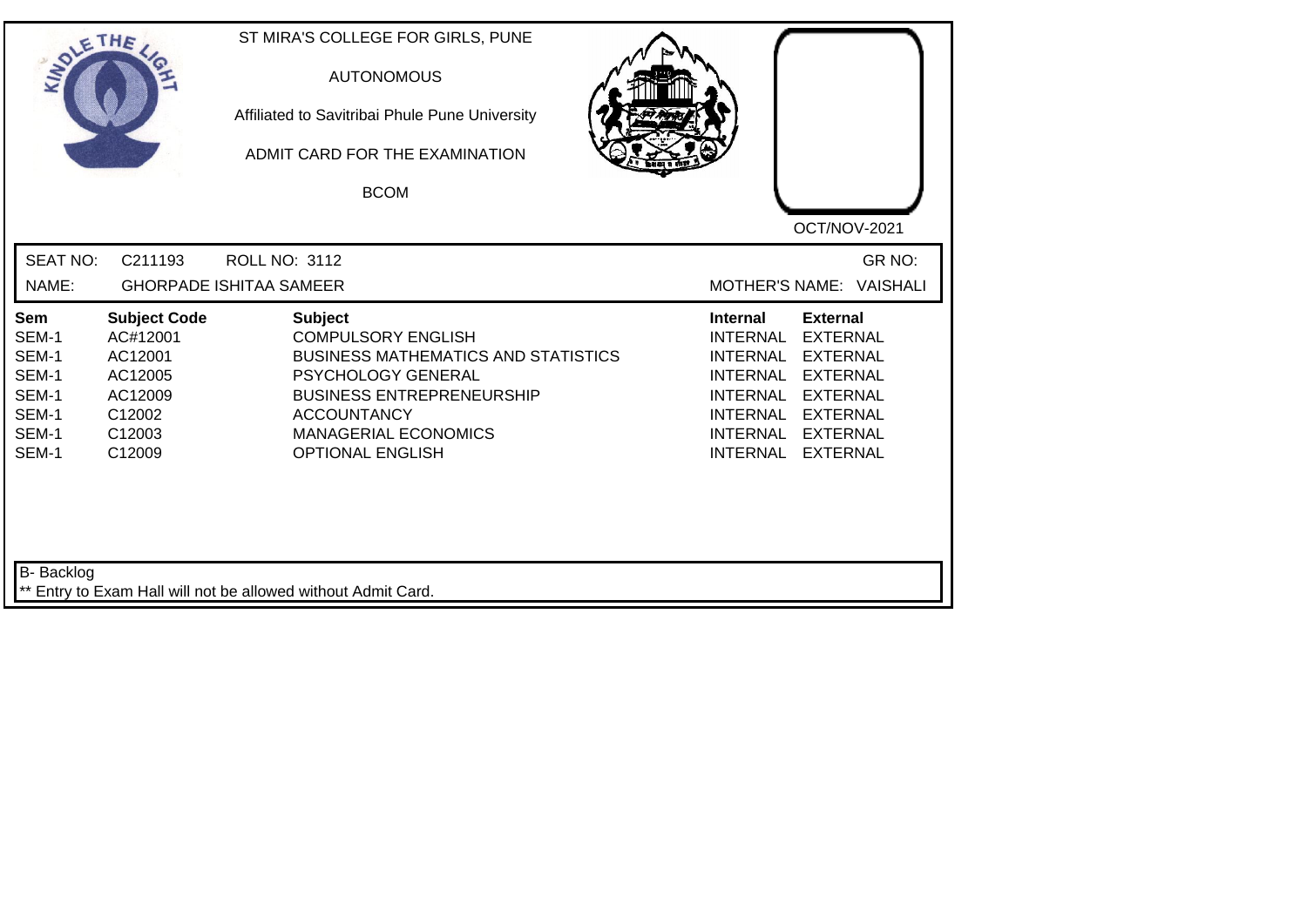| SOLE THE                                                                  |                                                                                               | ST MIRA'S COLLEGE FOR GIRLS, PUNE<br><b>AUTONOMOUS</b><br>Affiliated to Savitribai Phule Pune University<br>ADMIT CARD FOR THE EXAMINATION<br><b>BCOM</b>                                                                                   | OCT/NOV-2021                                                                                                                                                                                                                                                                                                 |
|---------------------------------------------------------------------------|-----------------------------------------------------------------------------------------------|---------------------------------------------------------------------------------------------------------------------------------------------------------------------------------------------------------------------------------------------|--------------------------------------------------------------------------------------------------------------------------------------------------------------------------------------------------------------------------------------------------------------------------------------------------------------|
| <b>SEAT NO:</b><br>NAME:                                                  | C211437<br><b>KAMBLE TANVI SANTOSH</b>                                                        | <b>ROLL NO: 3113</b>                                                                                                                                                                                                                        | GR NO:<br>MOTHER'S NAME: JYOTI                                                                                                                                                                                                                                                                               |
| <b>Sem</b><br>SEM-1<br>SEM-1<br>SEM-1<br>SEM-1<br>SEM-1<br>SEM-1<br>SEM-1 | <b>Subject Code</b><br>AC#12001<br>AC12001<br>AC12009<br>C12002<br>C12003<br>C12005<br>C12009 | <b>Subject</b><br><b>COMPULSORY ENGLISH</b><br><b>BUSINESS MATHEMATICS AND STATISTICS</b><br><b>BUSINESS ENTREPRENEURSHIP</b><br><b>ACCOUNTANCY</b><br><b>MANAGERIAL ECONOMICS</b><br>MARKETING AND SALESMANSHIP<br><b>OPTIONAL ENGLISH</b> | <b>Internal</b><br><b>External</b><br><b>INTERNAL</b><br><b>EXTERNAL</b><br><b>INTERNAL</b><br><b>EXTERNAL</b><br><b>INTERNAL</b><br><b>EXTERNAL</b><br><b>INTERNAL</b><br><b>EXTERNAL</b><br><b>INTERNAL</b><br><b>EXTERNAL</b><br><b>INTERNAL</b><br><b>EXTERNAL</b><br><b>INTERNAL</b><br><b>EXTERNAL</b> |
| <b>B-</b> Backlog                                                         |                                                                                               | ** Entry to Exam Hall will not be allowed without Admit Card.                                                                                                                                                                               |                                                                                                                                                                                                                                                                                                              |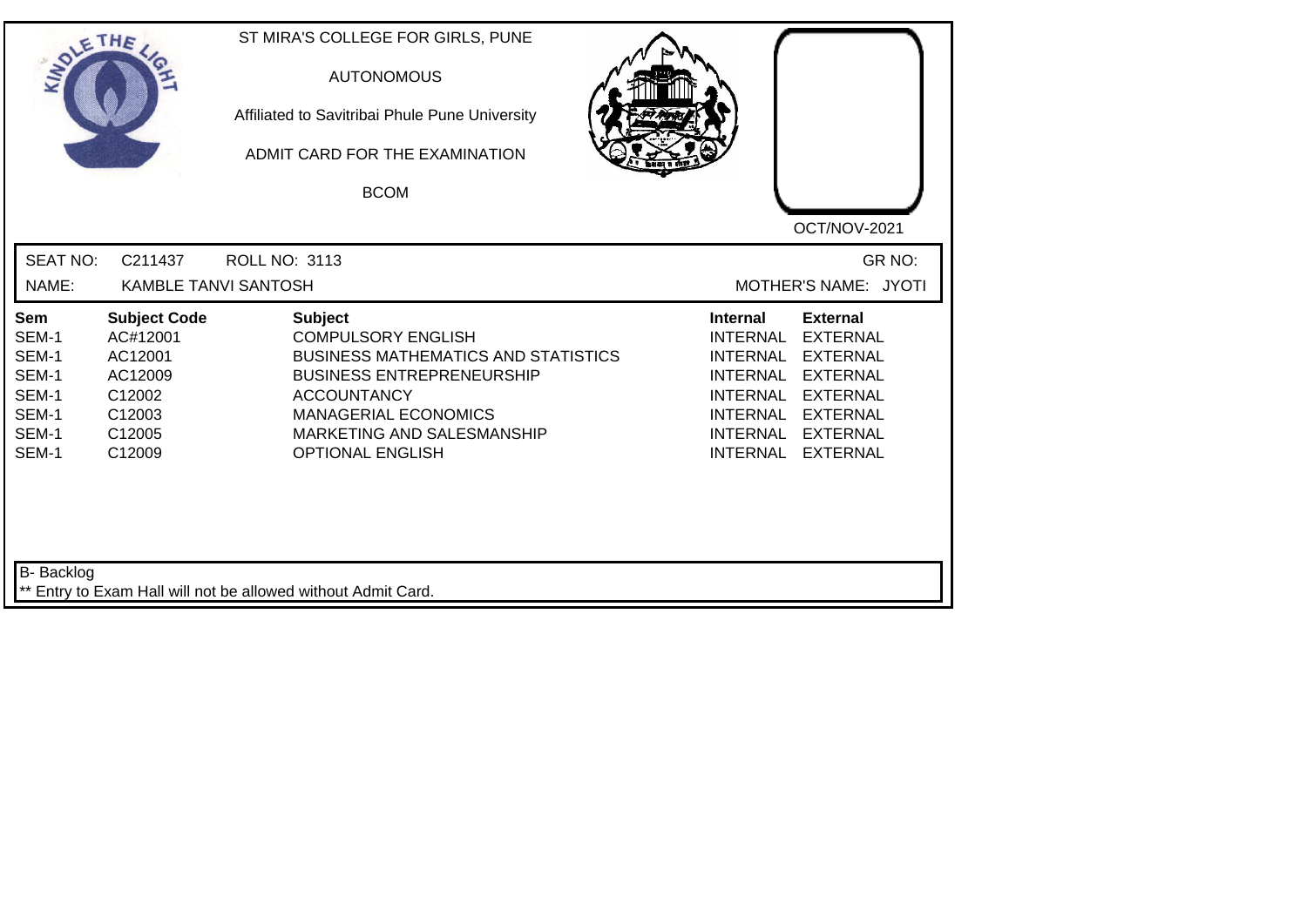| SOLETHE ,                                                          |                                                                                               | ST MIRA'S COLLEGE FOR GIRLS, PUNE<br><b>AUTONOMOUS</b><br>Affiliated to Savitribai Phule Pune University<br>ADMIT CARD FOR THE EXAMINATION<br><b>BCOM</b>                                                                             | OCT/NOV-2021                                                                                                                                                                                                                                                                                                 |
|--------------------------------------------------------------------|-----------------------------------------------------------------------------------------------|---------------------------------------------------------------------------------------------------------------------------------------------------------------------------------------------------------------------------------------|--------------------------------------------------------------------------------------------------------------------------------------------------------------------------------------------------------------------------------------------------------------------------------------------------------------|
| <b>SEAT NO:</b><br>NAME:                                           | C211288                                                                                       | <b>ROLL NO: 3114</b><br>SAPALIGA PRABHAKAR SWATI                                                                                                                                                                                      | GR NO:<br>MOTHER'S NAME: VINAYA                                                                                                                                                                                                                                                                              |
| Sem<br>SEM-1<br>SEM-1<br>SEM-1<br>SEM-1<br>SEM-1<br>SEM-1<br>SEM-1 | <b>Subject Code</b><br>AC#12001<br>AC12001<br>AC12007<br>C12002<br>C12003<br>C12005<br>C12009 | <b>Subject</b><br><b>COMPULSORY ENGLISH</b><br><b>BUSINESS MATHEMATICS AND STATISTICS</b><br><b>BANKING AND FINANCE</b><br><b>ACCOUNTANCY</b><br><b>MANAGERIAL ECONOMICS</b><br>MARKETING AND SALESMANSHIP<br><b>OPTIONAL ENGLISH</b> | <b>Internal</b><br><b>External</b><br><b>INTERNAL</b><br><b>EXTERNAL</b><br><b>INTERNAL</b><br><b>EXTERNAL</b><br><b>INTERNAL</b><br><b>EXTERNAL</b><br><b>INTERNAL</b><br><b>EXTERNAL</b><br><b>INTERNAL</b><br><b>EXTERNAL</b><br><b>INTERNAL</b><br><b>EXTERNAL</b><br><b>INTERNAL</b><br><b>EXTERNAL</b> |
| B- Backlog                                                         |                                                                                               | ** Entry to Exam Hall will not be allowed without Admit Card.                                                                                                                                                                         |                                                                                                                                                                                                                                                                                                              |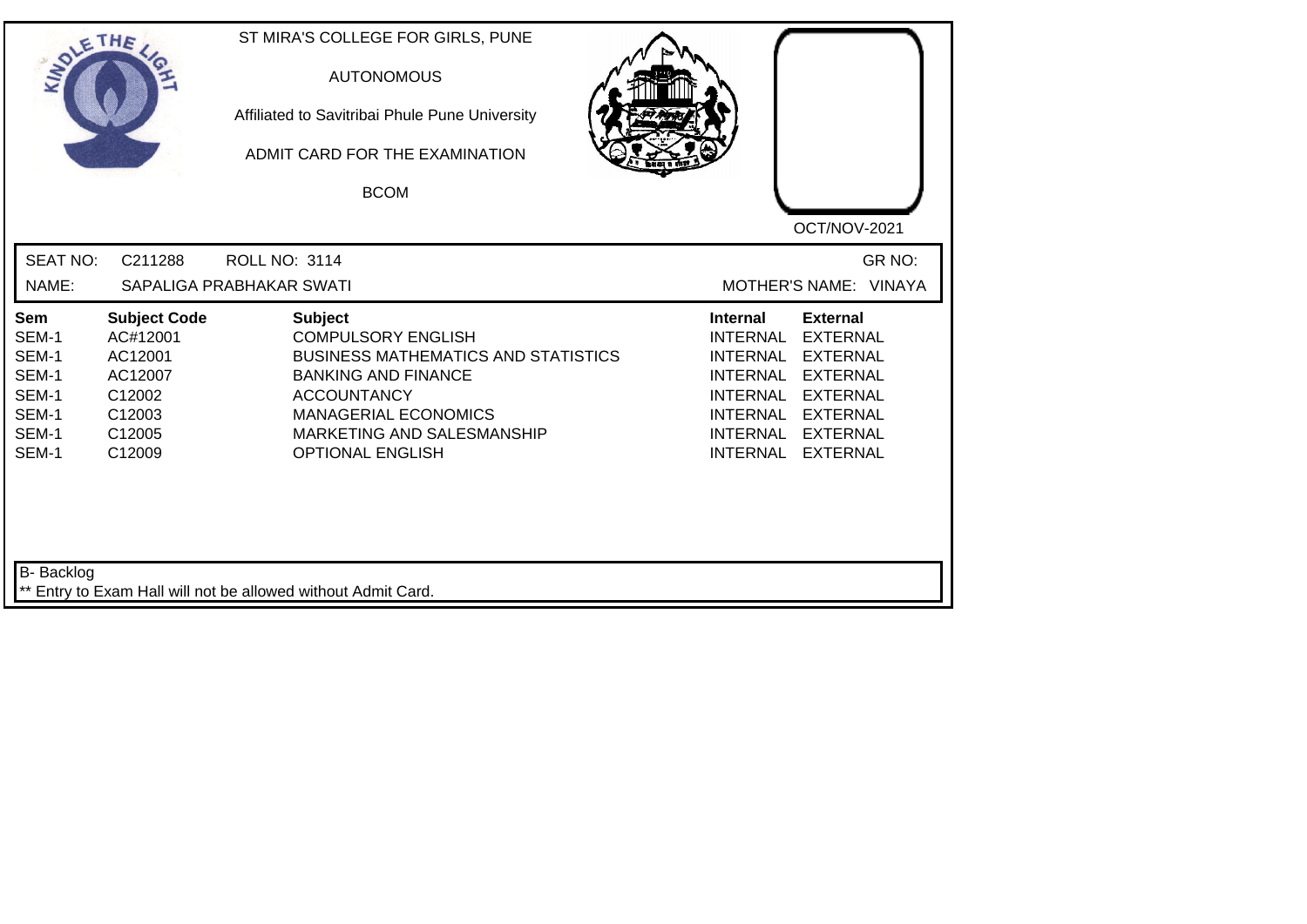| SOLETHE .                                                          |                                                                                               | ST MIRA'S COLLEGE FOR GIRLS, PUNE<br><b>AUTONOMOUS</b><br>Affiliated to Savitribai Phule Pune University<br>ADMIT CARD FOR THE EXAMINATION<br><b>BCOM</b>                                                        |                                                                                                                                                                                                                                                                                      |
|--------------------------------------------------------------------|-----------------------------------------------------------------------------------------------|------------------------------------------------------------------------------------------------------------------------------------------------------------------------------------------------------------------|--------------------------------------------------------------------------------------------------------------------------------------------------------------------------------------------------------------------------------------------------------------------------------------|
| <b>SEAT NO:</b><br>NAME:                                           | C211118<br>SHINDE AKSHATA KIRAN                                                               | <b>ROLL NO: 3116</b>                                                                                                                                                                                             | OCT/NOV-2021<br>GR NO:<br><b>SEEMA</b><br><b>MOTHER'S NAME:</b>                                                                                                                                                                                                                      |
| Sem<br>SEM-1<br>SEM-1<br>SEM-1<br>SEM-1<br>SEM-1<br>SEM-1<br>SEM-1 | <b>Subject Code</b><br>AC#12001<br>AC12002<br>AC12009<br>C12002<br>C12003<br>C12005<br>C12008 | <b>Subject</b><br><b>COMPULSORY ENGLISH</b><br>POLITICS GENERAL<br><b>BUSINESS ENTREPRENEURSHIP</b><br><b>ACCOUNTANCY</b><br><b>MANAGERIAL ECONOMICS</b><br>MARKETING AND SALESMANSHIP<br><b>MARATHI GENERAL</b> | <b>External</b><br><b>Internal</b><br><b>INTERNAL</b><br><b>EXTERNAL</b><br><b>INTERNAL</b><br><b>EXTERNAL</b><br><b>EXTERNAL</b><br>INTERNAL<br><b>INTERNAL</b><br><b>EXTERNAL</b><br>INTERNAL EXTERNAL<br><b>INTERNAL</b><br><b>EXTERNAL</b><br><b>INTERNAL</b><br><b>EXTERNAL</b> |
| <b>B-</b> Backlog                                                  |                                                                                               | ** Entry to Exam Hall will not be allowed without Admit Card.                                                                                                                                                    |                                                                                                                                                                                                                                                                                      |

┛╵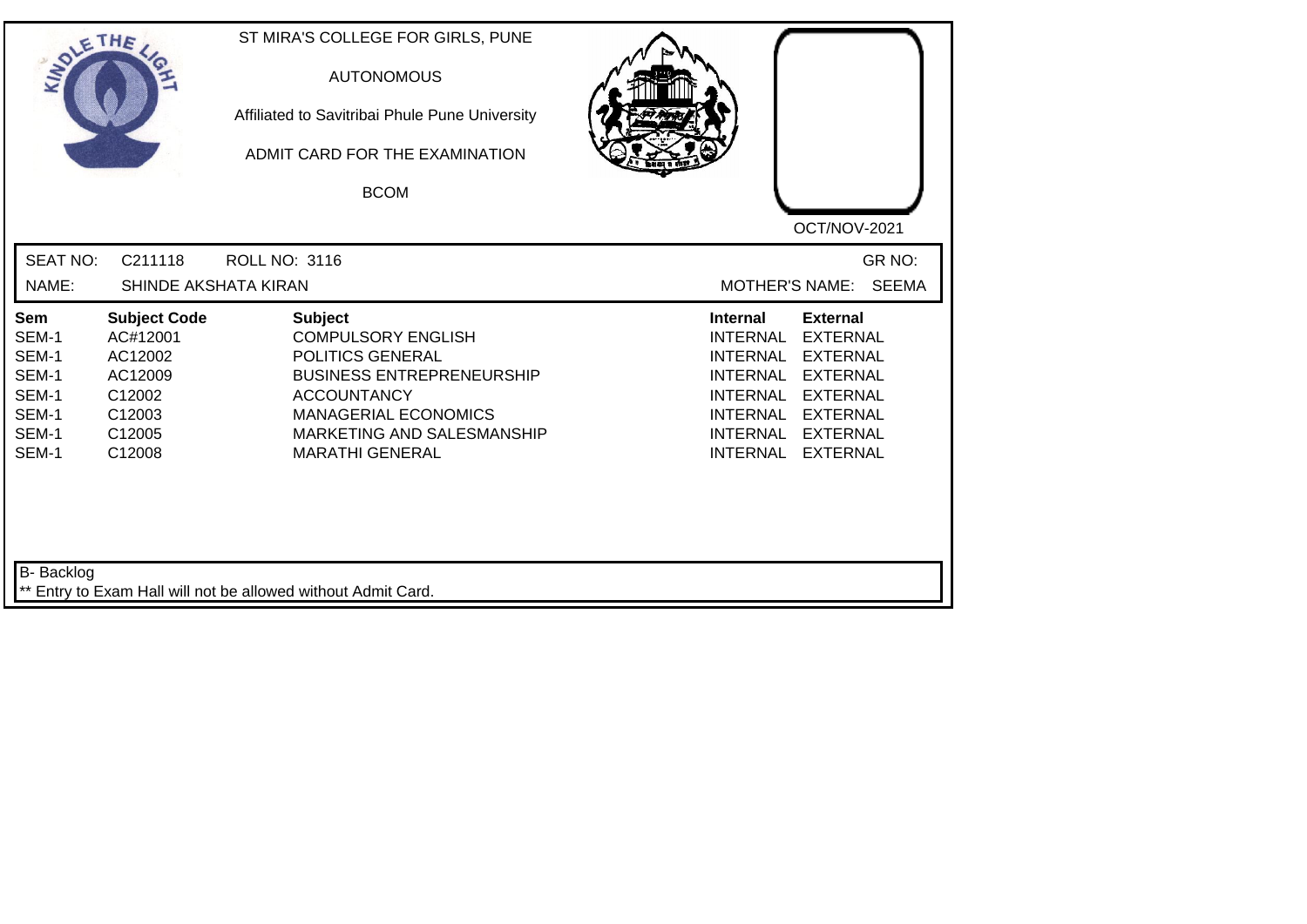| SOLETHE .                                                          |                                                                                               | ST MIRA'S COLLEGE FOR GIRLS, PUNE<br><b>AUTONOMOUS</b><br>Affiliated to Savitribai Phule Pune University<br>ADMIT CARD FOR THE EXAMINATION<br><b>BCOM</b>                                                                             | OCT/NOV-2021                                                                                                                                                                                                                                                                                          |
|--------------------------------------------------------------------|-----------------------------------------------------------------------------------------------|---------------------------------------------------------------------------------------------------------------------------------------------------------------------------------------------------------------------------------------|-------------------------------------------------------------------------------------------------------------------------------------------------------------------------------------------------------------------------------------------------------------------------------------------------------|
| <b>SEAT NO:</b><br>NAME:                                           | C211231                                                                                       | <b>ROLL NO: 3117</b><br>RECHAL MADHUKAR SHINDE                                                                                                                                                                                        | GR NO:<br>MOTHER'S NAME: SUSHILA                                                                                                                                                                                                                                                                      |
| Sem<br>SEM-1<br>SEM-1<br>SEM-1<br>SEM-1<br>SEM-1<br>SEM-1<br>SEM-1 | <b>Subject Code</b><br>AC#12001<br>AC12001<br>AC12007<br>C12002<br>C12003<br>C12005<br>C12009 | <b>Subject</b><br><b>COMPULSORY ENGLISH</b><br><b>BUSINESS MATHEMATICS AND STATISTICS</b><br><b>BANKING AND FINANCE</b><br><b>ACCOUNTANCY</b><br><b>MANAGERIAL ECONOMICS</b><br>MARKETING AND SALESMANSHIP<br><b>OPTIONAL ENGLISH</b> | <b>Internal</b><br><b>External</b><br><b>INTERNAL</b><br><b>EXTERNAL</b><br><b>INTERNAL</b><br><b>EXTERNAL</b><br><b>INTERNAL</b><br><b>EXTERNAL</b><br><b>INTERNAL</b><br><b>EXTERNAL</b><br>INTERNAL<br><b>EXTERNAL</b><br><b>INTERNAL</b><br><b>EXTERNAL</b><br><b>INTERNAL</b><br><b>EXTERNAL</b> |
| <b>B-</b> Backlog                                                  |                                                                                               | ** Entry to Exam Hall will not be allowed without Admit Card.                                                                                                                                                                         |                                                                                                                                                                                                                                                                                                       |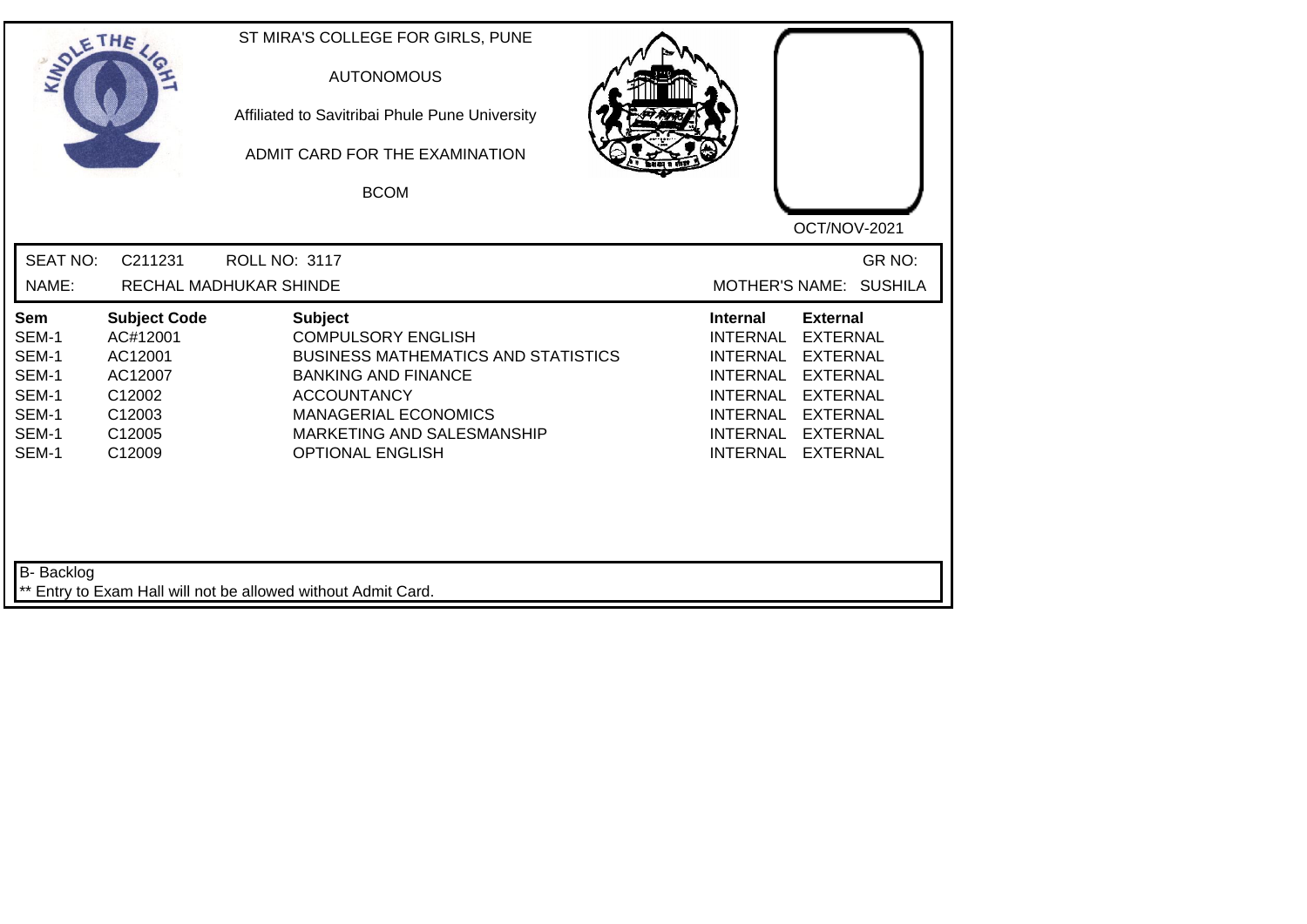| SOLETHE .                                                          |                                                                                               | ST MIRA'S COLLEGE FOR GIRLS, PUNE<br><b>AUTONOMOUS</b><br>Affiliated to Savitribai Phule Pune University<br>ADMIT CARD FOR THE EXAMINATION<br><b>BCOM</b>                                                                                  | OCT/NOV-2021                                                                                                                                                                                                                                                                                          |
|--------------------------------------------------------------------|-----------------------------------------------------------------------------------------------|--------------------------------------------------------------------------------------------------------------------------------------------------------------------------------------------------------------------------------------------|-------------------------------------------------------------------------------------------------------------------------------------------------------------------------------------------------------------------------------------------------------------------------------------------------------|
| <b>SEAT NO:</b><br>NAME:                                           | C211147                                                                                       | <b>ROLL NO: 3118</b><br><b>MADNUR CHAITRALI NARESH</b>                                                                                                                                                                                     | GR NO:<br>MOTHER'S NAME: SHARDA                                                                                                                                                                                                                                                                       |
| Sem<br>SEM-1<br>SEM-1<br>SEM-1<br>SEM-1<br>SEM-1<br>SEM-1<br>SEM-1 | <b>Subject Code</b><br>AC#12001<br>AC12001<br>AC12009<br>C12002<br>C12003<br>C12005<br>C12008 | <b>Subject</b><br><b>COMPULSORY ENGLISH</b><br><b>BUSINESS MATHEMATICS AND STATISTICS</b><br><b>BUSINESS ENTREPRENEURSHIP</b><br><b>ACCOUNTANCY</b><br><b>MANAGERIAL ECONOMICS</b><br>MARKETING AND SALESMANSHIP<br><b>MARATHI GENERAL</b> | <b>Internal</b><br><b>External</b><br><b>INTERNAL</b><br><b>EXTERNAL</b><br><b>INTERNAL</b><br><b>EXTERNAL</b><br><b>INTERNAL</b><br><b>EXTERNAL</b><br><b>INTERNAL</b><br><b>EXTERNAL</b><br>INTERNAL<br><b>EXTERNAL</b><br><b>INTERNAL</b><br><b>EXTERNAL</b><br><b>INTERNAL</b><br><b>EXTERNAL</b> |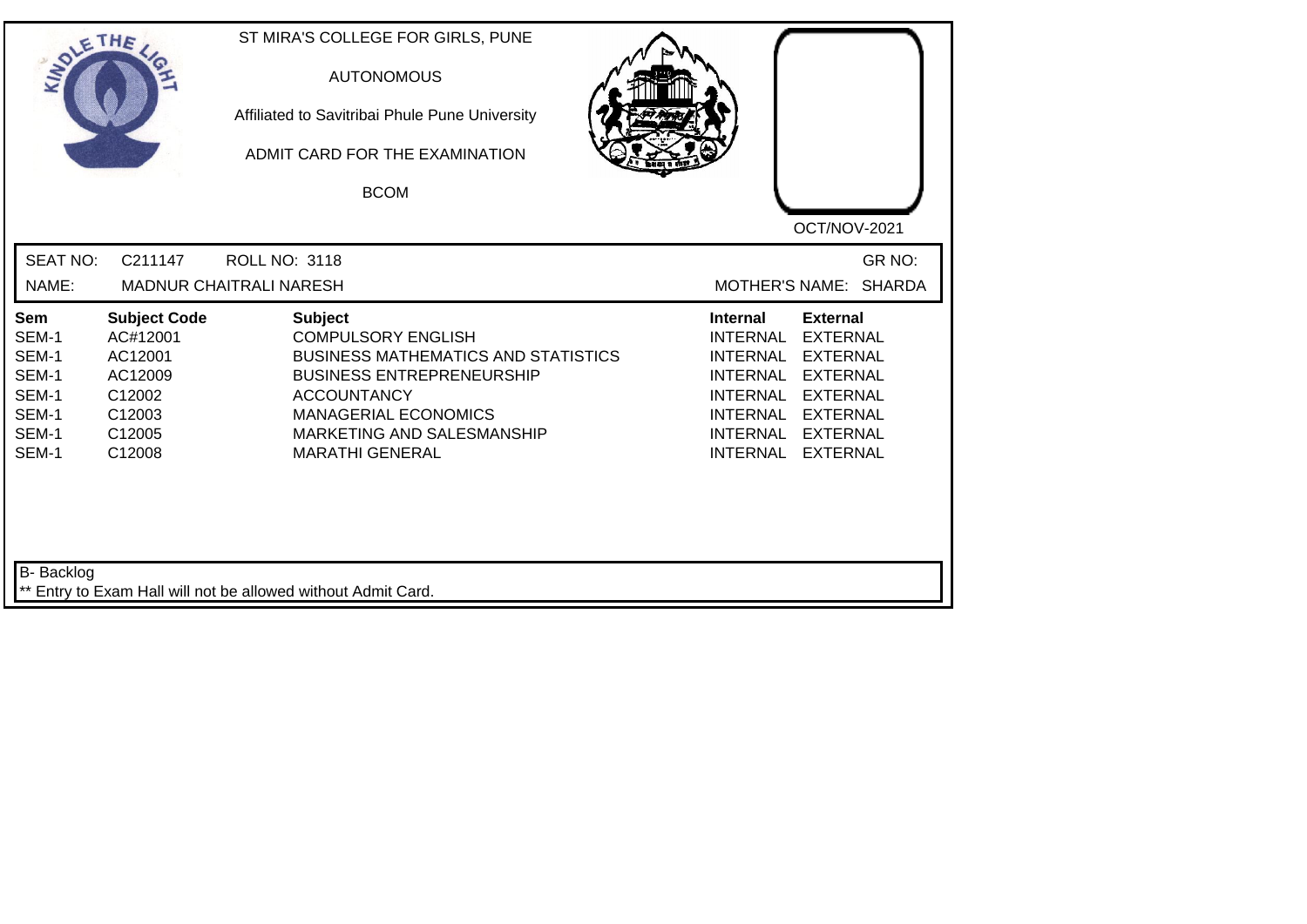| SOLE THE                                                           |                                                                                               | ST MIRA'S COLLEGE FOR GIRLS, PUNE<br><b>AUTONOMOUS</b><br>Affiliated to Savitribai Phule Pune University<br>ADMIT CARD FOR THE EXAMINATION<br><b>BCOM</b>                                                                             | OCT/NOV-2021                                                                                                                                                                                                                                                                                          |
|--------------------------------------------------------------------|-----------------------------------------------------------------------------------------------|---------------------------------------------------------------------------------------------------------------------------------------------------------------------------------------------------------------------------------------|-------------------------------------------------------------------------------------------------------------------------------------------------------------------------------------------------------------------------------------------------------------------------------------------------------|
| <b>SEAT NO:</b><br>NAME:                                           | C211260                                                                                       | <b>ROLL NO: 3119</b><br><b>VAYAS NAMRATA RAJESH</b>                                                                                                                                                                                   | GR NO:<br>MOTHER'S NAME: DEEPALI                                                                                                                                                                                                                                                                      |
| Sem<br>SEM-1<br>SEM-1<br>SEM-1<br>SEM-1<br>SEM-1<br>SEM-1<br>SEM-1 | <b>Subject Code</b><br>AC#12001<br>AC12001<br>AC12007<br>C12002<br>C12003<br>C12005<br>C12009 | <b>Subject</b><br><b>COMPULSORY ENGLISH</b><br><b>BUSINESS MATHEMATICS AND STATISTICS</b><br><b>BANKING AND FINANCE</b><br><b>ACCOUNTANCY</b><br><b>MANAGERIAL ECONOMICS</b><br>MARKETING AND SALESMANSHIP<br><b>OPTIONAL ENGLISH</b> | <b>Internal</b><br><b>External</b><br><b>INTERNAL</b><br><b>EXTERNAL</b><br><b>INTERNAL</b><br><b>EXTERNAL</b><br><b>INTERNAL</b><br><b>EXTERNAL</b><br><b>INTERNAL</b><br><b>EXTERNAL</b><br>INTERNAL<br><b>EXTERNAL</b><br><b>INTERNAL</b><br><b>EXTERNAL</b><br><b>INTERNAL</b><br><b>EXTERNAL</b> |
| <b>B-</b> Backlog                                                  |                                                                                               | ** Entry to Exam Hall will not be allowed without Admit Card.                                                                                                                                                                         |                                                                                                                                                                                                                                                                                                       |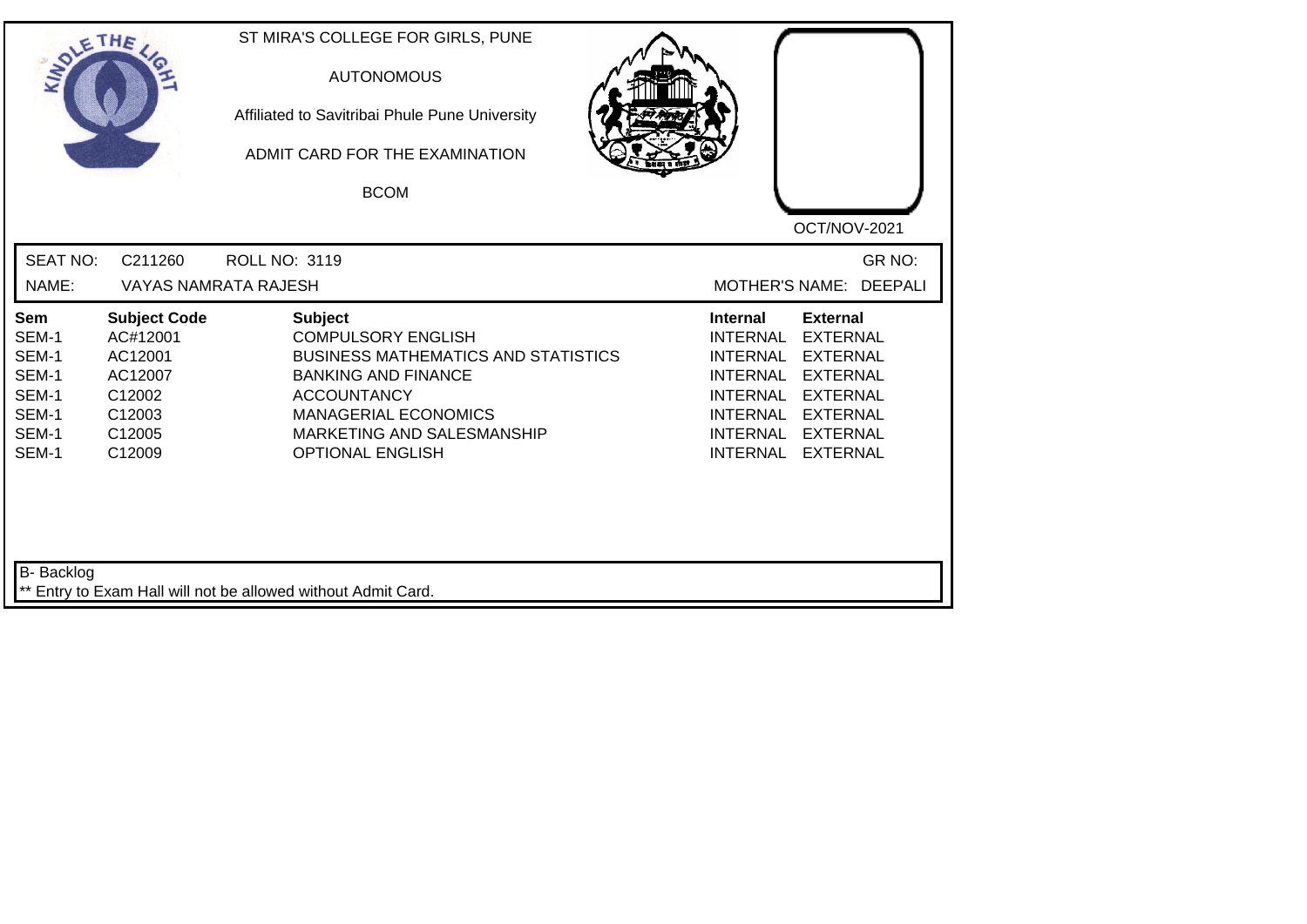| <b>SOLETHE</b>                                                     |                                                                                                           | ST MIRA'S COLLEGE FOR GIRLS, PUNE<br><b>AUTONOMOUS</b><br>Affiliated to Savitribai Phule Pune University<br>ADMIT CARD FOR THE EXAMINATION<br><b>BCOM</b>                                                                             | OCT/NOV-2021                                                                                                                                                                                                                                                                                                 |
|--------------------------------------------------------------------|-----------------------------------------------------------------------------------------------------------|---------------------------------------------------------------------------------------------------------------------------------------------------------------------------------------------------------------------------------------|--------------------------------------------------------------------------------------------------------------------------------------------------------------------------------------------------------------------------------------------------------------------------------------------------------------|
| <b>SEAT NO:</b><br>NAME:                                           | C211171<br>AMRUTA GANPATI PATIL                                                                           | <b>ROLL NO: 3120</b>                                                                                                                                                                                                                  | GR NO:<br>MOTHER'S NAME: MEENAKSI                                                                                                                                                                                                                                                                            |
|                                                                    |                                                                                                           |                                                                                                                                                                                                                                       |                                                                                                                                                                                                                                                                                                              |
| Sem<br>SEM-1<br>SEM-1<br>SEM-1<br>SEM-1<br>SEM-1<br>SEM-1<br>SEM-1 | <b>Subject Code</b><br>AC#12001<br>AC12001<br>AC12007<br>C12002<br>C12003<br>C <sub>12005</sub><br>C12009 | <b>Subject</b><br><b>COMPULSORY ENGLISH</b><br><b>BUSINESS MATHEMATICS AND STATISTICS</b><br><b>BANKING AND FINANCE</b><br><b>ACCOUNTANCY</b><br><b>MANAGERIAL ECONOMICS</b><br>MARKETING AND SALESMANSHIP<br><b>OPTIONAL ENGLISH</b> | <b>External</b><br><b>Internal</b><br><b>INTERNAL</b><br><b>EXTERNAL</b><br><b>INTERNAL</b><br><b>EXTERNAL</b><br><b>INTERNAL</b><br><b>EXTERNAL</b><br><b>INTERNAL</b><br><b>EXTERNAL</b><br><b>INTERNAL</b><br><b>EXTERNAL</b><br><b>INTERNAL</b><br><b>EXTERNAL</b><br><b>INTERNAL</b><br><b>EXTERNAL</b> |
| <b>B-</b> Backlog                                                  |                                                                                                           | ** Entry to Exam Hall will not be allowed without Admit Card.                                                                                                                                                                         |                                                                                                                                                                                                                                                                                                              |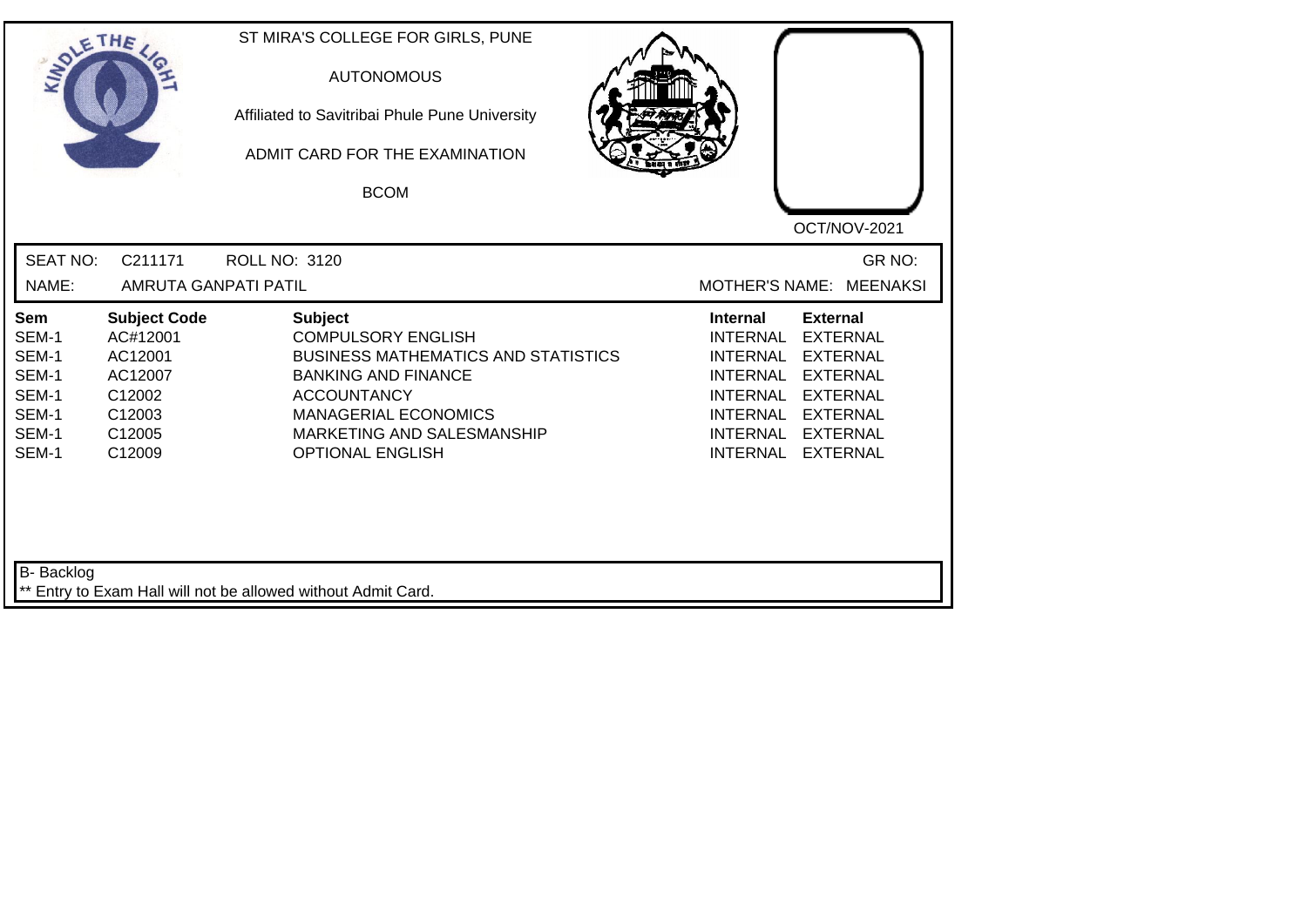| SOLETHE .                                                                 |                                                                                               | ST MIRA'S COLLEGE FOR GIRLS, PUNE<br><b>AUTONOMOUS</b><br>Affiliated to Savitribai Phule Pune University<br>ADMIT CARD FOR THE EXAMINATION<br><b>BCOM</b>                                                                                  | OCT/NOV-2021                                                                                                                                                                                                                                                                                                 |
|---------------------------------------------------------------------------|-----------------------------------------------------------------------------------------------|--------------------------------------------------------------------------------------------------------------------------------------------------------------------------------------------------------------------------------------------|--------------------------------------------------------------------------------------------------------------------------------------------------------------------------------------------------------------------------------------------------------------------------------------------------------------|
| <b>SEAT NO:</b><br>NAME:                                                  | C211178                                                                                       | <b>ROLL NO: 3121</b><br>KSHIRSAGAR GAYATRI GANESH                                                                                                                                                                                          | GR NO:<br>MOTHER'S NAME: REKHA                                                                                                                                                                                                                                                                               |
| <b>Sem</b><br>SEM-1<br>SEM-1<br>SEM-1<br>SEM-1<br>SEM-1<br>SEM-1<br>SEM-1 | <b>Subject Code</b><br>AC#12001<br>AC12001<br>AC12009<br>C12002<br>C12003<br>C12005<br>C12008 | <b>Subject</b><br><b>COMPULSORY ENGLISH</b><br><b>BUSINESS MATHEMATICS AND STATISTICS</b><br><b>BUSINESS ENTREPRENEURSHIP</b><br><b>ACCOUNTANCY</b><br><b>MANAGERIAL ECONOMICS</b><br>MARKETING AND SALESMANSHIP<br><b>MARATHI GENERAL</b> | <b>External</b><br><b>Internal</b><br><b>INTERNAL</b><br><b>EXTERNAL</b><br><b>INTERNAL</b><br><b>EXTERNAL</b><br><b>INTERNAL</b><br><b>EXTERNAL</b><br><b>INTERNAL</b><br><b>EXTERNAL</b><br><b>INTERNAL</b><br><b>EXTERNAL</b><br><b>INTERNAL</b><br><b>EXTERNAL</b><br><b>INTERNAL</b><br><b>EXTERNAL</b> |
| B- Backlog                                                                |                                                                                               | ** Entry to Exam Hall will not be allowed without Admit Card.                                                                                                                                                                              |                                                                                                                                                                                                                                                                                                              |